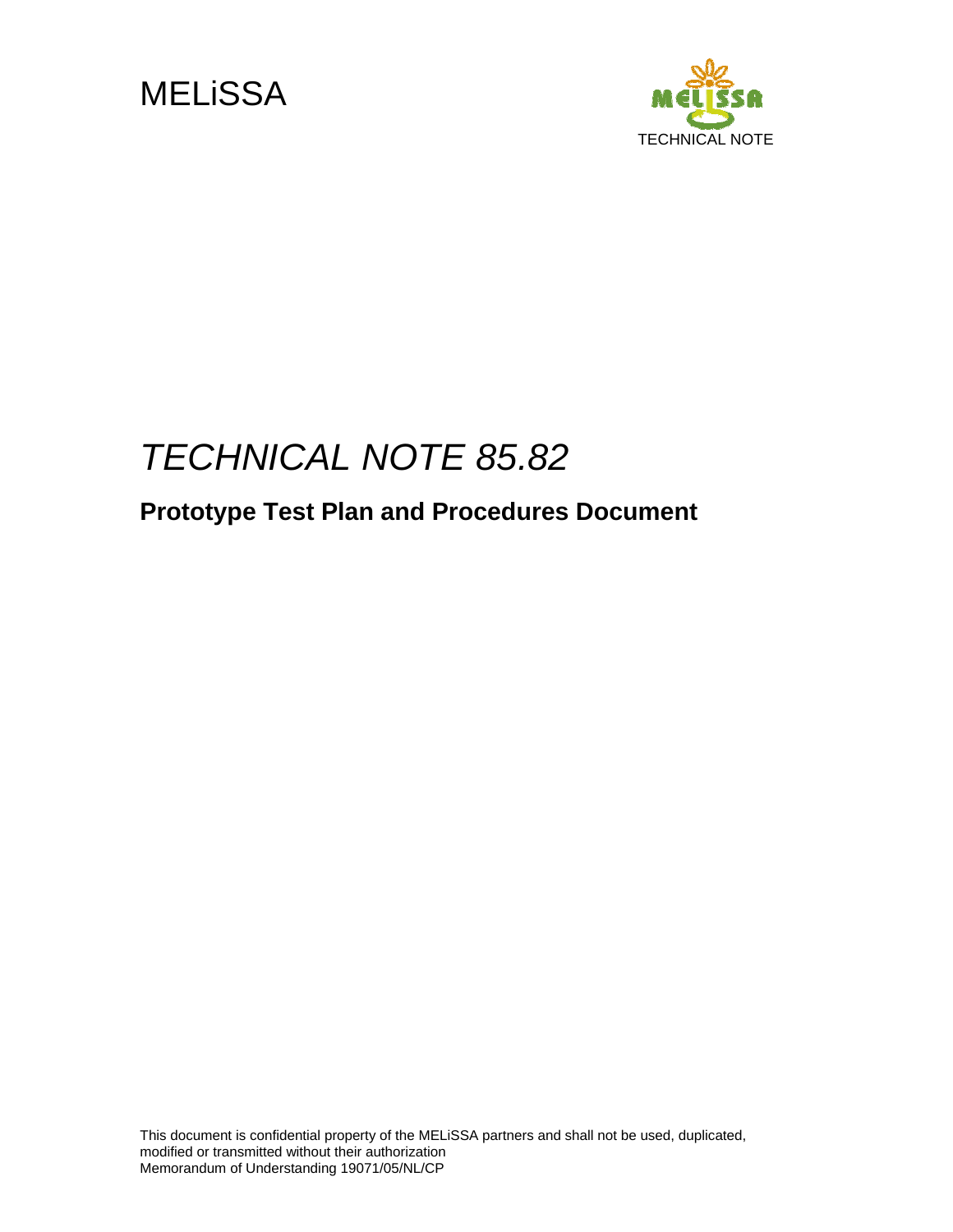



| Prepared by/Préparé par      | Dr. Geoffrey Waters |
|------------------------------|---------------------|
| Reference/Réference          | 19772/06/NL/GM      |
| Issue/Edition                | 1                   |
| Revision/Révision            | O                   |
| Date of issue/Date d'édition | May 2008            |
| Status/Statut                | Draft               |

#### APPROVAL

| Title<br>Titre | Prototype Test Plan and Procedures Document | <b>Issue</b><br>Editio | Revisio |  |
|----------------|---------------------------------------------|------------------------|---------|--|
|                |                                             |                        | Révisio |  |

| Author | <b>Geoffrey Waters</b><br>Dr. | Date | 27/05/08 |
|--------|-------------------------------|------|----------|
| Auteur |                               | Date |          |

| Approved by  | Dr. Michael Dixon | Date | 27/05/08 |
|--------------|-------------------|------|----------|
| Approuvé par |                   | Date |          |

CHANGE LOG

| Issue/Edition | Revision/Révision | Status/Statut | Date/Date |
|---------------|-------------------|---------------|-----------|
|               |                   |               |           |
|               |                   |               |           |
|               |                   |               |           |

#### Distribution List

| Name/Nom | Company/Société | Quantity/Quantité |
|----------|-----------------|-------------------|
|          |                 |                   |
|          |                 |                   |

#### TABLE OF CONTENTS

| This document is confidential property of the MELISSA partners and shall not be used, duplicated,<br>modified or transmitted without their authorization |  |
|----------------------------------------------------------------------------------------------------------------------------------------------------------|--|

Memorandum of Understanding 19071/05/NL/CP in the state of the state of the state of the state of the state of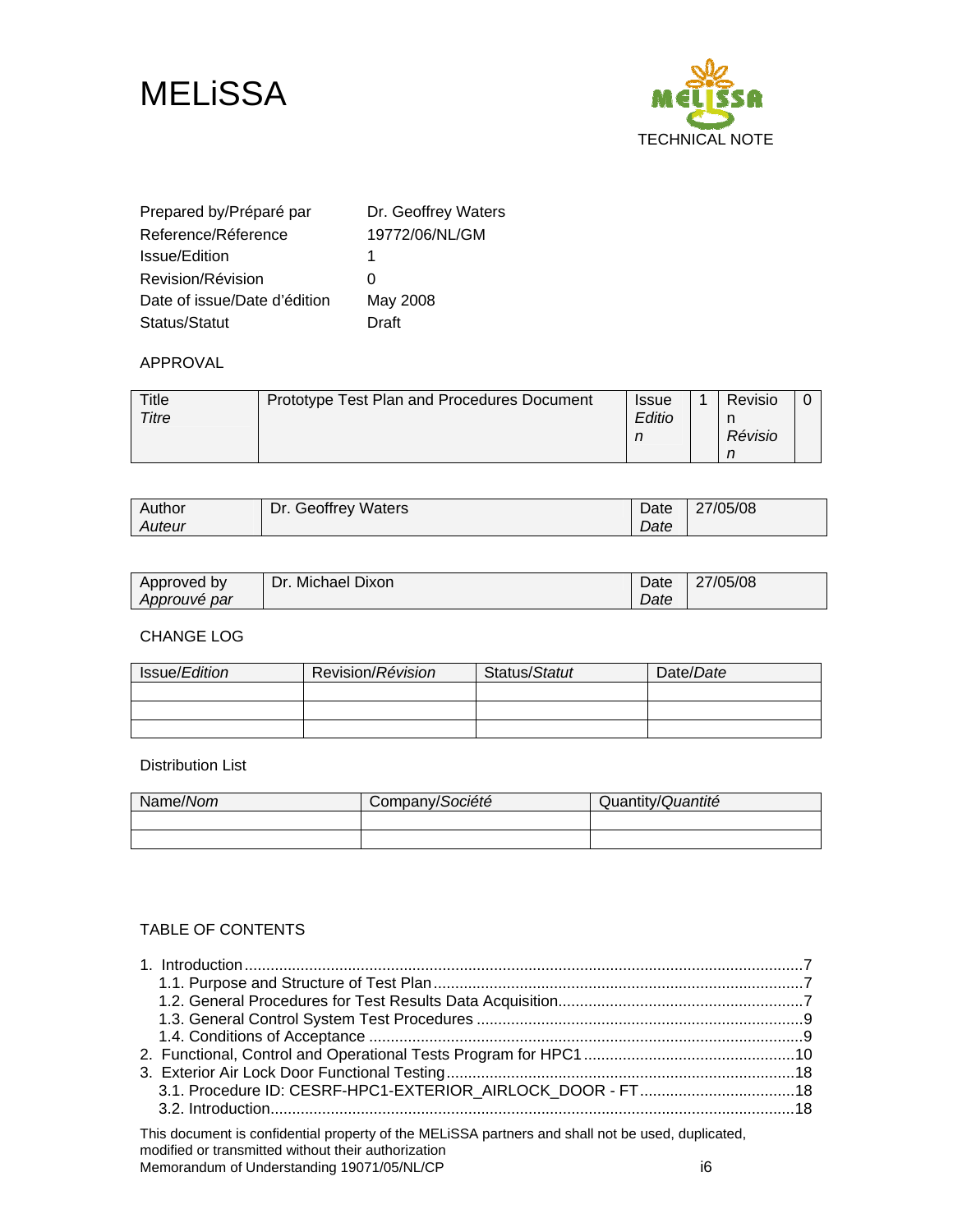

This document is confidential property of the MELiSSA partners and shall not be used, duplicated, modified or transmitted without their authorization Memorandum of Understanding 19071/05/NL/CP 26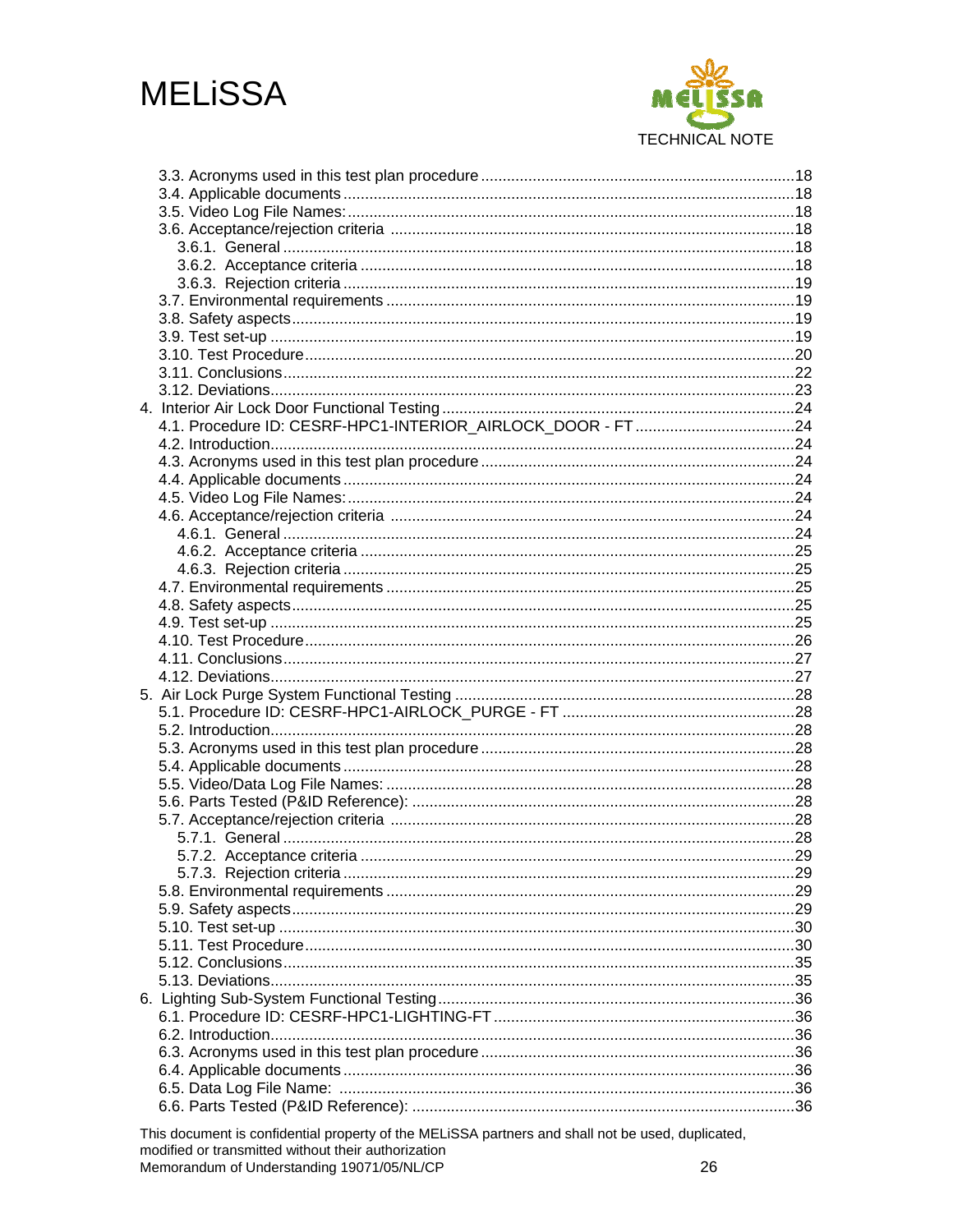

This document is confidential property of the MELiSSA partners and shall not be used, duplicated, modified or transmitted without their authorization Memorandum of Understanding 19071/05/NL/CP 36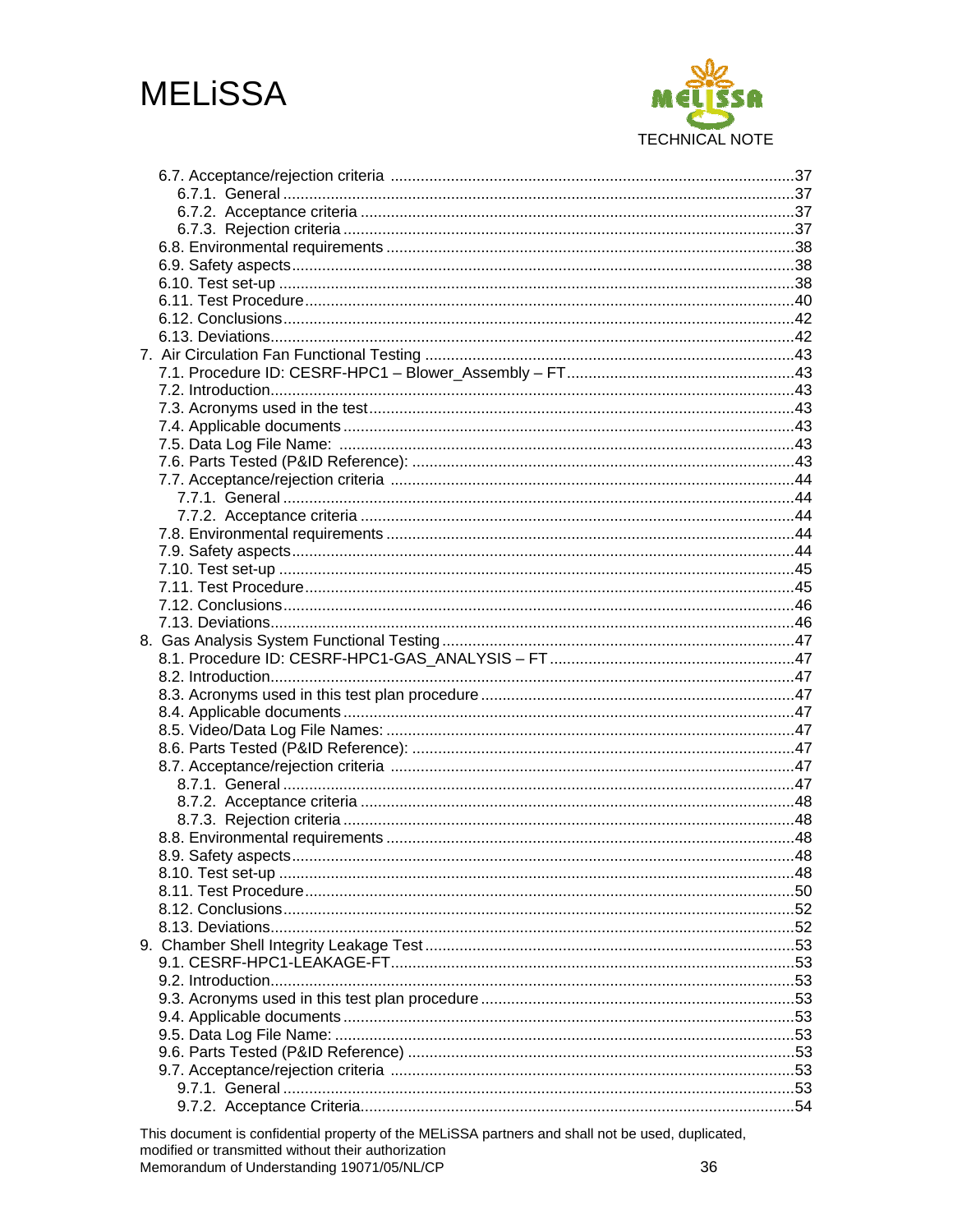

This document is confidential property of the MELiSSA partners and shall not be used, duplicated, modified or transmitted without their authorization Memorandum of Understanding 19071/05/NL/CP 46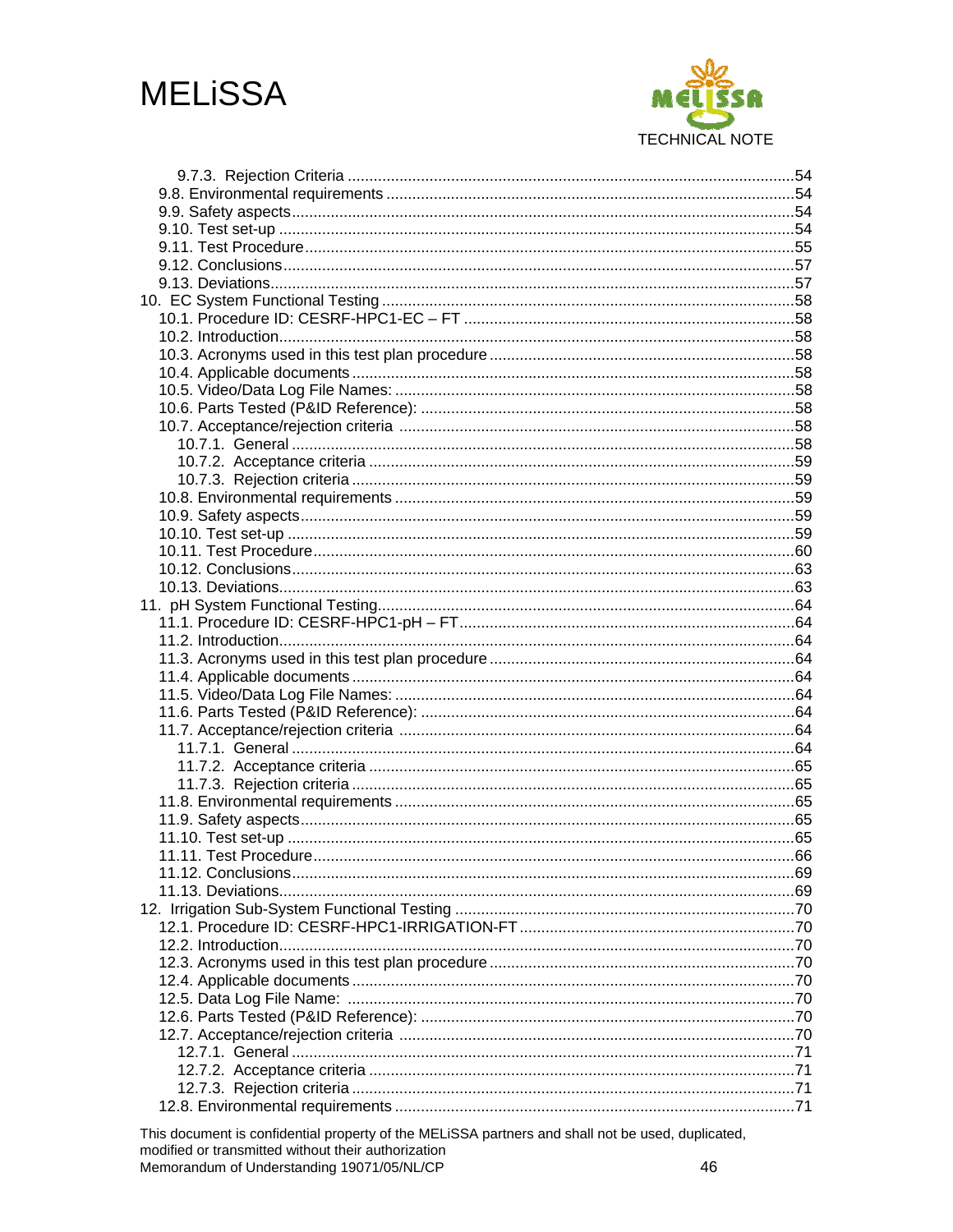

| 15.4. Analysis of Net Carbon Exchange Rate and Assessment of Model Performance 89           |  |
|---------------------------------------------------------------------------------------------|--|
|                                                                                             |  |
| 16. Procedures for Temperature and Light Intensity Mapping in the Chamber Growing Volume 90 |  |
|                                                                                             |  |
|                                                                                             |  |
|                                                                                             |  |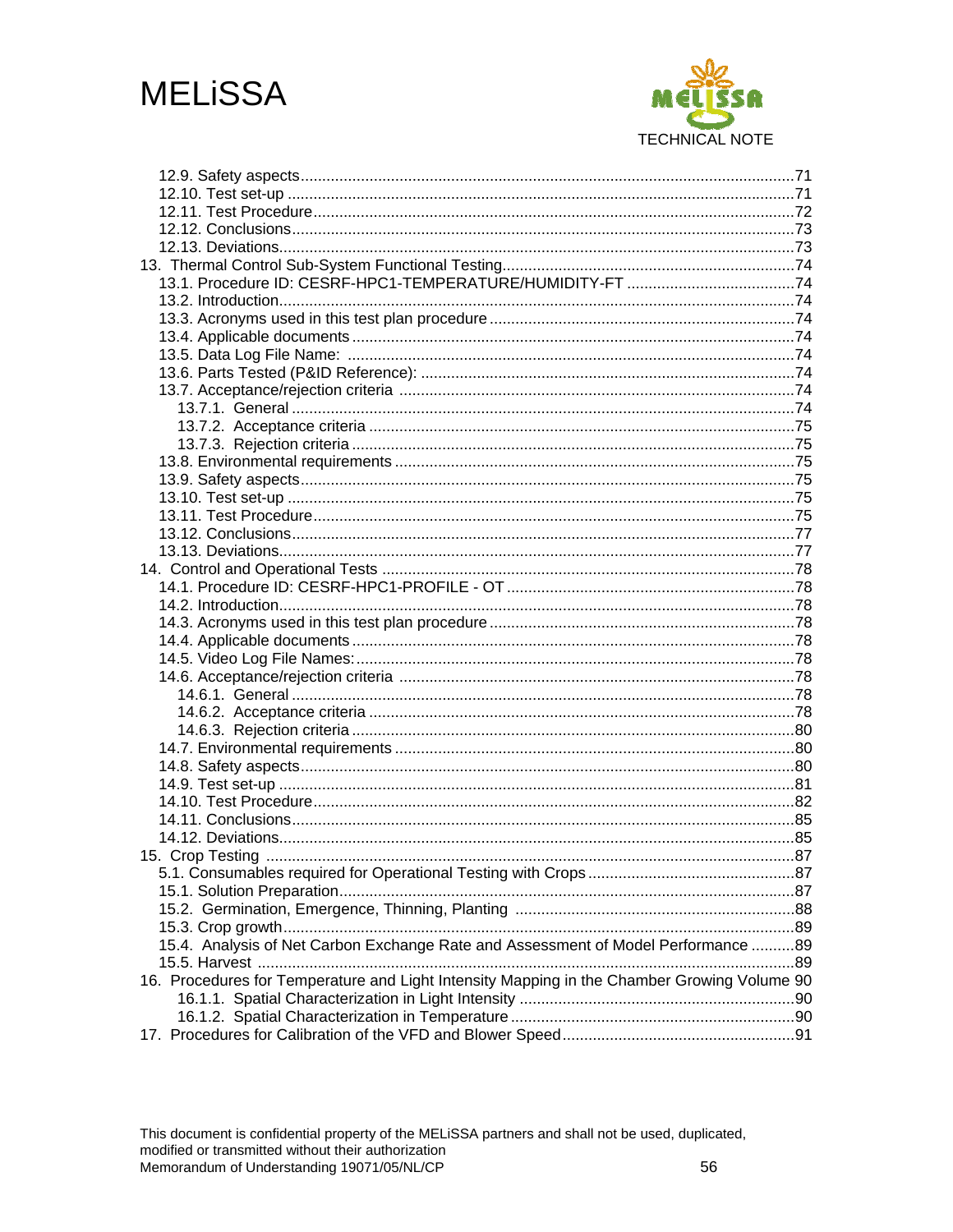# MELiSSA



## **1. Introduction**

## **1.1. Purpose and Structure of Test Plan**

The information contained in this technical note is presented to ensure that the HPC1 prototype designed and constructed by the University of Guelph and Angstrom Engineering adheres to the specifications of ESA, as defined in Annex to Appendix 1 of RFQ 3-11515. An additional outcome of the test plan is demonstration that the chamber prototype has sufficient flexibility in design to meet the evolving needs of the MPP research facility in Spain.

This test plan consists of three main phases. First, a series of Functional Tests is envisioned to demonstrate the functionality of all chamber parts before integration of a controller. For these tests, data log capability (on the part of the controller) is required, as outlined in the general procedures for test results data acquisition, below. Formal control tests are aimed to demonstrate chamber adherence to the environment control requirements listed in Annex to Appendix 1 of RFQ 3-11515. Controller tests are performed using system demand profiles. The final operational test with a batch culture of lettuce is conducted under static conditions.

## **1.2. General Procedures for Test Results Data Acquisition**

Functional tests outlined in Section 2 below generally rely on video log, visual inspection or confirmation of signal transfer to/from the controller. Operational tests generally rely on data log by the controller over the period of the test. Electronic data or video log file names are defined in the relevant test procedure sections and summarized in the table below.

In general video logs will include English audio commentary and data logs are provided in coma or tab delimited test files easily importable into EXCEL for data analysis and plotting.

| <b>Test</b>                    | Data/Video/List file Name                                               |
|--------------------------------|-------------------------------------------------------------------------|
| 1.Chamber                      | Check list of in column of TN 85.7 EXCEL Sheet (i.e. HPC prototype Data |
| Completeness                   | Package)                                                                |
| 2.<br>Check<br>of l            | <b>Visual Inspection with Photos</b>                                    |
| Outward                        | CESRF_HPC1_Outward_Appearance.jpeg (digital photo album provided on     |
| Appearance                     | CD-ROM)                                                                 |
| of <sub>1</sub><br>3.<br>Check | <b>Written Measurement</b>                                              |
| <b>Dimensions</b>              | CESRF_HPC1_Log_Book (writing in hardcover log-book)                     |
| 4. Exterior Airlock            | Video Log                                                               |
| <b>Doors</b>                   | CESRF_HPC1_Exterior_Door_A_Operation_and_Tray_Mounting.mpeg             |
|                                | CESRF_HPC1_Exterior_Door_C_Operation_and_Tray_Mounting.mpeg             |
| 5. Interior<br>Airlock         | <b>CESRF-HPC1 - Interior Airlock Door - FT</b>                          |
| <b>Doors</b>                   | CESRF_HPC1_Interior_Door_A_and_C_Operation_and_Tray_Mounting.mpe        |
|                                | g                                                                       |
| 6. Airlock Purge               | <b>Written Measurement</b>                                              |
|                                | CESRF_HPC1_Log_Book (writing in hardcover log-book)                     |
| 7. Lighting                    | <b>Written Measurement</b>                                              |
|                                | CESRF_HPC1_Log_Book (writing in hardcover log-book)                     |
|                                | Data File                                                               |
|                                | CESRF HPC -LIGHTING FT.txt                                              |
|                                | Includes confirmation of signal reading at controller                   |

This document is confidential property of the MELiSSA partners and shall not be used, duplicated, modified or transmitted without their authorization Memorandum of Understanding 19071/05/NL/CP 67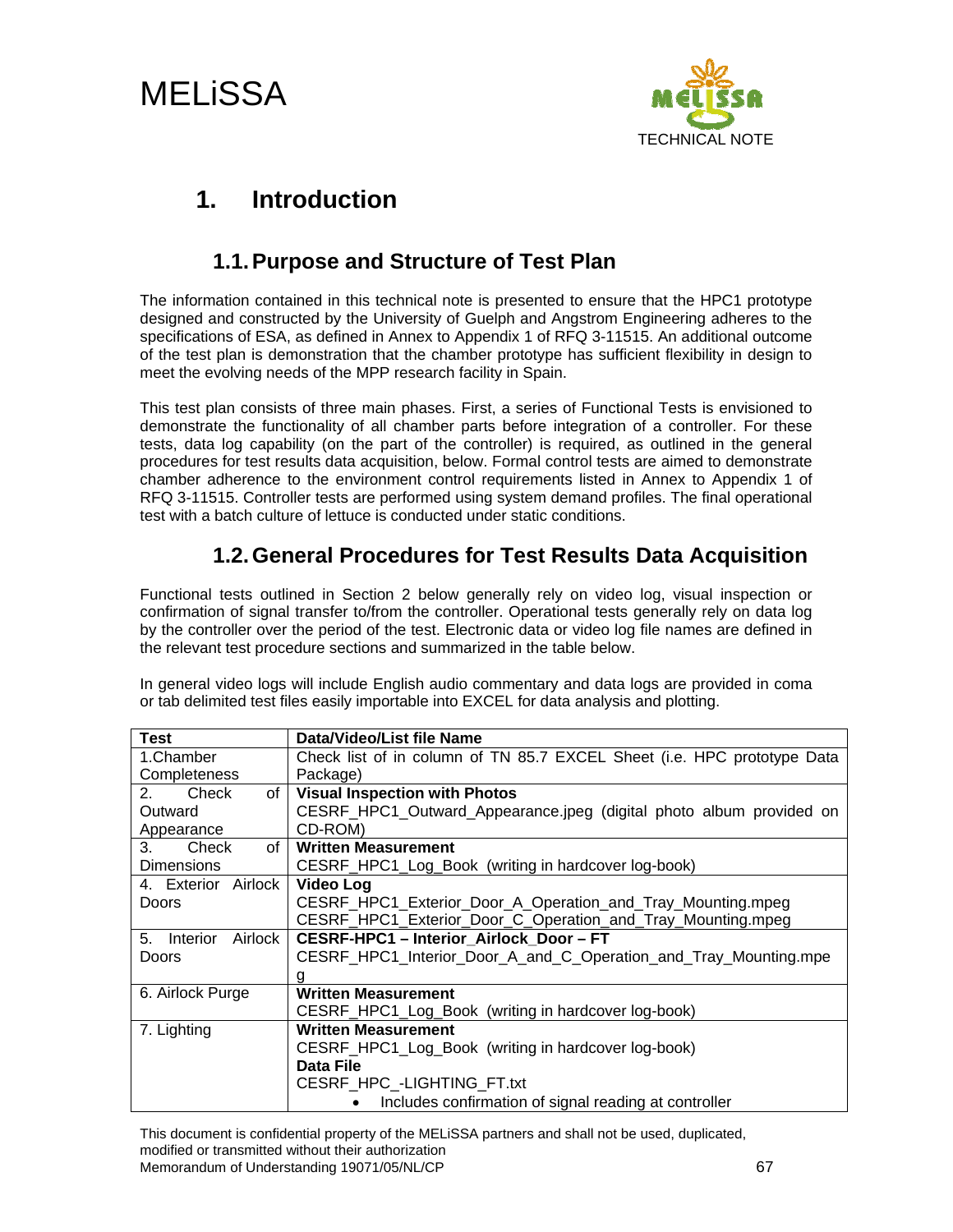



| 8. Main Centrifugal                | <b>Written Measurement</b>                                                     |
|------------------------------------|--------------------------------------------------------------------------------|
| <b>VFD</b><br>and<br><b>Blower</b> | CESRF_HPC1_Log_Book (writing in hardcover log-book)                            |
| Motor                              | <b>Data File</b>                                                               |
|                                    | CESRF_HPC1__AIR_CIRCULATION_FT.txt                                             |
| 9. Gas Analysis                    | <b>Written Measurement</b>                                                     |
|                                    | CESRF_HPC1_Log_Book (writing in hardcover log-book)                            |
|                                    | Data File                                                                      |
|                                    | CESRF_HPC1_GAS ANALYSIS_FT.txt                                                 |
| 10.<br>Integrity                   | <b>Data File</b>                                                               |
| leakage Test                       | CESRF_HPC1__LEAKAGE_FT.txt                                                     |
| 11. EC System                      | <b>Written Measurement</b>                                                     |
|                                    | CESRF_HPC1_Log_Book (writing in hardcover log-book)                            |
|                                    | Data File                                                                      |
|                                    | CESRF_HPC1_EC_FT.txt                                                           |
| 12. pH                             | <b>Written Measurement</b>                                                     |
|                                    | CESRF_HPC1_Log_Book (writing in hardcover log-book)                            |
|                                    | Data File                                                                      |
|                                    | CESRF_HPC1_pH_FT.txt                                                           |
| 13.<br>Hydroponics                 | The necessity of this system is not yet confirmed and therefore its design has |
| Cooling                            | not been finalized. Empirical assessment of the solution temperature during    |
|                                    | crop culture will be performed. In some cases, the solution temperature does   |
|                                    | not rise above ambient if the reservoir remains outside. CESRF needs to verify |
|                                    | this during the operational tests of the irrigation system                     |
| 14.<br>Irrigation                  | <b>Written Measurement</b>                                                     |
| System                             | CESRF_HPC1_Log_Book (writing in hardcover log-book)                            |
|                                    | <b>Data File</b>                                                               |
|                                    | CESRF_HPC1_IRRIGATION_FT.txt                                                   |
| 15.<br>Temperature                 | <b>Written Measurement</b>                                                     |
| and Humidity                       | CESRF_HPC1_Log_Book (writing in hardcover log-book)                            |
|                                    | <b>Data File</b>                                                               |
|                                    | CESRF_HPC1_TEMP_HUMID_FT.txt                                                   |
| 16.<br>Control<br>Loop             | <b>Written Measurement</b>                                                     |
| <b>Tests</b>                       | CESRF_HPC1_Log_Book (writing in hardcover log-book)                            |
|                                    | <b>Data File</b>                                                               |
|                                    | CESRF_HPC1_PROFILE_OT.txt                                                      |
| 17. Lettuce<br><b>Batch</b>        | <b>Written Measurement</b>                                                     |
| Culture                            | CESRF_HPC1_Log_Book (writing in hardcover log-book)                            |
|                                    | <b>Data File</b>                                                               |
|                                    | CESRF_HPC1_LETTUCE_BATCH_OT.txt                                                |

### **1.3. General Control System Test Procedures**

The purpose of the control system tests outlined in Section 2 below is to demonstrate chamber performance and adherence to the environmental control specifications of ESA. As part of their sub-contract, Argus calibrates or "tweaks" control, particularly in the case of thermal and humidity control, standard procedures defined in-house. Procedures for controller calibration are therefore not provided, and the Argus system is considered a "black-box" controller with specific training on the control hardware and proprietary software provided by Argus, if requested and budgeted, at the time of install at the MPP.

### **1.4. Conditions of Acceptance**

This document is confidential property of the MELiSSA partners and shall not be used, duplicated, modified or transmitted without their authorization Memorandum of Understanding 19071/05/NL/CP 77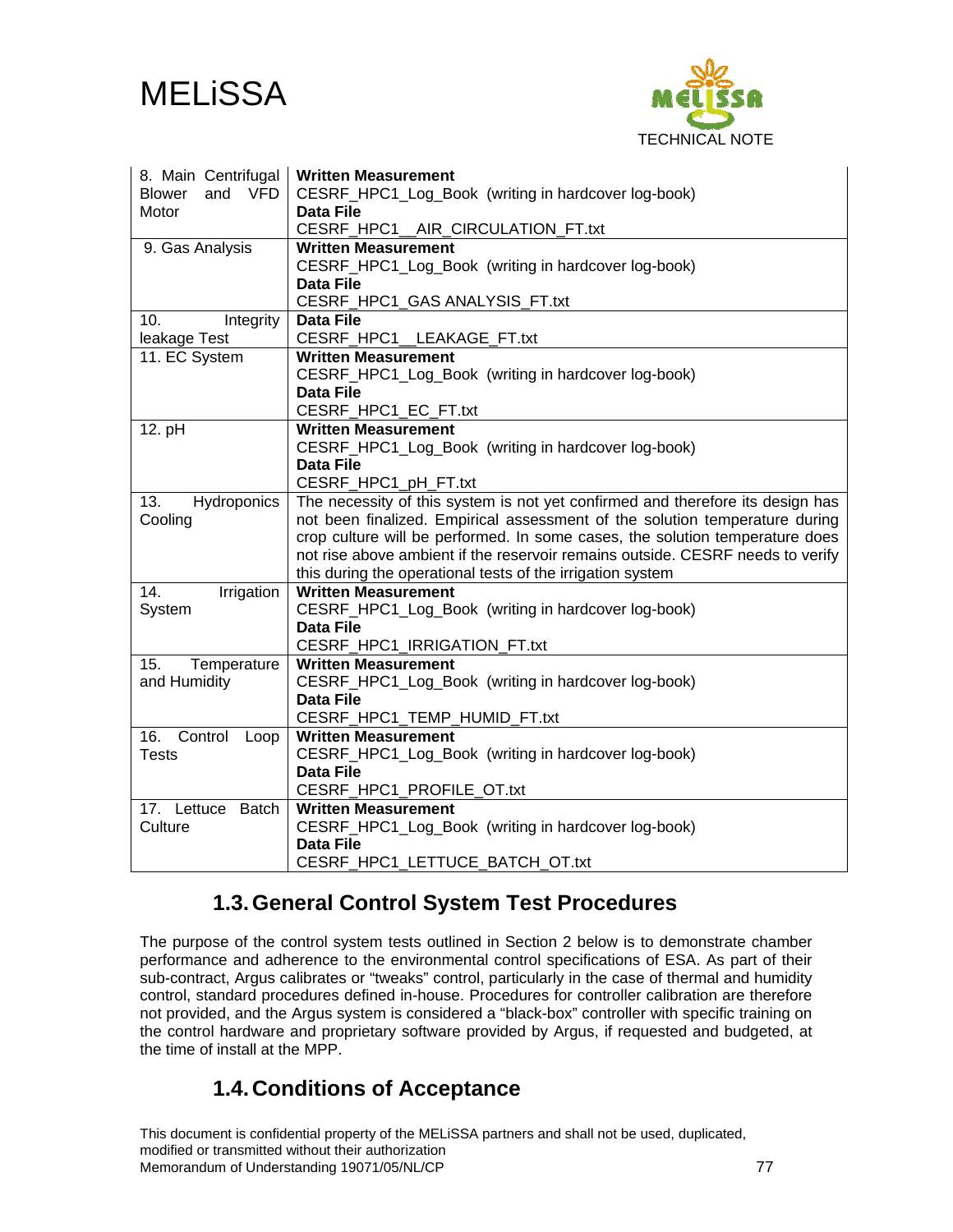In the case of functional tests, the requirements for acceptance of hardware are defined in the acceptance criteria of the individual test procedure, unless otherwise defined below. Acceptance of control tests is based on the technical specifications for environmental control as defined by ESA. The relevant section from the contract RFQ is re-produced below. The control test plan (sometimes referred to as the profile tests) are designed to demonstrate the functioning of the various control loops in maintaining the environmental/biological requirements defined in the table below.

Also, during the functional, operational (profile) and crop tests, the chamber shall be demonstrated to adhere to all sections of Annex to Appendix 1 of RFQ 3-11515. The requirements defined in the Annex to Appendix 1 of the RFQ are qualitative and no numerical bounds were defined.

| Item                                        | Requirement                                        |  |  |
|---------------------------------------------|----------------------------------------------------|--|--|
| Illumination daylight levels                | $0 - 800$ µE PAR selectable in four discrete       |  |  |
|                                             | levels                                             |  |  |
| Illumination night levels                   | $0 - 10 \mu E$ PAR                                 |  |  |
| Day/night cycle                             | Any combination of 1 day and 1 night period        |  |  |
|                                             | within a 24 hour span                              |  |  |
| Air Temperature                             | Selectable within $15 - 30$ °C                     |  |  |
| <b>Temperature Accuracy</b>                 | Demand $+/-$ 0.5 °C                                |  |  |
| Internal Air (refreshment) circulation rate | Not less than 1 crop volume per minute             |  |  |
| <b>Air Velocity</b>                         | From $0.1 - 0.8$ m/s                               |  |  |
| Water Supply in the Roots                   | $200$ mL $/$ min                                   |  |  |
| <b>Nutrient Supply</b>                      | <b>EC</b><br>Hydroponics (NFT) cultivation<br>with |  |  |
|                                             | demands of $0 - 3$ mS/cm                           |  |  |
|                                             | $pH: 5.5 +/- 0.5$                                  |  |  |
|                                             | EC: 1.9 $dS/cm +/- 0.05dS/cm$                      |  |  |
|                                             | Dissolved $O_2$ : 80 – 100% of saturation          |  |  |
| Pressure                                    | Ambient                                            |  |  |
| <b>Atmospheric Composition</b>              | Humidity: $50 - 85%$ (no accuracy specified)       |  |  |
|                                             | $O_2$ - 20% +/- 1% (although not controlled)       |  |  |
|                                             | $CO2$ - 300 - 2000 ppm (no accuracy for            |  |  |
|                                             | control specified)                                 |  |  |
|                                             | $N_2$ -Balance to 100%                             |  |  |

## **2. Functional, Control and Operational Tests Program for HPC1**

| <b>Test</b>         | .<br>number<br>ocedure /Procedure | <b>Date</b> | (davs<br>Duration |
|---------------------|-----------------------------------|-------------|-------------------|
| Tests<br>-unctional |                                   |             |                   |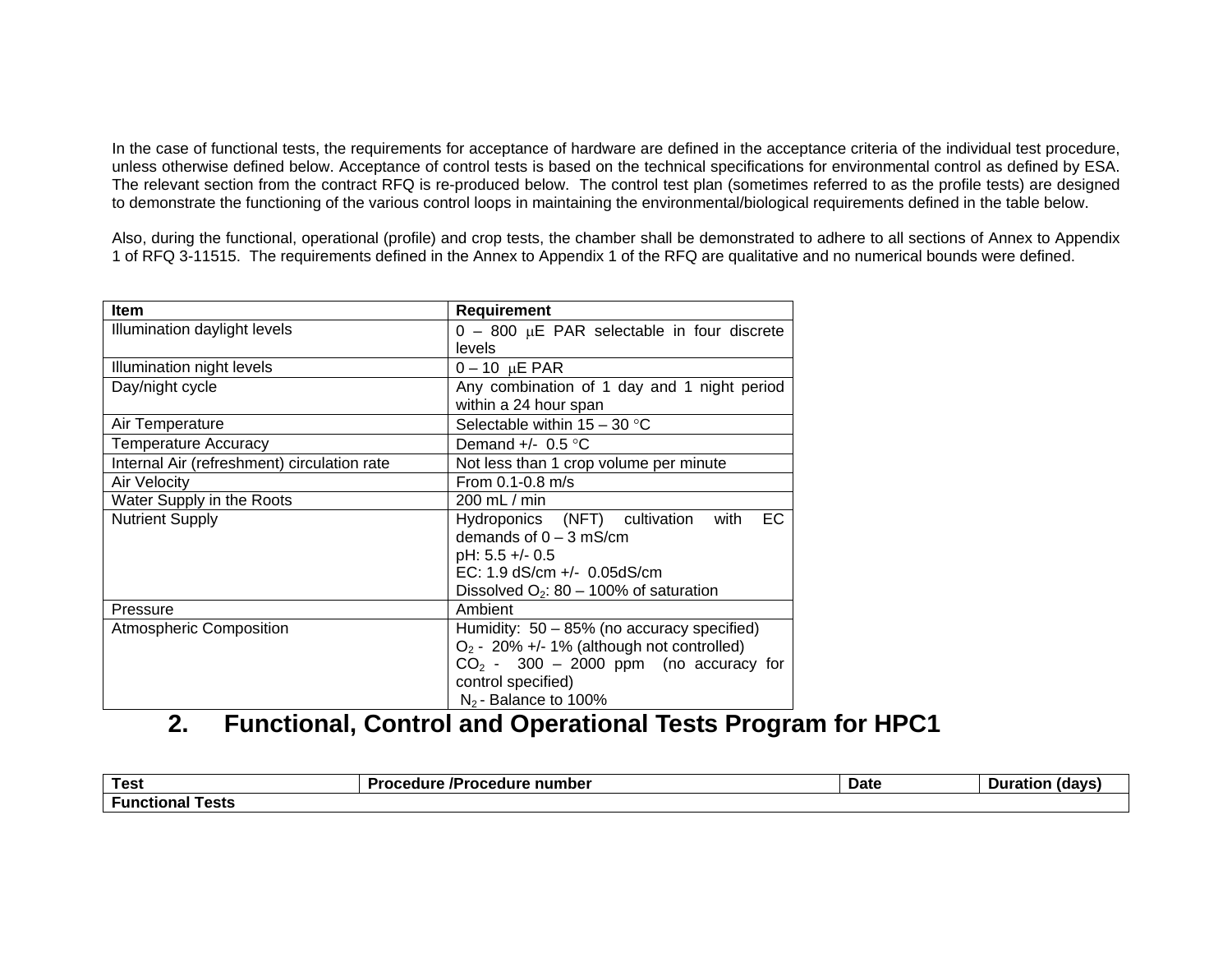| 1. Chamber Completeness        | Verification of the completeness of the delivered chamber shell and<br>equipment in comparison to the TN 85.7 (i.e. HPC prototype Data<br>Package - - EXCEL Database)                                                                                                                                                                                                                                                                                                               |                             | 0.25 |
|--------------------------------|-------------------------------------------------------------------------------------------------------------------------------------------------------------------------------------------------------------------------------------------------------------------------------------------------------------------------------------------------------------------------------------------------------------------------------------------------------------------------------------|-----------------------------|------|
| 2. Check of Outward Appearance | <b>Visual Inspection</b><br>The visual inspection consists of verification of the outer equipment<br>envelope. In detail the equipment shall be inspected with respect to<br>the following aspects<br>1. Outer surface - cleanliness, damages, corrosion, coating,<br>sharp edges<br>2. Mechanical assembly - tightness of fittings, material<br>compliance<br>3.<br>Electrical assembly (connectors, interconnecting cables<br>marked, etc.)<br>4. Availability of protective caps |                             | 0.25 |
| 3. Check of Dimensions         | <b>Measurement</b><br>The check of dimensions refers to confirming;<br>1. Shell dimensions<br>2.<br>Clearance around chamber                                                                                                                                                                                                                                                                                                                                                        |                             | 0.25 |
| 4. Exterior Airlock Doors      | CESRF-HPC1-Exterior_Airlock_Door-FT<br>1. Video demonstration of procedures/test for opening/closing the<br>exterior air lock doors and tray mounting/dismount. Elasticity of<br>the exterior door sealing gaskets is also demonstrated.<br>2. Functional demonstration of the door open/closed switch/LED<br>indicator circuit (See part list below)<br>Parts Tested (P&ID Reference):<br>1. ZS_4100_01, ZS_4100_02, ZI_4100_01<br>2. ZS_4101_01, ZS_4101_02, ZI_4101_01           | 2008/06/25-26<br>2008/07/07 | 0.25 |
| 5. Interior Airlock Doors      | <b>CESRF-HPC1 - Interior Airlock Door - FT</b><br>1. Video demonstration of procedures/test for opening/closing the<br>interior air lock door and tray movement in harvest and planting<br>using glove access                                                                                                                                                                                                                                                                       | 2008/06/25-26               | 0.25 |
| 6. Airlock Purge               | CESRF-HPC1 - Airlock_Purge - FT<br>Sequence:<br>1. Testing of air lock injection and vent solenoids<br>2. Testing of air lock pressure sensors and switches<br>3. Testing of passive pressure relief valves<br>Parts Tested (P&ID Reference):                                                                                                                                                                                                                                       | Completion<br>Pending       | 0.25 |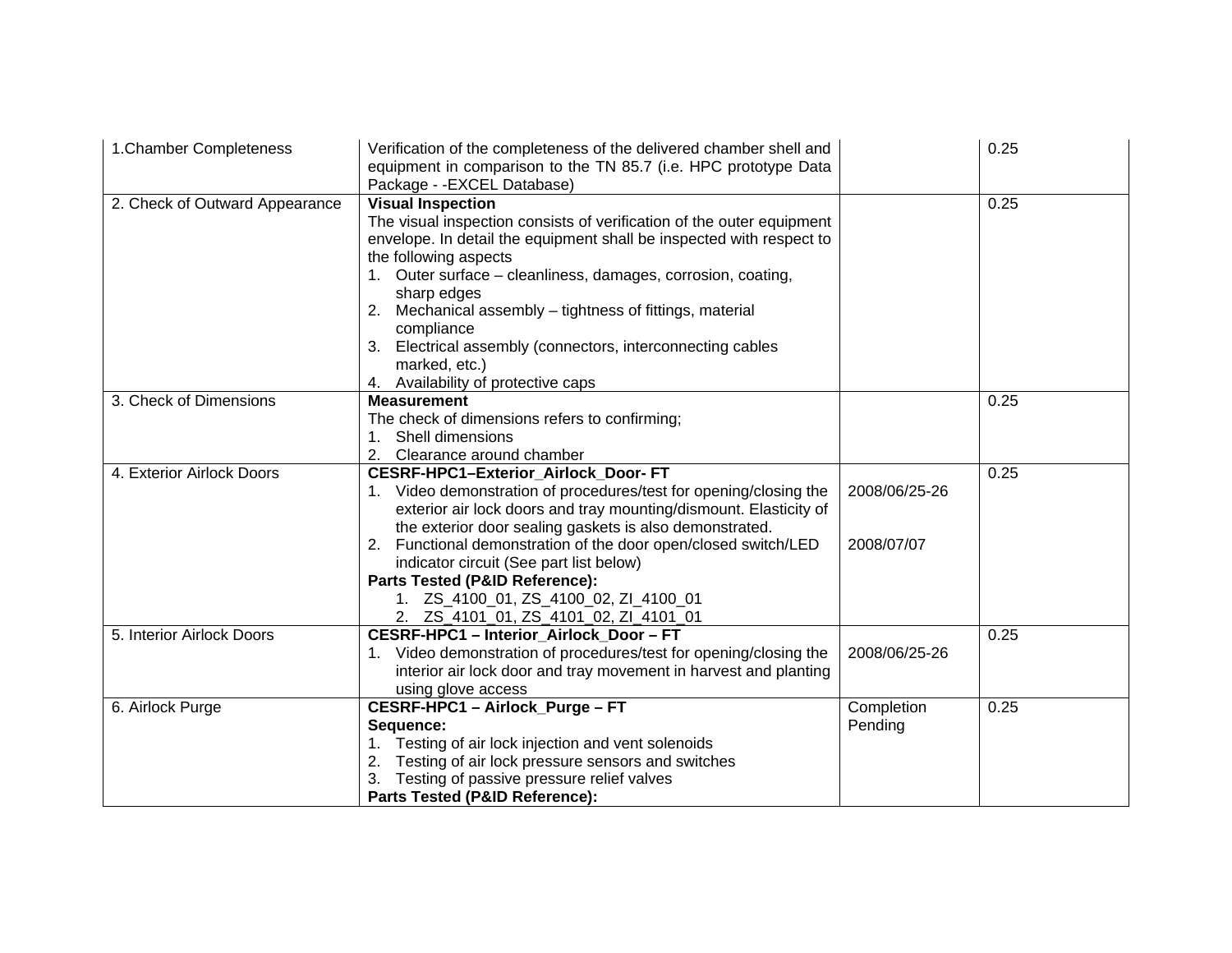|                                                    | 1. RV_4100_01, SV_4102_01, SV_4102_02, PT_4102_01,<br>PS_4102_01, HV_4102_01<br>2. RV_4101_01, SV_4103_01, SV_4103_02, PT_4103_01,<br>PS_4103_01, HV_4103_01                                                                                                                                                                                                                                                                                                                                                                                                                                                                                                                                                                                                                               |               |      |
|----------------------------------------------------|--------------------------------------------------------------------------------------------------------------------------------------------------------------------------------------------------------------------------------------------------------------------------------------------------------------------------------------------------------------------------------------------------------------------------------------------------------------------------------------------------------------------------------------------------------------------------------------------------------------------------------------------------------------------------------------------------------------------------------------------------------------------------------------------|---------------|------|
| 7. Lighting                                        | CESRF-HPC1 - Lighting - FT<br>Sequence:<br>1. Testing of the lamp loft cooling fans<br>2. Testing of the lamp loft temperature sensors<br>3. Testing of the lamp loft air flow indicator<br>4. Testing of the lamp string relays and high-powered contactors<br>to activate luminaries<br>Parts Tested (P&ID Reference):<br>1. TT_4105_01, TT_4105_02, TT_4105_03 (lamp loft<br>temperature transducers)<br>2. FAN_4105_01, FAN_4105_02, FAN_4105_03 (lamp<br>loft cooling fans)<br>3. FSL_4105_01, FSL_4105_02, FSL_4105_03 (lamp loft<br>air flow sensors)<br>4. RT_4104_01, RT_4104_02, RT_4104_03 (PAR<br>sensors)<br>5. IY_4104_01, IY_4104_02, IY_4104_03 (lamp string<br>relays and contactors)<br>6. LHPS_4104_01 through _06 (HPS Lamps)<br>7. LMH_4104_01 through _03 (MH Lamps) | 2008/07/17    | 0.25 |
| 8. Main Centrifugal Blower and<br><b>VFD Motor</b> | CESRF-HPC1 - Blower Assembly - FT<br>Sequence:<br>1. Visual inspection of the pulley assembly, support and rotary<br>feed-through shaft<br>2. Demonstration of air flow through ducting<br>3. Testing and calibration of the air circulation VFD motor<br>4. Testing of the air circulation fan<br>5. Testing of the air velocity sensor<br>Parts Tested (P&ID Reference):<br>1. BLWR_4111_01 (Air Circulation Fan)<br>2. MVFD_4111_01 (Air Circulation Motor)<br>3. FT_4111_01 (Air Velocity Sensor)                                                                                                                                                                                                                                                                                      | 2008/07/02-03 | 0.25 |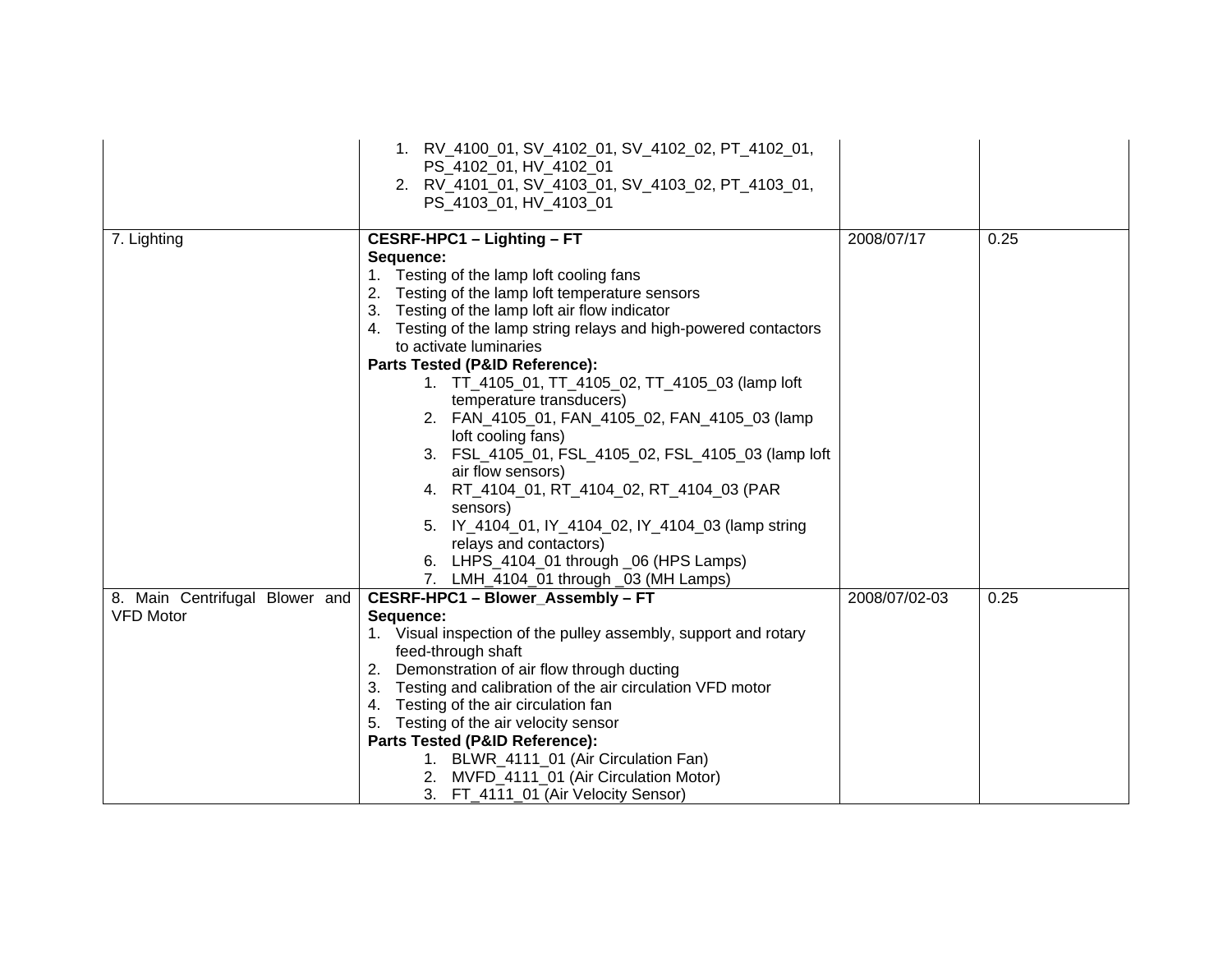| 9. Gas Analysis            | CESRF-HPC1 - Gas_Analysis - FT<br>Sequence:<br>1. Demonstration of IRGA functioning<br>2. Demonstration of O2 analyzer functioning<br>3. Demonstration of the factory calibrated mass flow controller<br>(with set-point)<br>4. Demonstration of manual over-ride of CO2 injection line<br>5. Test of CO2 injection line solenoid<br>Parts Tested (P&ID Reference):<br>1. AT_4113_01 (CO2 Analyzer/IRGA)<br>2. AT_4113_02 (O2 Sensor)<br>3. FC_4113_01 (Mass Flow Controller for CO2)<br>4. SV_4113_01 (CO2 injection line Solenoid)<br>5. HV_4113_01 (Manual CO2 injection over-ride valve) | Completion<br>Pending | 0.25 |
|----------------------------|----------------------------------------------------------------------------------------------------------------------------------------------------------------------------------------------------------------------------------------------------------------------------------------------------------------------------------------------------------------------------------------------------------------------------------------------------------------------------------------------------------------------------------------------------------------------------------------------|-----------------------|------|
| 10. Integrity leakage Test | CESRF-HPC1 - Leakage - FT                                                                                                                                                                                                                                                                                                                                                                                                                                                                                                                                                                    |                       | 2    |
|                            | 1. Performance of passive CO2 decay test with running air                                                                                                                                                                                                                                                                                                                                                                                                                                                                                                                                    |                       |      |
| 11. EC System              | circulation fan to determine operational leakage rate<br>CESRF-HPC1-EC-FT                                                                                                                                                                                                                                                                                                                                                                                                                                                                                                                    | 2008/06/20            | 0.25 |
|                            | Sequence:                                                                                                                                                                                                                                                                                                                                                                                                                                                                                                                                                                                    |                       |      |
|                            | 1. Integrity of Stock A and B tanks                                                                                                                                                                                                                                                                                                                                                                                                                                                                                                                                                          |                       |      |
|                            | 2. Stock tank A and B injection solenoids                                                                                                                                                                                                                                                                                                                                                                                                                                                                                                                                                    |                       |      |
|                            | 3. Stock tank A and B low level switches                                                                                                                                                                                                                                                                                                                                                                                                                                                                                                                                                     |                       |      |
|                            | 4. Stock A and B manual valves                                                                                                                                                                                                                                                                                                                                                                                                                                                                                                                                                               |                       |      |
|                            | 5. Calibration of stock delivery system                                                                                                                                                                                                                                                                                                                                                                                                                                                                                                                                                      |                       |      |
|                            | 6. Testing of factory calibrated EC sensor                                                                                                                                                                                                                                                                                                                                                                                                                                                                                                                                                   |                       |      |
|                            | Parts Tested (P&ID Reference):                                                                                                                                                                                                                                                                                                                                                                                                                                                                                                                                                               |                       |      |
|                            | 1. VSSL_4108_01, VSSL_4108_02 (Stock Tanks A and B)                                                                                                                                                                                                                                                                                                                                                                                                                                                                                                                                          |                       |      |
|                            | 2. SV_4108_01, SV_4108_02 (Stock A and B injection                                                                                                                                                                                                                                                                                                                                                                                                                                                                                                                                           |                       |      |
|                            | valves)                                                                                                                                                                                                                                                                                                                                                                                                                                                                                                                                                                                      |                       |      |
|                            | 3. LSL_4108_01, LSL_4108_02 (Stock A and B tank low                                                                                                                                                                                                                                                                                                                                                                                                                                                                                                                                          |                       |      |
|                            | level switches)                                                                                                                                                                                                                                                                                                                                                                                                                                                                                                                                                                              |                       |      |
|                            | 4. HV_4108_01, HV_4108_01 (Stock A and B Injection                                                                                                                                                                                                                                                                                                                                                                                                                                                                                                                                           |                       |      |
|                            | <b>Manual Override Valves</b>                                                                                                                                                                                                                                                                                                                                                                                                                                                                                                                                                                |                       |      |
|                            | 5. AT_4108_01 (EC Sensor)                                                                                                                                                                                                                                                                                                                                                                                                                                                                                                                                                                    |                       |      |
| 12. pH                     | CESRF-HPC1-pH-FT                                                                                                                                                                                                                                                                                                                                                                                                                                                                                                                                                                             | 2008/06/20            | 0.25 |
|                            | Sequence:                                                                                                                                                                                                                                                                                                                                                                                                                                                                                                                                                                                    |                       |      |
|                            | 1. Integrity of Acid and Base tanks                                                                                                                                                                                                                                                                                                                                                                                                                                                                                                                                                          |                       |      |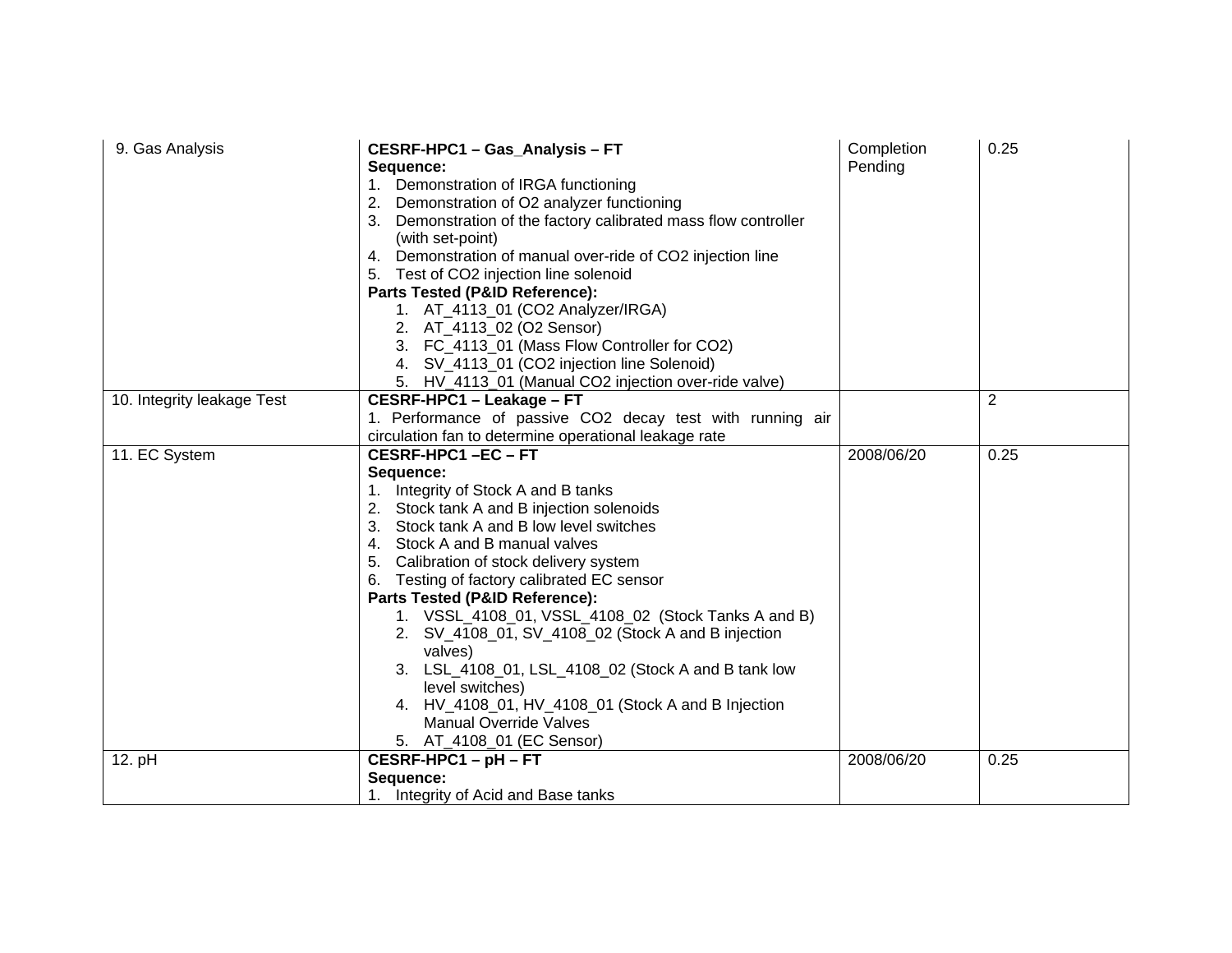|                         | Testing of Acid and Base Tank injection solenoids<br>Testing of Acid and Base Tank low level switches<br>3.<br>4. Demonstration of Acid and Base Tank manual valves<br>5. Calibration of Acid and Base delivery system<br>Parts Tested (P&ID Reference):<br>1. VSSL_4107_01, VSSL_4107_02 (Acid and Base Tanks)<br>2. SV_4107_01, SV_4107_02 (Acid and Base injection<br>valves)<br>3. LSL_4107_01, LSL_4107_02 (Acid and Base tank low<br>level switches)<br>4. HV_4107_01, HV_4107_01 (Acid and Base Injection<br>Manual Override Valves)<br>5. AT_4107_01 (pH Sensor)                                                                                                                  |                          |      |
|-------------------------|-------------------------------------------------------------------------------------------------------------------------------------------------------------------------------------------------------------------------------------------------------------------------------------------------------------------------------------------------------------------------------------------------------------------------------------------------------------------------------------------------------------------------------------------------------------------------------------------------------------------------------------------------------------------------------------------|--------------------------|------|
| 13. Hydroponics Cooling | The necessity of this system is not yet confirmed and therefore its<br>design has not been finalized. Empirical assessment of the solution<br>temperature during crop culture will be performed. In our early tests<br>of solution temperature, the solution remained at ambient<br>conditions since the 120L reservoir remains outside and has<br>significant thermal capacitance. We have therefore not yet made<br>provisions for solution temperature control given the limited<br>availability of cooling water in the MPP.                                                                                                                                                          | N/A                      |      |
| 14. Irrigation System   | <b>CESRF-HPC1 - Irrigation - FT</b><br>Sequence:<br>1. Integrity of nutrient reservoir and plumbing (leakage)<br>2. Demonstration of main irrigation pump<br>3. Calibration of main irrigation pump delivery<br>4. Testing of irrigation flow sensor<br>5. Demonstration of manual valves positioned on the by-pass and<br>main irrigation lines<br>6. Equilization of irrigation flow along the internal distribution<br>manifold<br>7. Testing of nutrient tank Hi/Low switches<br>Parts Tested (P&ID Reference):<br>1. GP_4106_01 (Main Irrigation Pump)<br>2. FT_4106_01 (Irrigation Flow Sensor)<br>3. HV_4106_01 (Manual shutoff to chamber<br>Irrigation manifold in chamber<br>4. | 2008/07/08<br>2008/07/22 | 0.25 |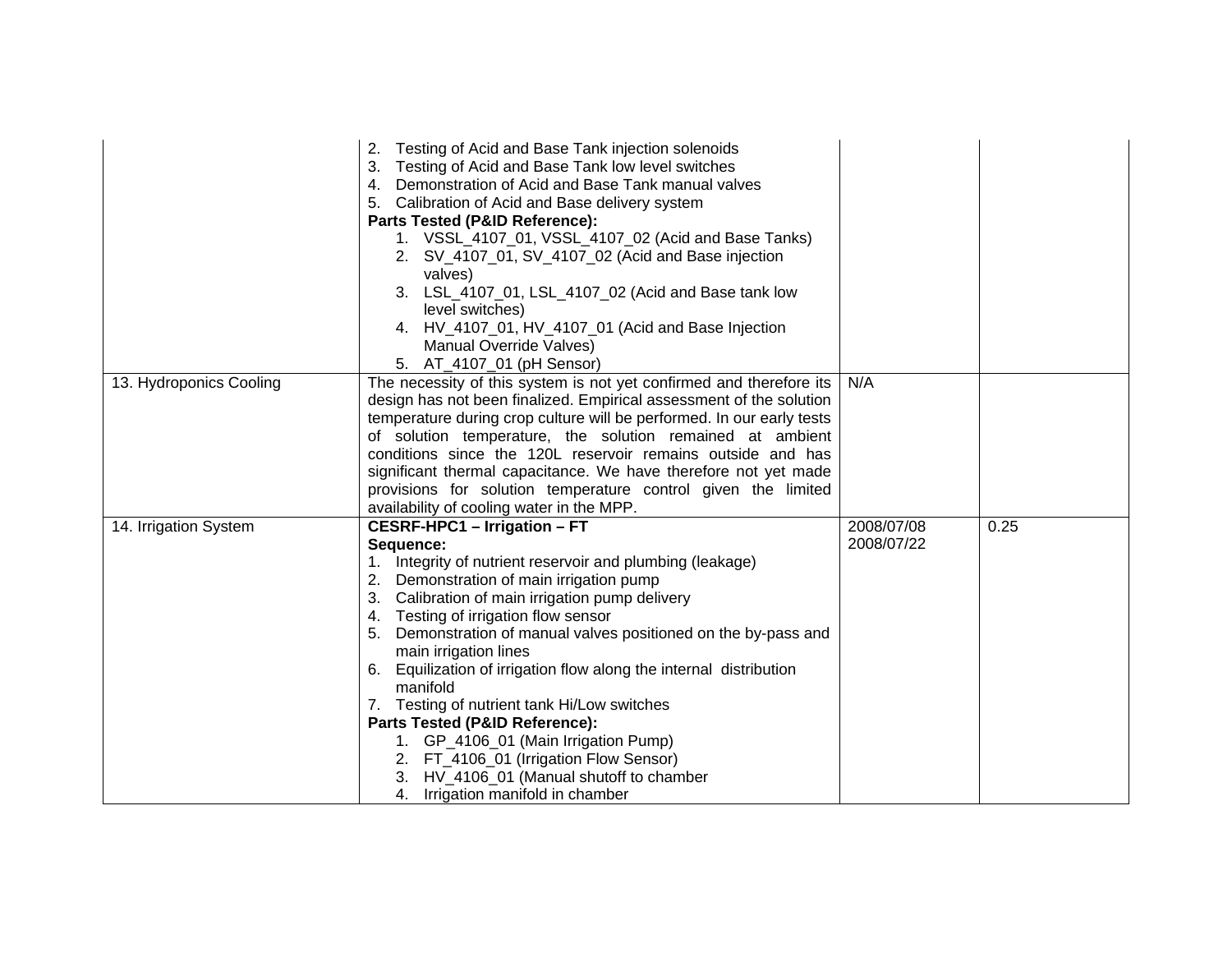|                               | 5. HV_4106_02 (Irrigation Pump Inlet Manual Override)<br>6. HV_4106_03 (Irrigation Drain Manual Override)<br>7. HV_4106_04 and HV_4106_05 (Irrigation By-pass<br><b>Isolation Valves)</b> |            |      |
|-------------------------------|-------------------------------------------------------------------------------------------------------------------------------------------------------------------------------------------|------------|------|
|                               | 8. HV_4106_05, HV_4106_06, HV_4106_7, HV_4106_8                                                                                                                                           |            |      |
|                               | (Manifold Balancing Ball Valves)                                                                                                                                                          |            |      |
|                               | 9. VSSL_4106 (Nutrient Reservoir)                                                                                                                                                         |            |      |
| 15. Temperature, Humidity and | CESRF-HPC1 - Temp Humidity - FT                                                                                                                                                           | 2008/07/19 | 0.25 |
| condensate collection         | Sequence:                                                                                                                                                                                 |            |      |
|                               | 1. Testing of growing volume temperature sensors                                                                                                                                          |            |      |
|                               | 2. Testing of growing volume humidity/temperature sensors                                                                                                                                 |            |      |
|                               | 3. Integrity and functionality of hot water coil                                                                                                                                          |            |      |
|                               | 4. Integrity and functionality of chilled water coil/condensate pan                                                                                                                       |            |      |
|                               | 5. Functionality of chilled and hot water valve                                                                                                                                           |            |      |
|                               | 6. Functionality of temperature sensors of water service lines and<br>coil surface temperature                                                                                            |            |      |
|                               | 7. Integrity of condensate tank and fittings                                                                                                                                              |            |      |
|                               | 8. Testing of passive condensate drain from coil drip tray                                                                                                                                |            |      |
|                               | 9. Testing of condensate take hi and low level switches                                                                                                                                   |            |      |
|                               | 10. Testing of condensate metering pump                                                                                                                                                   |            |      |
|                               | Parts Tested (P&ID Reference):                                                                                                                                                            |            |      |
|                               | 1. TT 4112_04 - _012 (Growing volume temperature                                                                                                                                          |            |      |
|                               | sensors)                                                                                                                                                                                  |            |      |
|                               | 2. AT 4112_01 - 03 and TT 4112_01 - _03 (growing                                                                                                                                          |            |      |
|                               | volume humidity and temperature sensors)                                                                                                                                                  |            |      |
|                               | 3. S3CV_4112_01 and S3CV_4112_02 (water service                                                                                                                                           |            |      |
|                               | line control valves)                                                                                                                                                                      |            |      |
|                               | 4. TT_4112_13 - _18 (water service line entry and exit                                                                                                                                    |            |      |
|                               | temperature sensors, coil surface temperature                                                                                                                                             |            |      |
|                               | sensors)                                                                                                                                                                                  |            |      |
|                               | 5. VSSL_4110_01 (Condensate Tank)                                                                                                                                                         |            |      |
|                               | 6. LSL_4110_01, LSH_4110_02 (Condensate tank hi and                                                                                                                                       |            |      |
|                               | low level switches)                                                                                                                                                                       |            |      |
|                               | GP_4110_01 (Condensate pump and relay)                                                                                                                                                    |            |      |
| <b>Control/Profile Tests</b>  |                                                                                                                                                                                           |            |      |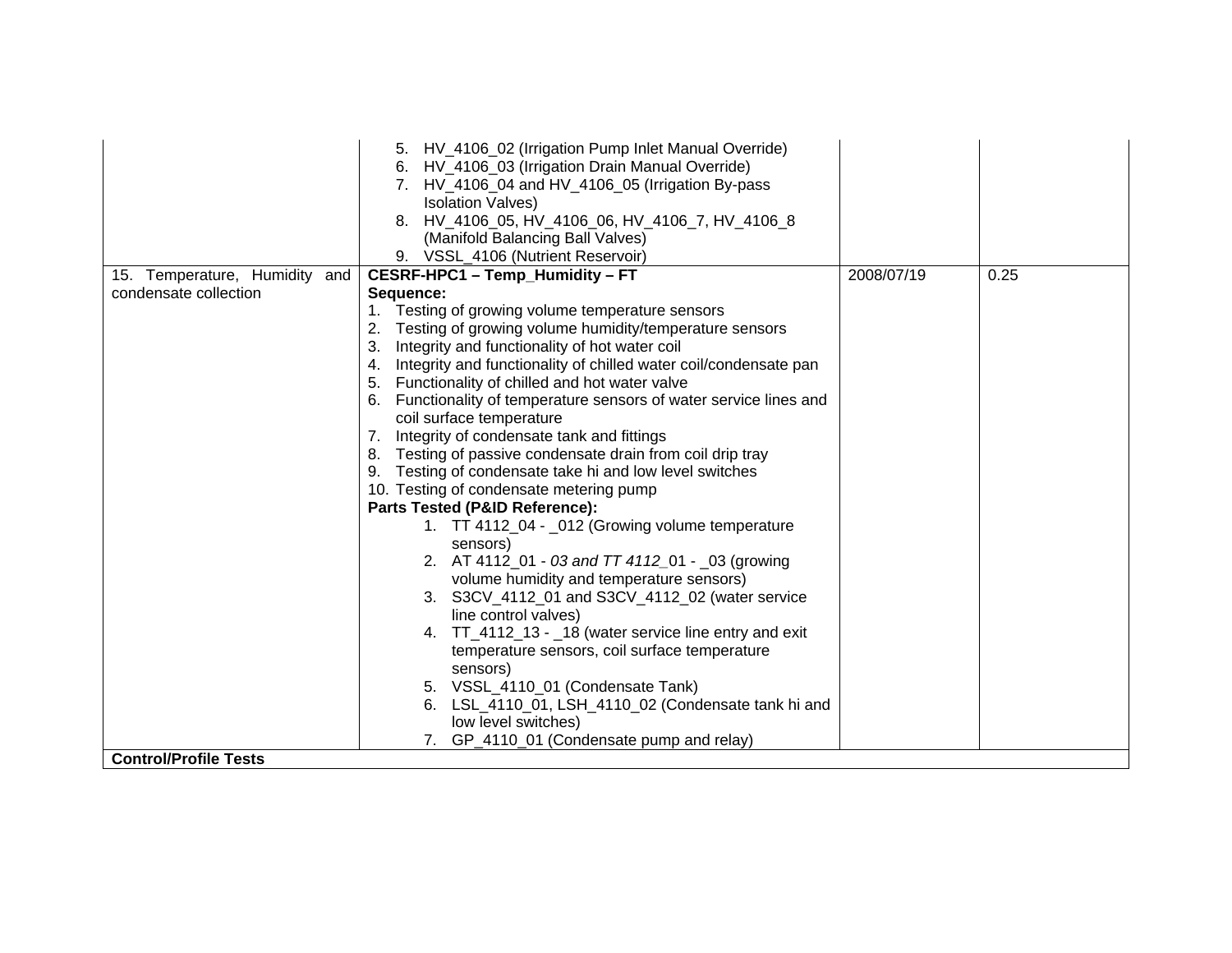| Exterior Air Lock Door Control<br>Loop 4100 and 4101 | CESRF-HPC1-Exterior_Airlock_Door - CT<br>1. Confirmation of controller reading of ZS_4100_01,<br>ZS_4100_02, ZS_4101_01 and ZS_4101_02<br>2. Induction of door open alarm tests at the controller in<br>conjunction with purge sequence override in event of door<br>open alarm |            | 3 days |
|------------------------------------------------------|---------------------------------------------------------------------------------------------------------------------------------------------------------------------------------------------------------------------------------------------------------------------------------|------------|--------|
| Airlock Purge Control Loop 4102                      | CESRF-HPC1-Airlock_Purge-CT                                                                                                                                                                                                                                                     | Completion |        |
| and 4103                                             | 1. Confirmation of pressure sensor log PT_4102_01,<br>PT_4103_01                                                                                                                                                                                                                | Pending    |        |
|                                                      | 2. Confirmation of reading pressure switch PS_4102_01 and<br>PS_4103_01                                                                                                                                                                                                         |            |        |
|                                                      | Performance of the air lock purge sequence with the user<br>3.<br>initiation at the controller                                                                                                                                                                                  |            |        |
|                                                      | Induction of air lock over pressure alarm states at the controller<br>and deactivation of SV 4102 01 and SV 4103 01 in alarm.                                                                                                                                                   |            |        |
| Lighting<br>Intensity<br>and<br>Loft                 | CESRF-HPC1 - Lighting - CT                                                                                                                                                                                                                                                      |            |        |
| Temperature Control Loop 4104                        | 1. Sequential activation of lamp strings at the controller in                                                                                                                                                                                                                   |            |        |
| and 4105                                             | accordance with user defined Photoperiod in the profile test                                                                                                                                                                                                                    |            |        |
|                                                      | (LPHS_4104_01 through LHPS_4104_06 and LMH_4104_01                                                                                                                                                                                                                              |            |        |
|                                                      | through LMH_4104_03 and serial activation of contactors                                                                                                                                                                                                                         |            |        |
|                                                      | IY_4104_01 through IY_4104_03)                                                                                                                                                                                                                                                  |            |        |
|                                                      | 2. Confirmation of controller log of PAR sensors (RT_4104_01<br>through RT_4104_03)                                                                                                                                                                                             |            |        |
|                                                      | 3. Confirmation of air loft fan operation (FAN_4105_01, through<br>FAN_4105_03) by controller                                                                                                                                                                                   |            |        |
|                                                      | 4. Confirmation of FAN operation indicator (FSL_4105_01<br>through FSL_4104_03)                                                                                                                                                                                                 |            |        |
|                                                      | 5. Confirmation of controller log of lamp loft temperatures<br>(T_4105_01 through TT_4105_03)                                                                                                                                                                                   |            |        |
|                                                      | Confirmation lamp loft temperature remains below 35 °C during<br>6.                                                                                                                                                                                                             |            |        |
|                                                      | operation of one photoperiod                                                                                                                                                                                                                                                    |            |        |
|                                                      |                                                                                                                                                                                                                                                                                 |            |        |
| Irrigation                                           | Z Lindustion of bigh oir loft tomp                                                                                                                                                                                                                                              |            |        |
| Control Loop 4106                                    | 1. Activation of main irrigation pump by the controller                                                                                                                                                                                                                         |            |        |
|                                                      | $(GP_4106_01)$                                                                                                                                                                                                                                                                  |            |        |
|                                                      | 2. Confirmation of controller log of nutrient flow sensor                                                                                                                                                                                                                       |            |        |
|                                                      | (FT_4106_01)                                                                                                                                                                                                                                                                    |            |        |
|                                                      | Confirmation of nutrient flow rates greater than 0.2 L per<br>З.                                                                                                                                                                                                                |            |        |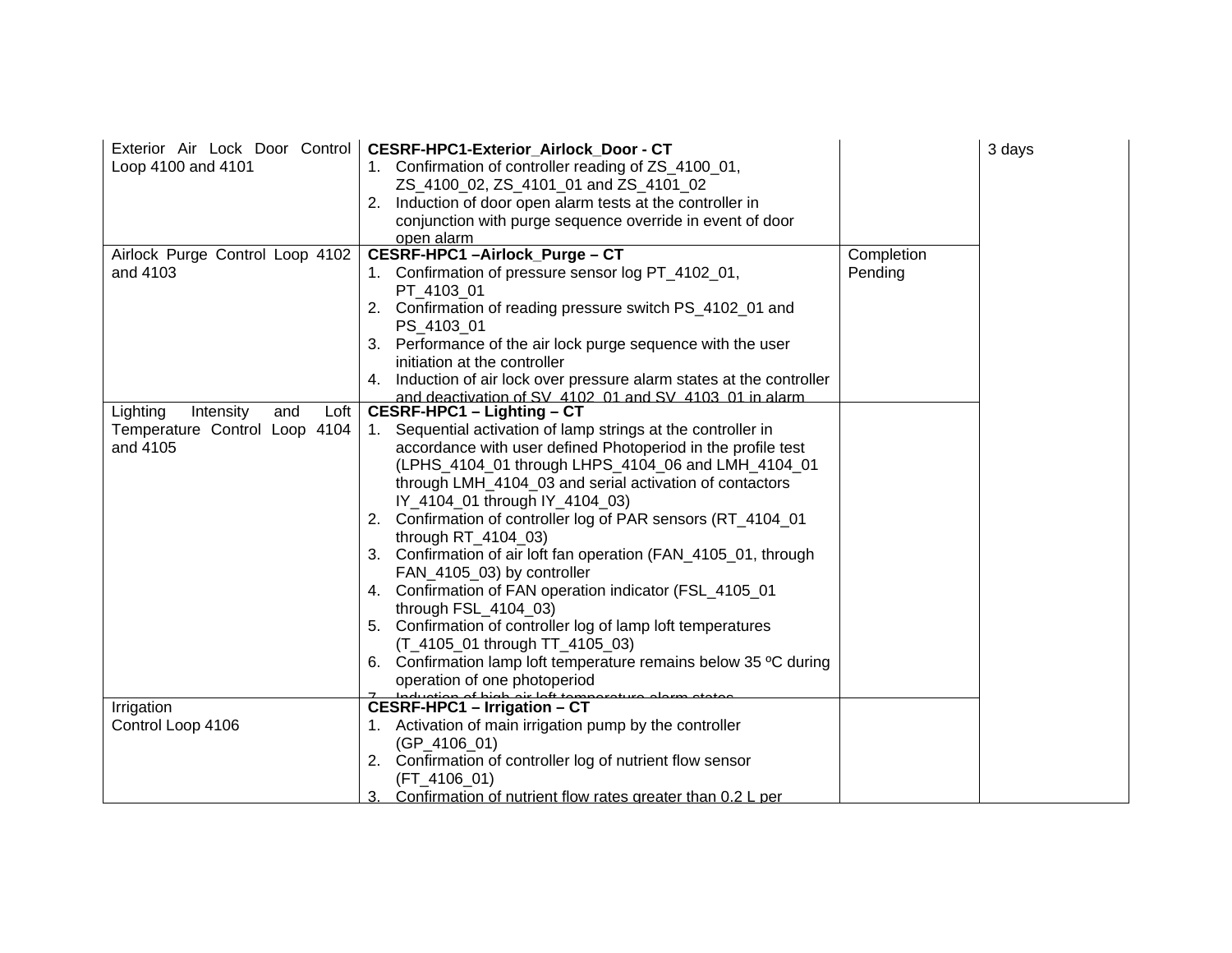| pH                             | CESRF-HPC1-pH-CT                                                       |  |
|--------------------------------|------------------------------------------------------------------------|--|
| Control Loop 4107              | Confirmation of pH sensor log AT_4107_01 at the controller<br>1.       |  |
|                                | Confirmation of controller read of acid and base tank low level<br>2.  |  |
|                                | sensors (LSL_4107_01 and LSL_4107_02)                                  |  |
|                                | Confirmation of controller activation of acid and base injection<br>3. |  |
|                                | solenoids by the controller (SV_4107_01 and SV_4107_02)                |  |
|                                | 4. Calibration of solenoid opening time for pH control                 |  |
|                                | Profile tests of pH control in maintenance of modified<br>5.           |  |
|                                | Hoagland's solution (pH Demand +/- 0.5 units)                          |  |
|                                | Induction of hi/low pH alarms<br>6                                     |  |
| EC                             | CESRF-HPC1-EC-CT                                                       |  |
| Control loop 4108              | Confirmation of EC sensor log AT_4108_01 at the controller<br>1.       |  |
|                                | Confirmation of controller read of stock A and stock B tank low        |  |
|                                | level sensors (LSL_4108_01 and LSL_4108_02)                            |  |
|                                | 3. Confirmation of controller activation of stock injection solenoids  |  |
|                                | by the controller $(SV_4108_01$ and $SV_4108_02$ )                     |  |
|                                | Calibration of solenoid opening time for EC control<br>4.              |  |
|                                | Profile tests of EC control in maintenance of modified<br>5.           |  |
|                                | Hoagland's solution (EC Demand +/- 0.05 dS/m)                          |  |
|                                | 6 Induction of hi/low FC alarms<br>CESRF-HPC1 - Condensate - CT        |  |
| <b>Condensate Collection</b>   |                                                                        |  |
| Control Loop 4110              | Activation of condensate drain procedure by the controller             |  |
| <b>Air Circulation Control</b> | <b>CESRF-HPC1 - Air Circulation - CT</b>                               |  |
| Control Loop 4111              | 1. Activation of the main centrifugal blower by the controller         |  |
|                                | (static VFD setting)                                                   |  |
| Growing Volume Temperature and | CESRF-HPC1-Temperature-CT                                              |  |
| <b>Humidity Control</b>        | Diurnal profile tests in temperature control (demand vs. actual)<br>1. |  |
| Control Loop 4112              | Induction and test of hi/low temperature alarm states<br>2.            |  |
|                                | Diurnal profile tests in humidity control (demand vs. actual)<br>3.    |  |
|                                | Induction and test of hi/low humidity alarm states<br>4.               |  |
|                                | Tests of condensate collection tank hi/low alarms, activation of<br>5. |  |
|                                | condensate pump                                                        |  |
| CO2 compensation control       | CESRF-HPC1-CO2-CT                                                      |  |
| Control Loop 4113              | 1. Profile tests of CO2 control by the controller                      |  |
|                                | 2. Induction of CO2 alarm states                                       |  |
| <b>Crop Test</b>               | CESRF-HPC1 - Crop-OT                                                   |  |
|                                | 30 day crop trial with lettuce in batch under nominal culture          |  |
|                                | conditions                                                             |  |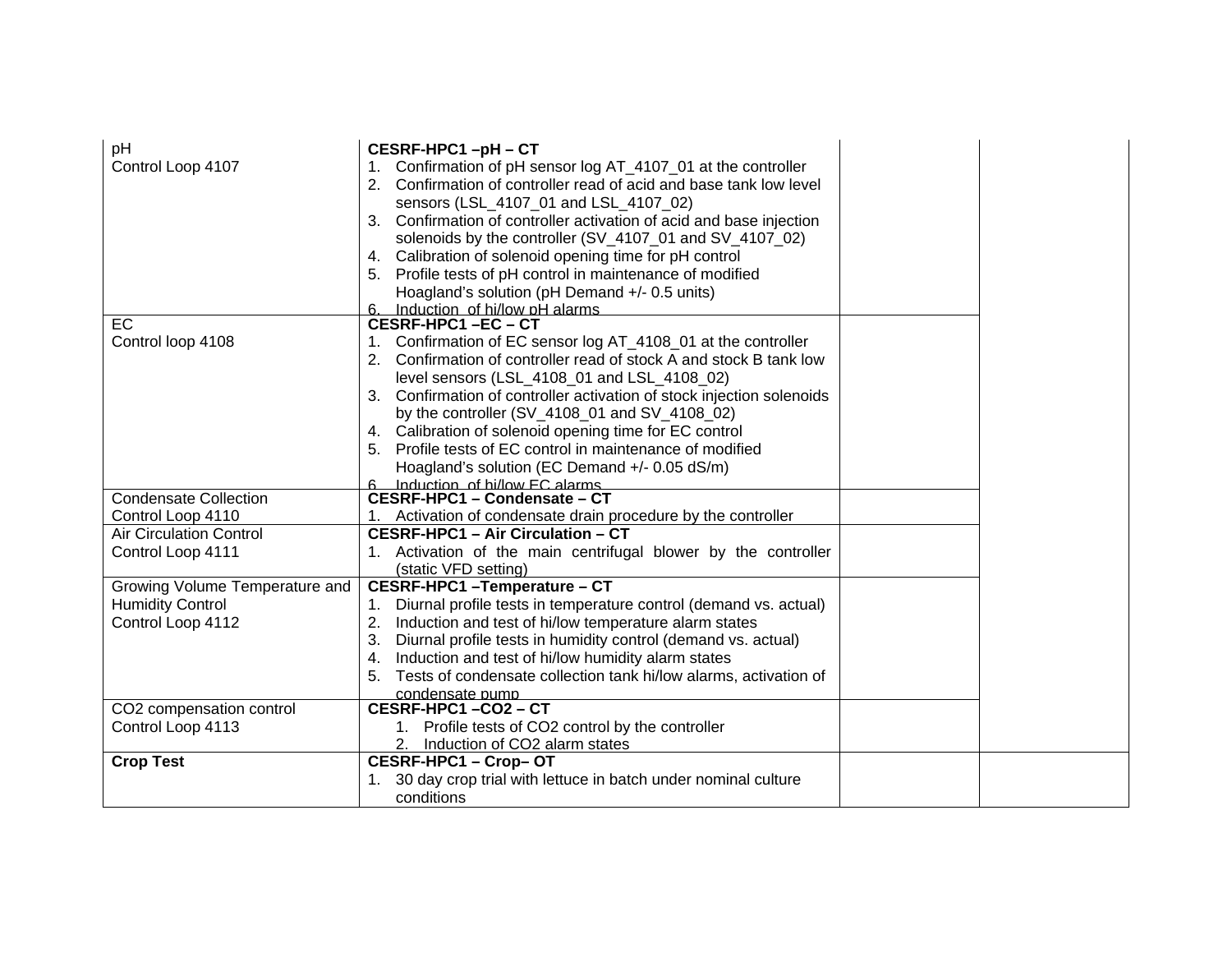|    | 2. Collection of NCER data and comparison to lettuce gas<br>exchange model predictions<br>3. Collection of nutrient uptake data (off-line HPLC)<br>4. Collection of evapo-transpiration data from condensate<br>drainage profiles |  |
|----|-----------------------------------------------------------------------------------------------------------------------------------------------------------------------------------------------------------------------------------|--|
| 5. | Yield data at harvest                                                                                                                                                                                                             |  |
|    | 6. Nutritional composition of harvested tissue (mineral, proximate)                                                                                                                                                               |  |

## **3. Exterior Air Lock Door Functional Testing**

## **1.1. Procedure ID: CESRF-HPC1-EXTERIOR\_AIRLOCK\_DOOR - FT**

## **1.2. Introduction**

The aim of this test is to demonstrate the operation of the exterior air-lock doors and confirm activation of the door open LED indicator when the door is open and when an object of 2 mm thickness is used to obstruct the door from closing. The test is also used to inspect the gasket seal of the exterior air lock door for deformation.

#### **1.3. Acronyms used in this test plan procedure**

LED – Light Emitting Diode

#### **1.4. Applicable documents**

Technical Annex to SOW ref: TEC-MCT/2005/3466/In/CP TN 85.71 including P&ID

#### **1.5. Video Log File Names:**

CESRF\_HPC1\_Exterior\_Door\_A\_Operation\_and\_Tray\_Mounting.mpeg CESRF\_HPC1\_Exterior\_Door\_C\_Operation\_and\_Tray\_Mounting.mpeg

### **1.6. Acceptance/rejection criteria**

**1.6.1. General**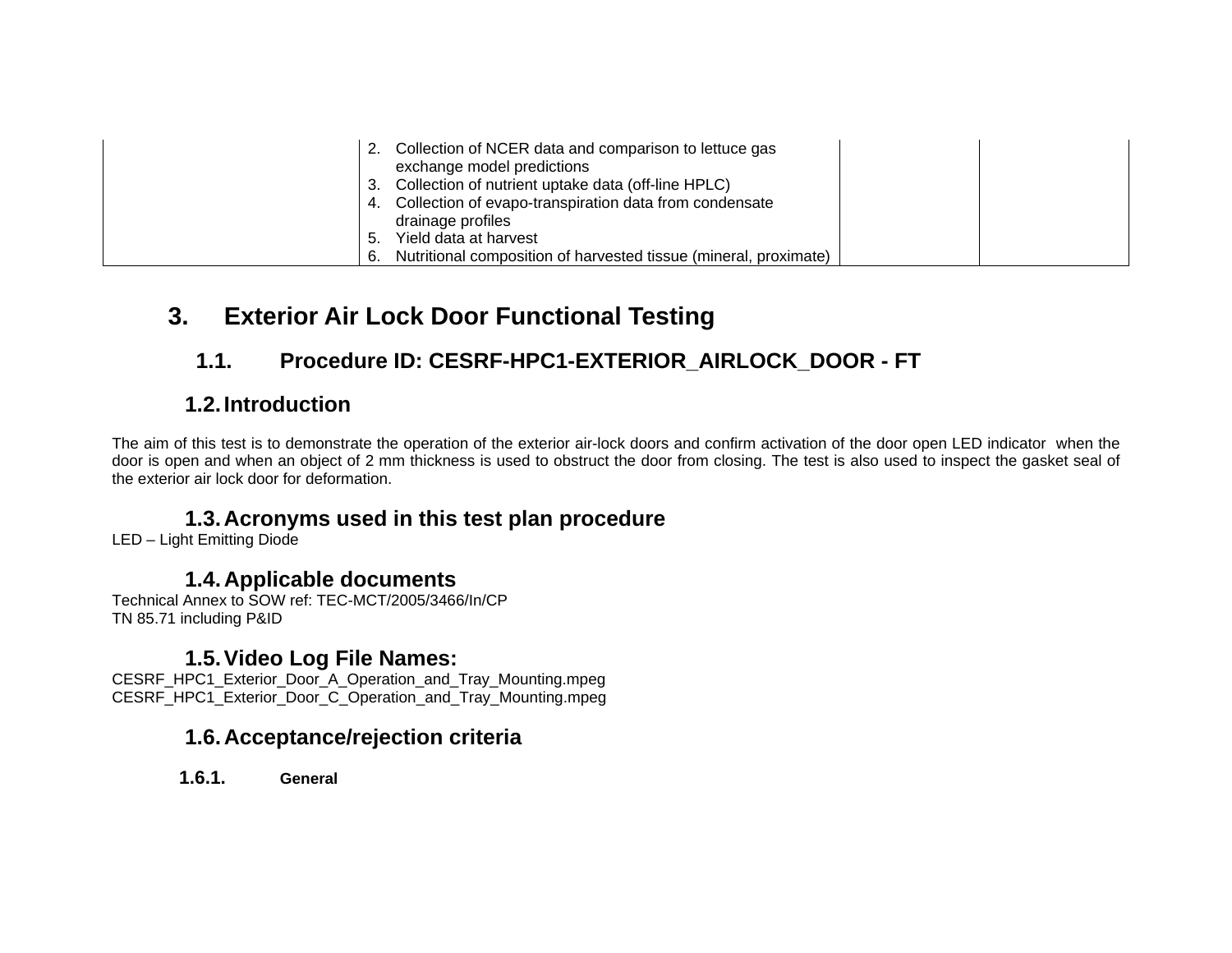The test shall be repeated if the data acquisition looks doubtful or failed completely

The test is considered successful when the conditions in Section 3.6.2 are met

#### **1.6.2. Acceptance criteria**

- 1. The two exterior air lock doors may be opened and securely closed by an operator without excessive force
- 2. The two door ajar contact sensors (upper and lower) positioned on each of the two air locks are each, independently activated, when an object of 2 mm thickness is used to obstruct the door from closing
- 3. No visual deformation of the exterior air lock door gasket is observed when a 2mm thickness object obstructs door closure
- 4. The procedures for operation of the exterior air lock door, mounting of trays, positioning of the contact sensors and alarms, and their functionality are clearly documented in video log.

#### **1.6.3. Rejection criteria**

The test shall be repeated if the video data acquisition looks doubtful or failed completely or if any of the conditions outlined in Section 2.2 are not met.

### **1.7. Environmental requirements**

Normal ambient conditions in temperature, pressure and gas composition are sufficient. The chamber exterior air lock doors shall be opened in this test so no special environment control of the interior of the chamber is required.

### **1.8. Safety aspects**

No special safety risks have been identified for this test.

### **1.9. Test set-up**

Ancillary Equipment Required for Test

- 1. Digital video recorder
- 2. Tray connector and spacer bars (supplied)
- 3. Growing trays (supplied)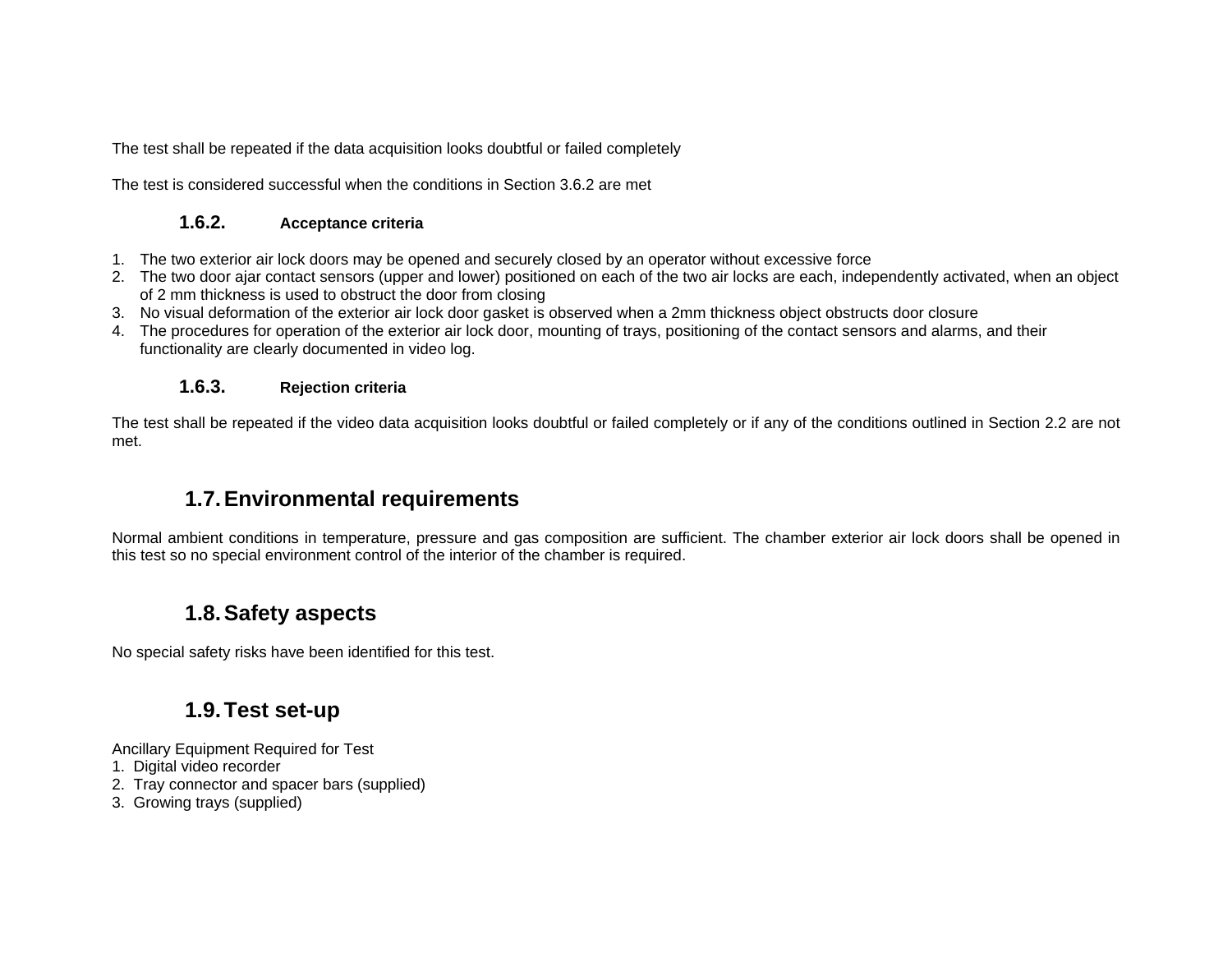4. Prior to the demonstration video log, two trays shall also be positioned in Air lock C in preparation for demonstration of their removal

|            | וו שושרט ויווי שהטוויש של השוויות המוניסט ושטוויות ושווים של השימוש ושוויה |            |                 |                               |
|------------|----------------------------------------------------------------------------|------------|-----------------|-------------------------------|
| Sub-system | Components concerned                                                       | Tag (P&ID) | Status at start | Remark/setpoint               |
| Air Lock   | Interior Air Lock Doors (A&C)                                              | N/A        | Closed          |                               |
| Air Lock   | Exterior Air Lock Doors (A&C)                                              |            | Closed          | Air lock C should have two    |
|            |                                                                            | N/A        |                 | position<br>to<br>travs<br>ın |
|            |                                                                            |            |                 | demonstrate their proper      |
|            |                                                                            |            |                 | removal                       |

Verification prior to test performance: confirmation of settings in the Table 1.

#### **1.10. Test Procedure**

**Video logs of the following steps are taken. The camera should be focused and recording before their execution** 

| Date: 2008-06-25,26 2008-07-07<br>ref. pg 4,7 |                                                   | Test Engineer/operator: Jamie Lawson |                         |                                     |      |         |      |
|-----------------------------------------------|---------------------------------------------------|--------------------------------------|-------------------------|-------------------------------------|------|---------|------|
| Time:                                         |                                                   |                                      | ESA/UoG Representative: |                                     |      |         |      |
| Seq                                           | Description                                       | Required/No                          |                         | Measured/   Remarks/Calculation     | Pass | $(P)$ / | Fail |
|                                               |                                                   | minal                                | calculated              |                                     | (F)  |         |      |
| Nb.                                           |                                                   |                                      |                         |                                     |      |         |      |
|                                               | Start video log of door A opening and tray        |                                      |                         | CESRF_HPC1_Exterior_Door_A_Operat   | P    |         |      |
|                                               | mounting                                          |                                      |                         | ion_and_Tray_Mounting.mpeg          |      |         |      |
|                                               |                                                   |                                      |                         |                                     |      |         |      |
| 2                                             | Exterior Air Lock Door A is unlatched around the  |                                      |                         |                                     | P    |         |      |
|                                               | perimeter and opened fully                        |                                      |                         |                                     |      |         |      |
| 3                                             | Confirm activation of LED (ZI_4100_01) indicator  | <b>LED</b>                           |                         | 2008-07-07                          | P    |         |      |
|                                               | to indicate exterior door A is open               | $(ZI_4100_01)$                       |                         |                                     |      |         |      |
|                                               |                                                   | indicates door                       |                         |                                     |      |         |      |
|                                               |                                                   | open                                 |                         |                                     |      |         |      |
| 4                                             | Place a single plant growing tray on the conveyer |                                      |                         |                                     | P    |         |      |
|                                               | rails of the air lock                             |                                      |                         |                                     |      |         |      |
| 5                                             | Place an additional plant growing tray on the     |                                      |                         |                                     | P    |         |      |
|                                               | conveyer rails of the air lock                    |                                      |                         |                                     |      |         |      |
| 6                                             | Connect the two growing trays to each other       |                                      |                         | Ensure trays are level on the rails | P    |         |      |
|                                               | using the inner most hole on two spacer bars.     |                                      |                         |                                     |      |         |      |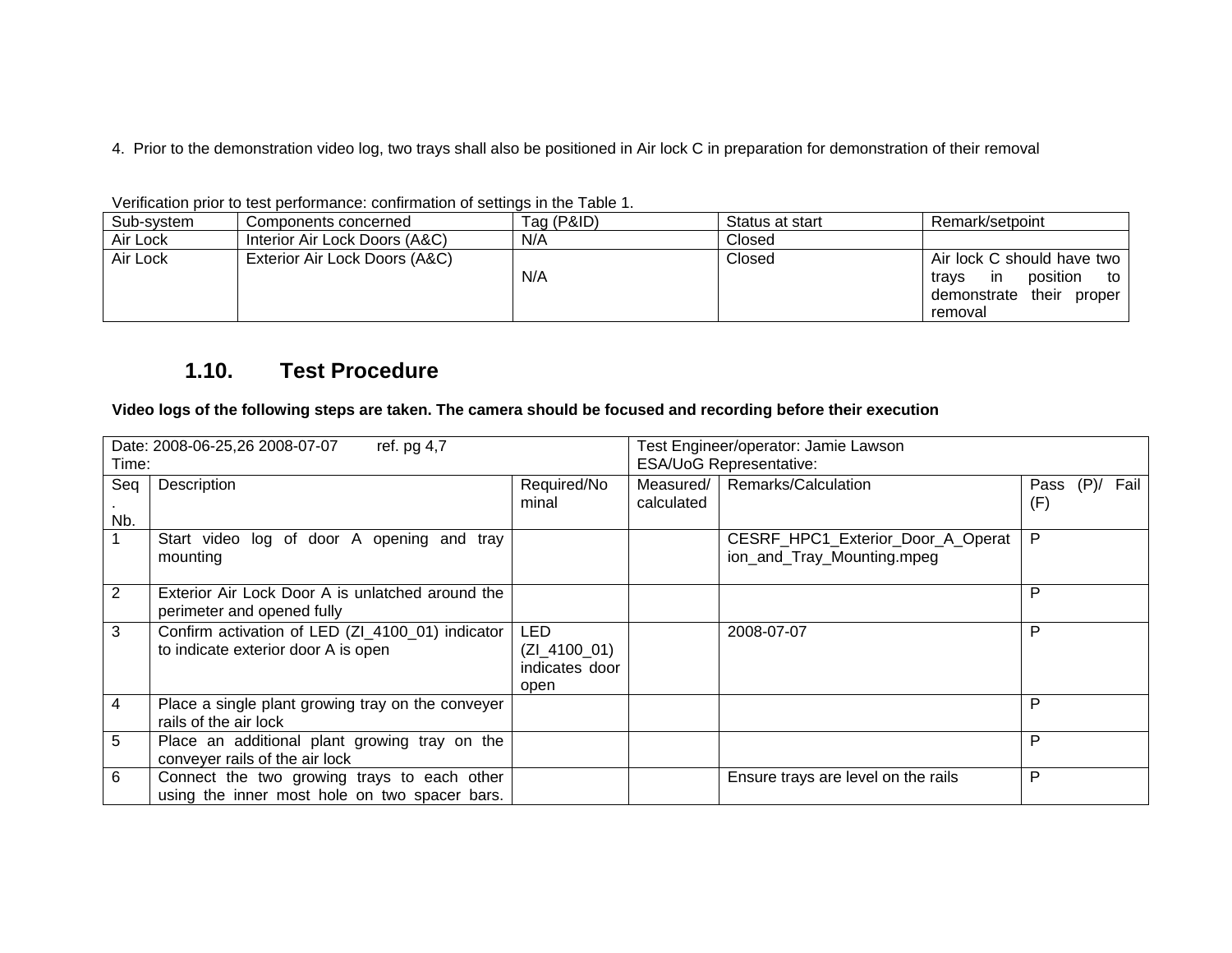|                | Position the bars on the connection posts of each<br>growing tray.                                                                                            |                                                          |                                                                 |                |
|----------------|---------------------------------------------------------------------------------------------------------------------------------------------------------------|----------------------------------------------------------|-----------------------------------------------------------------|----------------|
| $\overline{7}$ | Close exterior air lock door and secure latches<br>along the door perimeter                                                                                   |                                                          |                                                                 | P              |
| 8              | Ensure de-activation of the LED (ZI_4100_01)<br>indicator on the exterior air lock door A to show<br>door is closed                                           | <b>LED</b><br>$(ZI_4100_01)$<br>indicates door<br>Closed | 2008-07-07 LED test                                             | P              |
| 9              | Unlatch exterior air lock door A and open fully.<br>Confirm LED indicates door open.                                                                          | <b>LED</b><br>$(ZI_4100_01)$<br>indicates door<br>Open   | 2008-07-07 LED test                                             | P              |
| 10             | Exterior air lock door A is closed with a paper<br>obstruction of 2mm thickness in place within 5 cm<br>of the upper contact switch (ZS_4100_01)              |                                                          | 2008-07-07                                                      | P              |
| 11             | Confirm that the Exterior Air Lock Door A LED<br>(ZI_4100_01) indicates the door is still open or<br>obstructed.                                              | <b>LED</b><br>$(ZI_4100_01)$<br>indicates door<br>Open   | 2008-07-07                                                      | P              |
| 12             | Exterior Air Lock Door A is opened and the paper<br>obstruction removed. Visual inspection for<br>deformation in the sealing gasket is made                   |                                                          | 2008-07-07                                                      | P              |
| 13             | Exterior air lock door A is closed again with the<br>paper obstruction of 2mm thickness in place<br>within 5 cm of the lower contact switch<br>$(ZS_4100_02)$ | <b>LED</b><br>(ZI 4100 01)<br>indicates door<br>Open     | 2008-07-07                                                      | P              |
| 14             | Exterior Air Lock Door A is opened and the paper<br>obstruction removed. Visual inspection for<br>deformation in the sealing gasket is made                   |                                                          | 2008-07-07                                                      | P              |
| 15             | End video log of door A opening and tray<br>mounting                                                                                                          |                                                          |                                                                 | P              |
| 16             | Start video log of door C opening and tray<br>mounting                                                                                                        |                                                          | CESRF_HPC1_Exterior_Door_C_Operat<br>ion_and_Tray_Mounting.mpeg | $\overline{P}$ |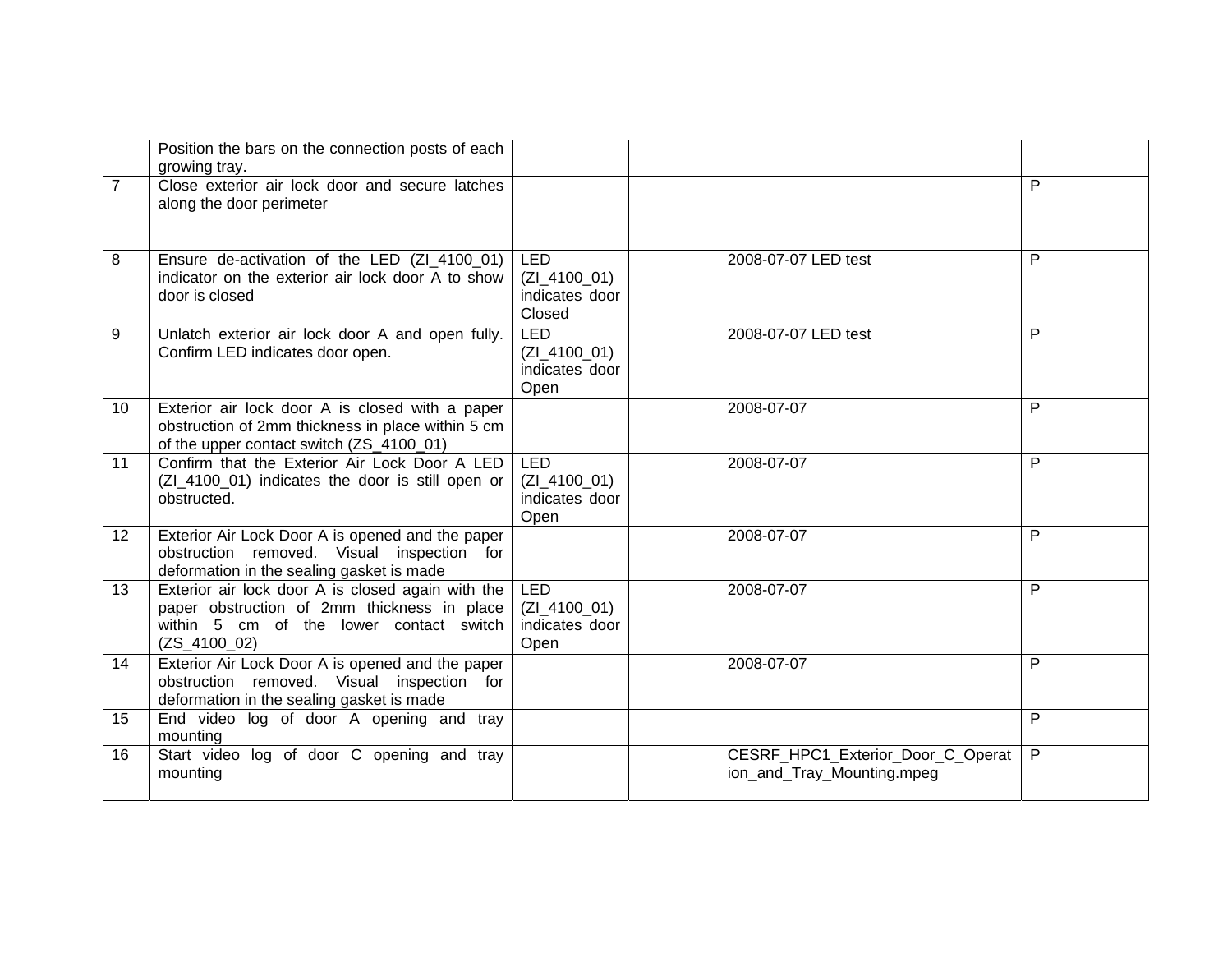| 17 | Exterior Air Lock Door C is unlatched around the<br>perimeter and opened fully                                                                                |                                                        |                     | P              |
|----|---------------------------------------------------------------------------------------------------------------------------------------------------------------|--------------------------------------------------------|---------------------|----------------|
| 18 | Confirm activation of LED (ZI_4101_01) indicator<br>showing exterior door C is open                                                                           | <b>LED</b><br>$(ZI_4101_01)$<br>indicates door<br>open | 2008-07-07 LED test | P              |
| 19 | Dis-connect the two growing trays (present in the<br>air lock C at the test start) from each other by<br>removing the spacer bars                             |                                                        |                     | P              |
| 20 | Remove both trays from the air lock in sequence                                                                                                               |                                                        |                     | P              |
| 21 | Close exterior air lock door C and secure latches<br>along the door perimeter                                                                                 |                                                        |                     | $\overline{P}$ |
| 22 | Ensure de-activation of the LED (ZI_4101_01)<br>indicator                                                                                                     | <b>LED</b><br>(ZI 4101 01)<br>indicates door<br>Closed | 2008-07-07 LED test | P              |
| 23 | Unlatch exterior air lock door C and open fully.<br>Confirm LED (ZI_4101_01) indicates door open.                                                             | LED<br>$(ZI_4100_01)$<br>indicates door<br>Open        | 2008-07-07 LED test | P              |
| 24 | Exterior air lock door C is closed with a paper<br>obstruction of 2mm thickness in place within 5 cm<br>of the upper contact switch (ZS_4101_01)              |                                                        | 2008-07-07          | P              |
| 25 | Confirm that the Exterior Air Lock Door C LED<br>(ZI_4101_01) indicates the door is still open or<br>obstructed.                                              | <b>LED</b><br>$(ZI_4101_01)$<br>indicates door<br>Open | 2008-07-07 LED test | P              |
| 26 | Exterior Air Lock Door C is opened and the paper<br>obstruction removed. Visual inspection for<br>deformation in the sealing gasket is made                   |                                                        | 2008-07-07          | P              |
| 27 | Exterior air lock door C is closed again with the<br>paper obstruction of 2mm thickness in place<br>within 5 cm of the lower contact switch<br>$(ZS_4101_02)$ | <b>LED</b><br>$(ZI_4101_01)$<br>indicates door<br>Open | 2008-07-07          | P              |
| 28 | Exterior Air Lock Door C is opened and the paper<br>obstruction removed. Visual inspection for                                                                |                                                        | 2008-07-07          | P              |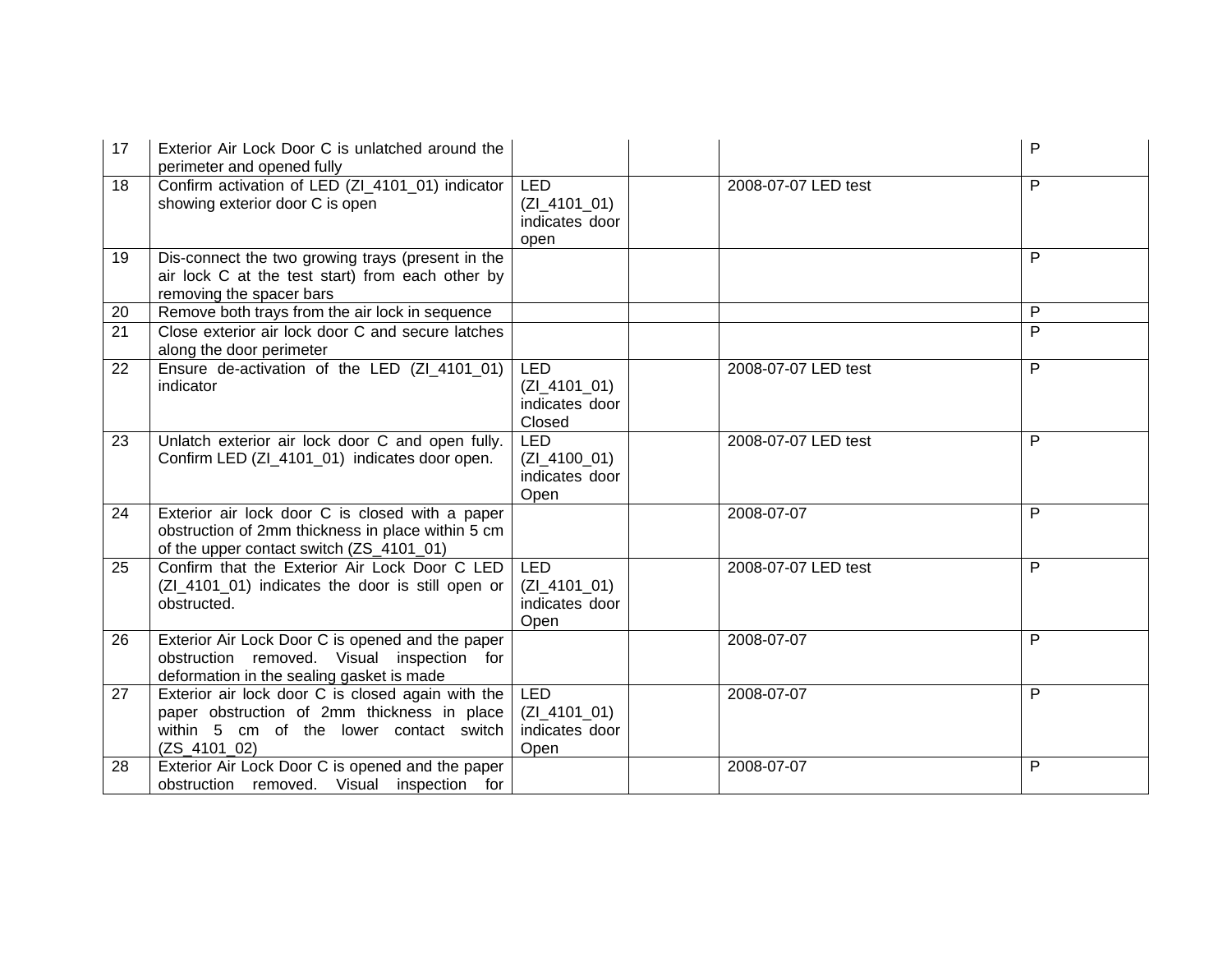|    | deformation in the sealing gasket is made                  |  |  |
|----|------------------------------------------------------------|--|--|
| 29 | door C opening<br>trav<br>and<br>End<br>video<br>log<br>of |  |  |
|    | mounting                                                   |  |  |

#### **1.11. Conclusions**

To be competed in the annotated procedures document

#### **1.12. Deviations**

| $S_{\Omega}$<br>vou<br>Nb. | .<br>Description<br>: modification<br>∶the<br>OI | .<br>Justification |
|----------------------------|--------------------------------------------------|--------------------|
|                            |                                                  |                    |

## **2. Interior Air Lock Door Functional Testing**

## **1.1. Procedure ID: CESRF-HPC1-INTERIOR\_AIRLOCK\_DOOR - FT**

## **2.1. Introduction**

The aim of this test is to demonstrate the operation of the interior air-lock doors and the conveyer through the glove boxes. The test also demonstrates the procedures for tray mounting/removal into the main growing volume.

### **2.2. Acronyms used in this test plan procedure**

None

#### **2.3. Applicable documents**

Technical Annex to SOW ref: TEC-MCT/2005/3466/In/CP TN 85.71 including P&ID

### **2.4. Video Log File Names:**

CESRF\_HPC1\_Interior\_Door\_A\_and\_C\_Operation\_and\_Tray\_Mounting.mpeg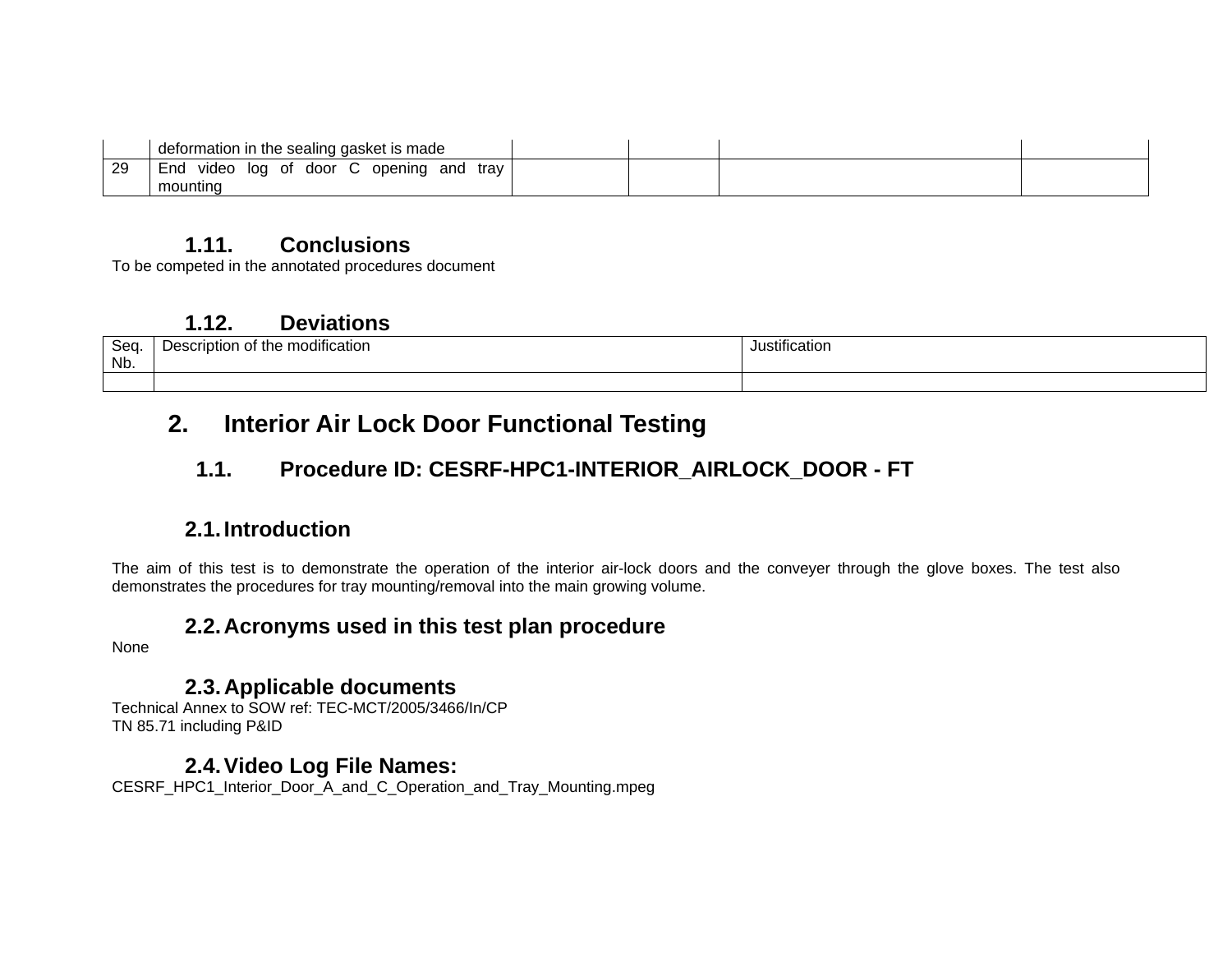### **2.5. Acceptance/rejection criteria**

#### **2.5.1. General**

The test shall be repeated if the data acquisition looks doubtful or failed completely

The test is considered successful when the conditions in Section 2.2 are met

#### **2.5.2. Acceptance criteria**

- 1. The two interior air lock doors may be opened and securely closed by an operator without excessive force or physical exertion by the operator
- 2. The connection/removal of growing trays on the main conveyer system can be demonstrated and that connection can be made without excessive physical exertion by the operator
- 3. The procedures for operation of the interior air lock door and the connection/removal of growing trays are clearly documented in video log.

#### **2.5.3. Rejection criteria**

The test shall be repeated if the video data acquisition looks doubtful or failed completely or if any of the conditions outlined in Section 2.2 are not met.

### **2.6. Environmental requirements**

Normal ambient conditions in temperature, pressure and gas composition are sufficient. The chamber exterior air lock doors shall be closed in this test but no special environment control of the interior of the chamber is required.

## **2.7. Safety aspects**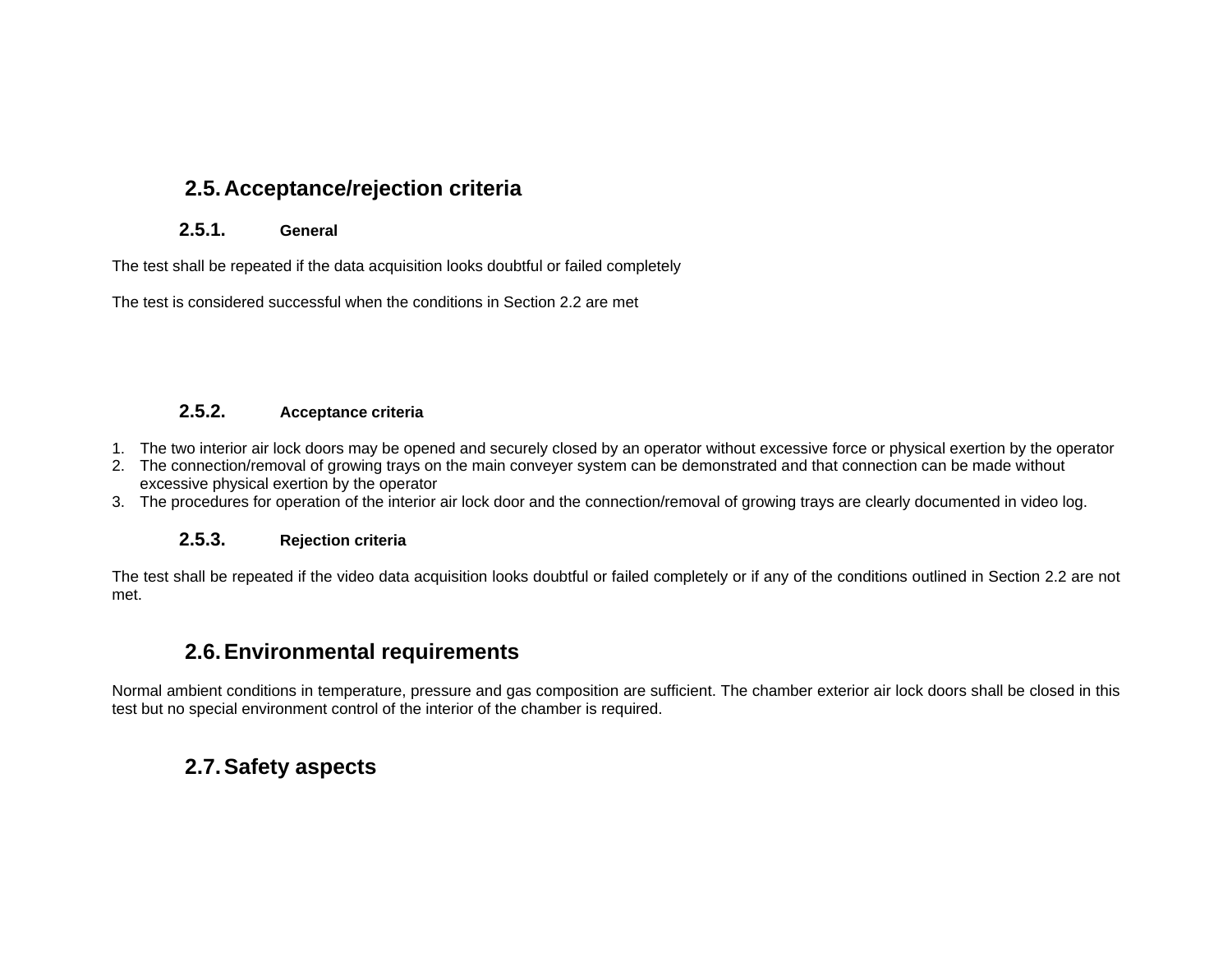No special safety risks have been identified for this test.

#### **2.8. Test set-up**

Ancillary Equipment Required for Test

- 1. Digital video recorder
- 2. Latex or Vinyl gloves to fit operator's hand
- 3. Conveyer system bridges placed on floor of air locks (supplied)
- 3. Tray connector and spacer bars (supplied)
- 4. Growing trays (supplied)
- 5. Conveyer immobilization rods (supplied)

Verification prior to test performance: confirmation of settings in the Table 1.

| Sub-system | Components concerned          | Tag (P&ID) | Status at start | Remark/setpoint                                                                                  |
|------------|-------------------------------|------------|-----------------|--------------------------------------------------------------------------------------------------|
| Air Lock   | Interior Air Lock Doors (A&C) | N/A        | Closed          |                                                                                                  |
| Air Lock   | Exterior Air Lock Doors (A&C) | N/A        | Closed          | Air lock C should have two<br>position to<br>-in<br>travs<br>demonstrate their proper<br>removal |
| Irrigation | Irrigation Shut-Off Valve     | HV 4106 02 | Closed          | During<br>this<br>procedure<br>water must not be flowing<br>into the growing trays               |

#### **2.9. Test Procedure**

**Video logs of the following steps are taken. The camera should be focused and recording before their execution** 

| Time: | Date: 2008-06-25 ref pg 4,7 |                      |            | Test Engineer/operator: Jamie Lawson<br><b>ESA/UoG Representative:</b> |      |     |        |
|-------|-----------------------------|----------------------|------------|------------------------------------------------------------------------|------|-----|--------|
| Seq   | Description                 | Required/No<br>minal | calculated | Measured/   Remarks/Calculation                                        | Pass | (P) | Fail I |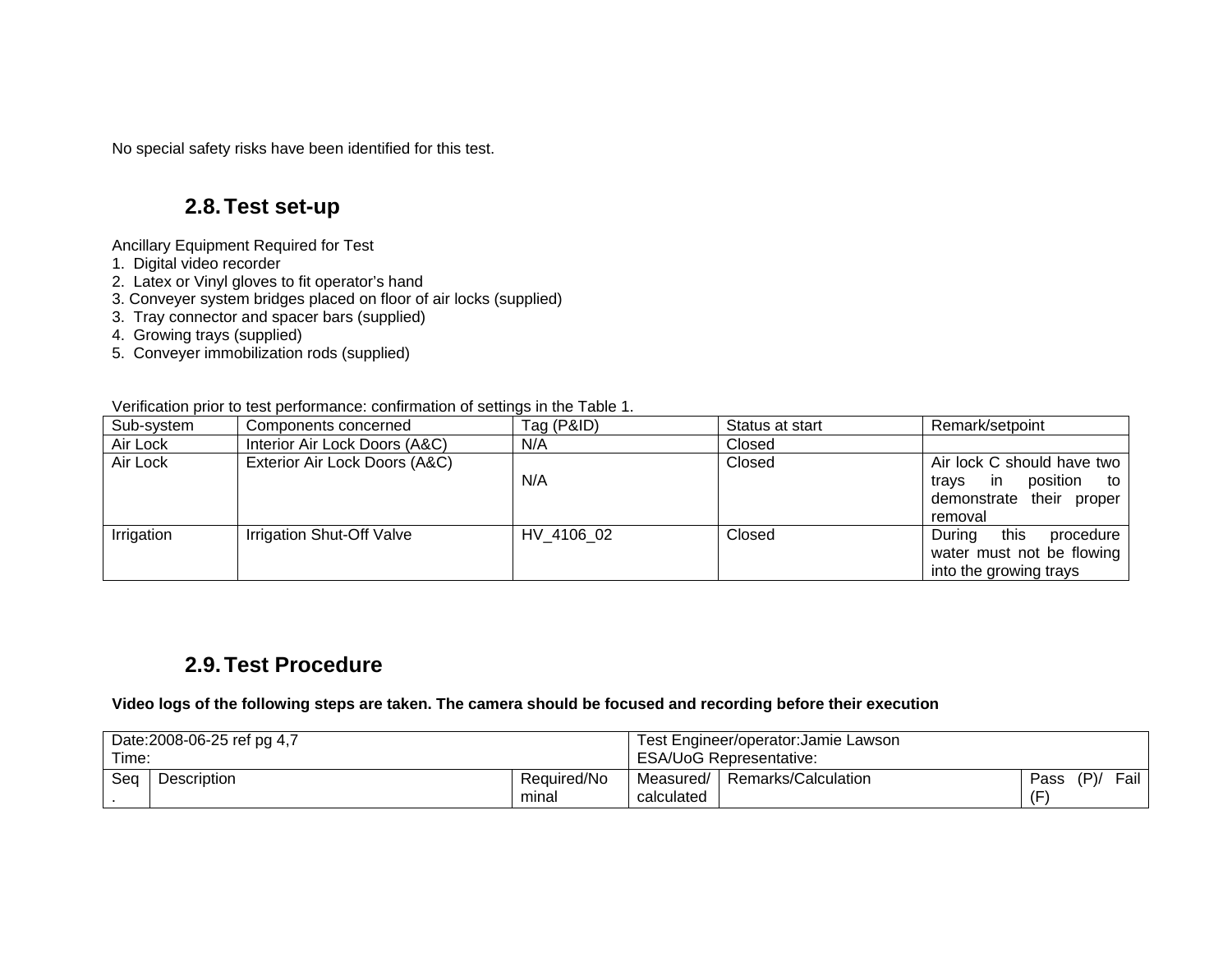| Nb. |                                                                                                                                                                                      |                                                                       |   |
|-----|--------------------------------------------------------------------------------------------------------------------------------------------------------------------------------------|-----------------------------------------------------------------------|---|
|     | Start video log of interior air lock door A opening<br>and tray mounting                                                                                                             | CESRF_HPC1_Interior_Door_A_and_C_<br>Operation_and_Tray_Mounting.mpeg | P |
|     | The operator places vinyl or latex gloves on<br>his/her hands                                                                                                                        |                                                                       | P |
| 3   | The operator then places his/her gloved hands<br>inside the two Neoprene gloves of air lock A                                                                                        |                                                                       | P |
| 4   | The operator takes the polypropylene lift rod in<br>his/her left/right hand (through the glove box) and<br>uses it to grasp the upper steel support of the<br>interior air lock door |                                                                       | P |
| 5   | Balance of procedures to be defined<br>with<br>replacement air lock door design                                                                                                      |                                                                       | P |

### **2.10. Conclusions**

To be competed in the annotated procedures document

## **2.11. Deviations**

| Seq.        | Description of the modification                                                                                                                                                                                                                                                                                                                                                                                    | Justification             |
|-------------|--------------------------------------------------------------------------------------------------------------------------------------------------------------------------------------------------------------------------------------------------------------------------------------------------------------------------------------------------------------------------------------------------------------------|---------------------------|
| Nb.         |                                                                                                                                                                                                                                                                                                                                                                                                                    |                           |
| $\mathbf b$ | Pull the bottom magnetic latch down<br>Pull one side magnetic latch away from interior door<br>Pull remaining side magnetic latch away from interior door<br>Mate top stiffening bar with notch on the end of polypropylene rod<br>Lift interior door up and place top stiffening bar on rear holding bracket on ceiling<br>of airlock<br>Lift bottom stiffening bar with the rod and lay on front holding bracket | New interior door design. |
|             |                                                                                                                                                                                                                                                                                                                                                                                                                    |                           |

# **3. Air Lock Purge System Functional Testing**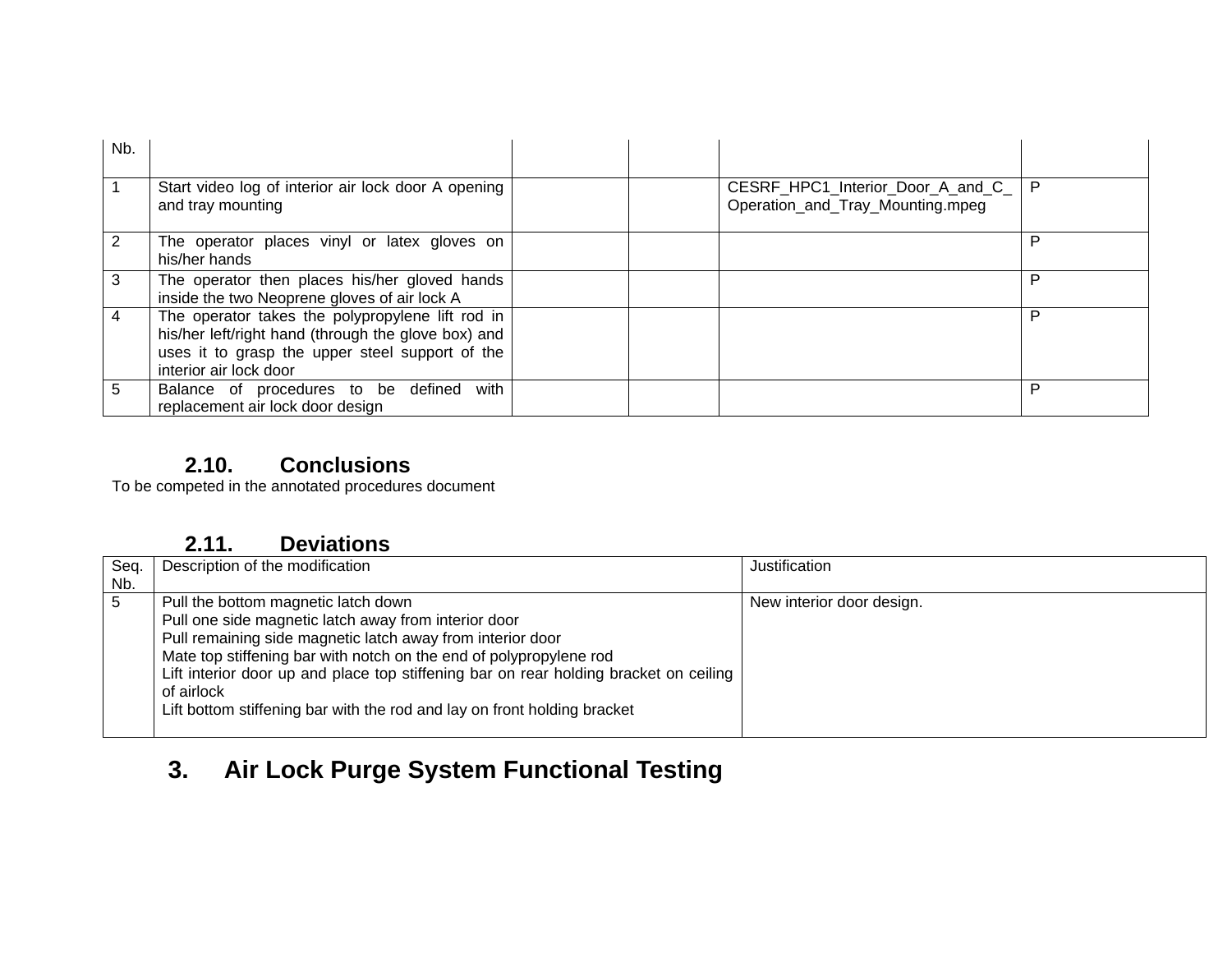## **1.1. Procedure ID: CESRF-HPC1-AIRLOCK\_PURGE - FT**

### **3.1. Introduction**

The aim of this test is to demonstrate and test the operation of the air lock purge system, including the over-pressure passive relief valves, pressure transducers, pressure switches and purge in/vent solenoids of both air locks A and C.

#### **3.2. Acronyms used in this test plan procedure**

None

#### **3.3. Applicable documents**

Technical Annex to SOW ref: TEC-MCT/2005/3466/In/CP TN 85.71 including P&ID

#### **3.4. Video/Data Log File Names:**

Not Applicable

### **3.5. Parts Tested (P&ID Reference):**

- 1. SV\_4102\_01, SV\_4102\_02, SV\_4103\_01, SV\_4103\_02
- 2. HV\_4102\_01 HV\_4103\_01
- 3. PS\_4102\_01, PS\_4103\_01
- 4. PT\_4102\_01, PT\_4103\_01
- 5. RV\_4100\_01, RV\_4101\_01

### **3.6. Acceptance/rejection criteria**

#### **3.6.1. General**

The test shall be repeated if the data acquisition looks doubtful or failed completely

The test is considered successful when the conditions in Section 2.2 are met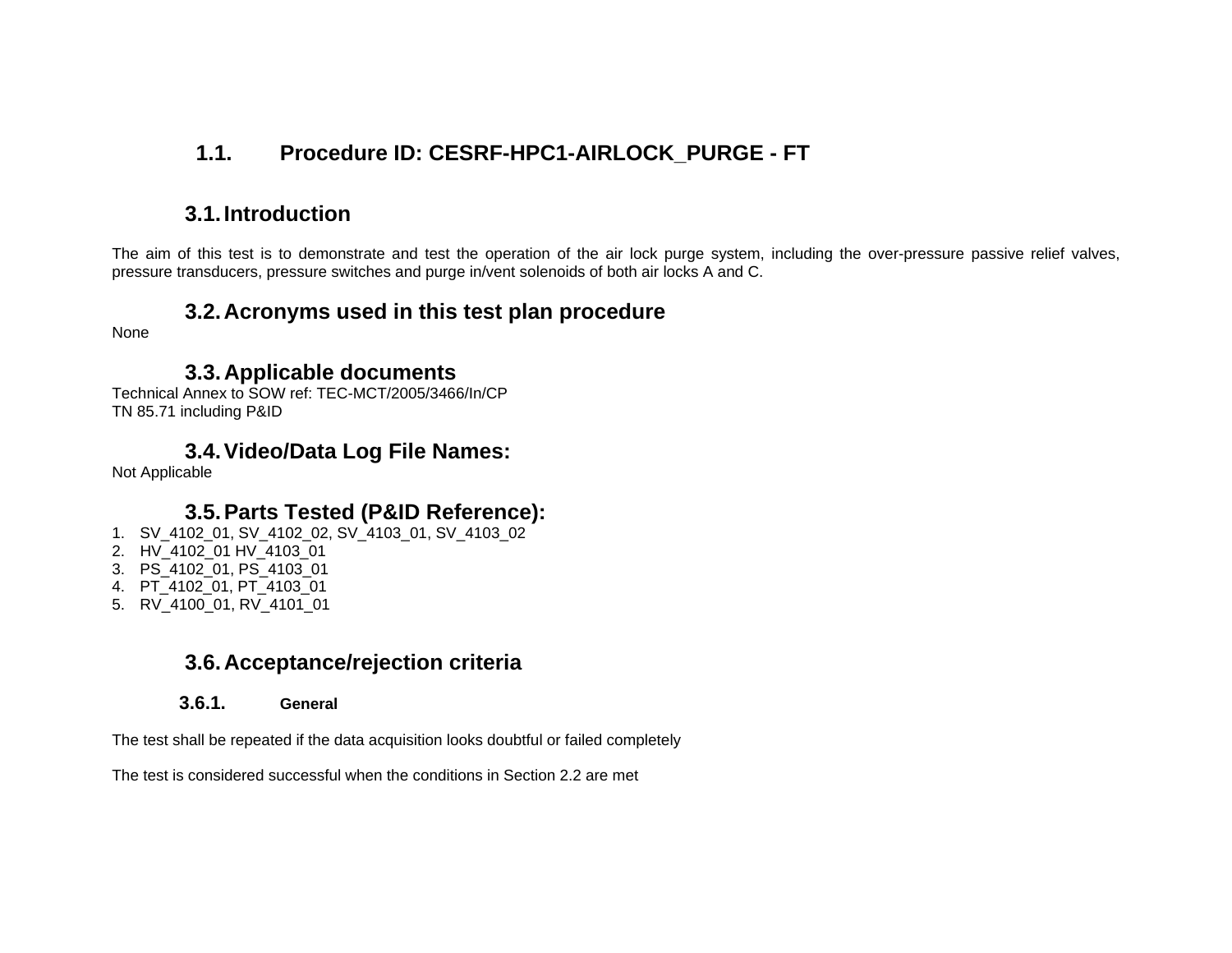#### **3.6.2. Acceptance criteria**

Proper functioning of the following parts is demonstrated, according to the conditions noted;

- 1. Air lock inlet and purge solenoids SV\_4102\_01, SV\_4102\_02, SV\_4103\_01, SV\_4103\_02 open when charged and re-main closed when no current is applied
- 2. Air lock pressure transducers PT\_4102\_01 and PT\_4103\_01 detect ambient pressure under no air-flow in the air lock and detect a slight pressure increase in the air lock volume when nitrogen gas flows through the air lock at entry regulation to 115 kPa
- 3. Air lock pressure switches PS\_4102\_01, PS\_4103\_01 are activated when nitrogen gas flows into the air lock at entry regulation of 115 kPa and passes through the purge vent solenoids
- 4. Proper functioning of the manual purge override ball valves, HV\_4102\_01, HV\_4103\_01, is demonstrated
- 5. The passive pressure relief valves RV 4101 01, RV 4103 01 are immediately activated when slight overpressure of the air lock volume to a level of 115 kPa (as confirmed by the pressure transducers PT\_4102\_01 and PT\_4103\_01) when a nitrogen gas stream is applied at 115 kPa and the purge vent solenoids, SV 4102 02 and SV 4103 02 are temporarily obstructed with the use of a temporarily installed ball valve on the purge vent line

#### **3.6.3. Rejection criteria**

The test shall be repeated if the video data acquisition looks doubtful or failed completely or if any of the conditions outlined in Section 2.2 are not met.

### **3.7. Environmental requirements**

Normal ambient conditions in temperature, pressure and gas composition are sufficient. The chamber exterior and interior air lock doors shall be closed in this test but no special environment control of the interior of the chamber is required.

### **3.8. Safety aspects**

The operator must ensure that slight over-pressure of the air locks is accomplished through by slowly obstructing the vent solenoid so as to to cause over-pressure damage to the interior air lock doors of the glass of the exterior door. A manual ball valve temporarily mounted to the purge vent solenoid will assist in control the over-pressurization rate of the air locks.

### **3.9. Test set-up**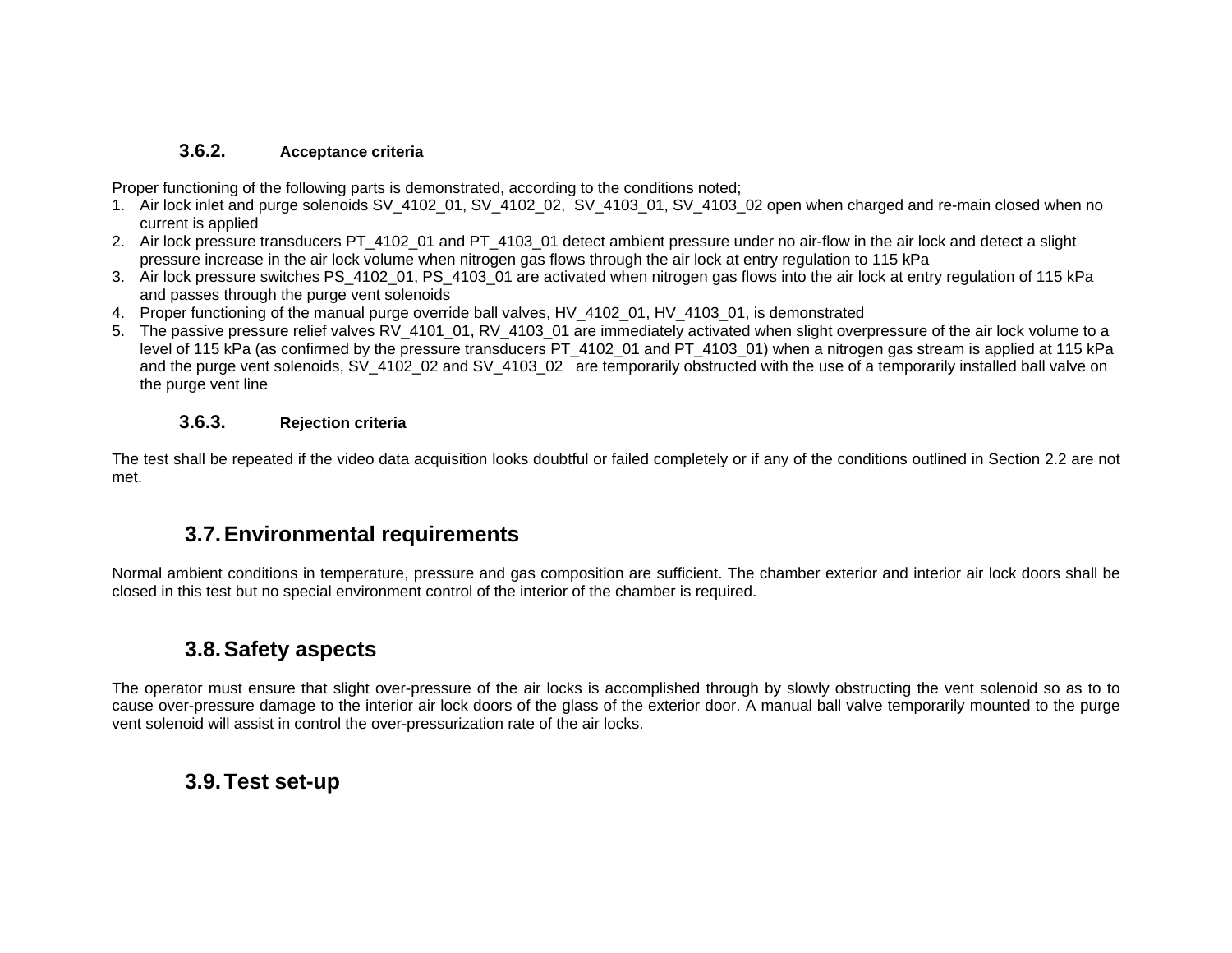Ancillary Equipment Required for Test:

- 1. Nitrogen gas source and regulator (0 120 kPa delivery) to be connected to the air lock purge inlet solenoid (SV\_4102\_01, SV\_4103\_01) through a Teflon or polypropylene line
- 2. Ball valves for temporary mounting on the air lock purge vent solenoids (SV\_4102\_02 and SV\_4103\_02) to control over-pressurization tests

| Sub-system | Components concerned                                         | Tag (P&ID)                | Status at start | Remark/setpoint                                                                                       |
|------------|--------------------------------------------------------------|---------------------------|-----------------|-------------------------------------------------------------------------------------------------------|
| Air Lock   | Interior Air Lock Doors (A&C)                                | N/A                       | Closed          |                                                                                                       |
| Air Lock   | Exterior Air Lock Doors (A&C)                                | N/A                       | Closed          | Air lock C should have two<br>in<br>position<br>travs<br>to<br>demonstrate<br>their proper<br>removal |
| Air Lock   | <b>Purge Inlet Solenoids</b><br>(Airlock A and C)            | SV_4102_01<br>SV 4103 01  | Closed          |                                                                                                       |
| Air Lock   | <b>Purge Vent Solenoids</b><br>(Airlock A and C)             | SV 4102 02<br>SV_4103_02  | Closed          |                                                                                                       |
| Air Lock   | Manual Purge Over-Ride Ball Valves<br>(Airlock A and C)      | HV 4102 01<br>HV_4103_01  | Closed          | No gas supplied to inlet<br>solenoid at start of test                                                 |
| Air Lock   | <b>Pressure Switches</b><br>(Airlock A and C)                | PS_4102_0<br>PS 4103 01   | Not Activated   |                                                                                                       |
| Air Lock   | <b>Pressure Transducers</b><br>(Airlock A and C)             | PT_4102_01<br>PT 4103 01  | Reading ambient |                                                                                                       |
| Air Lock   | Relief<br>Valves<br>Passive<br>Pressure<br>(Airlock A and C) | RV_4100_01,<br>RV 4101 01 | Closed          |                                                                                                       |

Verification prior to test performance: confirmation of settings in the Table 1.

### **3.10. Test Procedure**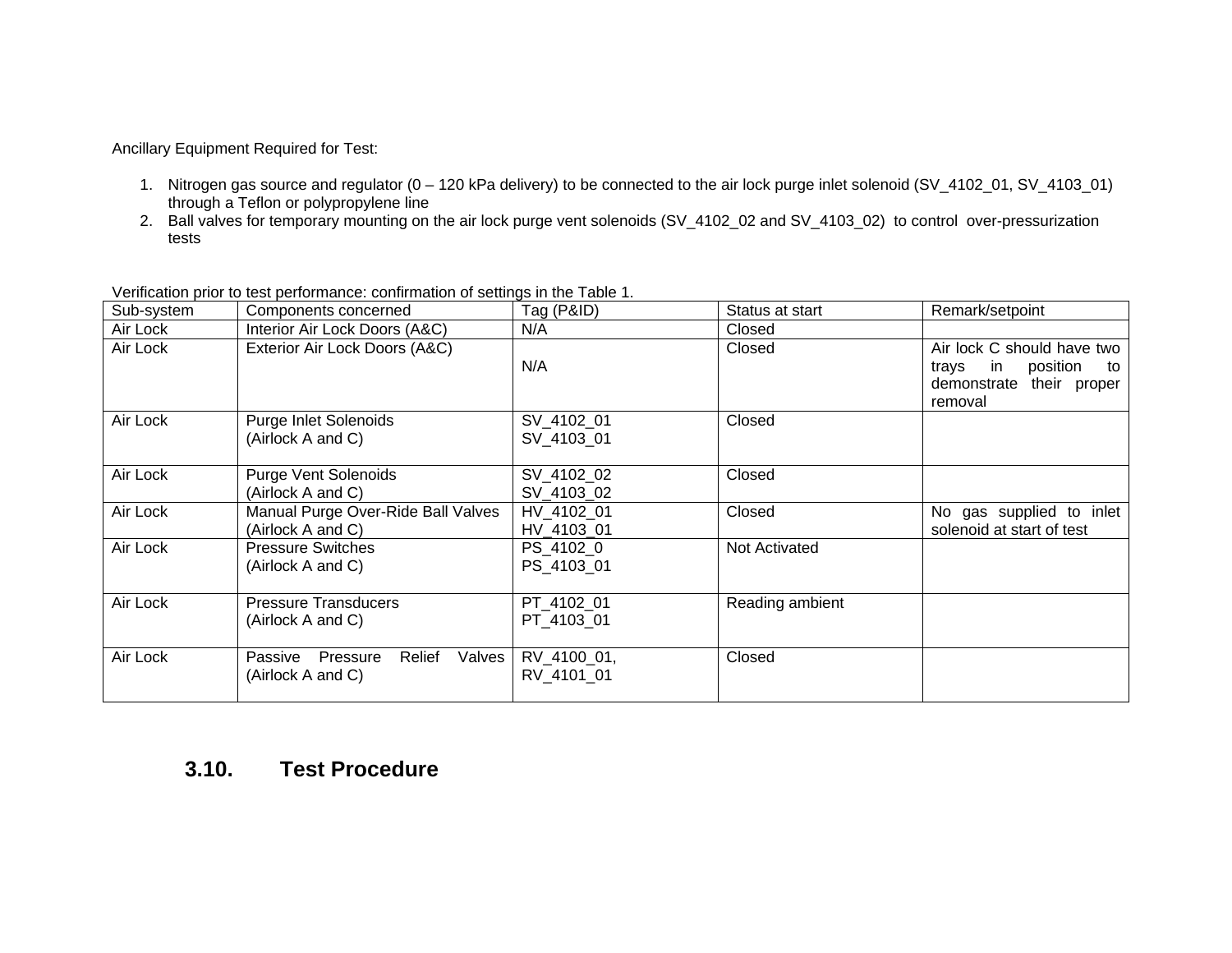| Date:2008/07/22 |                                                           | Test Engineer/operator:Jamie Lawson |                         |                                      |                |  |  |
|-----------------|-----------------------------------------------------------|-------------------------------------|-------------------------|--------------------------------------|----------------|--|--|
| Time:           |                                                           |                                     | ESA/UoG Representative: |                                      |                |  |  |
| Seq             | Description                                               | Required/Nomin                      | Measur                  | Remarks/Calculation                  | Pass (P)/ Fail |  |  |
|                 |                                                           | al                                  | ed/calcu                |                                      | (F)            |  |  |
| Nb.             |                                                           |                                     | lated                   |                                      |                |  |  |
| $\mathbf{1}$    | The operator manually sends a charge signal               | SV_4102_02                          |                         | Set manual override switches for the | P              |  |  |
|                 | to the Purge Vent Solenoid positioned in air              | is OPEN                             |                         | valves on the control panel to on.   |                |  |  |
|                 | lock A (SV_4102_02). Opening of the valve is              |                                     |                         |                                      |                |  |  |
|                 | confirmed                                                 |                                     |                         |                                      |                |  |  |
| $\overline{2}$  | The Purge Vent Solenoid positioned on air                 | SV 4102 02                          |                         | Set manual override switches for the | $\overline{P}$ |  |  |
|                 | lock A (SV_4102_02) is discharged manually.               | is Closed                           |                         | valves on the control panel to off.  |                |  |  |
|                 | Closing of the valve is confirmed.                        |                                     |                         |                                      |                |  |  |
| $\overline{3}$  | The operator manually sends a charge signal               | SV_4102_01                          |                         | Set manual override switches for the | $\overline{P}$ |  |  |
|                 | to the Purge Inlet Solenoid positioned in air             | is OPEN                             |                         | valves on the control panel to on.   |                |  |  |
|                 | lock A (SV_4102_01). Opening of the valve is              |                                     |                         |                                      |                |  |  |
|                 | confirmed                                                 |                                     |                         |                                      |                |  |  |
| 4               | The Purge Inlet Solenoid positioned on air                | SV_4102_01                          |                         | Set manual override switches for the | P              |  |  |
|                 | lock A (SV_4102_01) is discharged manually.               | is CLOSED                           |                         | valves on the control panel to off.  |                |  |  |
|                 | Closing of the valve is confirmed.                        |                                     |                         |                                      |                |  |  |
| 5               | The operator manually sends a charge signal               | SV_4103_02                          |                         | Set manual override switches for the | P              |  |  |
|                 | to the Purge Vent Solenoid positioned in air              | is OPEN                             |                         | valves on the control panel to on.   |                |  |  |
|                 | lock C (SV_4103_02). Opening of the valve is              |                                     |                         |                                      |                |  |  |
|                 | confirmed                                                 |                                     |                         |                                      |                |  |  |
| 6               | The Purge Vent Solenoid positioned on air                 | SV 4103 02                          |                         | Set manual override switches for the | P              |  |  |
|                 | lock C (SV_4103_02) is discharged manually.               | is Closed                           |                         | valves on the control panel to off.  |                |  |  |
| $\overline{7}$  | Closing of the valve is confirmed.                        |                                     |                         | Set manual override switches for the | $\mathsf{P}$   |  |  |
|                 | The operator manually sends a charge signal               | SV_4103_01                          |                         |                                      |                |  |  |
|                 | to the Purge Inlet Solenoid positioned in air             | is OPEN                             |                         | valves on the control panel to on.   |                |  |  |
|                 | lock C (SV_4103_01). Opening of the valve is<br>confirmed |                                     |                         |                                      |                |  |  |
|                 |                                                           |                                     |                         |                                      |                |  |  |
| 8               | The Purge Inlet Solenoid positioned on air                | SV 4103 01 is                       |                         | Set manual override switches for the | $\mathsf{P}$   |  |  |
|                 | lock C (SV_4103_01) is discharged manually.               | <b>CLOSED</b>                       |                         | valves on the control panel to off.  |                |  |  |
|                 | Closing of the valve is confirmed.                        |                                     |                         |                                      |                |  |  |
|                 |                                                           |                                     |                         |                                      |                |  |  |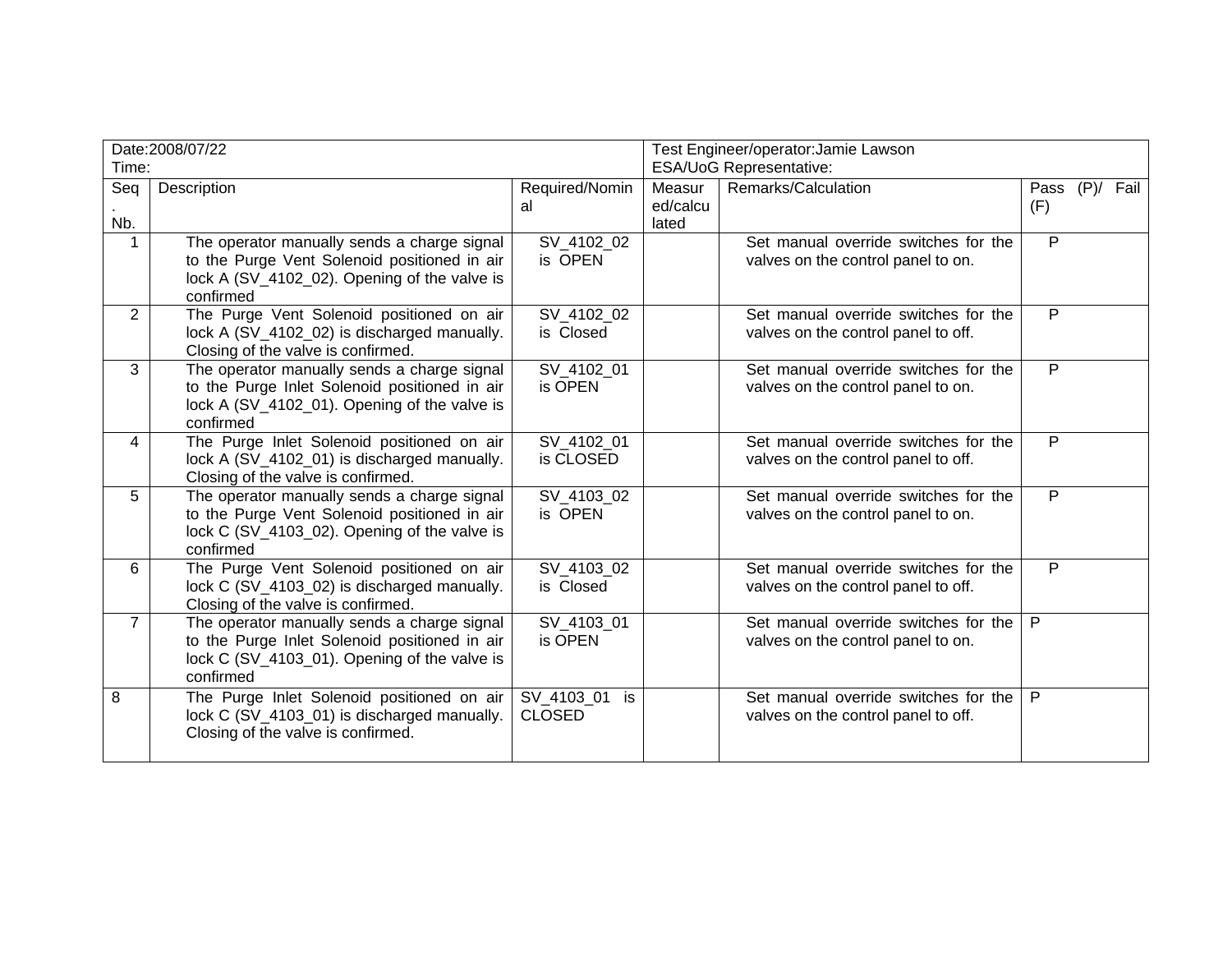| $\boldsymbol{9}$ | The manual purge over-ride ball valve of air<br>lock A (HV_4102_01) is opened and closed to<br>demonstrate functioning                                                                                                                                  | HV_4102_01 is<br><b>OPEN</b><br>and<br><b>CLOSED</b>                   | P                                                                                                                                                                                                          |  |
|------------------|---------------------------------------------------------------------------------------------------------------------------------------------------------------------------------------------------------------------------------------------------------|------------------------------------------------------------------------|------------------------------------------------------------------------------------------------------------------------------------------------------------------------------------------------------------|--|
| 10               | The manual purge over-ride ball valve of air<br>lock C (HV_4103_01) is opened and closed to<br>demonstrate functioning.                                                                                                                                 | HV_4103_01 is<br>OPENED<br>and<br>left CLOSED                          | P                                                                                                                                                                                                          |  |
| 11               | The nitrogen gas line is connected to the<br>CLOSED manual purge over-ride ball valve of<br>air lock A (HV_4102_01) with the regulator of<br>the supply tank CLOSED                                                                                     | HV 4102 01<br>remains closed<br>Regulator on N2<br>tank is CLOSED      | P                                                                                                                                                                                                          |  |
| 12               | The operator manually sends a charge signal<br>to the Purge Vent Solenoid positioned in air<br>lock A (SV_4102_02). Opening of the valve is<br>confirmed                                                                                                | SV_4102_02 IS<br><b>OPEN</b>                                           | P                                                                                                                                                                                                          |  |
| 13               | The operator manually sends a charge signal<br>to the Purge Inlet Solenoid positioned in air<br>lock A (SV_4102_01). Opening of the valve is<br>confirmed                                                                                               | SV 4102 02 IS<br><b>OPEN</b>                                           | P                                                                                                                                                                                                          |  |
| 14               | A second operator slowly opens the regulator<br>on the nitrogen gas supply to delivery<br>pressure of 440 kPa-170kPa                                                                                                                                    |                                                                        | P                                                                                                                                                                                                          |  |
| 15               | The main operator slowly opens the manual<br>purge over-ride ball valve of airlock A<br>(HV_4102_01) to start nitrogen flow into the<br>air lock A                                                                                                      | HV 4102 01<br><b>OPENED</b><br><b>SLOWLY</b>                           | P                                                                                                                                                                                                          |  |
| 16               | The main operator confirms that the Air Lock<br>Pressure Switch A (PS_4102_01) is activated<br>and indicates vent flow. The operator shall<br>also confirm that air flow is felt at the exit of<br>the Purge Vent Solenoid of Airlock A<br>(SC_4102_02) | PS 4102 01<br>indicates FLOW<br>Air Flow felt at<br>PS_4102_01<br>exit | If air flow is not confirmed, raise the entry<br>Pending<br>pressure of nitrogen gas at the regulator<br>until PS_4102_01 is activated. Record<br>and maintain that delivery pressure at the<br>regulator. |  |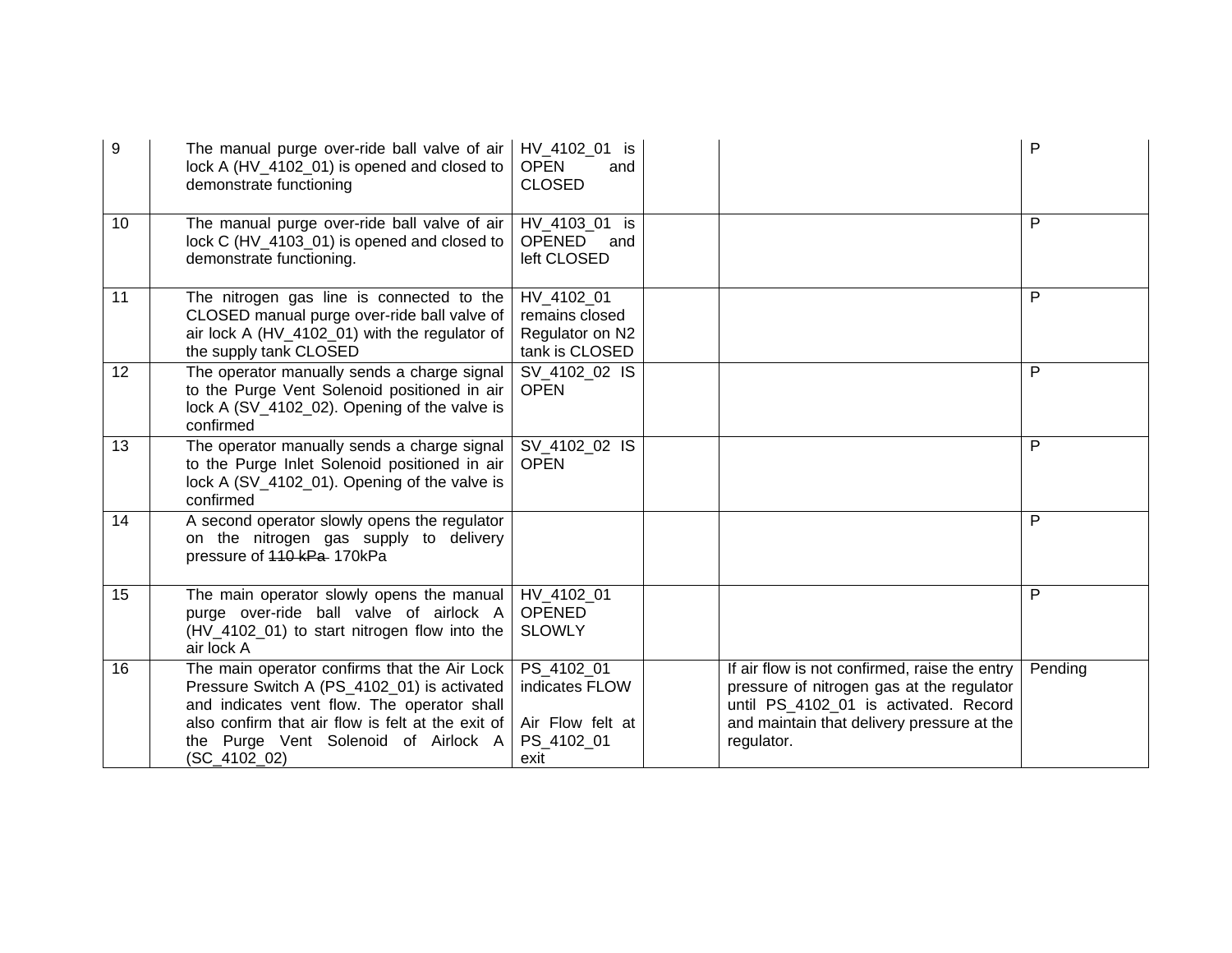| 17 | The manual purge over-ride ball valve of<br>airlock A (HV_4102_01) is closed                                                                                                                                                                                                                                                                                                                                                              | HV 4102 01<br><b>CLOSED</b>                                                                                                                                                                          |                                                     | P       |
|----|-------------------------------------------------------------------------------------------------------------------------------------------------------------------------------------------------------------------------------------------------------------------------------------------------------------------------------------------------------------------------------------------------------------------------------------------|------------------------------------------------------------------------------------------------------------------------------------------------------------------------------------------------------|-----------------------------------------------------|---------|
| 18 | The operator installs a temporary ball valve<br>on the Airlock A Purge Vent Solenoid                                                                                                                                                                                                                                                                                                                                                      | <b>TEMPORARY</b><br><b>BALL VALVE IS</b><br><b>OPEN</b>                                                                                                                                              |                                                     | P       |
| 19 | The manual purge over-ride ball valve of<br>airlock A (HV_4102_01) is opened slowly                                                                                                                                                                                                                                                                                                                                                       | HV 4102 01<br><b>OPENED</b><br><b>SLOWLY</b>                                                                                                                                                         |                                                     | P       |
| 20 | The temporary ball valve on the Airlock A<br>Purge Vent Solenoid is closed slightly until a<br>slight over-pressure in the air lock is achieved<br>and the Air Lock A Passive Vent (RV_4100-<br>01) is activated.<br>The operator confirms that the Air Lock A<br>Pressure Transducer (PT_4102_01) responds<br>to the slight over pressure. The pressure at<br>which the Air Lock A Passive Vent<br>(RV_4100_01) is activated is recorded | <b>TEMPRORAY</b><br><b>BALL VALVE IS</b><br><b>CLOSDE</b><br><b>SLOWLY</b><br>RV_4100-01 IS<br><b>ACTIVATED</b><br>PT_4102_01 IS<br><b>RESPONDING</b><br><b>TO</b><br><b>OVERPRESSU</b><br><b>RE</b> | Record Pressure at which RV_4100_01<br>is activated | Pending |
| 21 | The manual purge over-ride valve on air lock<br>A (HV_4102_01) is closed and the nitrogen<br>gas line is disconnected and the regulator of<br>the N2 tanks is closed. C $(HV_4103_01)$                                                                                                                                                                                                                                                    | HV 4102 01 is<br><b>CLOSED</b><br>N <sub>2</sub><br>tank<br>regulator<br>is<br><b>CLOSED</b>                                                                                                         |                                                     | P       |
| 22 | The nitrogen line is then connected to the<br>CLOSED manual purge over-ride ball valve of<br>air lock                                                                                                                                                                                                                                                                                                                                     | HV 4103 01<br>remains closed                                                                                                                                                                         |                                                     | P       |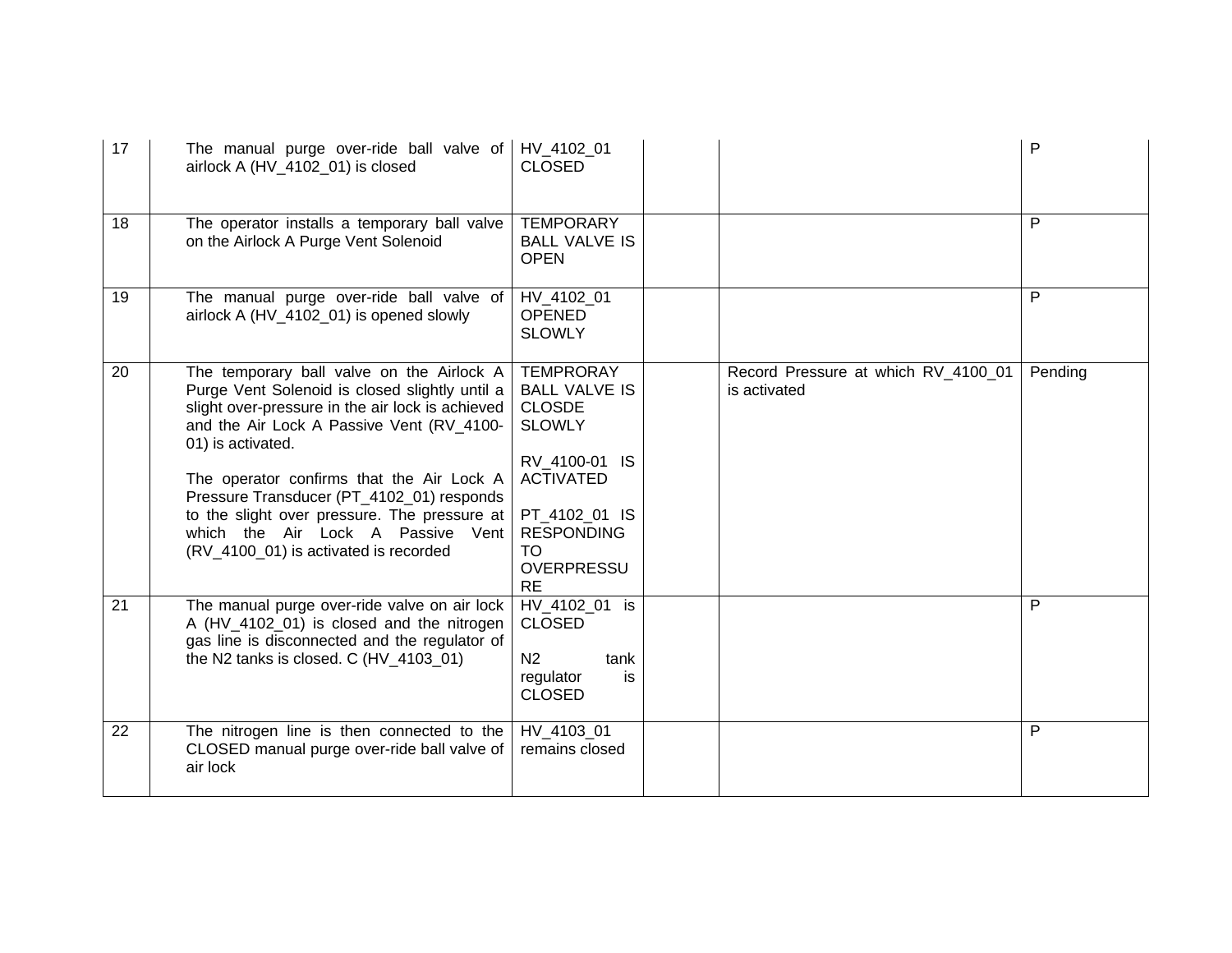| 23 | The operator manually sends a charge signal<br>to the Purge Vent Solenoid positioned in air<br>lock C (SV_4103_02). Opening of the valve is<br>confirmed                                                                                                  | SV_4103_02 IS<br><b>OPEN</b>                                                   |         | P |
|----|-----------------------------------------------------------------------------------------------------------------------------------------------------------------------------------------------------------------------------------------------------------|--------------------------------------------------------------------------------|---------|---|
| 24 | The operator manually sends a charge signal<br>to the Purge Inlet Solenoid positioned in air<br>lock C (SV_4103_01). Opening of the valve is<br>confirmed                                                                                                 | SV_4103_01 IS<br><b>OPEN</b>                                                   |         | P |
| 25 | A second operator slowly opens the regulator<br>on the nitrogen gas supply to delivery<br>pressure of 440 kPa 170 kPa                                                                                                                                     |                                                                                |         | P |
| 26 | The main operator slowly opens the manual<br>purge over-ride ball valve of airlock C<br>(HV_4103_01) to start nitrogen flow into the<br>air lock C                                                                                                        | HV 4103 01<br><b>OPENED</b><br><b>SLOWLY</b>                                   |         | P |
| 27 | The main operator confirms that the Air Lock<br>Pressure Switch C (PS_4103_01) is activated<br>and indicates vent flow. The operator shall<br>also confirm that air flow is felt at the exit of<br>the Purge Vent Solenoid of Airlock C<br>$(SV_4103_02)$ | PS_4103_01<br>indicates FLOW<br>Air Flow felt at<br>SV 4103 02<br>exit         | Pending |   |
| 28 | The manual purge over-ride ball valve of<br>airlock C (HV_4103_01) is closed                                                                                                                                                                              | HV_4103_01<br><b>CLOSED</b>                                                    |         | P |
| 29 | The operator removes the temporary ball<br>valve from Air Lock A and mounts it on the<br>Airlock C Purge Vent Solenoid (SV_4103_02)                                                                                                                       | <b>TEMPORARY</b><br><b>BALL VALVE IS</b><br><b>OPEN</b>                        |         | P |
| 30 | The manual purge over-ride ball valve of<br>airlock C (HV_4103_01) is opened slowly. Air<br>flow is confirmed at the outlet of the Air Lock<br>C Purge Vent Solenoid (SV_4103_02)                                                                         | HV 4102 01<br><b>OPENED</b><br><b>SLOWLY</b><br>Air Flow felt at<br>SV_4103_02 |         | P |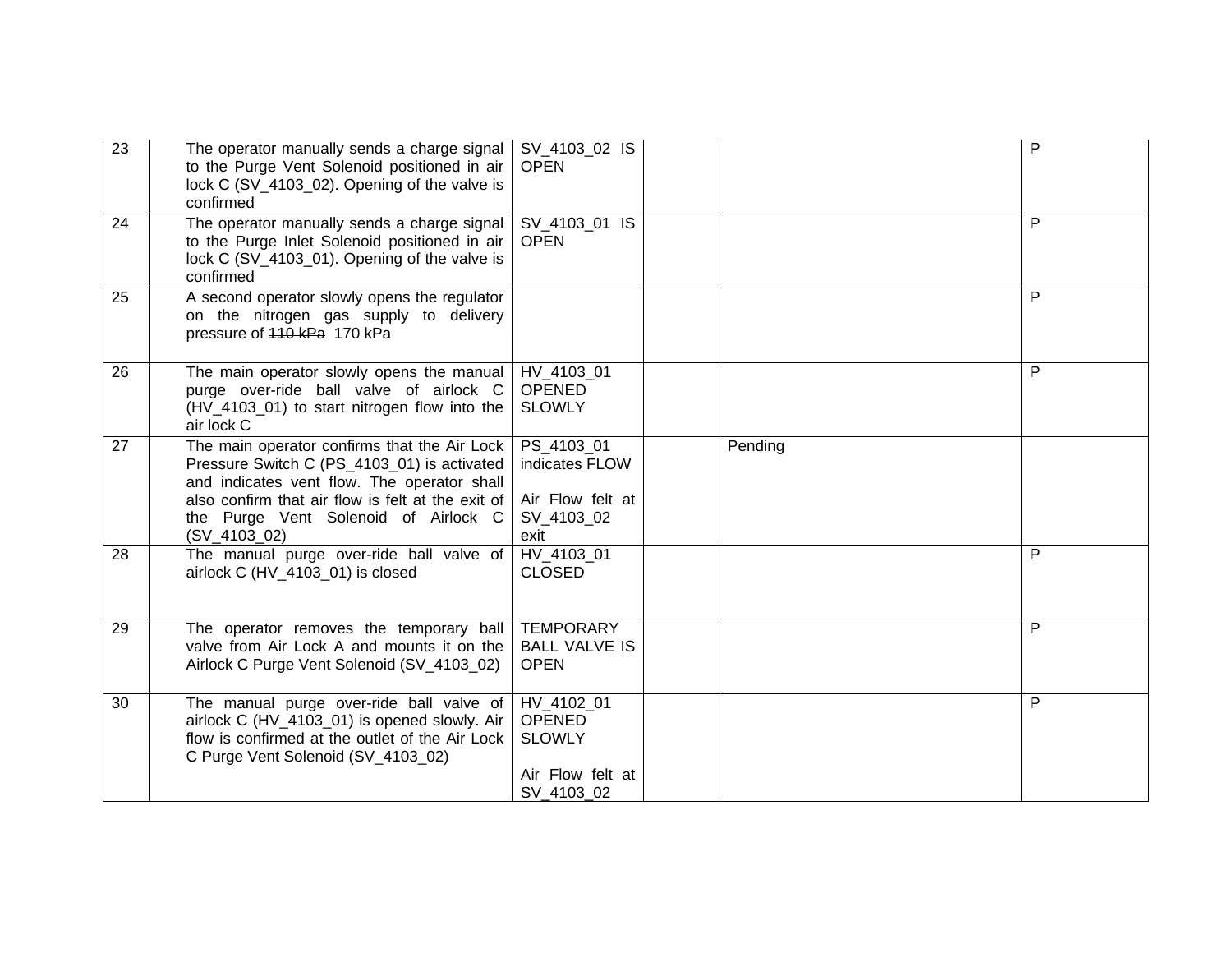|    |                                                  | exit                 |                                     |  |
|----|--------------------------------------------------|----------------------|-------------------------------------|--|
|    |                                                  |                      |                                     |  |
| 31 | The temporary ball valve on the Airlock C        | <b>TEMPRORAY</b>     | Record Pressure at which RV_4101_01 |  |
|    | Purge Vent Solenoid (SV_4103_02) is closed       | <b>BALL VALVE IS</b> | is activated                        |  |
|    | slightly until a slight over-pressure in the air | <b>CLOSDE</b>        |                                     |  |
|    | lock is achieved and the Air Lock C Passive      | <b>SLOWLY</b>        | Pending                             |  |
|    | Vent (RV_4101_01) is activated.                  |                      |                                     |  |
|    |                                                  | RV 4101 01 IS        |                                     |  |
|    | The operator confirms that the Air Lock C        | <b>ACTIVATED</b>     |                                     |  |
|    | Pressure Transducer (PT_4103_01) responds        |                      |                                     |  |
|    | to the slight over pressure. The pressure at     | PT 4103 01 IS        |                                     |  |
|    | which the Air Lock C Passive Vent                | <b>RESPONDING</b>    |                                     |  |
|    | (RV_4101_01) is activated is recorded            | TO                   |                                     |  |
|    |                                                  | <b>OVERPRESSU</b>    |                                     |  |
|    |                                                  | RE                   |                                     |  |

### **3.11. Conclusions**

To be competed in the annotated procedures document

#### **3.12. Deviations**

| $S_{\alpha\alpha}$<br>ວອບ<br>Nb. | $\cdots$<br>t the modification<br>'intior<br>, המ<br>.<br>. | $\cdots$<br>ustificatio. |
|----------------------------------|-------------------------------------------------------------|--------------------------|
|                                  |                                                             |                          |

# **4. Lighting Sub-System Functional Testing**

**1.1. Procedure ID: CESRF-HPC1-LIGHTING-FT** 

## **4.1. Introduction**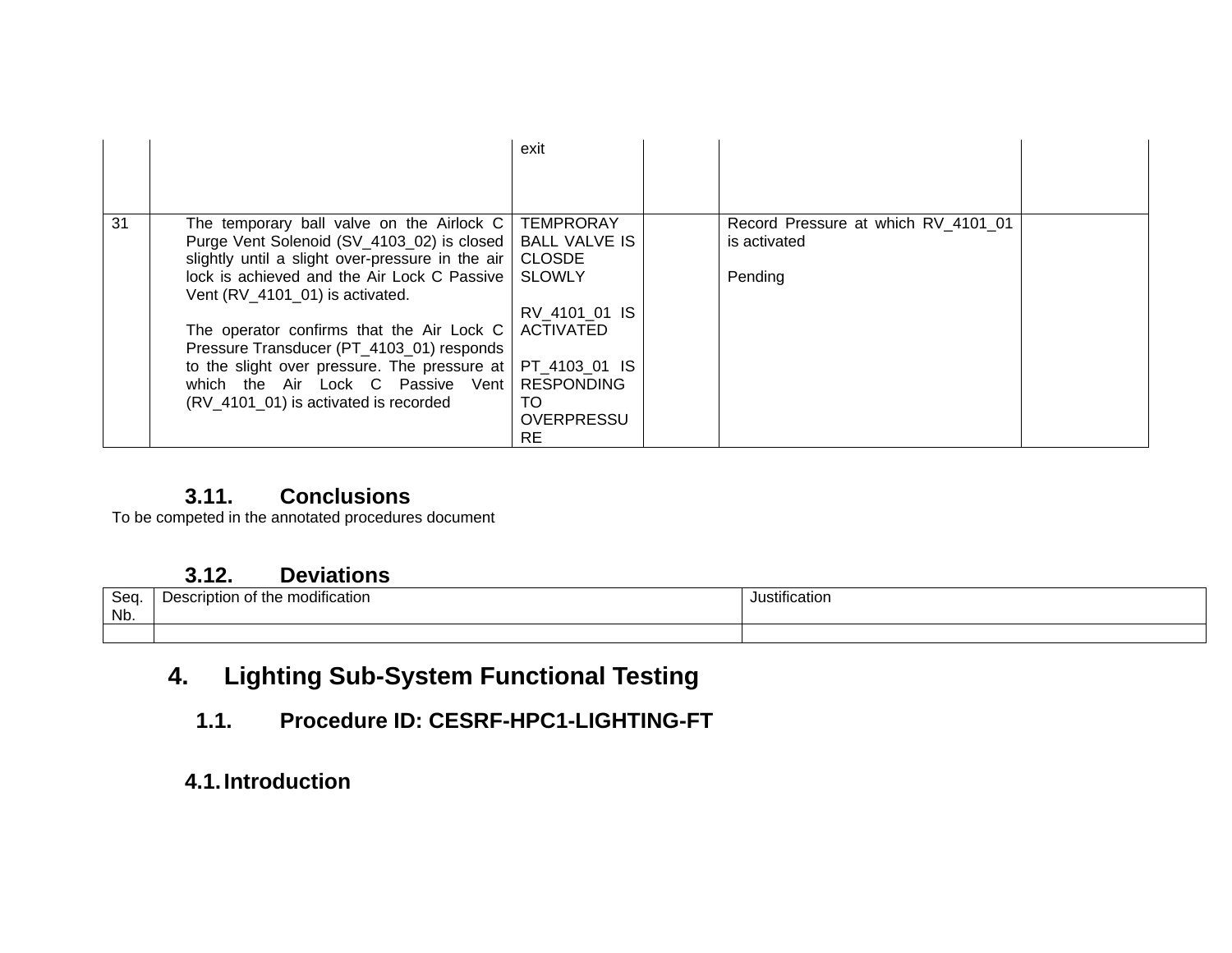The aim of this test is to demonstrate the proper functioning of the chamber lighting system. This includes demonstration of proper functioning of the lamp loft fans, temperature sensors, air flow indicators and the relays and contactors for illumination of the 2 HPS lamp strings and the MH lamp string. Testing of the functioning of factory calibrated PAR sensors is also completed.

## **4.2. Acronyms used in this test plan procedure**

LHPS – High Pressure Sodium lamp LMH – Metal Halide lamp PAR – Photosynthetically Active Radiation

#### **4.3. Applicable documents**

Technical Annex to SOW ref: TEC-MCT/2005/3466/In/CP TN 85.71 including P&ID

### **4.4. Data Log File Name:**

CESRF\_HPC\_-LIGHTING\_FT.txt

### **4.5. Parts Tested (P&ID Reference):**

- 1. TT\_4105\_01, TT\_4105\_02, TT\_4105\_03 (lamp loft temperature transducers)
- 2. FAN\_4105\_01, FAN\_4105\_02, FAN\_4105\_03 (lamp loft cooling fans)
- 3. FSL\_4105\_01, FSL\_4105\_02, FSL\_4105\_03 (lamp loft air flow sensors)
- 4. RT\_4104\_01, RT\_4104\_02, RT\_4104\_03 (PAR sensors)
- 5. IY\_4104\_01, IY\_4104\_02, IY\_4104\_03 (lamp string relays and contactors)
- 6. LHPS\_4104\_01 through \_06 (HPS Lamps)
- 7. LMH\_4104\_01 through \_03 (MH Lamps)

### **4.6. Acceptance/rejection criteria**

#### **4.6.1. General**

The test shall be repeated if the data acquisition looks doubtful or failed completely The test is considered successful when the conditions in Section 2.2 are met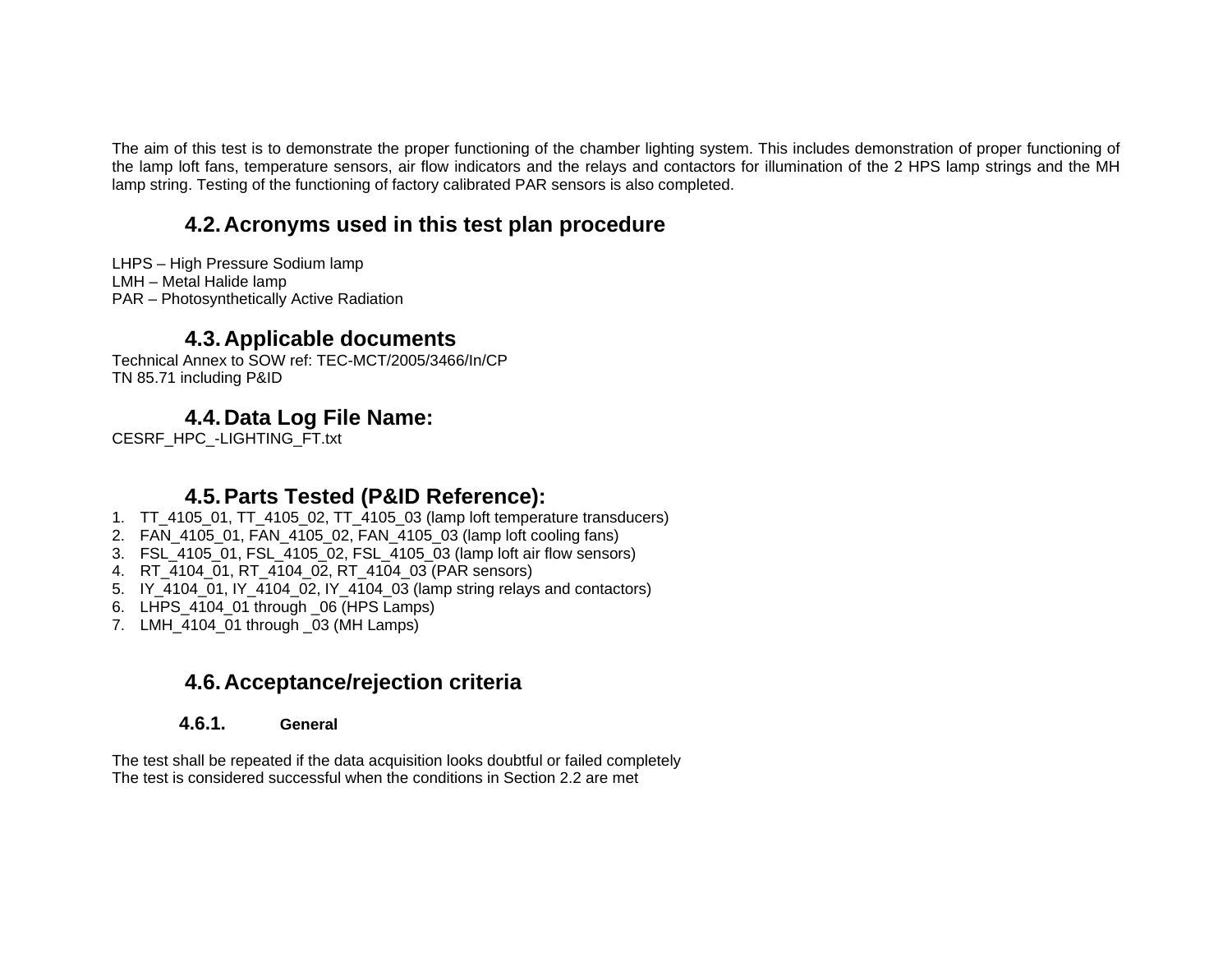#### **4.6.2. Acceptance criteria**

- 1. The lamps in string HPSa illuminate when activated by the controller and yield an average PAR level of not less than 300 μE at crop height (30 cm above bench) when the sensor is placed in the horizontal centre of the reflector for each lamp in string HPSa.
- 2. The lamps in string HPSb illuminate when activated by the controller and yield an average PAR level of not less than 300 μE at crop height (30 cm above bench) when the sensor is placed in the horizontal centre of the reflector for each lamp in string HPSb
- 3. The lamps in string MH illuminate when activated by the controller and yield an average PAR level of not less than 300  $\mu$ E at crop height (30 cm above bench) when the sensor is placed in the horizontal centre of the reflector for each lamp in string MH
- 4. The lamp loft fans all remain functional during periods of liiumination
- 5. All alarms, listed in the test procedure, are activated
- 6. The temperature of the lamp loft does not exceed 40 C at any time during lamp operation

#### **4.6.3. Rejection criteria**

The test is considered to have failed under the following conditions;

- When any of the conditions stated above are not met
- When any of the data acquisition looks doubtful or failed completely

#### **4.7. Environmental requirements**

Normal ambient conditions in temperature, pressure and gas composition are sufficient. The chamber air lock doors shall remain open during this test (i.e. chamber not sealed) so as to allow the test engineer/operator the ability to take PAR readings.

#### **4.8. Safety aspects**

The operator shall take care when entering the chamber to take PAR measurements. The operator taking measurements should weigh less than 100 Kg.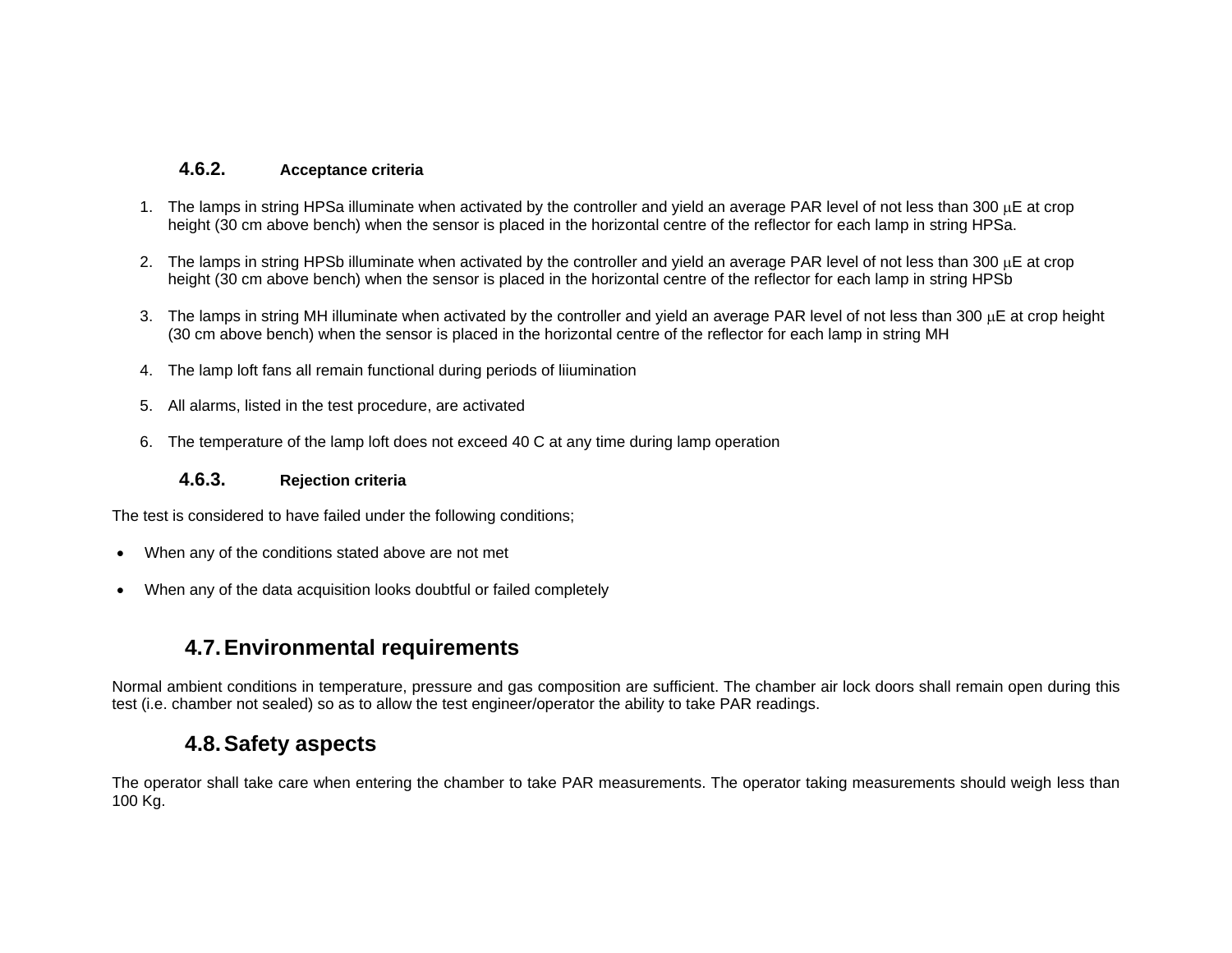The growing trays should be removed from the chamber to avoid a trip hazard when moving about the chamber interior.

The air flow baffles should not be in position as they will not support any operator's weight.

The operator entering the chamber shall be aware of the air flow return duct in the chamber floor. Care must be taken not to trip.

Because the operator will be inside the chamber, the air lock doors must remain open during this test.

#### **4.9. Test set-up**

Ancillary Equipment Required for Test:

3 factory calibrated PAR sensors installed in chamber (RT\_4104\_01, RT\_4104\_02, RT\_4104\_3),

- standard flash light (torch)
- hand-held anemometer  $(0 8 \text{ m/s}$  air velocity sensing required)
- step ladder

| Verification prior to test performance: confirmation of settings in the Table 1. |
|----------------------------------------------------------------------------------|
|----------------------------------------------------------------------------------|

| Sub-system      | Components concerned                                                                                                         | Tag (P&ID) | Status at start | Remark/setpoint            |
|-----------------|------------------------------------------------------------------------------------------------------------------------------|------------|-----------------|----------------------------|
| Lighting System | Lamp String HPSa, including lamps:<br>LHPS 4104 01 (HPS Lamp Aa)<br>LHPS_4104_02 (HPS Lamp Ba)<br>LHPS 4104 03 (HPS Lamp Ca) | IY 4104 01 | Off             |                            |
|                 | Lamp String HPSb, including lamps:<br>LHPS_4104_04 (HPS Lamp Ab)<br>LHPS 4104 05 (HPS Lamp Bb)<br>LHPS 4104 06 (HPS Lamp Cb) | IY 4104 02 | Off             |                            |
|                 | Lamp String MH, including lamps:<br>LMH_4104_01 (MH Lamp A)<br>LMH 4104 02 (MH Lamp B)<br>LMH_4104_03 (MH Lamp C)            | IY 4104 03 | Off             |                            |
|                 | PAR Sensor A                                                                                                                 | RT 4104 01 | Logging         | Should initially read 0 uE |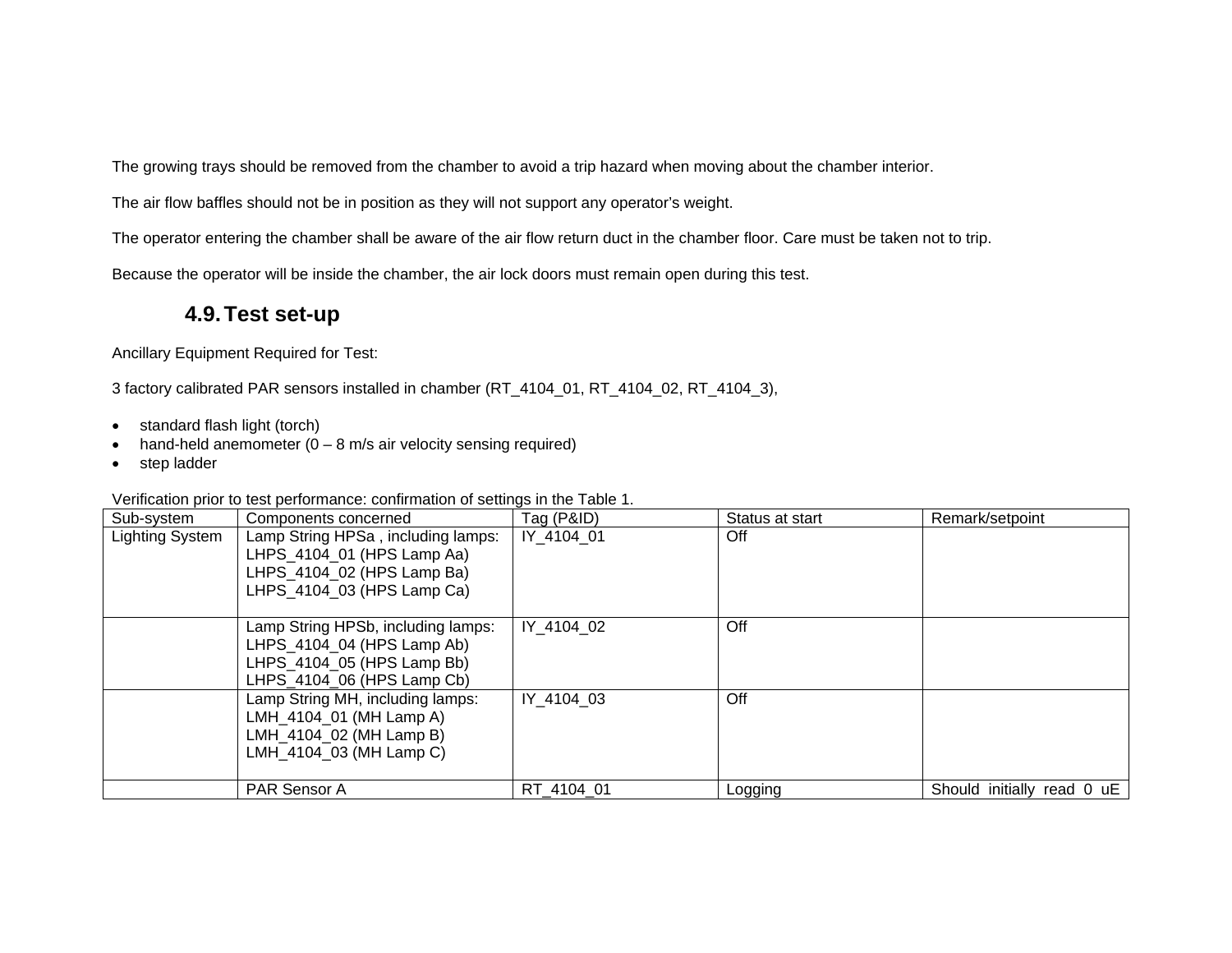|                                         |                                |            | and respond to a flash light<br>test <sup>*</sup>                               |
|-----------------------------------------|--------------------------------|------------|---------------------------------------------------------------------------------|
| PAR Sensor B                            | RT_4104_02                     | Logging    | Should initially read 0 uE<br>and respond to a flash light<br>test <sup>*</sup> |
| PAR Sensor C                            | RT 4104 03                     | Logging    | Should initially read 0 uE<br>and respond to a flash light<br>test*             |
| Loft Fans A                             | FAN_4105_01<br>FAN_4105_02     | Off<br>and | Both fans in loft A should<br>be off                                            |
| Loft Fans B                             | FAN_4105_03 and<br>FAN_4105_04 | Off        | Both fans in loft B should<br>be off                                            |
| Loft Fans C                             | FAN_4105_05 and<br>FAN_4105_06 | Off        | Both fans in loft C should<br>be off                                            |
| Loft Temperature Sensor (Loft $T - A$ ) | TT 4105 01                     | Logging    | ambient<br>Should<br>read<br>temperature                                        |
| Loft Temperature Sensor (Loft $T - B$ ) | TT_4105_02                     | Logging    | ambient<br>Should<br>read<br>temperature                                        |
| Loft Temperature Sensor (Loft $T - C$ ) | TT_4105_03                     | Logging    | ambient<br>Should<br>read<br>temperature                                        |
| Loft Air Flow Sensor (Flow $-$ A)       | FSL 4105 01                    | Logging    | Should indicate no air flow<br>in loft                                          |
| Loft Air Flow Sensor (Flow $- B$ )      | FSL_4105_02                    | Logging    | Should indicate no air flow<br>in loft                                          |
| Loft Air Flow Sensor (Flow $- C$ )      | FSL_4105_03                    | Logging    | Should indicate no air flow<br>in loft                                          |

|       | Date: 2008-07-17 ref pg 9-10                  |               |                                | Test Engineer/operator: Jamie Lawson |                           |
|-------|-----------------------------------------------|---------------|--------------------------------|--------------------------------------|---------------------------|
| Time: |                                               |               | <b>ESA/UoG Representative:</b> |                                      |                           |
| Seq.  | Description                                   | Required/Nomi | Measured/                      | Remarks/Calculation                  | (raw   Pass (P)/ Fail (F) |
| Nb.   |                                               | nal           | calculated                     | data are expected as well as         |                           |
|       |                                               |               |                                | their treatment)                     |                           |
|       | Position and centre PAR Sensor A (RT 4104 01) |               | 30 cm                          | 11 * 2 L ice cream buckets           |                           |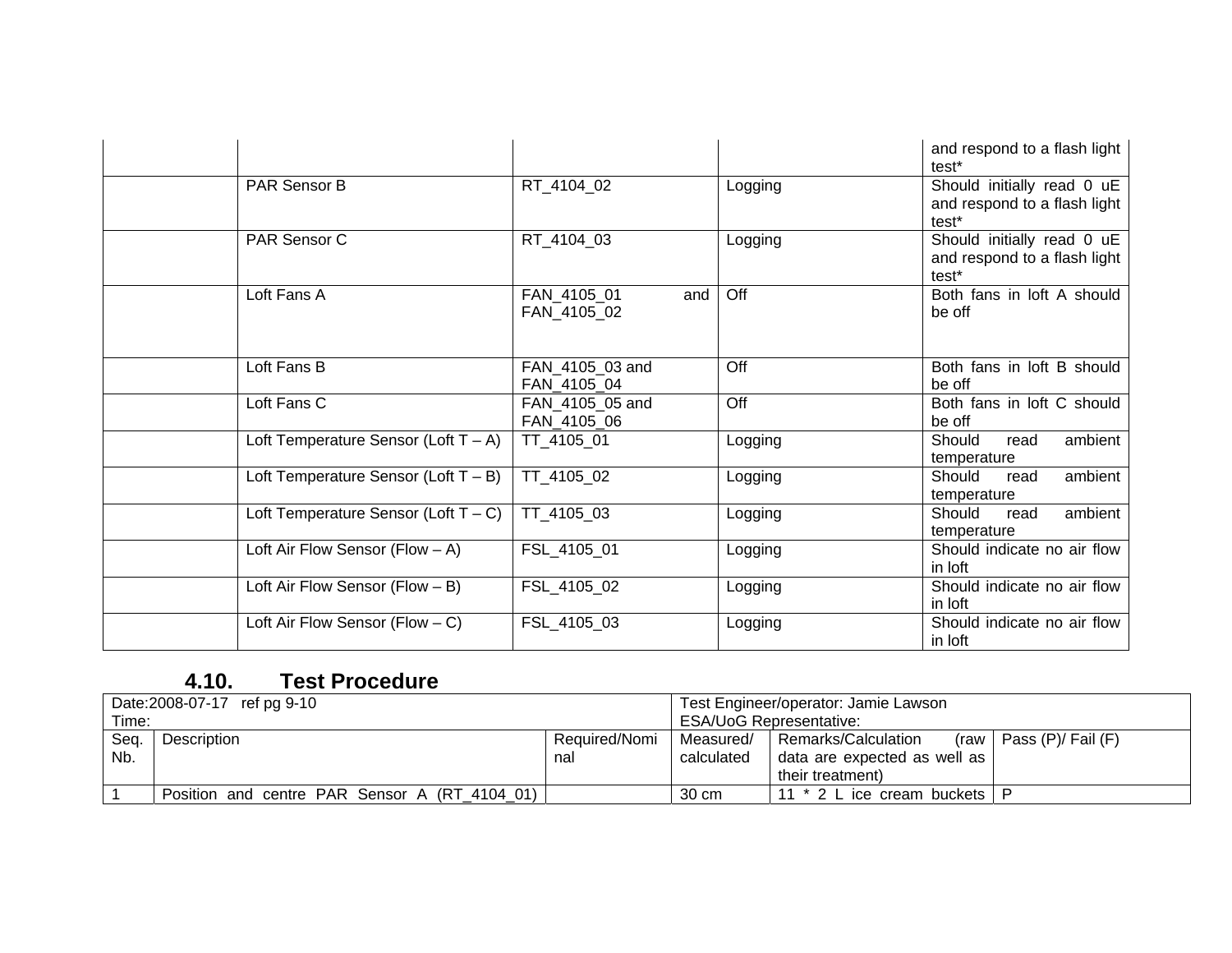|                | underneath the HPS lamp reflector that is member of<br>string HPSa in module A and fix it at a height of 30 cm<br>above growing tray height using the supplied support<br>rack                                             |                                                               |       | stacked in a tray                                                |   |
|----------------|----------------------------------------------------------------------------------------------------------------------------------------------------------------------------------------------------------------------------|---------------------------------------------------------------|-------|------------------------------------------------------------------|---|
| $\overline{2}$ | Position and centre PAR sensor APAR-501B<br>underneath the HPS lamp reflector that is member of<br>string HPSa in module B and fix it at a height of 30 cm<br>above growing tray height using the supplied support<br>rack |                                                               | 30 cm |                                                                  | P |
| 3              | Position and centre PAR sensor APAR-501C<br>underneath the HPS lamp reflector that is member of<br>string HPSa in module C and fix it at a height of 30 cm<br>above growing tray height using the supplied support<br>rack |                                                               | 30 cm |                                                                  | P |
| 4              | Operator manually activates the lamp loft fans for loft<br>A, B and C (FAN 4105_01, _02 and _03).                                                                                                                          | Fans ON                                                       |       |                                                                  | P |
| 5              | Operator confirms operation of the fans by taking<br>readings at the outlet (back) side of the fans with a<br>hand-held anomemeter. All fans should yield a<br>reading of greater than 0.10 m/s                            | Anemometer<br>readings from<br>each fan $> 0.10$<br>m/s       |       | 2008-07-18<br>A 5.2, 4.7 m/s<br>B 5.4, 5.2 m/s<br>C 5.7, 4.8 m/s | P |
| 6              | Operator confirms air flow indicators in each lamp loft<br>indicate air flow (FSL_4105_01, _02 and _03)                                                                                                                    | FSL_4105_01,<br>02 and 03<br>indicate air flow                |       | wait 10 minutes after start                                      | P |
| $\overline{7}$ | Operator confirms that temperature sensors in each<br>lamp loft read ambient temperatures (TT_4105_01,<br>$02$ and $03$                                                                                                    | TT_4105_01,<br>02 and 03<br>read AMBIENT                      |       | A 21.0 C<br><b>B21.7 C</b><br>C 21.0 C                           | P |
| 8              | Controller activates relay to lamp string HPSa to turn<br>string HPSa ON                                                                                                                                                   | LHPS_4104_0<br>1, $\sqrt{03}$ and $\sqrt{05}$<br>are ON       |       | wait 10 minutes after start                                      | P |
| 9              | Confirm readings of PAR sensors A-C (RT_4104_01,<br>_02 and _03) each read above 300 uE corresponding<br>to illumination of lamp string HPSa                                                                               | RT 4104 01,<br>$\sqrt{02}$ and $\sqrt{03}$<br>read $>$ 300 uE |       | A 280 uE<br><b>B</b> 295 uE<br>C 329 uE                          | P |
| 10             | Operator manually shuts off shuts off relay to lamp<br>string HPSa                                                                                                                                                         |                                                               |       |                                                                  | P |
| 11             | Confirm all air loft fans remain running                                                                                                                                                                                   |                                                               |       |                                                                  | P |
| 12             | Position and centre PAR sensor APAR-501A<br>underneath the HPS lamp reflector that is member of                                                                                                                            |                                                               |       |                                                                  | P |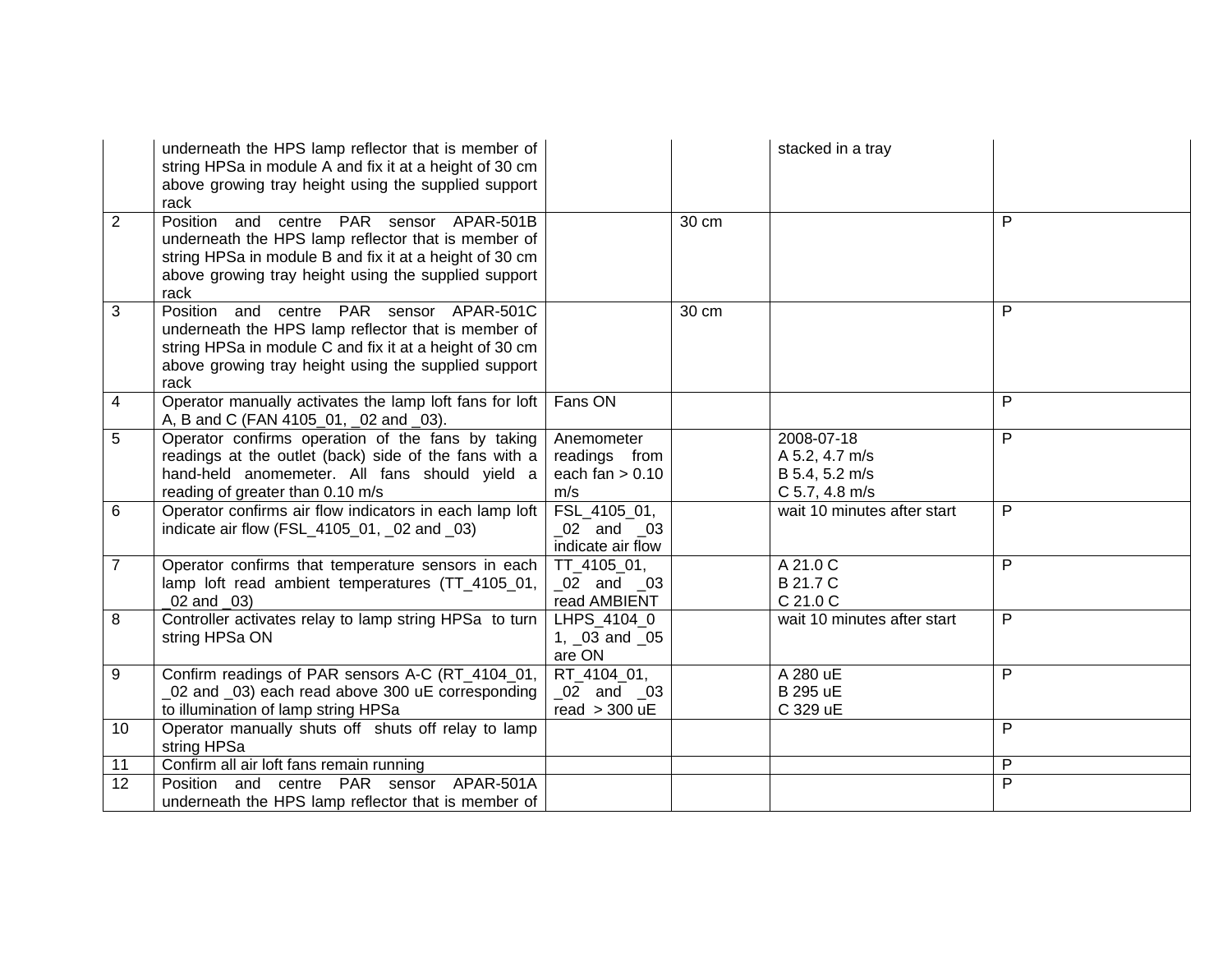|                 | string HPSb in module A                                           |                                |                     |
|-----------------|-------------------------------------------------------------------|--------------------------------|---------------------|
| 13              | Position and centre PAR sensor APAR-501B                          |                                | P                   |
|                 | underneath the HPS lamp reflector that is member of               |                                |                     |
|                 | string HPSb in module B                                           |                                |                     |
| 14              | Position and centre PAR sensor APAR-501C                          |                                | P                   |
|                 | underneath the HPS lamp reflector that is member of               |                                |                     |
|                 | string HPSb in module C                                           |                                |                     |
| 15              | Controller activates relay to lamp string HPSb                    | wait 10 minutes after start    | P                   |
| 16              | Confirm continued operation of all lamp loft fans with            |                                | $\mathsf{P}$        |
|                 | indication from loft air flow sensors (record)                    |                                |                     |
| 17              | Confirm and record readings of PAR sensors APAR-                  | A 307 uE                       | P                   |
|                 | 501 A – C each read above 300 $\mu$ E corresponding to            | <b>B</b> 304 uE                |                     |
|                 | illumination of HPSb                                              | C 321 uE                       |                     |
| 18              | Controller shuts off relay to lamp string HPSb                    |                                | P                   |
| 19              | Confirm all air loft fans remain running                          |                                | $\overline{P}$<br>P |
| 20              | Position and centre PAR sensor APAR-501A                          |                                |                     |
|                 | underneath the MH lamp reflector that is member of                |                                |                     |
| 21              | string MH in module A<br>Position and centre PAR sensor APAR-501B |                                | P                   |
|                 | underneath the MH lamp reflector that is member of                |                                |                     |
|                 | string MH in module B                                             |                                |                     |
| 22              | Position and centre PAR sensor APAR-501C                          |                                | P                   |
|                 | underneath the MH lamp reflector that is member of                |                                |                     |
|                 | string MH in module C                                             |                                |                     |
| 23              | Controller activates relay to lamp string MH                      | wait 10 minutes after start    | P                   |
| $\overline{24}$ | Confirm continued operation of all lamp loft fans with            |                                | $\mathsf{P}$        |
|                 | indication from loft air flow sensors (record)                    |                                |                     |
| 25              | Confirm and record readings of PAR sensors APAR-                  | A 36 uE                        |                     |
|                 | 501 A – C each read above 300 $\mu$ E corresponding to            | <b>B</b> 37 uE                 |                     |
|                 | illumination of MH                                                | C 39 uE                        |                     |
| 26              | Controller activates relay to lamp string HPSa                    |                                | P                   |
| 27              | Controller activates relay to lamp string HPSb                    |                                | P                   |
| 28              | Controller activates relay to lamp string MH                      | wait 10 minutes for all lights | P                   |
| 29              | Confirm continued operation of all lamp loft fans with            |                                | $\overline{P}$      |
|                 | indication from loft air flow sensors (record)                    |                                |                     |
| 30              | Confirm log of air loft temperature sensors Loft-T A-C,           | A 24.7 C                       | P                   |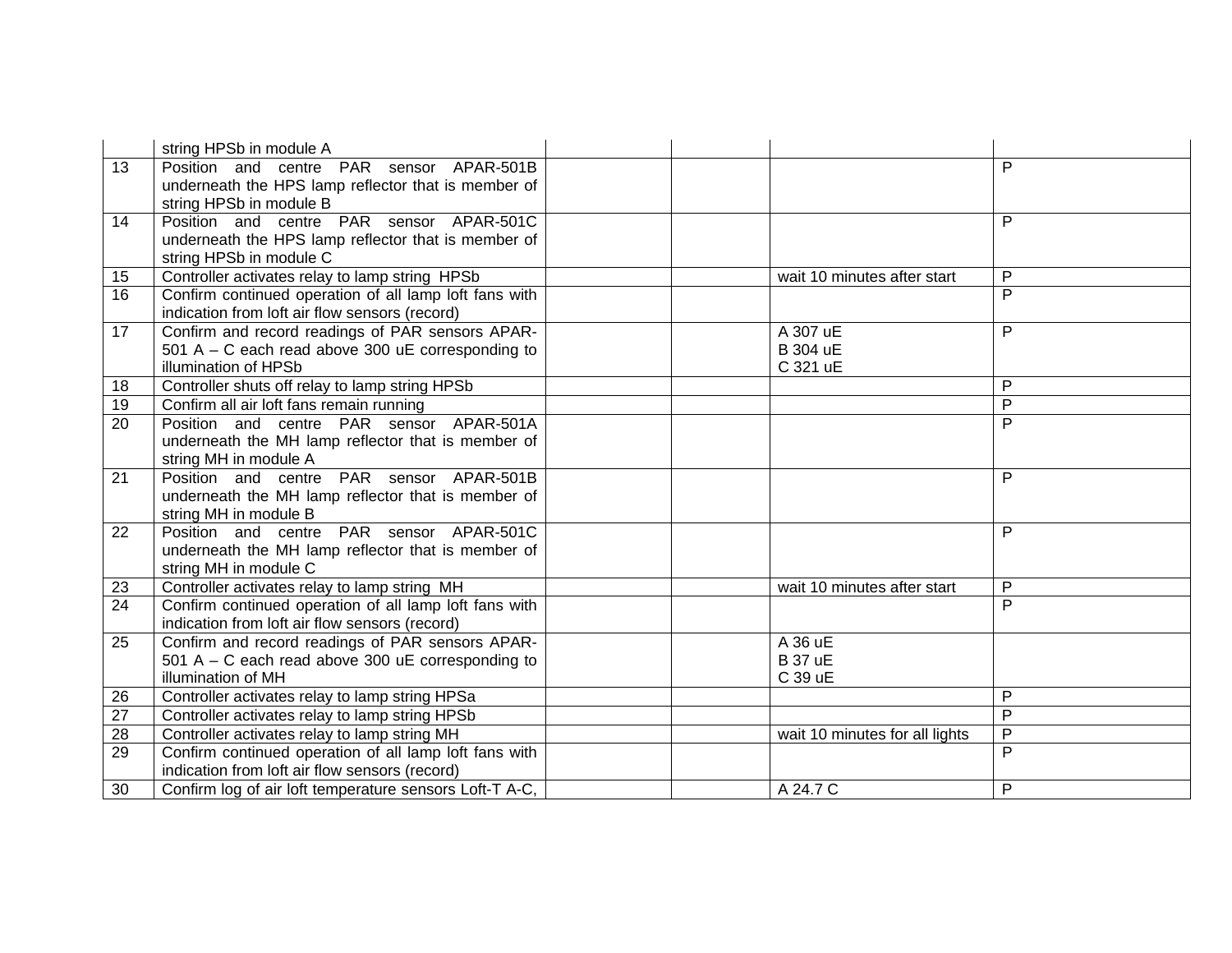|     | record initial values                                                 |      | B 28.4 C              |   |
|-----|-----------------------------------------------------------------------|------|-----------------------|---|
|     |                                                                       |      | C 23.9 C              |   |
| -31 | Controller instructs lamp strings (HPSa, HPSb, and                    |      | 18:00 - 08:00 EST     | D |
|     | MH) to operate for 14 hrs                                             |      | Argus time 2008-07-17 |   |
| 32  | Confirm continued operation of lamp loft fans                         |      |                       |   |
| 33  | Confirm temperature readings in all air lofts (Loft T A- $\vert$ < 40 |      |                       | D |
|     | C) are less than 40 0 C every ten minutes for the first               |      |                       |   |
|     | two hours of all lamp operation                                       |      |                       |   |
| 34  | After 14 hrs confirm shut-off of all lamp strings                     |      |                       | D |
| 35  | Confirm temperature of air loft (Loft-T A-C read) each                | < 40 |                       | D |
|     | read $< 40$                                                           |      |                       |   |

To be competed in the annotated procedures document

## **4.12. Deviations**

| Seq. | Description of the modification                     | Justification                                |
|------|-----------------------------------------------------|----------------------------------------------|
| Nb.  |                                                     |                                              |
|      | PAR sensor readings require an offset to be applied | Modified sensor connection to control system |
|      |                                                     |                                              |
| 25   |                                                     |                                              |

# **5. Air Circulation Fan Functional Testing**

# **1.1. Procedure ID: CESRF-HPC1 – Blower\_Assembly – FT**

# **5.1. Introduction**

The aim of this test is to demonstrate the proper functioning of the centrifugal blower, VFD motor, pulley and belt drive for the motor, rotary feed through shaft and by consequence, the chamber shell ducting and louvers.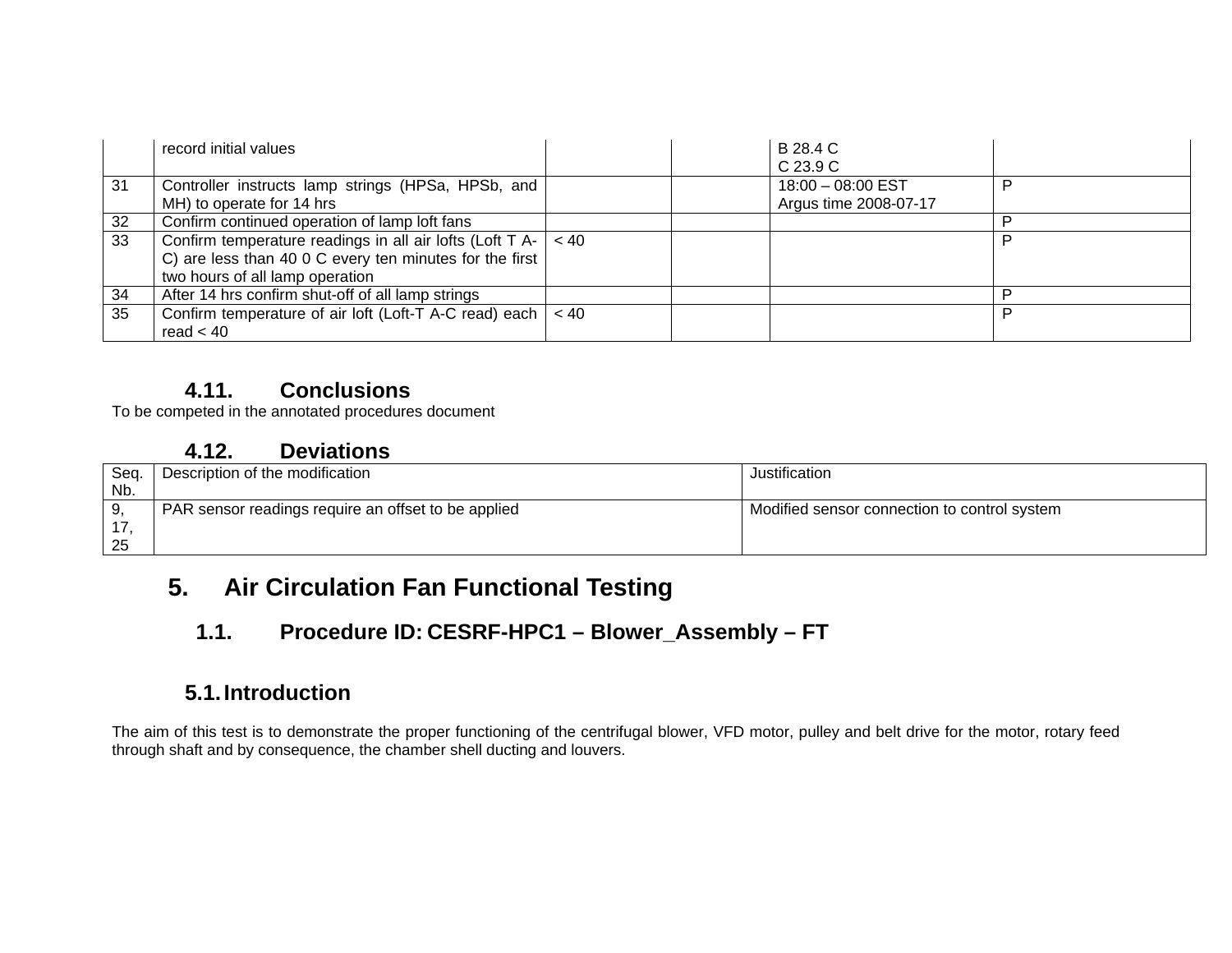The test begins with the VFD motor set to 60 Hz which will enable the main centrifugal blower to run at full speed. After equilibration and air speed measurements taken in the centre front of the louvers at 10 minute intervals the readings are averaged and reported. The controller then instructs the VFD to reduce the VFD set point in 10 Hz increments and repeated measures of air flow are taken. The test concludes with a demonstration of the ramp-up and ramp-down capability in starting or shutting off of the motor of the main centrifugal blower.

## **5.2. Acronyms used in the test**

VFD – Variable Frequency Drive (of the motor driving the main centrifugal blower)

## **5.3. Applicable documents**

Technical Annex to SOW ref: TEC-MCT/2005/3466/In/CP TN 85.71 including P&ID VFD Operation Manual Motor Operation Manual

# **5.4. Data Log File Name:**

CESRF\_HPC1\_\_AIR\_CIRCULATION\_FT.txt

# **5.5. Parts Tested (P&ID Reference):**

- 1. BLWR 4111\_01 (Air Circulation Fan)
- 2. MVFD\_4111\_01 (Air Circulation Motor)
- 3. FT\_4111\_01 (Air Velocity Sensor)

## **5.6. Acceptance/rejection criteria**

#### **5.6.1. General**

The test shall be repeated if the data acquisition looks doubtful or failed completely

The test is considered successful when the conditions in Section 2.2 are met:

#### **5.6.2. Acceptance criteria**

The functional tests of the air handling sub-system components are deemed acceptable when;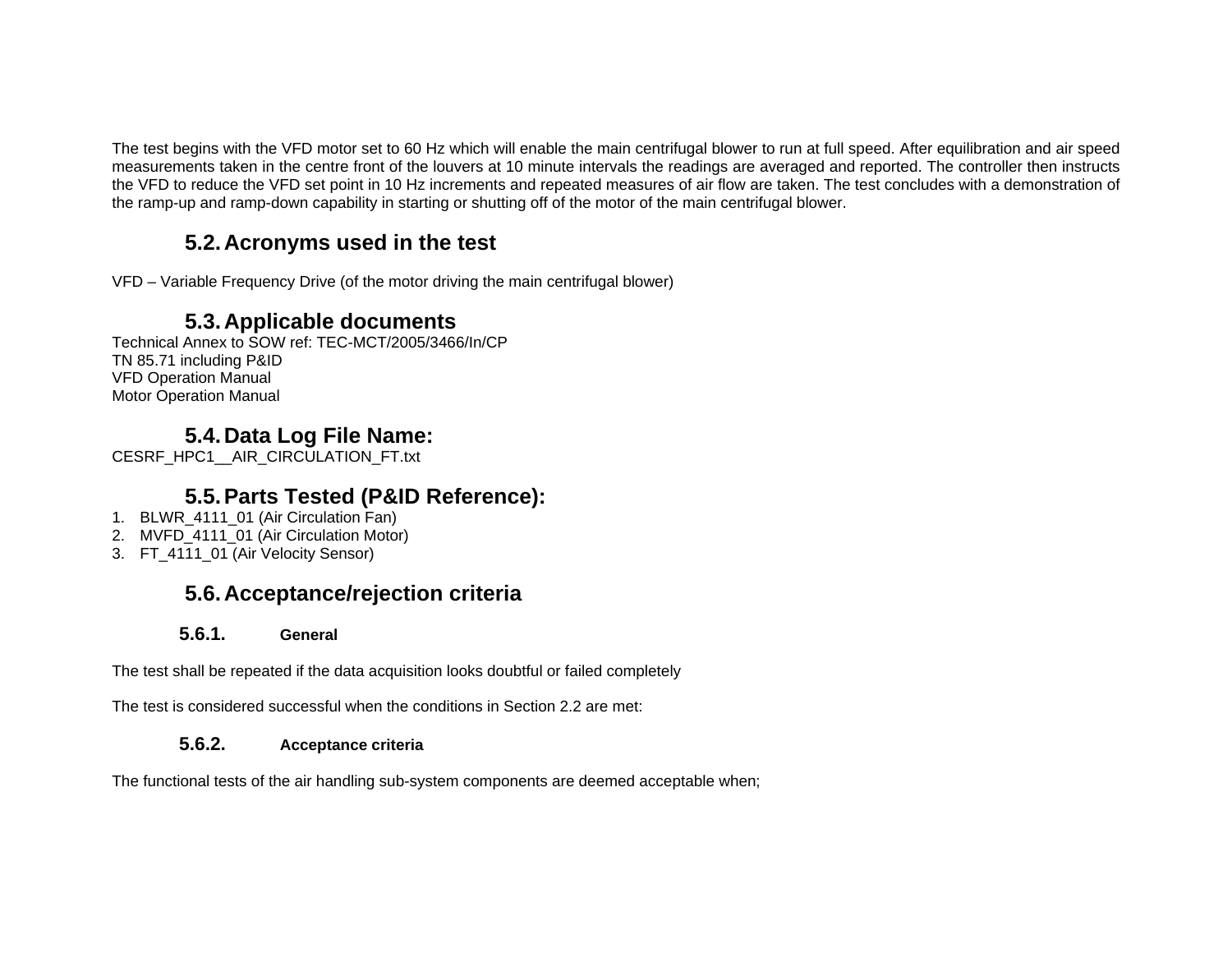- when the timed average of air flow readings measured with a hand-held anemometer positioned over each of the 69 louvers and in the air flow return plenum each yield a value of not less than XXX when the motor is running at full speed as set by the VFD of the motor to 60 Hz.
- When the VFD successfully ramps from 0 Hz to 60 Hz without damage
- When the VFD successfully ramps down from 60 Hz to 0 Hz without damage

## **5.7. Environmental requirements**

Normal ambient conditions in temperature, pressure and gas composition are sufficient. The chamber air lock doors shall remain open during this test (i.e. chamber not sealed).

#### **5.8. Safety aspects**

When the motor and pulley are in operation under the chamber belly, the operator shall take care to get items caught in the fan belt and pulley assembly. Yellow caution tape should surround the perimeter of the belly.

The operator shall take care when entering the chamber to take air speed measurements. The operator taking air speed measurements should weigh less than 100 Kg.

The growing trays should be removed from the chamber to avoid a trip hazard when moving about the chamber interior. The air flow baffles should not be in position as they will not support any operator's weight.

The operator entering the chamber shall be aware of the air flow return duct in the chamber floor. Care must be taken not to trip.

Because the operator will be inside the chamber, the air lock doors must remain open during this test.

## **5.9. Test set-up**

Equipment required for test performance (ancillary equipment and its specifications): Hand held anemometer.

| Sub-system        | Components concerned         | Tag (P&ID) | Status at start | Remark/setpoint |  |  |  |  |
|-------------------|------------------------------|------------|-----------------|-----------------|--|--|--|--|
| Air handling unit | ı centrifugal blower<br>Main |            | ldle            |                 |  |  |  |  |
|                   | <b>VFD Motor</b>             |            | Off             |                 |  |  |  |  |

Verification prior to test performance: confirmation of settings in the Table 1.

## **5.10. Test Procedure**

Step by step description of the operations performance

| Date:2008-07-02.03<br><sup>+</sup> Engineer/operator:Jamie LL<br>∟awson<br>† pa 4-t<br>$\sim$<br>ref<br>cəl<br>. . |
|--------------------------------------------------------------------------------------------------------------------|
|--------------------------------------------------------------------------------------------------------------------|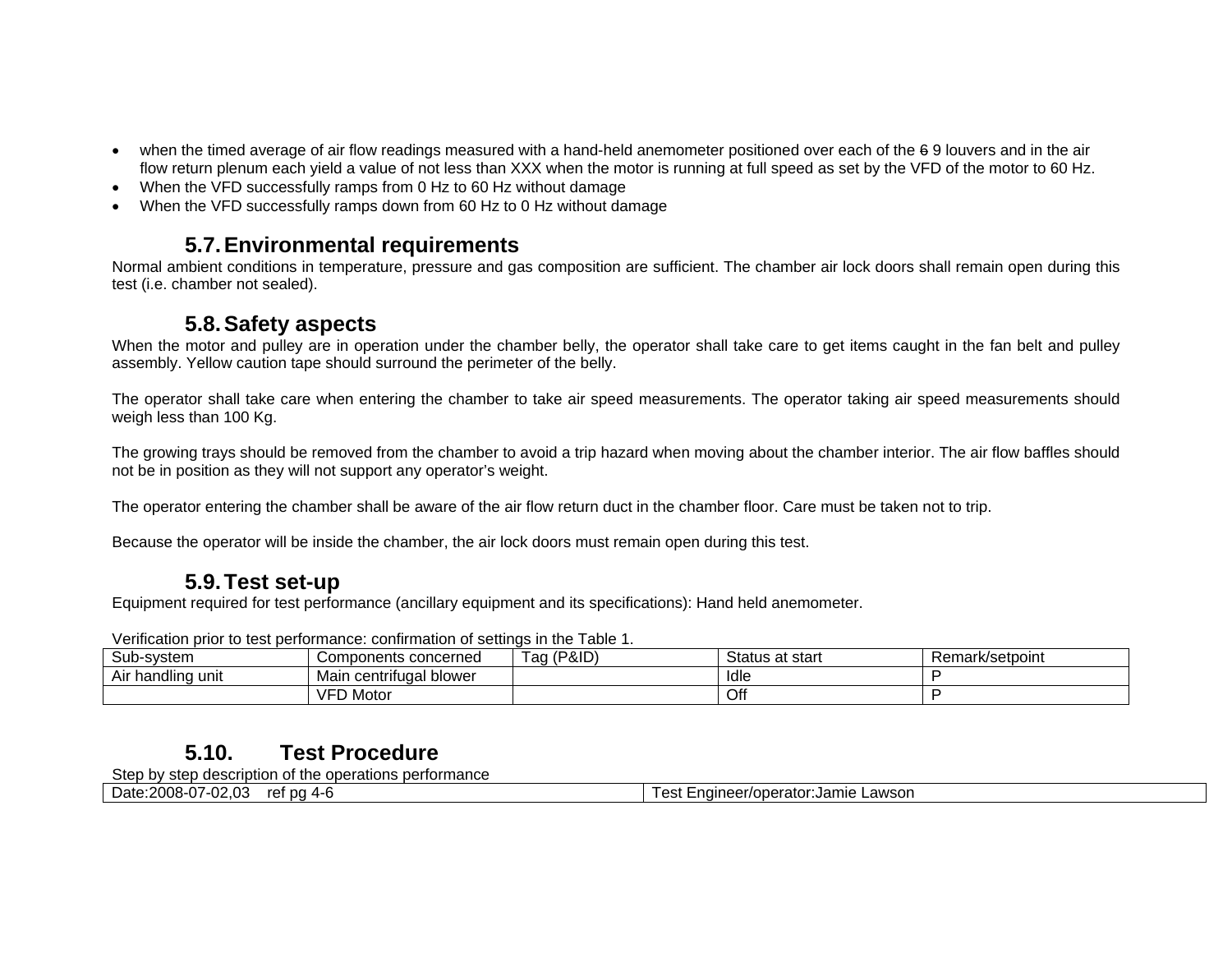| Time:          |                                                                                                                                                                        |                      |     |                         | <b>ESA/UoG Representative:</b>                                                           |                            |
|----------------|------------------------------------------------------------------------------------------------------------------------------------------------------------------------|----------------------|-----|-------------------------|------------------------------------------------------------------------------------------|----------------------------|
| Seq.<br>Nb.    | Description                                                                                                                                                            | Required<br>/Nominal |     | Measured/<br>calculated | Remarks/Calculation (raw data are expected as well<br>as their treatment)                | Pass<br>$(P)/$ Fail<br>(F) |
| $\mathbf{1}$   | Visual inspection of the rotary feed-through shaft and<br>pulley system to confirm that there is no deflection in the<br>assembly at system rest                       |                      |     |                         |                                                                                          | P                          |
| $\overline{2}$ | The operator activates the VFD to ramp from 0 $\overline{Hz}$ to 60<br>Hz over a period of 30 seconds                                                                  |                      |     | 20 <sub>s</sub>         | Refer to VFD manual for operation and set-up of the<br>VFD default VFD setting $== 20 s$ | $\mathsf{P}$               |
| 3              | Visual confirmation of air-flow at full speed of the VFD<br>motor is made by looking for deflection of flag tape tied<br>to the louvers of the internal growing volume |                      |     |                         | no tape, used hand                                                                       | P                          |
| 4              | handheld<br>chamber<br>with<br>operator<br>enters<br>The<br>anemometer or positions the anemometer in the air<br>return outlet duct from the blower                    |                      |     |                         | ref pg 4                                                                                 | P                          |
| 5              | With fan running at full speed (VFD set to 60 Hz),<br>operator takes measurement of air flow (m/s) in front of<br>each of the louvers and in the return plenum         |                      |     |                         |                                                                                          | P                          |
| 6              | After 2 minutes of operation, another set of readings<br>with the handheld anemometer is taken in the centre<br>front of each of the louvers and in the plenum         |                      |     |                         |                                                                                          | P                          |
| $\overline{7}$ | After 2 additional minutes of operation, another set of<br>readings with the handheld anemometer is taken in the<br>centre front of each of the louvers.               |                      |     |                         | ~10 minutes to take all measurements                                                     | P                          |
| 8              | The average of these readings is recorded. Readings<br>must exceed air flow prescriptions of $> 0.8$ m/S                                                               | $>=$<br>m/S          | 0.8 |                         |                                                                                          | P                          |
| 6              | The operator manually reduces the VFD set point to 50<br>Hz                                                                                                            | $>=$<br>m/S          | 0.1 |                         |                                                                                          | P                          |
| 7              | Three additional sets of air velocity readings are taken<br>as prescribed in steps 5-7 with the VFD running at 50Hz                                                    | $>=$<br>m/S          | 0.1 |                         |                                                                                          | P                          |
| 8              | The operator manually reduces the VFD set point to 40<br>Hz                                                                                                            | $>=$<br>m/S          | 0.1 |                         |                                                                                          | P                          |
| 9              | Three additional sets of air velocity readings are taken<br>as prescribed in steps 5-7 with the VFD running at 40Hz                                                    | $>=$<br>m/S          | 0.1 |                         |                                                                                          | P                          |
| 10             | The operator manually reduces the VFD set point to 30<br>Hz                                                                                                            | $\geq$<br>m/S        | 0.1 |                         |                                                                                          | P                          |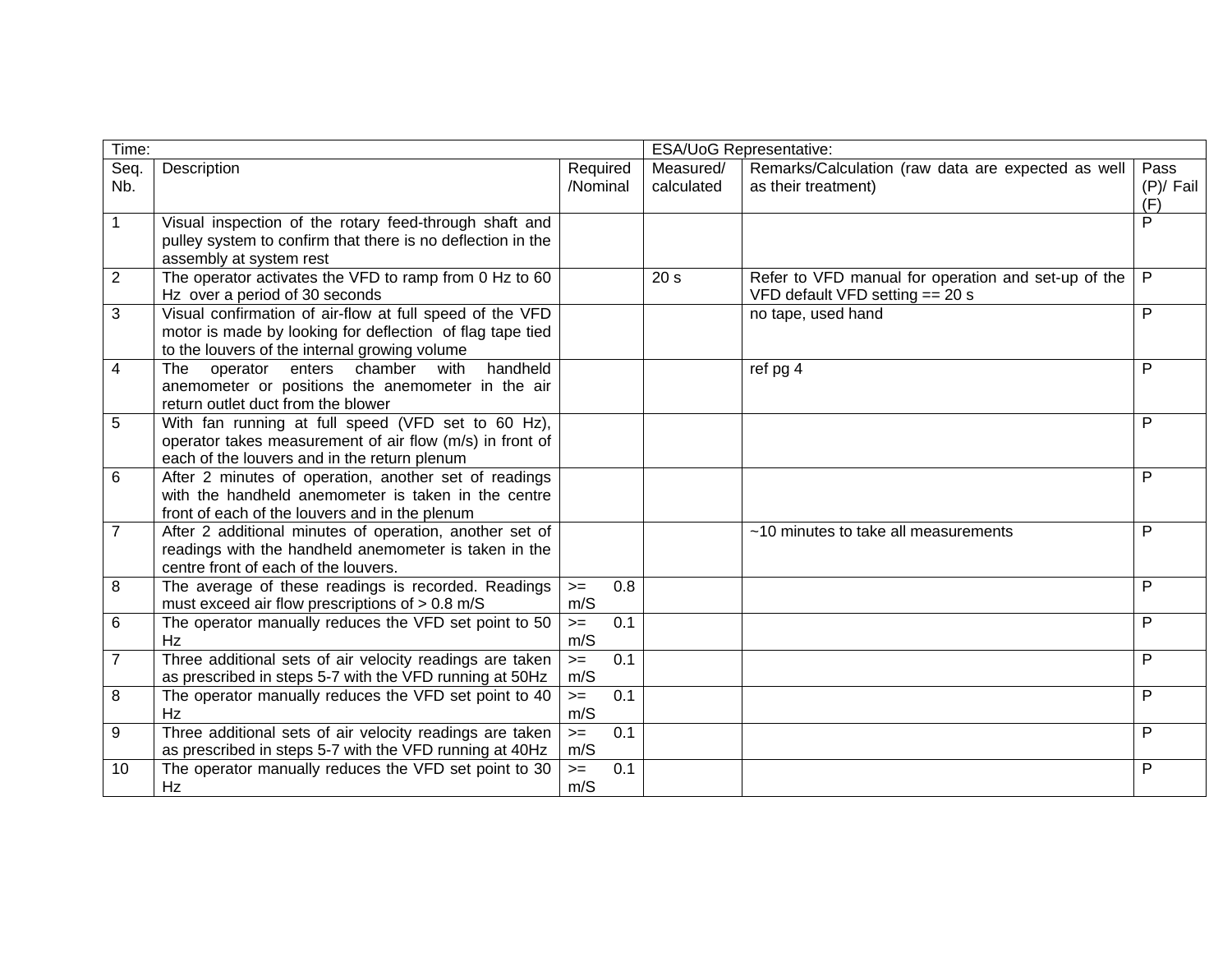| -11               | Three additional sets of air velocity readings are taken $  ==$<br>as prescribed in steps 5-7 with the VFD running at 30Hz $\mid$ m/S | 0.1 |  |
|-------------------|---------------------------------------------------------------------------------------------------------------------------------------|-----|--|
| $12 \overline{ }$ | The operator manually reduces the VFD set point to 20   $> 0$ m/s                                                                     |     |  |
|                   | Hz                                                                                                                                    |     |  |
| 13                | Three additional sets of air velocity readings are taken $\vert$ > 0 m/s<br>as prescribed in steps 5-7 with the VFD running at 20Hz   |     |  |
| 14                | The operator manually reduces the VFD set point to 10   $> 0$ m/S<br>Hz                                                               |     |  |
| 15                | Three additional sets of air velocity readings are taken $  > 0$ m/S<br>as prescribed in steps 5-7 with the VFD running at 10Hz       |     |  |
| 16                | The operator shuts off VFD and main centrifugal blower<br>remains idle                                                                |     |  |

To be competed in the annotated procedures document

## **5.12. Deviations**

| <b>Soo</b><br>ocu.<br>Nb. | utication<br>, the mod<br>. ution -<br>πινατινι<br>. | ∵ıstıtır<br>atıo. |
|---------------------------|------------------------------------------------------|-------------------|
|                           |                                                      |                   |

**The delay between susequent readings becomes ~10 minutes as it takes that long to perform the measurement of the 9 louvers.** 

# **6. Gas Analysis System Functional Testing**

# **1.1. Procedure ID: CESRF-HPC1-GAS\_ANALYSIS – FT**

## **6.1. Introduction**

The aim of this test is to demonstrate and test the operation of the gas analysis system components including functioning of the IRGA for CO2, O2 analyzer, mass flow controller for CO2 injection, manual injection over-ride valve and the CO2 injection line solenoid.

## **6.2. Acronyms used in this test plan procedure**

IRGA – InfraRed Gas Analyzer for CO2 PO2 – Paramagnetic Analyzer for O2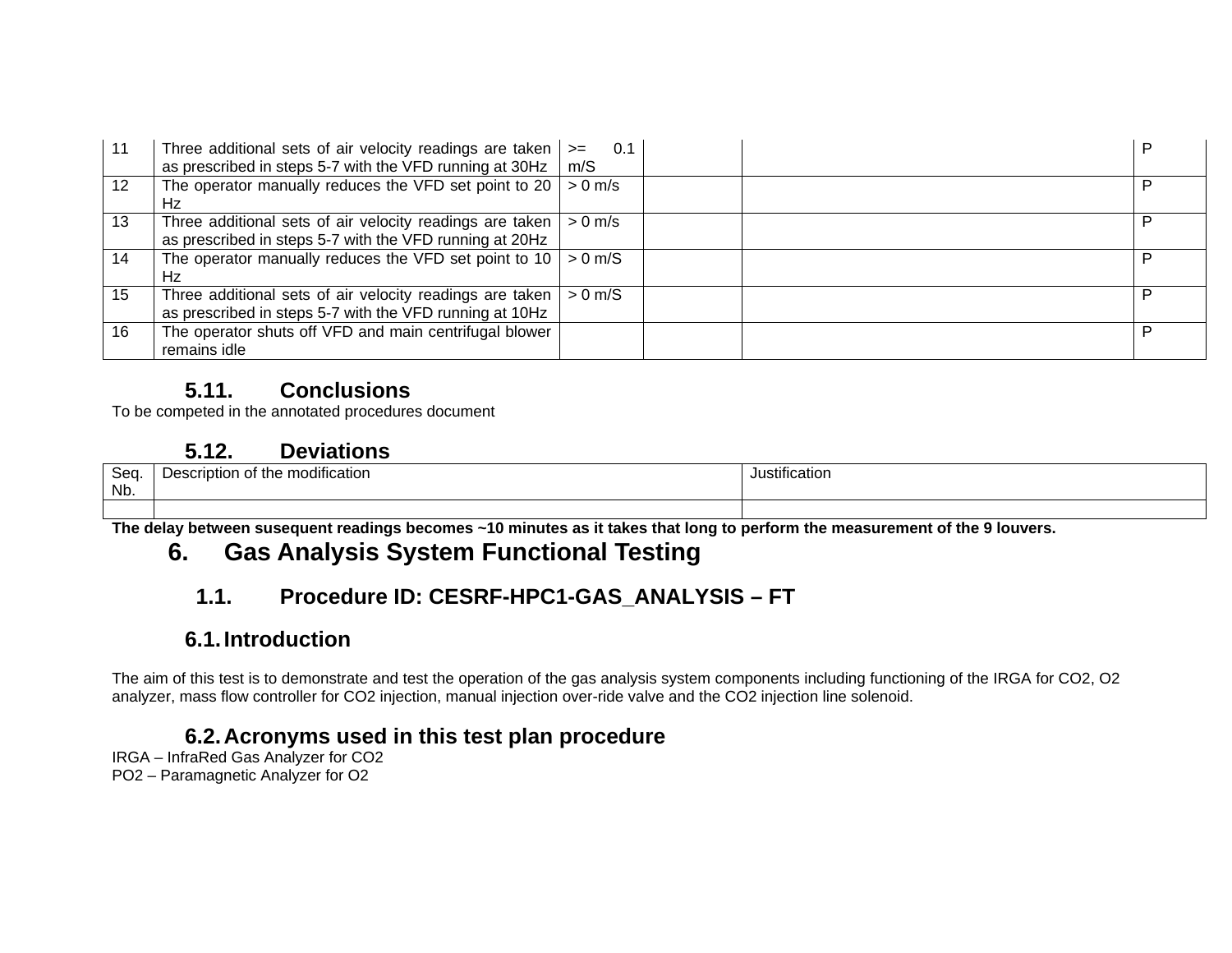## **6.3. Applicable documents**

Technical Annex to SOW ref: TEC-MCT/2005/3466/In/CP TN 85.71 including P&ID

## **6.4. Video/Data Log File Names:**

CESRF\_HPC1\_\_GAS ANALYSIS\_FT.txt

## **6.5. Parts Tested (P&ID Reference):**

- 1. AT\_4113\_01 (CO2 Analyzer/IRGA)
- 2. AT\_4113\_02 (O2 Sensor)
- 3. FC\_4113\_01 (Mass Flow Controller for CO2)
- 4. SV 4113 01 (CO2 injection line solenoid)
- 5. HV 4113 01 (CO2 injection line manual over-ride valve)

# **6.6. Acceptance/rejection criteria**

#### **6.6.1. General**

The test shall be repeated if the data acquisition looks doubtful or failed completely

The test is considered successful when the conditions in Section 2.2 are met

#### **6.6.2. Acceptance criteria**

Proper functioning of the following parts is demonstrated, according to the conditions noted;

- 1. The IRGA (AT\_4113\_01) reads ambient CO2 (300 450 ppm) concentrations prior to test
- 2. The IRGA (AT\_4113\_01) responds to increases to 1500 ppm in the chamber growing volume with manual CO2 injection
- 3. The PO2 (AT\_4113\_02) reads ambient conditions prior to and during the test
- 4. The Mass Flow Controller for CO2 is manually controllable to a set point of 1 L/min and flow of CO2 through the MFC is confirmed
- 5. Proper functioning of the CO2 injection line solenoid (SV 4113 01) and manual override valve (HV 4113 01) is demonstrated

#### **6.6.3. Rejection criteria**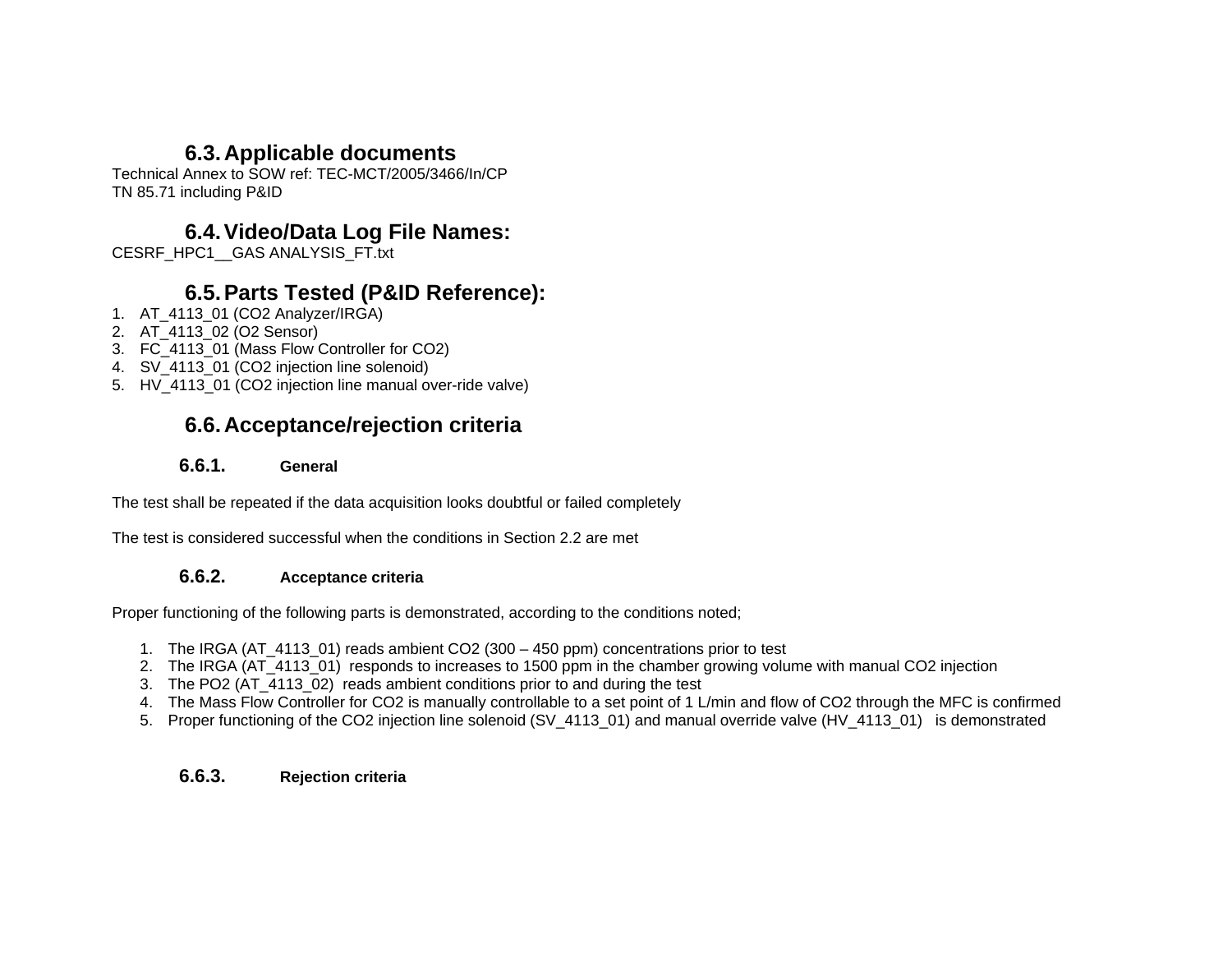The test shall be repeated if the data acquisition looks doubtful or failed completely or if any of the conditions outlined in Section 2.2 are not met.

## **6.7. Environmental requirements**

Normal ambient conditions in temperature, pressure and gas composition are sufficient. The chamber exterior and interior air lock doors shall be closed in this test but no special environment control of the interior of the chamber is required.

## **6.8. Safety aspects**

The operator must ensure that slight over-pressure of the air locks is accomplished through by slowly obstructing the vent solenoid so as to to cause over-pressure damage to the interior air lock doors of the glass of the exterior door. A manual ball valve temporarily mounted to the purge vent solenoid will assist in control the over-pressurization rate of the air locks.

## **6.9. Test set-up**

Ancillary Equipment Required for Test:

- 1. CO2 gas source (pure CO2) and regulator (0 120 kPa delivery) to be connected to the CO2 injection line inlet solenoid (SV\_4113\_01) through a Teflon or polypropylene line
- 2. Calibrated air source (2000 ppm CO2, 30% O2, balance Nitrogen, certified)) and regulator (0 120 kPa delivery) to be connected to the CO2 injection line inlet solenoid (SV\_4113\_01) through a Teflon or polypropylene line
- 3. Portable data logger set to record signals from PO2 and IRGA at 5 second intervals to calculate mixing time.

| Sub-system   | Components concerned | Tag (P&ID) | Status at start                                                                                                   | Remark/setpoint                                                                                                                                                                 |
|--------------|----------------------|------------|-------------------------------------------------------------------------------------------------------------------|---------------------------------------------------------------------------------------------------------------------------------------------------------------------------------|
| Gas Analysis | <b>IRGA</b>          | AT 4113 01 | Connected<br>to<br>volume sample line, actively   analyzer and operation<br>and<br>sampling<br>ambient conditions | growing   Confirm air flow through  <br>reading of analyzer sampling<br>pump. Analyzer sample<br>return is back to the<br>chamber growing volume<br>closed<br>create<br>to<br>a |

Verification prior to test performance: confirmation of settings in the Table 1.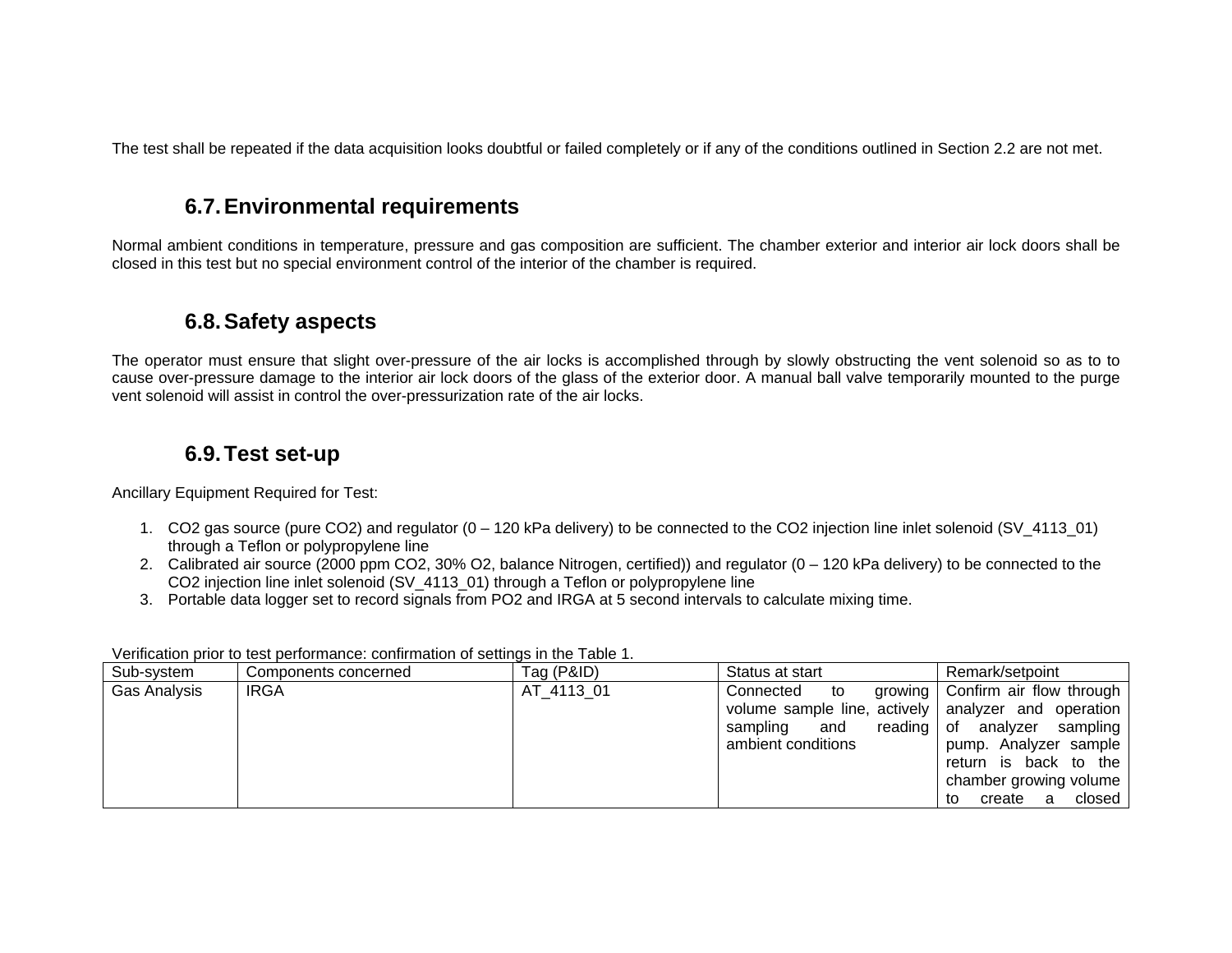|                 |                                                    |                               |                                                                                                                     | sampling system                                                                                                                                                                                       |
|-----------------|----------------------------------------------------|-------------------------------|---------------------------------------------------------------------------------------------------------------------|-------------------------------------------------------------------------------------------------------------------------------------------------------------------------------------------------------|
| Gas Analysis    | PO <sub>2</sub>                                    | AT_4113_02                    | Connected<br>to<br>growing<br>volume sample line,<br>actively  <br>sampling<br>reading<br>and<br>ambient conditions | Confirm air flow through<br>analyzer and operation<br>of analyzer sampling<br>pump. Analyzer sample<br>return is back to the<br>chamber growing volume<br>closed<br>create a<br>to<br>sampling system |
| Gas Analysis    | Mass Flow Controller for CO2                       | FC_4113_01                    | Closed (0 L/min flow)                                                                                               |                                                                                                                                                                                                       |
| Gas Analysis    | CO2 injection line solenoid                        | SV 4113 01                    | Closed                                                                                                              |                                                                                                                                                                                                       |
| Gas Analysis    | CO2 injection line manual over-Ride<br>ball valves | HV 4113 01                    | Closed                                                                                                              | No CO2 gas supplied to<br>inlet solenoid at start of<br>test                                                                                                                                          |
| Air Lock        | <b>Exterior Air Lock Doors</b>                     | N/A                           | Open                                                                                                                |                                                                                                                                                                                                       |
| Air Lock        | Interior Air Lock Doors                            | N/A                           | Open                                                                                                                |                                                                                                                                                                                                       |
| Air Circulation | Main Blower and VFD                                | BLWR 4111 01,<br>MVFD 4111 01 | Running at full speed (60 Hz)                                                                                       |                                                                                                                                                                                                       |

| Date: |                                              |                                | Test Engineer/operator: |                     |                           |
|-------|----------------------------------------------|--------------------------------|-------------------------|---------------------|---------------------------|
| Time: |                                              | <b>ESA/UoG Representative:</b> |                         |                     |                           |
| Seg   | Description                                  | Required/Nomin                 | Measur                  | Remarks/Calculation | Pass<br>$(P)$ /<br>Fail I |
|       |                                              | al                             | ed/calcu                |                     | (F)                       |
| Nb.   |                                              |                                | lated                   |                     |                           |
|       | With the IRGA sampling (and stabilized) from | AT 4113 01                     |                         |                     |                           |
|       | the interior growing volume, the operator    | reading                        |                         |                     |                           |
|       | records its reading                          | ambient CO <sub>2</sub>        |                         |                     |                           |
|       |                                              | (350 –<br>400                  |                         |                     |                           |
|       |                                              | ppm)                           |                         |                     |                           |
| ົ     | With the PO2 sampling (and stabilized) from  | AT 4113 02                     |                         |                     |                           |
|       | the interior growing volume, the operator    | reading                        |                         |                     |                           |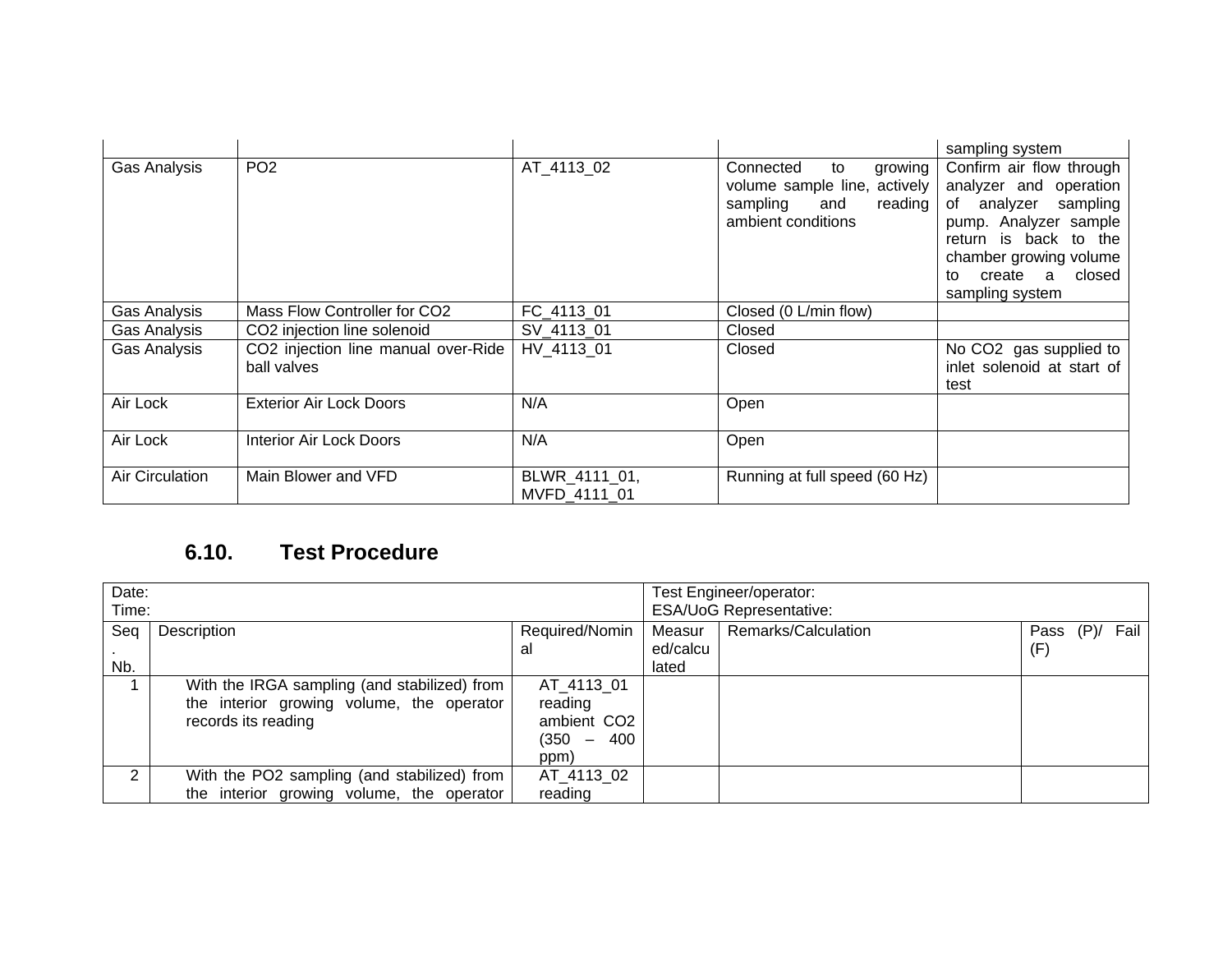|                | records its reading                                                                                                                                                                                                                                      | ambient O2<br>(21%)                                                                                                                                      |                                                                                                                                                                            |  |
|----------------|----------------------------------------------------------------------------------------------------------------------------------------------------------------------------------------------------------------------------------------------------------|----------------------------------------------------------------------------------------------------------------------------------------------------------|----------------------------------------------------------------------------------------------------------------------------------------------------------------------------|--|
| 3              | The mass flow controller is manually set to<br>delivery CO2 at a rate of 1 L/min                                                                                                                                                                         | FC_4113_01<br>set to<br>is<br>deliver CO2<br>at 1 L/min                                                                                                  | See MFC operating<br>manual<br>for<br>manual setting of MFC                                                                                                                |  |
| 4              | The operator uses the manual switch at the<br>control panel to open the injection solenoid<br>$(SV_4113_01)$                                                                                                                                             | SV 4113 01<br>is OPEN                                                                                                                                    |                                                                                                                                                                            |  |
| 5              | The CO2 tank regulator is opened to a<br>delivery pressure of 110 kPa                                                                                                                                                                                    | CO <sub>2</sub><br>tank<br>regulator<br>delivery<br>at<br>110 kPa                                                                                        | Set manual override switches for the<br>valve on the control panel to on.                                                                                                  |  |
| 6              | The manual CO2 injection (SV_4113_01)<br>override valve is opened slowly to start the<br>flow of CO2 into the chamber growing volume                                                                                                                     | SV 4113 01<br>is OPENED<br><b>SLOWLY</b>                                                                                                                 |                                                                                                                                                                            |  |
| $\overline{7}$ | watches<br>operator<br>the<br><b>IRGA</b><br>The<br>(AT_4113_01) display to confirm and monitor<br>a rise in chamber growing volume CO2<br>concentrations.<br>The PO2 (AT_4113_02) should continue to<br>read ambient concentrations.                    | AT 4113 01<br>indicating<br>rising CO <sub>2</sub><br>AT_4113_02<br>reading ambient<br>O <sub>2</sub> (21%)                                              | Record/log rising CO2 levels at 5<br>second intervals to calculate chamber<br>mixing/equilibration time. May use a<br>portable data logger (CR&) or the<br>control system. |  |
| 8              | The manual CO2 injection (SV_4113_01)<br>override valve is closed to stop the air flow<br>into the chamber                                                                                                                                               | SV_4113_01<br>is CLOSED                                                                                                                                  |                                                                                                                                                                            |  |
| 9              | The CO2 supply line is disconnected from the<br>solenoid<br>$(SV_4113_01)$<br>injection<br>and<br>replaced with a calibrated air stream to test<br>function of PO2 (AT_4113_02). The regulator<br>of the calibrated air supply tank should remain<br>off | Calibrated<br>Air<br>injection line is<br>connected<br>to<br>inlet<br>solenoid<br>$(AT_4113_02)$<br>Calibrated<br>air<br>regulator<br>line<br><b>OFF</b> |                                                                                                                                                                            |  |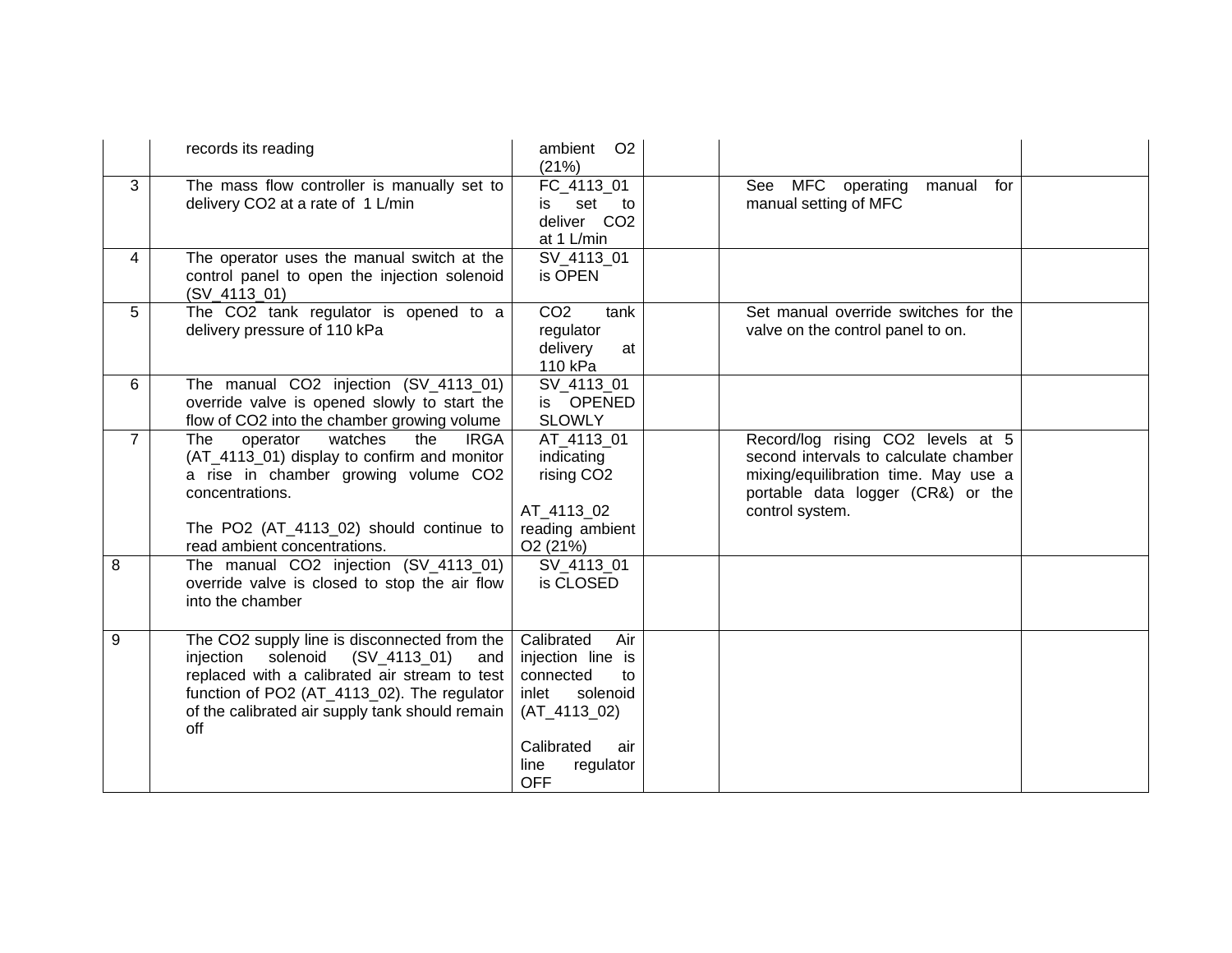| 10 | The regulator on the calibrated air tank is<br>opened to 110 kPa delivery pressure                                                                                                                                                                 | Calibrated<br>Air<br>Supply<br>tank<br>regulator<br>delivery at 110<br>kPa      |                                                                                                                                                                            |  |
|----|----------------------------------------------------------------------------------------------------------------------------------------------------------------------------------------------------------------------------------------------------|---------------------------------------------------------------------------------|----------------------------------------------------------------------------------------------------------------------------------------------------------------------------|--|
| 11 | The manual CO2 injection (SV_4113_01)<br>override valve is opened slowly to start the<br>flow of calibrated air into the chamber growing<br>volume                                                                                                 | HV 4103 01 is<br><b>OPENED</b>                                                  |                                                                                                                                                                            |  |
| 12 | <b>IRGA</b><br>watches<br>the<br>The<br>operator<br>(AT_4113_01) display to confirm and monitor<br>a rise in chamber growing volume CO2<br>concentrations to 2000 ppm<br>The PO2 (AT_4113_02) rise to 30% O2                                       | AT_4113_01<br>indicating<br>rising CO <sub>2</sub><br>AT_4113_02<br>reading 30% | Record/log rising CO2 levels at 5<br>second intervals to calculate chamber<br>mixing/equilibration time. May use a<br>portable data logger (CR&) or the<br>control system. |  |
| 13 | The manual CO2 injection (SV_4113_01)<br>override valve is closed to stop the air flow<br>into the chamber when CO2 levels reach<br>2000 ppm AND O2 levels reach 30% through<br>purging of the main chamber growing volume<br>with calibrated air. | HV_4113_01<br>is CLOSED                                                         |                                                                                                                                                                            |  |
| 14 | The operator uses the manual switch at the<br>control panel to CLOSE the injection solenoid<br>$(SV_4113_01)$                                                                                                                                      | SV_4113_01 is<br><b>CLOSED</b>                                                  |                                                                                                                                                                            |  |

To be competed in the annotated procedures document

## **6.12. Deviations**

| Seq | <br>modification<br><b>JASCEINTION</b><br>of the<br><b>LUBSCITION</b> | .<br>stification |
|-----|-----------------------------------------------------------------------|------------------|
| Nb. |                                                                       |                  |
|     |                                                                       |                  |
|     |                                                                       |                  |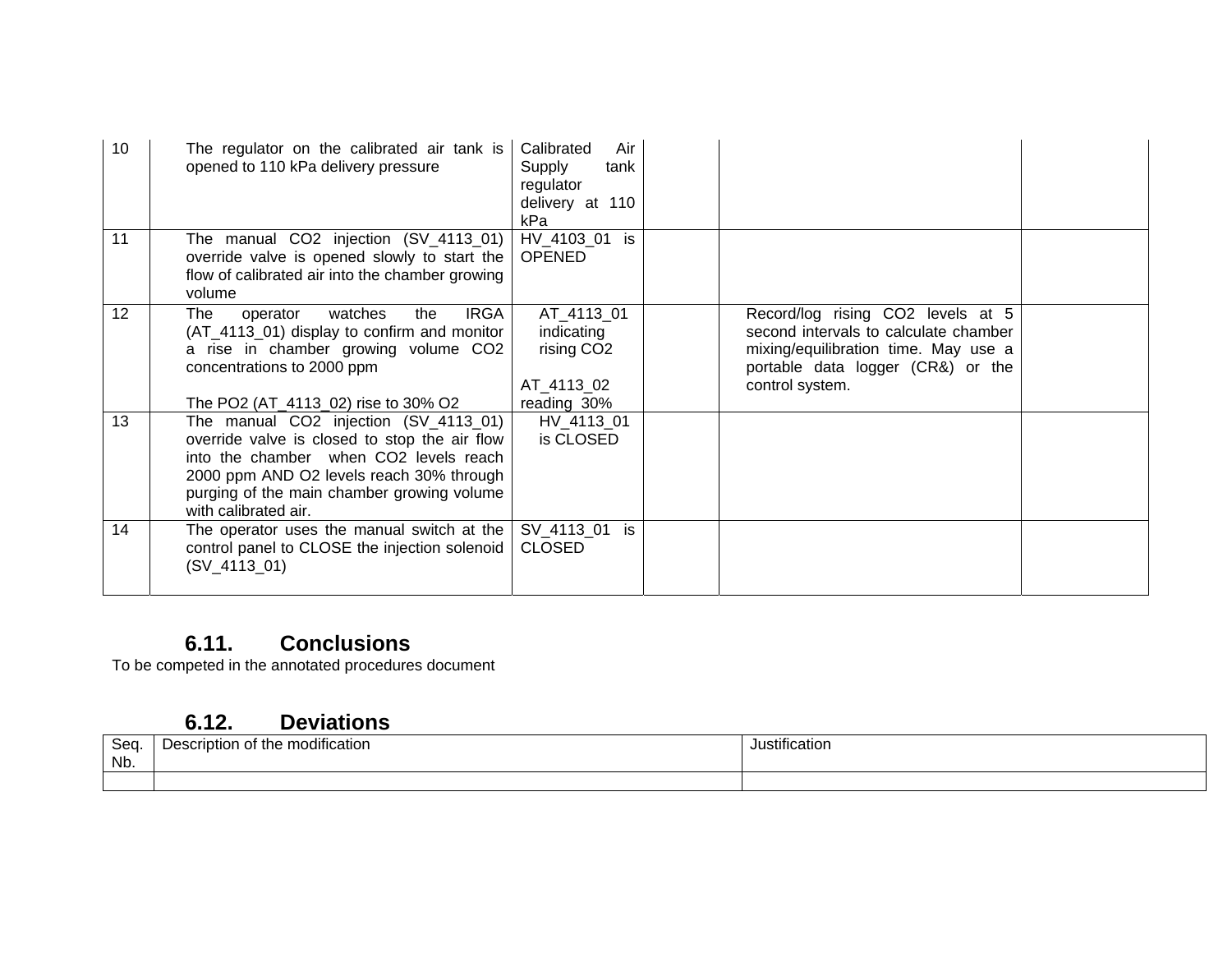# **7. Chamber Shell Integrity Leakage Test**

**1.1. CESRF-HPC1-LEAKAGE-FT** 

# **7.1. Introduction**

The aim of this test is to demonstrate the integrity of the chamber shell after assembly. CO2 is injected into the chamber in a closed and idle configuration (all sub-systems off, main centrifugal blower excepted) to a set-point of 1500 ppm. CO2 is allowed to passively decay through the chamber shell. The rate of leakage is calculated as the slope of a tangent to a 48 hour CO2 curve at the operational condition of 1000 ppm and is expressed as % Leakage of CO2 (relative to initial value) per day.

## **7.2. Acronyms used in this test plan procedure**

MFC – Mass Flow Controller IRGA – Infra-Red Gas Analyzer for CO2 (0-6000 ppm)

## **7.3. Applicable documents**

Technical Annex to SOW ref: TEC-MCT/2005/3466/In/CP TN 85.71 including P&ID

## **7.4. Data Log File Name:**

CESRF\_HPC1\_\_LEAKAGE\_FT.txt

## **7.5. Parts Tested (P&ID Reference)**

Chamber integrity

## **7.6. Acceptance/rejection criteria**

#### **7.6.1. General**

The test shall be repeated if the data acquisition looks doubtful or failed completely

The test is considered successful when the conditions in Section 2.2 are met.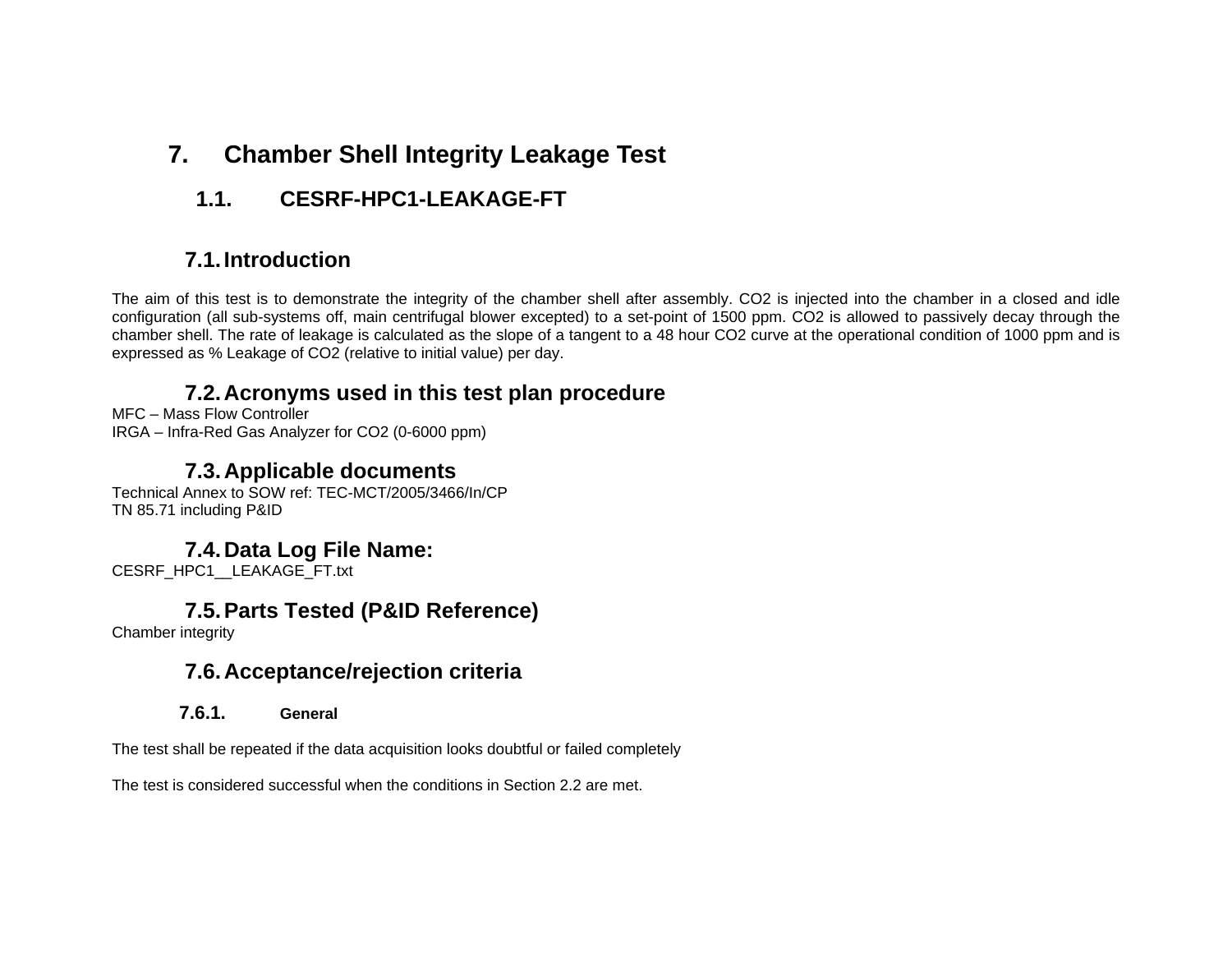#### **7.6.2. Acceptance Criteria**

1. The diffusive CO2 leakage rate from inside the chamber against ambient total pressure and partial pressures of CO2, calculated as the slope of a tangent to a 48 hour CO2 concentration decay curve at the operational condition of 1000 ppm , expressed as % Leakage of CO2 (relative to initial value) per day is less than 7% per day

#### **7.6.3. Rejection Criteria**

1. The diffusive CO2 leakage rate from inside the chamber against ambient total pressure and partial pressures of CO2, calculated as the slope of a tangent to a 48 hour CO2 concentration decay curve at the operational condition of 1000 ppm , expressed as % Leakage of CO2 (relative to initial value) per day is greater than 7% per day

## **7.7. Environmental requirements**

Normal ambient conditions in temperature, pressure and gas composition are sufficient. The chamber exterior air lock doors shall remain closed during this test but the interior air lock doors shall remain open.

During the test the CO2 concentration will be increased to 1200 ppm with the main centrifugal blower running.

## **7.8. Safety aspects**

- 1. The operator must not enter the chamber during the test due to high CO2 levels
- 2. The exterior doors and interface ports must remain sealed.

## **7.9. Test set-up**

Ancillary Equipment Required for Test:

- 4. CO2 gas source (pure CO2) and regulator (0 120 kPa delivery) to be connected to the CO2 injection line inlet solenoid (SV\_4113\_01) through a Teflon or polypropylene line
- 5. Portable data logger set to record signals from PO2 and IRGA at 5 second intervals to calculate mixing time.

Verification prior to test performance: confirmation of settings in the Table 1.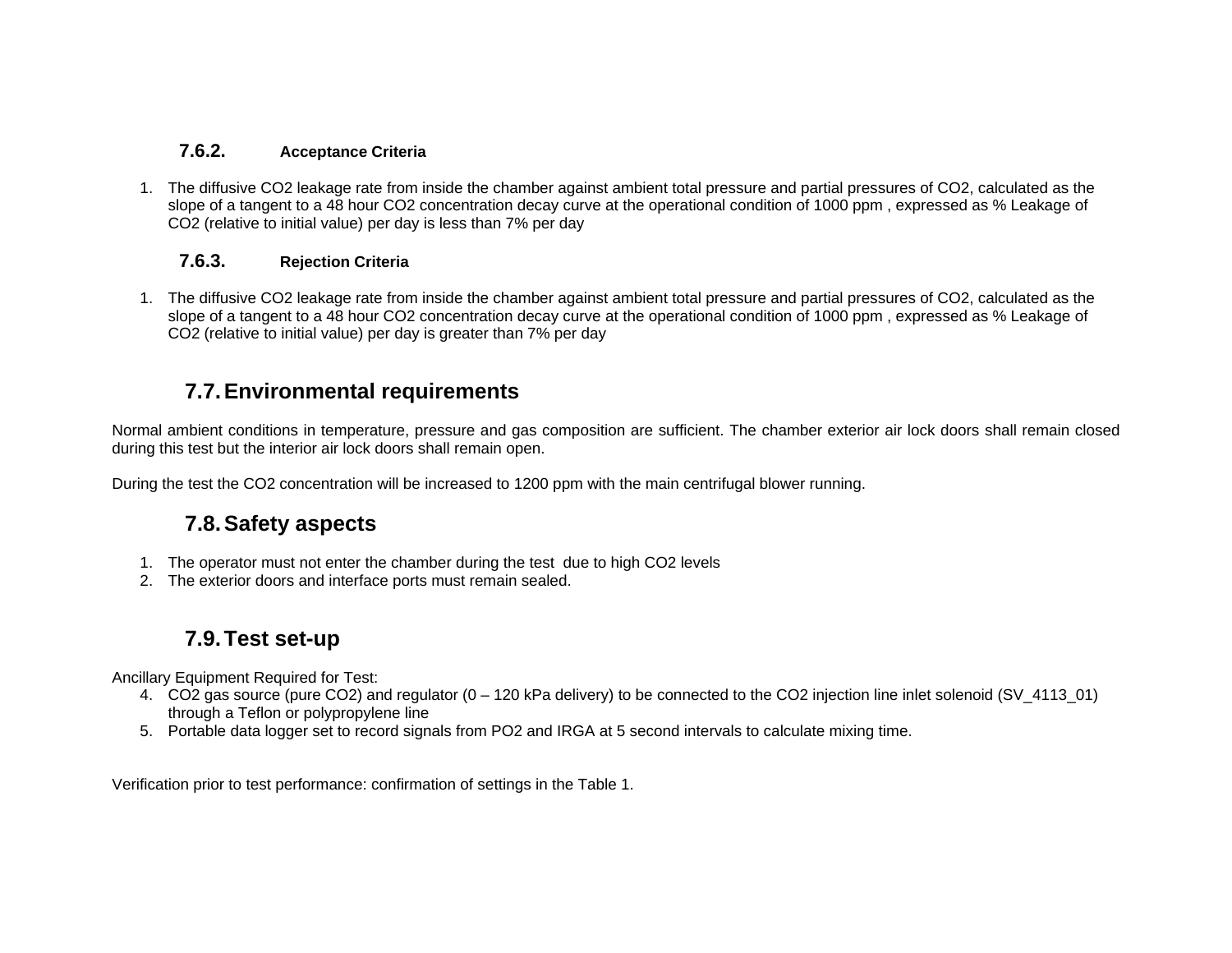| Sub-system             | Components concerned                                   | Tag (P&ID)                                                                            | Status at start                                                                                                      | Remark/setpoint                                                                                                                                                                                                  |
|------------------------|--------------------------------------------------------|---------------------------------------------------------------------------------------|----------------------------------------------------------------------------------------------------------------------|------------------------------------------------------------------------------------------------------------------------------------------------------------------------------------------------------------------|
| Gas Analysis           | <b>IRGA</b>                                            | AT 4113 01                                                                            | growing<br>Connected<br>to<br>sample<br>line,<br>volume<br>sampling<br>actively<br>and<br>reading ambient conditions | Confirm air flow through<br>analyzer and operation of<br>analyzer sampling pump.<br>Analyzer sample return is<br>back<br>$\mathsf{to}$<br>the<br>chamber<br>growing volume to create a<br>closed sampling system |
| Gas Analysis           | Mass Flow Controller for CO2                           | FC_4113_01                                                                            | Closed (0 L/min flow)                                                                                                |                                                                                                                                                                                                                  |
| Gas Analysis           | CO2 injection line solenoid                            | SV_4113_01                                                                            | Closed                                                                                                               |                                                                                                                                                                                                                  |
| Gas Analysis           | CO2 injection line manual over-Ride<br>ball valves     | HV 4113 01                                                                            | Closed                                                                                                               | No CO2 gas supplied to<br>inlet solenoid at start of<br>test                                                                                                                                                     |
| Air Lock               | <b>Exterior Air Lock Doors</b>                         | N/A                                                                                   | Closed                                                                                                               |                                                                                                                                                                                                                  |
| Air Lock               | <b>Interior Air Lock Doors</b>                         | N/A                                                                                   | Open                                                                                                                 |                                                                                                                                                                                                                  |
| Air Lock               | Purge Inlet and Vent Solenoid Valves                   | RV 4100 01,<br>SV_4102_01,<br>SV_4102_02,<br>RV 4101 01,<br>SV_4103_01,<br>SV_4103_02 | Closed                                                                                                               |                                                                                                                                                                                                                  |
| <b>Air Circulation</b> | Main Blower and VFD                                    | BLWR 4111 01,<br>MVFD 4111 01                                                         | Running at full speed (60<br>Hz)                                                                                     |                                                                                                                                                                                                                  |
| EC/pH                  | equilibration<br>valves<br>Pressure<br>manually closed |                                                                                       | Closed                                                                                                               |                                                                                                                                                                                                                  |
| Irrigation             | Irrigation Pump Inlet Manual Override                  | HV 4106 02                                                                            | Closed                                                                                                               |                                                                                                                                                                                                                  |
| Irrigation             | Irrigation Drain Manual Override)                      | HV 4106 03                                                                            | Closed                                                                                                               |                                                                                                                                                                                                                  |
| Interface              | All interface ports sealed                             |                                                                                       | Sealed                                                                                                               |                                                                                                                                                                                                                  |

Date: Test Engineer/operator: Test Engineer/operator: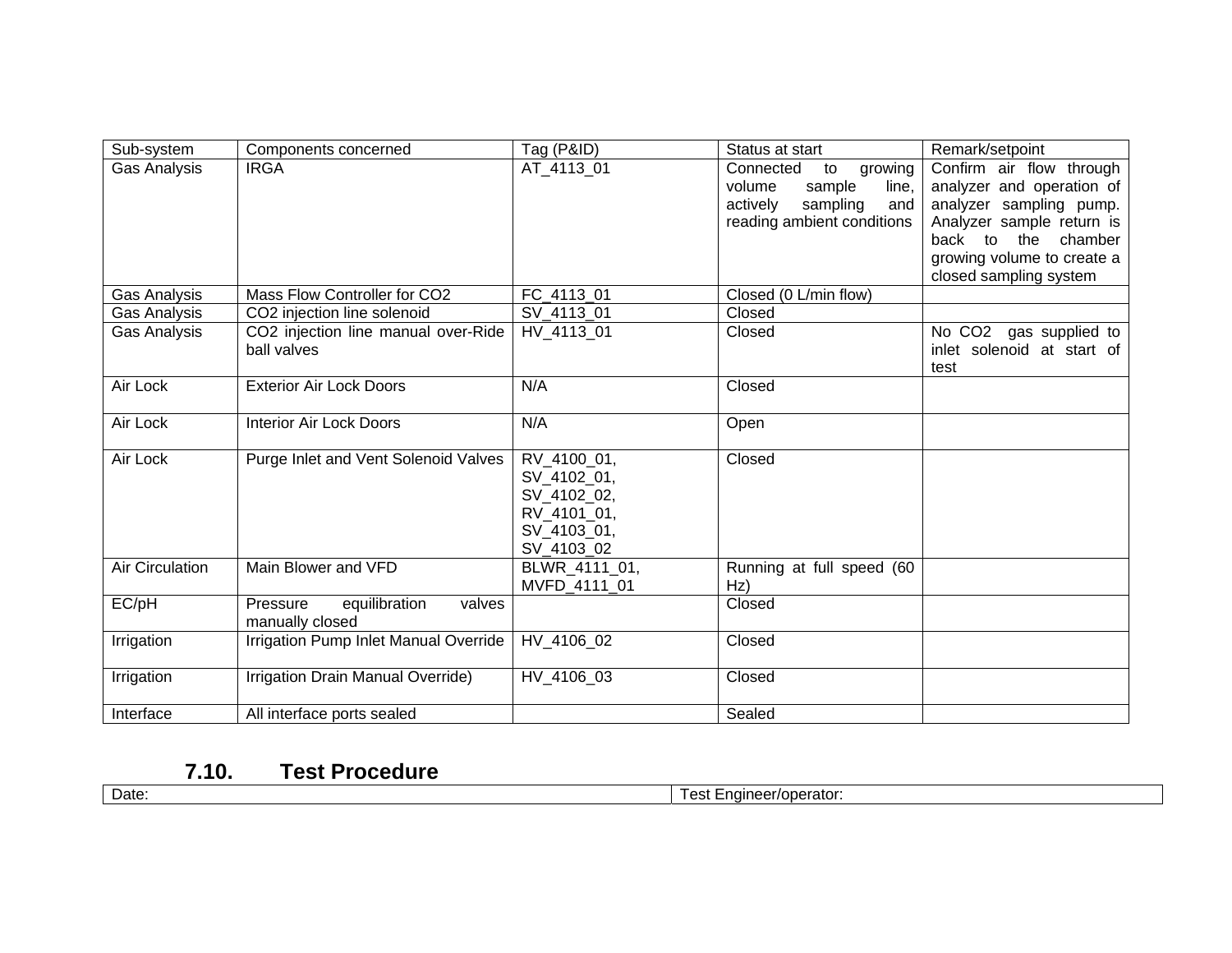| Time:          |                                                          |                         | ESA/UoG Representative: |                                            |           |  |
|----------------|----------------------------------------------------------|-------------------------|-------------------------|--------------------------------------------|-----------|--|
| Seq.           | Description                                              | Required/Nomi           | Measured/               | Remarks/Calculation<br>(raw<br>data<br>are | Pass (P)/ |  |
| Nb.            |                                                          | nal                     | calculated              | expected as well as their treatment)       | Fail (F)  |  |
| $\mathbf 1$    | Activate main centrifugal blower VFD to operate at       |                         |                         |                                            |           |  |
|                | 60Hz (full speed)                                        |                         |                         |                                            |           |  |
| $\overline{2}$ | Confirm fan operation by visual inspection of the fan    |                         |                         |                                            |           |  |
|                | belt assembly and that flag tape fixed to the air        |                         |                         |                                            |           |  |
|                | louvers show air movement                                |                         |                         |                                            |           |  |
| 3              | With the IRGA sampling (and stabilized) from the         | AT_4113_01              |                         |                                            |           |  |
|                | interior growing volume, the operator records its        | reading                 |                         |                                            |           |  |
|                | reading                                                  | ambient                 |                         |                                            |           |  |
|                |                                                          | $CO2$ (350 $-$          |                         |                                            |           |  |
|                |                                                          | 400 ppm)                |                         |                                            |           |  |
| 4              | The mass flow controller is manually set to delivery     | FC_4113_01              |                         | See MFC operating manual for manual        |           |  |
|                | CO2 at a rate of 1 L/min                                 | set to<br>is            |                         | setting of MFC                             |           |  |
|                |                                                          | deliver CO2             |                         |                                            |           |  |
|                |                                                          | at 1 L/min              |                         |                                            |           |  |
| 5              | The operator uses the manual switch at the control       | SV_4113_01              |                         |                                            |           |  |
|                | panel to open the injection solenoid (SV_4113_01)        | is OPEN                 |                         |                                            |           |  |
| 6              | The CO2 tank regulator is opened to a delivery           | CO <sub>2</sub><br>tank |                         | Set manual override switches for the       |           |  |
|                | pressure of 110 kPa                                      | regulator               |                         | valve on the control panel to on.          |           |  |
|                |                                                          | delivery<br>at          |                         |                                            |           |  |
|                |                                                          | 110 kPa                 |                         |                                            |           |  |
| $\overline{7}$ | The manual CO2 injection (SV_4113_01) override           | SV_4113_01              |                         |                                            |           |  |
|                | valve is opened slowly to start the flow of CO2 into the | is OPENED               |                         |                                            |           |  |
|                | chamber growing volume                                   | <b>SLOWLY</b>           |                         |                                            |           |  |
| 10             | The operator watches the IRGA (AT_4113_01)               | AT 4113 01              |                         | Record/log rising CO2 levels at 5          |           |  |
|                | display to confirm and monitor a rise in chamber         | indicating              |                         | second intervals to calculate chamber      |           |  |
|                | growing volume CO2 concentrations.                       | rising CO <sub>2</sub>  |                         | mixing/equilibration time. May use a       |           |  |
|                |                                                          |                         |                         | portable data logger (CR&) or the          |           |  |
|                |                                                          |                         |                         | control system.                            |           |  |
| 11             | The manual CO2 injection (SV_4113_01) override           | AT_4113_01              |                         |                                            |           |  |
|                | valve is closed to stop the air flow into the chamber    | indicating              |                         |                                            |           |  |
|                | when internal CO2 levels reach 1500 ppm                  | CO <sub>2</sub> levels  |                         |                                            |           |  |
|                |                                                          | of 1500 ppm             |                         |                                            |           |  |
|                |                                                          |                         |                         |                                            |           |  |
|                |                                                          | SV_4113_01              |                         |                                            |           |  |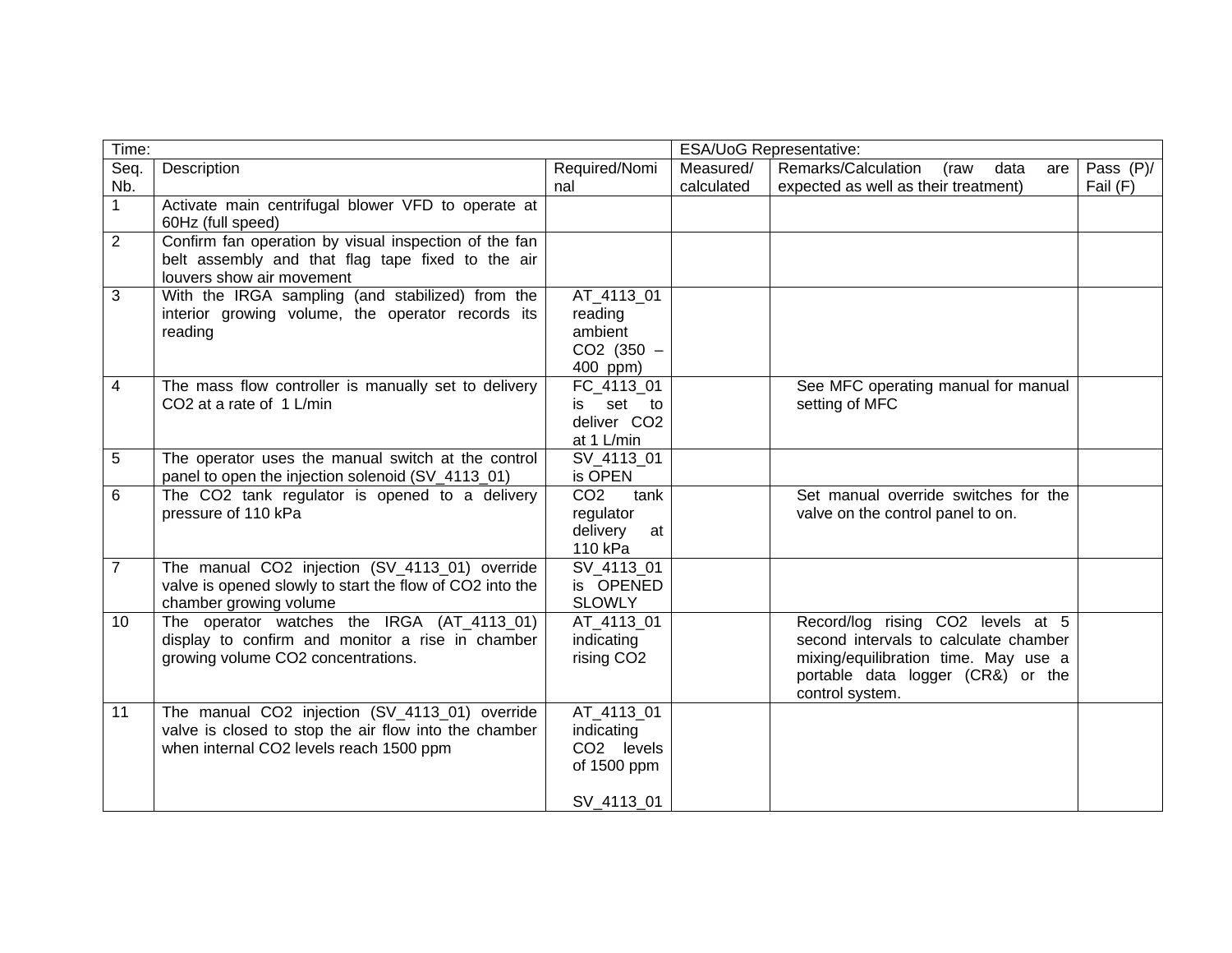|    |                                                                                                                                                                                                                                                                                                | is CLOSED                                                                        |                                                                                            |  |
|----|------------------------------------------------------------------------------------------------------------------------------------------------------------------------------------------------------------------------------------------------------------------------------------------------|----------------------------------------------------------------------------------|--------------------------------------------------------------------------------------------|--|
| 12 | The IRGA output is recorded by the data logger at 5<br>minute intervals                                                                                                                                                                                                                        |                                                                                  | Data log interval set to 5 min                                                             |  |
| 13 | The chamber is left in its current configuration for 48<br>hrs and CO2 is allowed to passively decay                                                                                                                                                                                           |                                                                                  |                                                                                            |  |
| 14 | Data log is stopped after 48 hours and the reading<br>from the IRGA is recorded and the end of test<br>completion.<br>If the reading from the IRGA is not less than 900 ppm<br>after 48 hours, then the test is allowed to continue<br>until passive decay results in levels less than 900 ppm | Final reading<br>from<br>AT 4113 01<br>taken<br>İS<br>(must be $\lt$<br>900 ppm) | Concentrations of CO2 must pass<br>through 1000 ppm in order to calculate<br>leakage rates |  |

To be competed in the annotated procedures document

## **7.12. Deviations**

| Seq<br>Nb. | $\cdots$<br>Description<br>e modification<br>⊦of the<br>້ | .<br>ustification. |
|------------|-----------------------------------------------------------|--------------------|
|            |                                                           |                    |

# **8. EC System Functional Testing**

# **1.1. Procedure ID: CESRF-HPC1-EC – FT**

## **8.1. Introduction**

The aim of this test is to demonstrate and test the operation of the stock injection solenoids, the stock tank injection over-ride manual ball valves, the integrity of stock tanks, the EC sensor and the pressure equilibration manual ball valves.

## **8.2. Acronyms used in this test plan procedure**

EC – Electrical Conductivity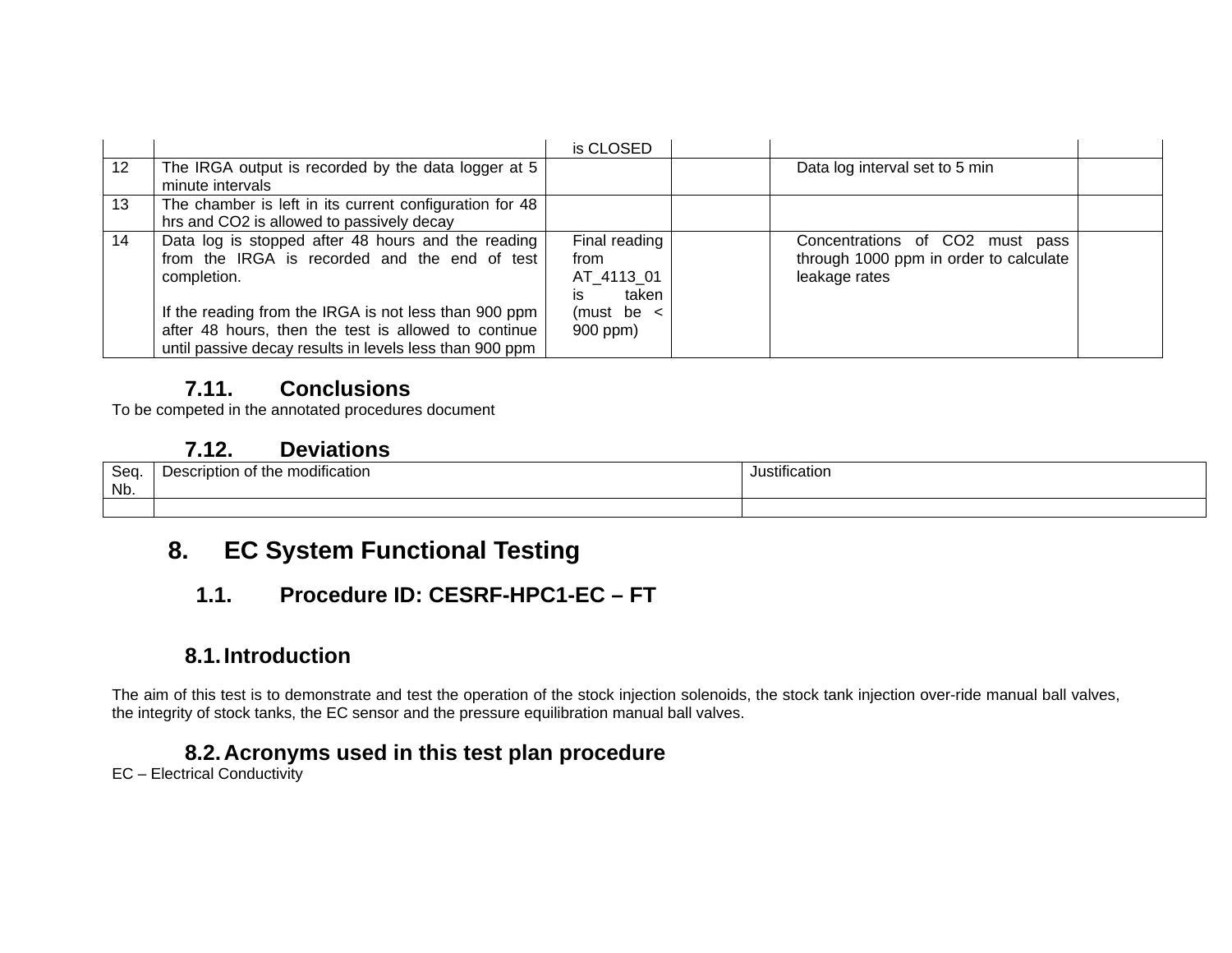## **8.3. Applicable documents**

Technical Annex to SOW ref: TEC-MCT/2005/3466/In/CP TN 85.71 including P&ID

## **8.4. Video/Data Log File Names:**

CESRF\_HPC1\_EC\_FT.txt

## **8.5. Parts Tested (P&ID Reference):**

- 1. VSSL\_4108\_01, VSSL\_4108\_02 (Stock Tanks A and B)
- 2. SV\_4108\_01, SV\_4108\_02 (Stock A and B injection valves)
- 3. LSL\_4108\_01, LSL\_4108\_02 (Stock A and B tank low level switches)
- 4. HV\_4108\_01, HV\_4108\_02 (Stock A and B Injection Manual Over-ride Valves
- 5. AT\_4108\_01 (EC Sensor)

## **8.6. Acceptance/rejection criteria**

#### **8.6.1. General**

The test shall be repeated if the data acquisition looks doubtful or failed completely

The test is considered successful when the conditions in Section 2.2 are met

#### **8.6.2. Acceptance criteria**

Proper functioning of the following parts is demonstrated, according to the conditions noted;

- 1. Stock Tanks A and B do not show evidence of leakage (VSSL\_4108\_01, VSSL\_4108\_02)
- 2. The functionality of the injection solenoid valves is demonstrated (SV 4108 01, SV 4108 02)
- 3. The low level switches for the stock tanks are demonstrated (LSL\_4108\_01, LSL\_4108\_02)
- 4. The manual stock injection override valves are demonstrated (HV\_4108\_01, HV\_4108\_02)
- 5. The EC sensor is demonstrated operational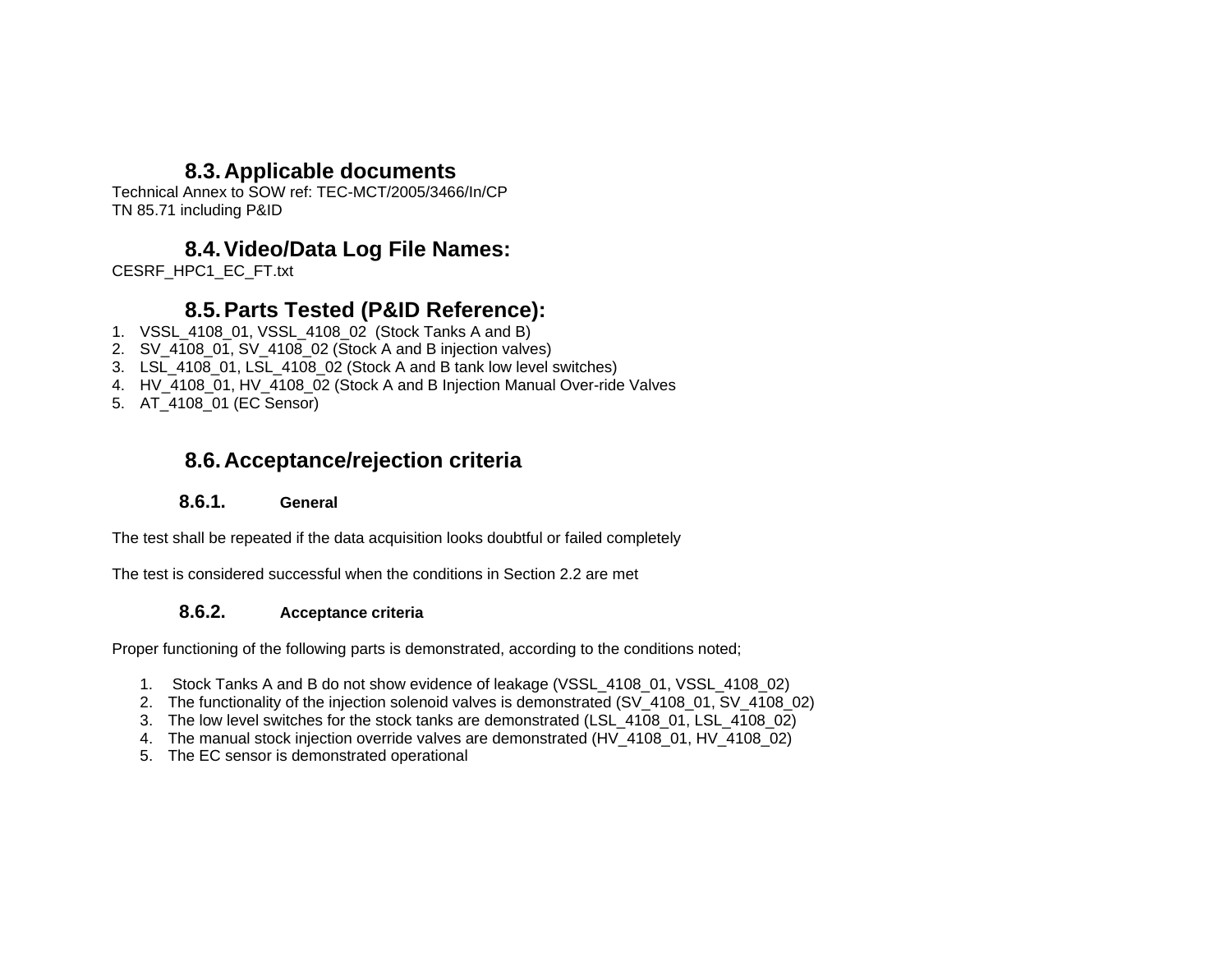#### **8.6.3. Rejection criteria**

The test shall be repeated if the data acquisition looks doubtful or failed completely or if any of the conditions outlined in Section 2.2 are not met.

## **8.7. Environmental requirements**

Normal ambient conditions in temperature, pressure and gas composition are sufficient. The chamber exterior and interior air lock doors shall be closed in this test (leakage test running concurrently) but no special environment control of the interior of the chamber is required.

#### **8.8. Safety aspects**

No special safety considerations have been identified for this test.

## **8.9. Test set-up**

Ancillary Equipment Required for Test:

- 1. Hand-held EC Sensor ( $0 2500$  uS)
- 2. Prepared Stock A and B Solutions (see appendix CESRF-HPC1-Solution-App1
- 3. Portable data logger set to record signals from the EC sensor at 5 second intervals

Verification prior to test performance: confirmation of settings in the Table 1.

| Sub-system | Components concerned                | Tag (P&ID)    | Status at start                                       | Remark/setpoint |
|------------|-------------------------------------|---------------|-------------------------------------------------------|-----------------|
| Irrigation | Main Irrigation Pump                | GP 4106 01    | <b>Off</b>                                            |                 |
| Irrigation | Manual shut-off valve to chamber    | HV 4106 01    | Closed                                                |                 |
| Irrigation | Irrigation drain manual valve       | HV 4106 03    | Closed                                                |                 |
| Irrigation | Irrigation by-pass isolation valves | HV 4106 04    | and   Open                                            |                 |
|            |                                     | HV 4106 05    |                                                       |                 |
| Irrigation | Irrigation Pump Inlet Manual Over-  | HV 4106 02    | Open                                                  |                 |
|            | Ride Valve                          |               |                                                       |                 |
| Irrigation | Stock Tanks A and B                 | VSSL 4108 01, | Filled to capacity with stocks   No leakage should be |                 |
|            |                                     | VSSL 4108 02  | A and B accordingly. During seen in stock tanks or    |                 |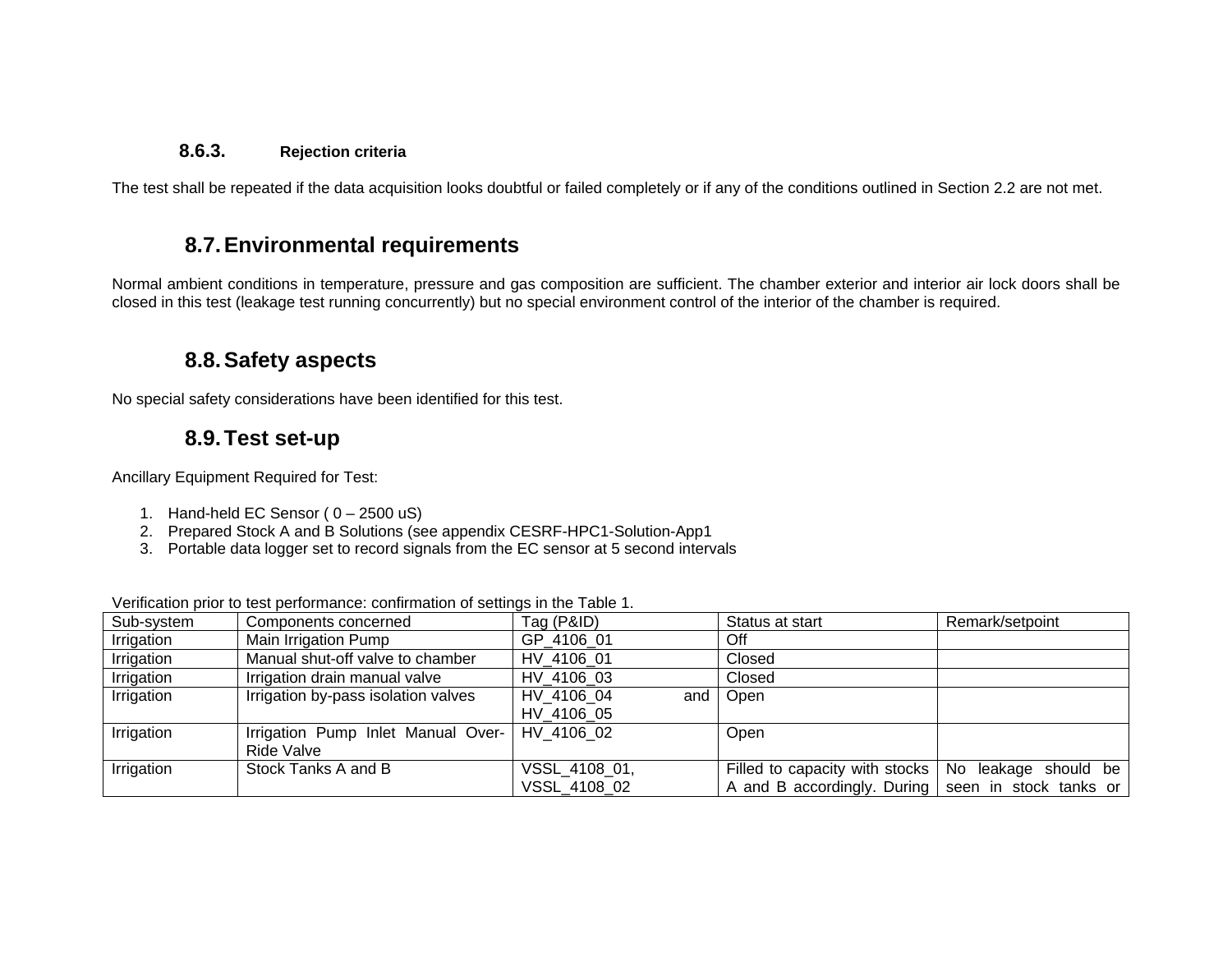|           |                                            |                           | filling,<br>the<br>containers<br>100<br>graduated<br>at<br>mL<br>1.3<br>intervals<br>and<br>the<br>delivered mark is hi-lighted | allied plumbing lines                                                         |
|-----------|--------------------------------------------|---------------------------|---------------------------------------------------------------------------------------------------------------------------------|-------------------------------------------------------------------------------|
| <b>EC</b> | <b>EC Sensor</b>                           | AT 4108 01                | Logging                                                                                                                         | data<br>Connected<br>to<br>second<br>at<br>logger<br>$\mathbf b$<br>intervals |
| <b>EC</b> | <b>Stock Injection Solenoids</b>           | SV_4108_01,<br>SV_4108_02 | Closed                                                                                                                          |                                                                               |
| <b>EC</b> | Stock Injection Manual Over-Ride<br>valves | HV 4108 01,<br>HV 4108 02 | Closed                                                                                                                          |                                                                               |

|                | Date: 2008-06-20                                 |                  |                                | Test Engineer/operator:Jamie Lawson |      |      |      |
|----------------|--------------------------------------------------|------------------|--------------------------------|-------------------------------------|------|------|------|
| Time:          |                                                  |                  | <b>ESA/UoG Representative:</b> |                                     |      |      |      |
| Seq            | Description                                      | Required/Nomin   | Measured/                      | Remarks/Calculation                 | Pass | (P)/ | Fail |
|                |                                                  | al               | calculated                     |                                     | (F)  |      |      |
| Nb.            |                                                  |                  |                                |                                     |      |      |      |
|                | The hydroponics reservoir is filled, manually,   | <b>VSSL 4106</b> |                                | May be done through open top of     | P    |      |      |
|                | with 150 L of distilled water from facility      | filled to 150 L  |                                | the reservoir                       |      |      |      |
|                | source                                           | with dH2O        |                                |                                     |      |      |      |
| $\overline{2}$ | The main irrigation pump is started and set to   | GP 4106 01       |                                |                                     | P    |      |      |
|                | maximum flow                                     | is ON            |                                |                                     |      |      |      |
| 3              | The operator confirms that there is flow of      |                  |                                |                                     | P    |      |      |
|                | water from the reservoir, through the irrigation |                  |                                |                                     |      |      |      |
|                | bypass valve and back to the reservoir           |                  |                                |                                     |      |      |      |
| 4              | The operator confirms that the EC sensor         | AT 4108 01       | 20uS                           |                                     | P    |      |      |
|                | positioned on the by-pass line is logging and    | reading less     |                                |                                     |      |      |      |
|                | reading less than 100 uS                         | than 100 uS      |                                |                                     |      |      |      |
| 5              | The operator activates the Stock A injection     | SV 4108 01       |                                | Use manual switch at controller     | P    |      |      |
|                | solenoid to open                                 | is OPEN          |                                | panel                               |      |      |      |
| 6              | The operator opens the manual Stock A Tank       | HV 4108 01       |                                | Set manual override switches for    | P    |      |      |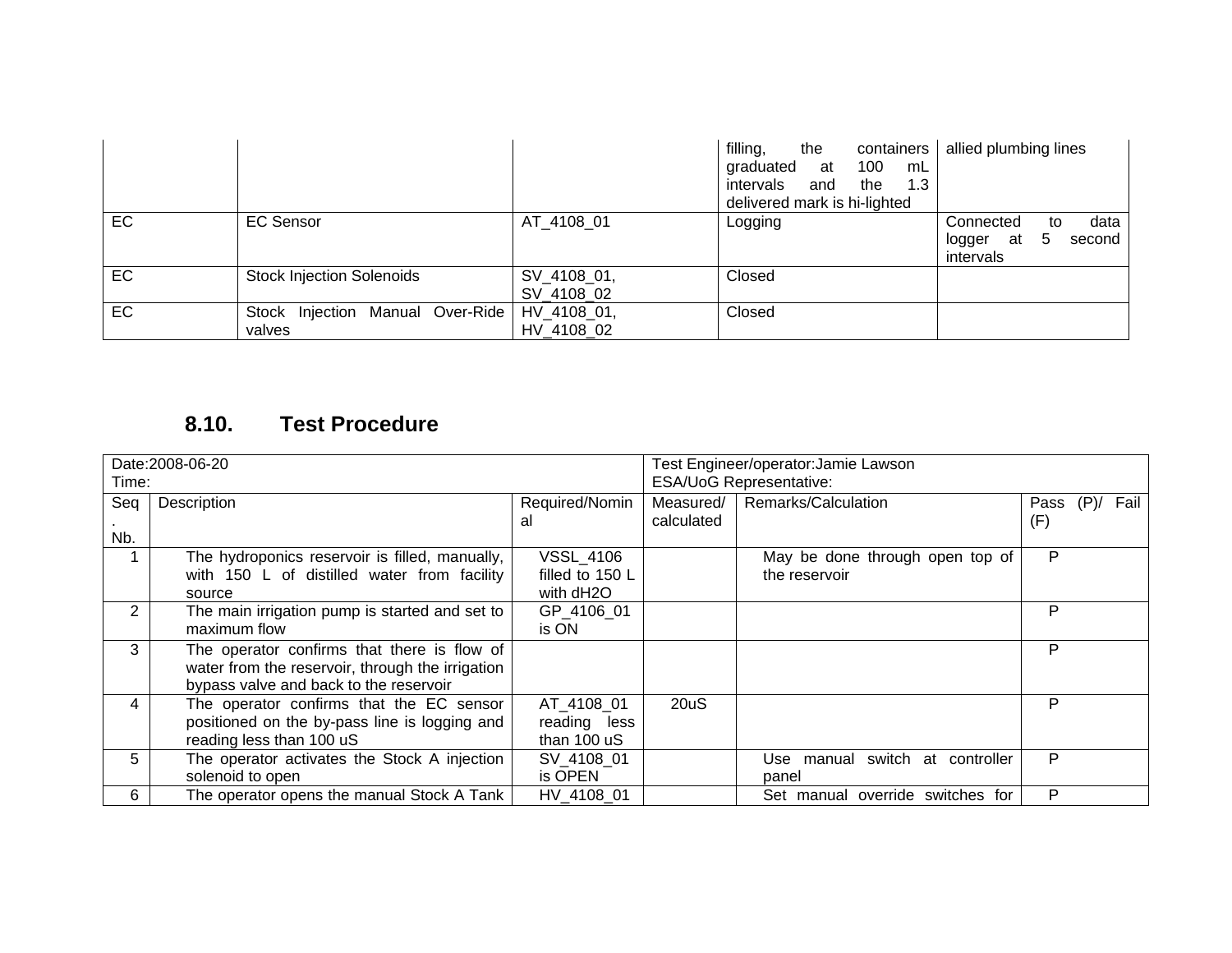|                | injection valve to full aperture slowly so there<br>is flow from the Stock A tank into the reservoir                                                                                                                                                                                                                    | <b>OPEN</b>                                                                                                                              |                              | the valve on the control panel to on.                                                                                                                     |   |
|----------------|-------------------------------------------------------------------------------------------------------------------------------------------------------------------------------------------------------------------------------------------------------------------------------------------------------------------------|------------------------------------------------------------------------------------------------------------------------------------------|------------------------------|-----------------------------------------------------------------------------------------------------------------------------------------------------------|---|
| $\overline{7}$ | The operator allows approximately 1.3 L of<br>Stock A solution to flow into the reservoir. The<br>time required to provide 1.3L from the Stock A<br>tank is recorded. The Stock A Tank override<br>valve is closed once 1.3L has been injected.<br>Confirm that the EC sensor readings increase<br>during injection     | HV_4108_01<br><b>CLOSED</b><br>1.3L<br>alter<br><b>Stock</b><br>A<br>delivered<br>to<br>reservoir<br>AT_4108_01<br>reading<br>increasing | 720uS                        | The operator records the time (in<br>seconds) to reach the various<br>100mL delivered marks on the tank<br>up to 1.3L delivered<br>added 2.0 L of Stock A | P |
| 8              | The operator activates the Stock B injection<br>solenoid to open                                                                                                                                                                                                                                                        | SV_4108_02<br>is OPEN                                                                                                                    |                              | Use manual switch at controller<br>panel                                                                                                                  | P |
| 9              | The operator opens the manual Stock B<br>injection override valve to full aperture slowly<br>so there is flow from the Stock A B tank into<br>the reservoir                                                                                                                                                             | HV_4108_02<br><b>OPEN</b>                                                                                                                |                              | Set manual override switches for<br>the valve on the control panel to on.                                                                                 | P |
| 10             | The operator allows approximately 1.3 L of<br>Stock B solution to flow into the reservoir. The<br>time required to provide 1.3L from the Stock B<br>tank is recorded.<br>The Stock B Tank override valve is closed<br>once 1.3L has been injected.<br>Confirm that the EC sensor readings increase<br>during injection. | HV_4108_02<br><b>CLOSED</b><br>1.3L<br>alter<br><b>Stock</b><br>B<br>delivered<br>to<br>resercoir<br>AT_4108_01<br>reading<br>increasing | 1490uS                       | The operator records the time (in<br>seconds) to reach the various<br>100mL delivered marks on the tank<br>up to 1.3L delivered<br>added 2.0L of Stock B  | P |
| 11             | If proper amounts of Stock A and B have<br>been injected, the EC sensor, after at least 5<br>minutes of mixing of the reservoir through the<br>by-pass valve near 2000 uS                                                                                                                                               | AT_4108_01<br>reads near 2000<br><b>uS</b>                                                                                               | 1470uS<br>2320uS<br>handheld |                                                                                                                                                           | P |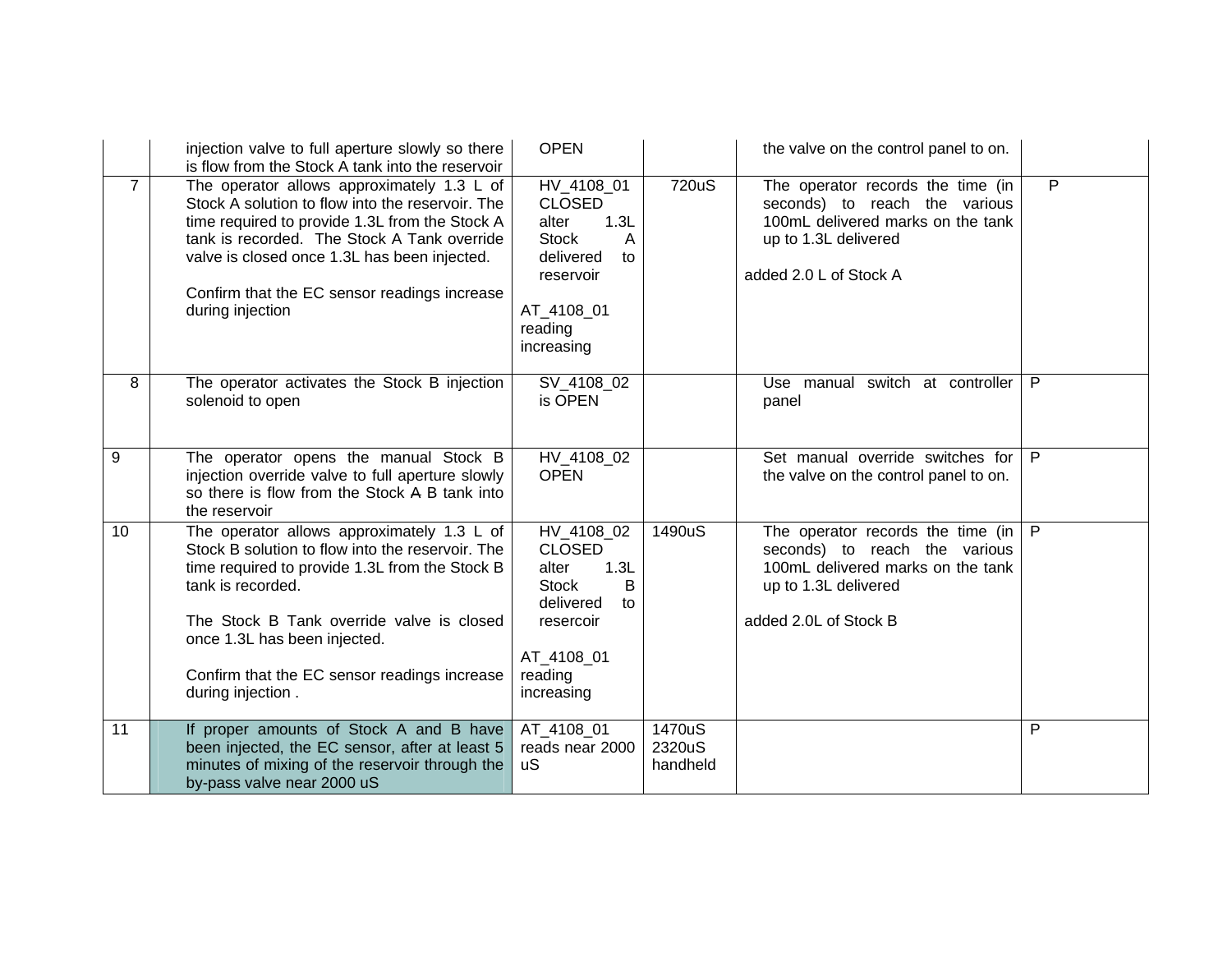| 12 | The remaining solution in Stock A and Stock<br>B tanks is removed and replaced with water<br>to the 1.3L capacity mark on the tanks                                                                                                                                                                                                                                                           |                                                                     |                               | Use wet-dry vacuum to remove<br>solution.<br>added 2.0L o fwater                                                                                                | P            |
|----|-----------------------------------------------------------------------------------------------------------------------------------------------------------------------------------------------------------------------------------------------------------------------------------------------------------------------------------------------------------------------------------------------|---------------------------------------------------------------------|-------------------------------|-----------------------------------------------------------------------------------------------------------------------------------------------------------------|--------------|
| 13 | The operator opens the manual Stock A Tank<br>injection valve to full aperture slowly so there<br>is flow water from the Stock A tank into the<br>reservoir                                                                                                                                                                                                                                   | HV_4108_01<br><b>OPEN</b>                                           |                               |                                                                                                                                                                 | P            |
| 14 | The operator allows the remaining volume of<br>water to flow into the reservoir. The time<br>required to activate the Stock A low level tank<br>switch during injection is recorded. The<br>operator allows the Stock A tank to drain to its<br>lowest level (after activation of the low level<br>switch)<br>Confirm that the EC sensor readings<br>decrease during injection                | AT_4108_01<br>reading<br>decreasing                                 | 1440uS                        | The operator records the time (in<br>seconds) to reach the various<br>100mL delivered marks on the tank<br>until the<br>low<br>level<br>switch is<br>activated. | $\mathsf{P}$ |
| 15 | The operator activates the Stock B injection<br>solenoid to open                                                                                                                                                                                                                                                                                                                              | SV_4108_02<br>is OPEN                                               |                               |                                                                                                                                                                 | P            |
| 16 | The operator opens the manual Stock B<br>injection override valve to full aperture slowly<br>so there is flow of the remaining water from<br>the Stock B tank into the reservoir                                                                                                                                                                                                              | HV_4108_02<br><b>OPEN</b>                                           |                               |                                                                                                                                                                 | P            |
| 17 | The operator allows the remaining volume of<br>of water to flow into the reservoir. The time<br>required to activate the Stock B low level tank<br>switch during stock injection is recorded. The<br>operator allows the Stock B tank to drain to its<br>lowest level (after activation of the low level<br>switch)<br>that the EC sensor<br>Confirm<br>readings<br>decrease during injection | LSL_4108_0<br>2 is activated<br>AT_4108_01<br>reading<br>decreasing | 1440uS<br>23330uS<br>handheld | The operator records the time (in<br>seconds) to reach the various 100mL<br>delivered marks on the tank until the<br>low level switch is activated.             | $\mathsf{P}$ |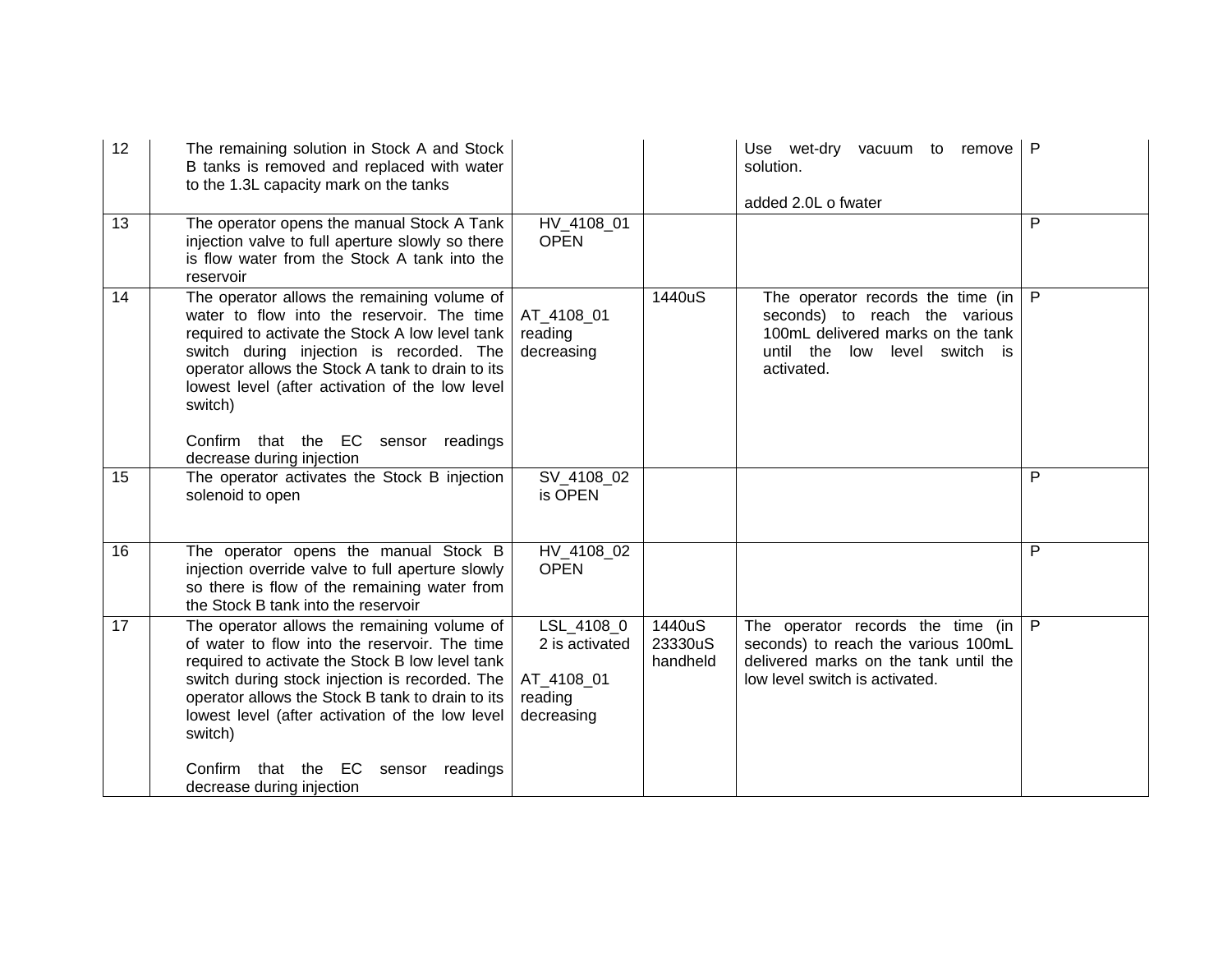| 18 | The reservoir solution composition after this           | Solution not retained for crop test |  |
|----|---------------------------------------------------------|-------------------------------------|--|
|    | test is close to operational EC concentrations          |                                     |  |
|    | $(2000 \text{ uS})$ and volume $(160L)$ . It should not |                                     |  |
|    | discarded until the crop tests.                         |                                     |  |

To be competed in the annotated procedures document

#### **8.12. Deviations**

| <b>Son</b><br>vou<br>Nb. | <br>hodification<br>m<br>Desci<br>the<br>escription<br>v | Justification |
|--------------------------|----------------------------------------------------------|---------------|
| ___                      | ----                                                     |               |

**EC meter requires calibration Calibration of stock tank drain time done separately** 

# **9. pH System Functional Testing**

## **1.1. Procedure ID: CESRF-HPC1-pH – FT**

## **9.1. Introduction**

The aim of this test is to demonstrate and test the operation of the acid and base injection solenoids, the acid/base tank injection over-ride manual ball valves, the integrity of acid/base tanks, and the pH sensor.

## **9.2. Acronyms used in this test plan procedure**

None

## **9.3. Applicable documents**

Technical Annex to SOW ref: TEC-MCT/2005/3466/In/CP TN 85.71 including P&ID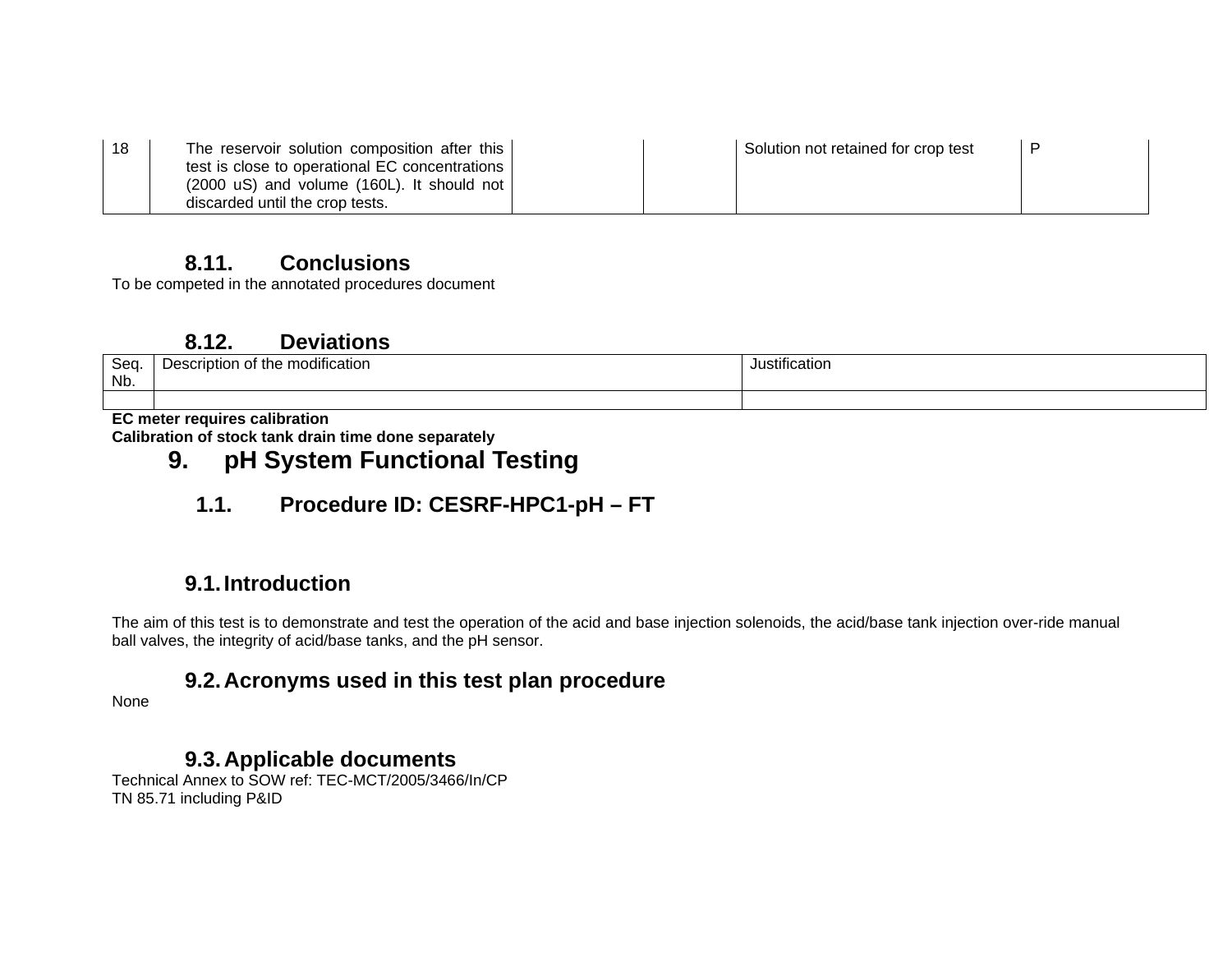#### **9.4. Video/Data Log File Names:**

CESRF\_HPC1\_pH\_FT.txt

## **9.5. Parts Tested (P&ID Reference):**

- 1. VSSL\_4107\_01, VSSL\_4107\_02 (Acid and Base Tanks)
- 2. SV\_4107\_01, SV\_4107\_02 (Acid and Base injection valves)
- 3. LSL\_4107\_01, LSL\_4107\_02 (Acid and Base tank low level switches)
- 4. HV\_4107\_01, HV\_4107\_02 (Acid and Base Injection Manual Override Valves)
- 5. AT\_4107\_01 (pH Sensor)

## **9.6. Acceptance/rejection criteria**

#### **9.6.1. General**

The test shall be repeated if the data acquisition looks doubtful or failed completely

The test is considered successful when the conditions in Section 2.2 are met

#### **9.6.2. Acceptance criteria**

Proper functioning of the following parts is demonstrated, according to the conditions noted;

- 1. The acid and base tanks do not show evidence of leakage (VSSL\_4107\_01, VSSL\_4107\_02)
- 2. The functionality of the injection solenoid valves is demonstrated (SV 4107 01, SV 4107 02)
- 3. The low level switches for the stock tanks are demonstrated (LSL\_4107\_01, LSL\_4107\_02)
- 4. The manual stock injection override valves are demonstrated (HV\_4107\_01, HV\_4107\_01)
- 5. The pH sensor is demonstrated operational

#### **9.6.3. Rejection criteria**

The test shall be repeated if the data acquisition looks doubtful or failed completely or if any of the conditions outlined in Section 2.2 are not met.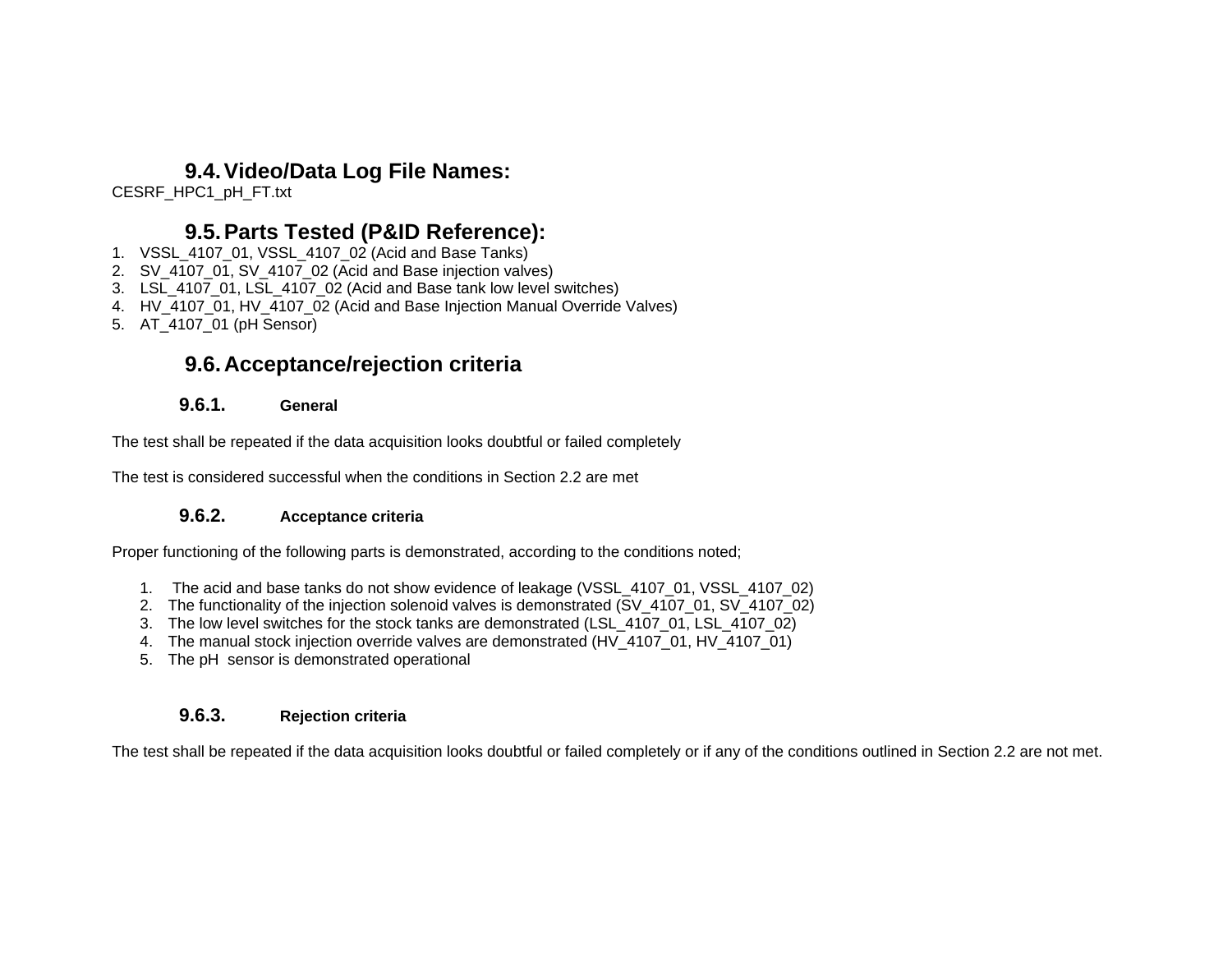## **9.7. Environmental requirements**

Normal ambient conditions in temperature, pressure and gas composition are sufficient. The chamber exterior and interior air lock doors shall be closed in this test (leakage test running concurrently) but no special environment control of the interior of the chamber is required.

## **9.8. Safety aspects**

No special safety considerations have been identified for this test.

#### **9.9. Test set-up**

Ancillary Equipment Required for Test:

- 1. Hand-held pH Sensor
- 2. Prepared Acid and Base Solutions (see appendix CESRF-HPC1-Solution-App1)
- 3. Portable data logger set to record signals from the pH sensor at 5 second intervals

| . Onlineation prior to toot portormanoo: commutation or collingo in the rapid in |                                     |                     |                               |                          |  |  |  |
|----------------------------------------------------------------------------------|-------------------------------------|---------------------|-------------------------------|--------------------------|--|--|--|
| Sub-system                                                                       | Components concerned                | Tag (P&ID)          | Status at start               | Remark/setpoint          |  |  |  |
| Irrigation                                                                       | Main Irrigation Pump                | GP 4106 01          | Off                           |                          |  |  |  |
| Irrigation                                                                       | Manual shut-off valve to chamber    | HV 4106 01          | Closed                        |                          |  |  |  |
| Irrigation                                                                       | Irrigation drain manual valve       | HV 4106 03          | Closed                        |                          |  |  |  |
| Irrigation                                                                       | Irrigation by-pass isolation valves | HV 4106 04<br>and I | Open                          |                          |  |  |  |
|                                                                                  |                                     | HV 4106 05          |                               |                          |  |  |  |
| Irrigation                                                                       | Irrigation Pump Inlet Manual Over-  | HV 4106 02          | Open                          |                          |  |  |  |
|                                                                                  | Ride Valve                          |                     |                               |                          |  |  |  |
| Irrigation                                                                       | Hydroponics reservoir               | <b>VSSL_4106</b>    | Filled with solution resident |                          |  |  |  |
|                                                                                  |                                     |                     | at end of EC test             |                          |  |  |  |
| pH                                                                               | Acid and Base Tanks                 | VSSL 4107 01,       | Each filled to capacity with  | No leakage should be     |  |  |  |
|                                                                                  |                                     | VSSL 4107 02        | water. During filling, the    | seen in acid/base tanks  |  |  |  |
|                                                                                  |                                     |                     | containers graduated at 100   | or allied plumbing lines |  |  |  |
|                                                                                  |                                     |                     | mL intervals and the 1.3      | 2.0 L                    |  |  |  |
|                                                                                  |                                     |                     | delivered mark is hi-lighted  | 1.5 L delivered          |  |  |  |

Verification prior to test performance: confirmation of settings in the Table 1.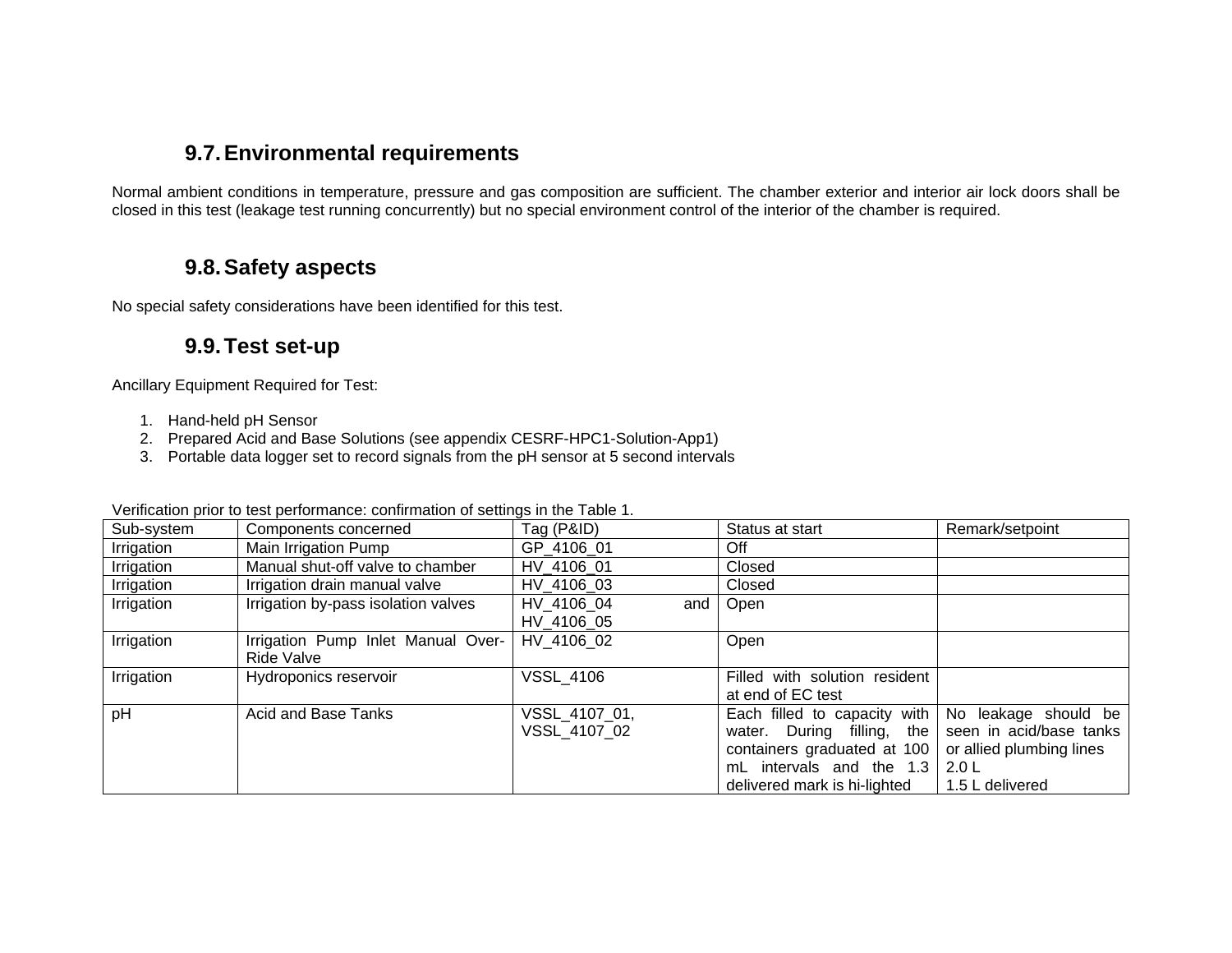| pH | pH Sensor                                    | AT 4107 01  | Logging | Connected<br>at 5<br>logger<br>intervals | data<br>to<br>second |
|----|----------------------------------------------|-------------|---------|------------------------------------------|----------------------|
| рH | Acid and Base Injection Solenoids            | SV_4107_01, | Closed  |                                          |                      |
|    |                                              | SV 4107 02  |         |                                          |                      |
| pH | Acid and Base Manual Over-Ride   HV_4107_01, |             | Closed  |                                          |                      |
|    | valves                                       | HV 4107 02  |         |                                          |                      |

| Date:          |                                                  |                 |                                | Test Engineer/operator:                |                         |  |
|----------------|--------------------------------------------------|-----------------|--------------------------------|----------------------------------------|-------------------------|--|
| Time:          |                                                  |                 | <b>ESA/UoG Representative:</b> |                                        |                         |  |
| Seq            | Description                                      | Required/Nomin  | Measur                         | Remarks/Calculation                    | Fail<br>$(P)$ /<br>Pass |  |
|                |                                                  | al              | ed/calcu                       |                                        | (F)                     |  |
| Nb.            |                                                  |                 | lated                          |                                        |                         |  |
| 2              | The main irrigation pump is started and set to   | GP 4106 01      |                                | Emptied tank and refilled with 150L    | P                       |  |
|                | maximum flow                                     | is ON           |                                | water                                  |                         |  |
| 3              | The operator confirms that there is flow of      |                 |                                |                                        | P                       |  |
|                | water from the reservoir, through the irrigation |                 |                                |                                        |                         |  |
|                | bypass valve and back to the reservoir           |                 |                                |                                        |                         |  |
| 4              | The operator confirms that the pH sensor         | AT 4107 01      |                                |                                        | $pH = 5.58$             |  |
|                | positioned on the by-pass line is logging and    | reading near    |                                |                                        |                         |  |
|                | reading near 7                                   |                 |                                |                                        |                         |  |
| 5              | The operator activates the Acid injection        | SV 4107 01      |                                | Use manual switch at controller panel  | P                       |  |
|                | solenoid to open                                 | is OPEN         |                                |                                        |                         |  |
| 6              | The operator opens the manual Acid Tank          | HV_4107_01      |                                | Set manual override switches for the   | P                       |  |
|                | injection valve to full aperture slowly so there | <b>OPEN</b>     |                                | valve on the control panel to on.      |                         |  |
|                | is flow from the acid tank into the reservoir    |                 |                                |                                        |                         |  |
| $\overline{7}$ | The operator allows approximately 1.3 L of       | HV_4107_01      |                                | The operator records the time (in      | $pH = 2.94$             |  |
|                | Acid solution to flow into the reservoir. The    | <b>CLOSED</b>   |                                | seconds) to reach the various 100mL    |                         |  |
|                | time required to provide 1.3L from the Acid      | 1.3L<br>alter   |                                | delivered marks on the tank up to 1.3L |                         |  |
|                | tank is recorded. The Acid Tank override         | Acid            |                                | delivered                              |                         |  |
|                | valve is closed once 1.3L has been injected.     | delivered<br>to |                                |                                        |                         |  |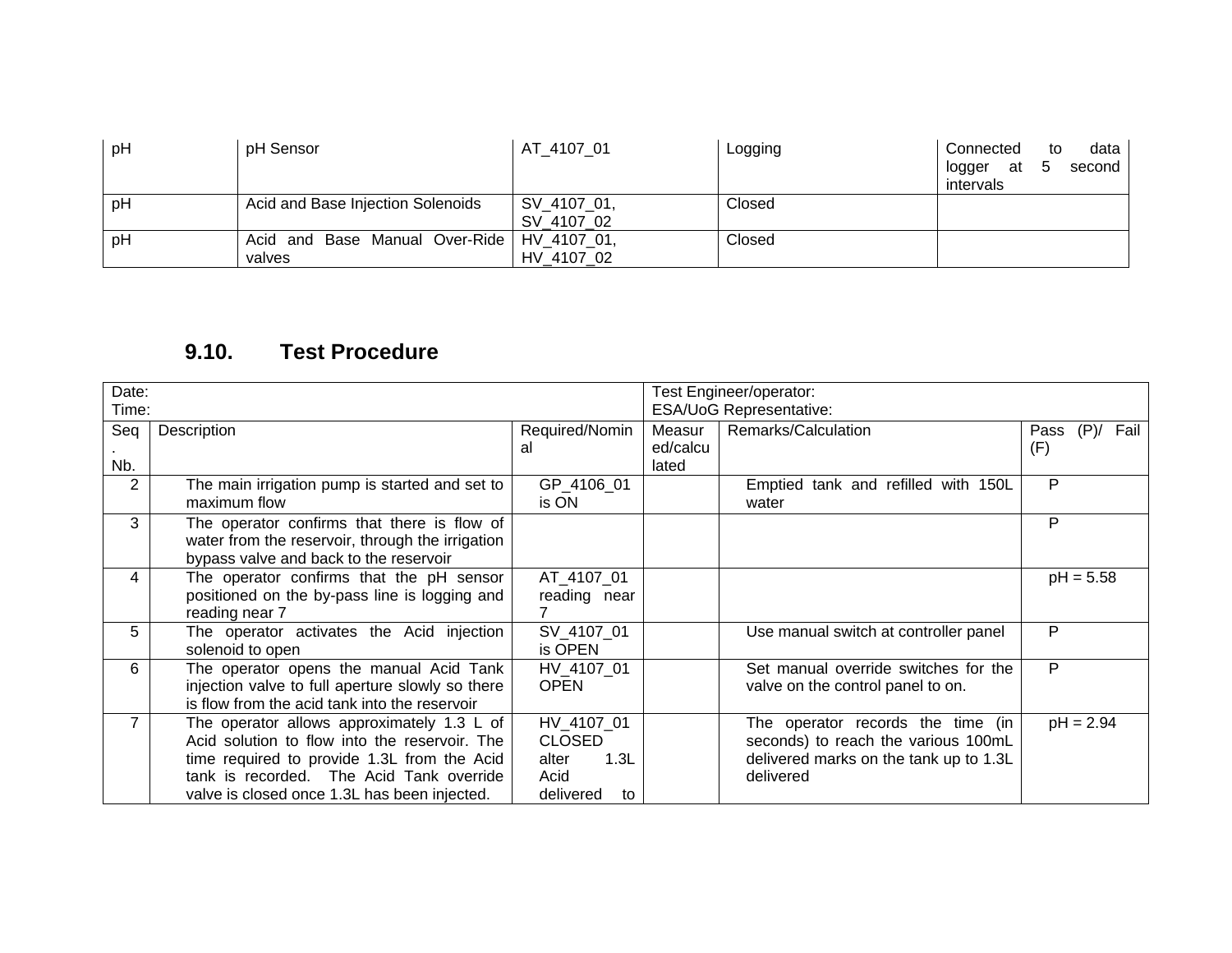|                | Confirm that the pH sensor readings<br>decrease during injection                                                                                                                                                                                                                          | reservoir<br>AT 4107 01<br>reading<br>increasing                                                                           | 250mL delivery marks                                                                                                                            |             |
|----------------|-------------------------------------------------------------------------------------------------------------------------------------------------------------------------------------------------------------------------------------------------------------------------------------------|----------------------------------------------------------------------------------------------------------------------------|-------------------------------------------------------------------------------------------------------------------------------------------------|-------------|
| 8              | The operator activates the Base injection<br>solenoid to open                                                                                                                                                                                                                             | SV_4107_02<br>is OPEN                                                                                                      | Use manual switch at controller panel                                                                                                           | P           |
| $\overline{9}$ | The operator opens the manual Base<br>injection override valve to full aperture slowly<br>so there is flow from the Base tank into the<br>reservoir                                                                                                                                       | HV_4107_02<br><b>OPEN</b>                                                                                                  | Set manual override switches for the<br>valve on the control panel to on.                                                                       | P           |
| 10             | The operator allows approximately 1.3 L of<br>Base solution to flow into the reservoir. The<br>time required to provide 1.3L from the Base<br>tank is recorded.<br>The Base Tank override valve is closed once<br>1.3L has been injected.<br>Confirm that the pH sensor readings increase | HV 4107 02<br><b>CLOSED</b><br>1.3L<br>alter<br><b>Stock</b><br>B<br>delivered<br>to<br>resercoir<br>AT_4107_01<br>reading | The operator records the time (in<br>seconds) to reach the various 100mL<br>delivered marks on the tank up to 1.3L<br>delivered<br>added 500 mL | $pH = 5.92$ |
|                | during injection.                                                                                                                                                                                                                                                                         | increasing                                                                                                                 |                                                                                                                                                 |             |
| 12             | The remaining solution in Base and Acid<br>tanks is removed and replaced with water to<br>the 1.3L capacity mark on the tanks                                                                                                                                                             |                                                                                                                            | Use wet-dry vacuum to remove solution.                                                                                                          |             |
| 13             | The operator opens the manual Acid Tank<br>injection valve to full aperture slowly so there<br>is flow water from the Base tank into the<br>reservoir                                                                                                                                     | HV_4107_01<br><b>OPEN</b>                                                                                                  |                                                                                                                                                 |             |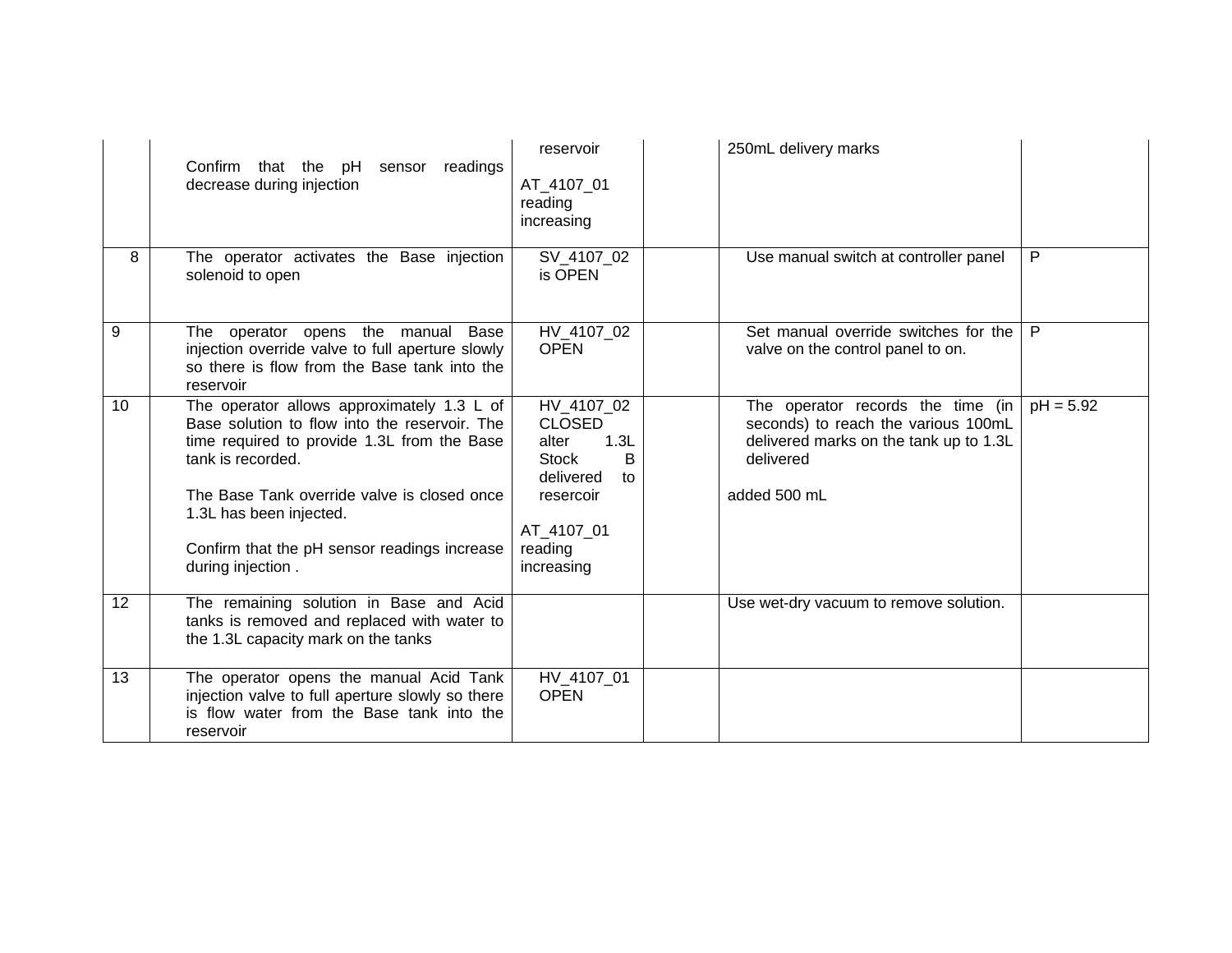| 14 | The operator allows the remaining volume of<br>water to flow into the reservoir. The time<br>required to activate the Acid low level tank<br>switch during injection is recorded. The<br>operator allows the Acid tank to drain to its<br>lowest level (after activation of the low level<br>switch)           |                              | The operator records the time (in<br>seconds) to reach the various 100mL<br>delivered marks on the tank until the<br>low level switch is activated. |  |
|----|----------------------------------------------------------------------------------------------------------------------------------------------------------------------------------------------------------------------------------------------------------------------------------------------------------------|------------------------------|-----------------------------------------------------------------------------------------------------------------------------------------------------|--|
| 15 | The operator activates the Base injection<br>solenoid to open                                                                                                                                                                                                                                                  | SV_4107_02<br>is OPEN        |                                                                                                                                                     |  |
| 16 | The operator opens the manual Base<br>injection override valve to full aperture slowly<br>so there is flow of the remaining water from<br>the Stock B tank into the reservoir                                                                                                                                  | HV_4107_02<br><b>OPEN</b>    |                                                                                                                                                     |  |
| 17 | The operator allows the remaining volume of<br>of water to flow into the reservoir. The time<br>required to activate the Base low level tank<br>switch during stock injection is recorded. The<br>operator allows the Base tank to drain to its<br>lowest level (after activation of the low level)<br>switch) | LSL_4107_0<br>2 is activated | The operator records the time (in<br>seconds) to reach the various 100mL<br>delivered marks on the tank until the low<br>level switch is activated. |  |

To be competed in the annotated procedures document

## **9.12. Deviations**

| Seq. | Description of the modification                                                 | Justification |
|------|---------------------------------------------------------------------------------|---------------|
| Nb.  |                                                                                 |               |
|      | The calibration of the stock tanks was performed with water prior to the EC, pH |               |
|      | tests                                                                           |               |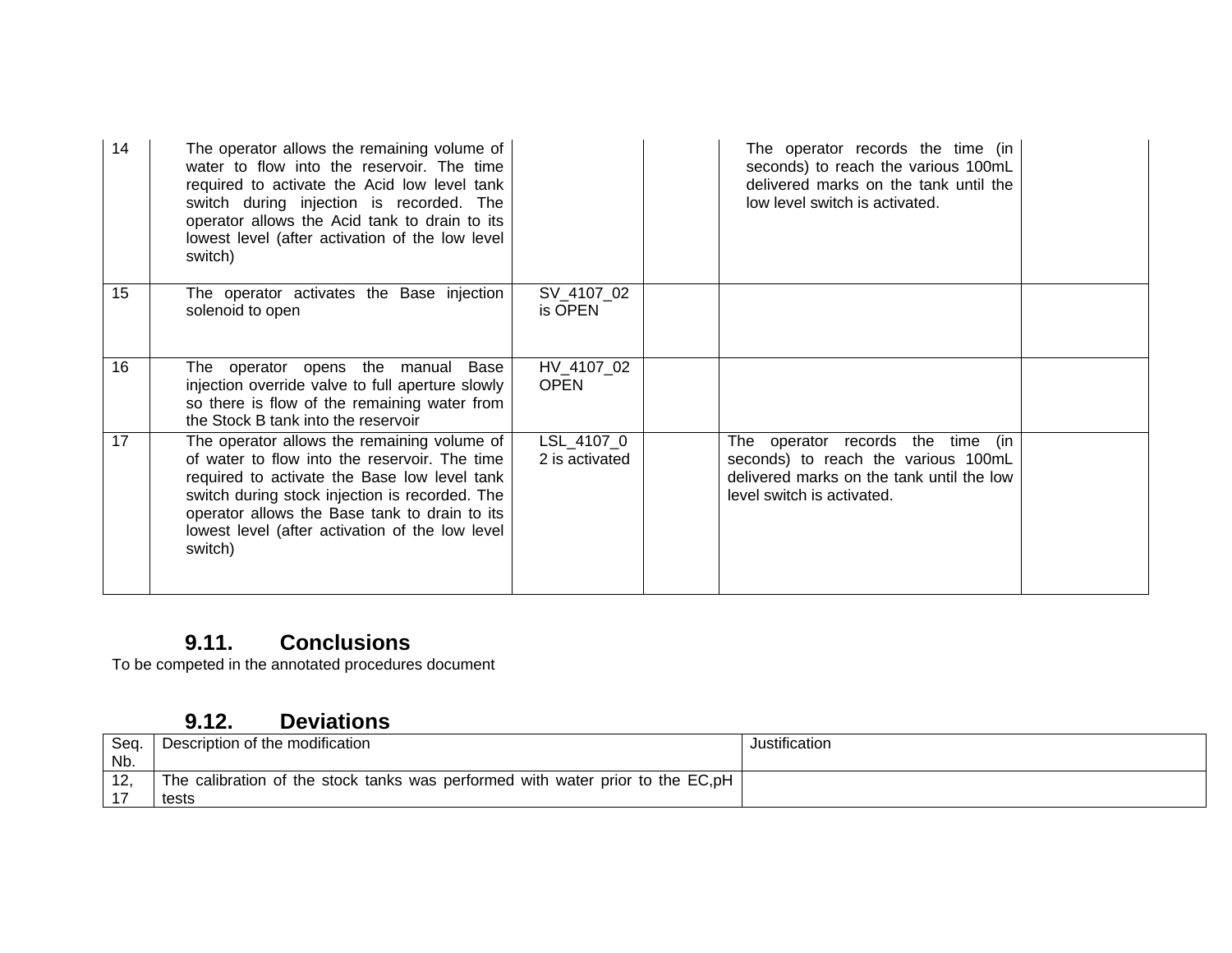pH meter requires calibration

# **10. Irrigation Sub-System Functional Testing**

# **1.1. Procedure ID: CESRF-HPC1-IRRIGATION-FT**

## **10.1. Introduction**

The purpose of this test is to demonstrate the integrity of the nutrient reservoir and plumbing, to confirm equitable flow among water cascade spigots, and to ensure operation of the main irrigation pump and outlet flow sensor.

## **10.2. Acronyms used in this test plan procedure**

None

## **10.3. Applicable documents**

Technical Annex to SOW ref: TEC-MCT/2005/3466/In/CP TN 85.71 including P&ID

## **10.4. Data Log File Name:**

CESRF\_HPC1\_IRRIGATION\_FT.txt

## **10.5. Parts Tested (P&ID Reference):**

- 1. GP\_4106\_01 (Main Irrigation Pump)
- 2. FT\_4106\_01 (Irrigation Flow Sensor)
- 3. HV\_4106\_01 (Manual shutoff to chamber
- 4. Irrigation manifold in chamber
- 5. HV\_4106\_02 (Irrigation Pump Inlet Manual Override)
- 6. HV\_4106\_03 (Irrigation Drain Manual Override)
- 7. HV\_4106\_04 and HV\_4106\_05 (Irrigation By-pass Isolation Valves)
- 8. HV 4106 05, HV 4106 06, HV 4106 7, HV 4106 8 (Manifold Balancing Ball Valves)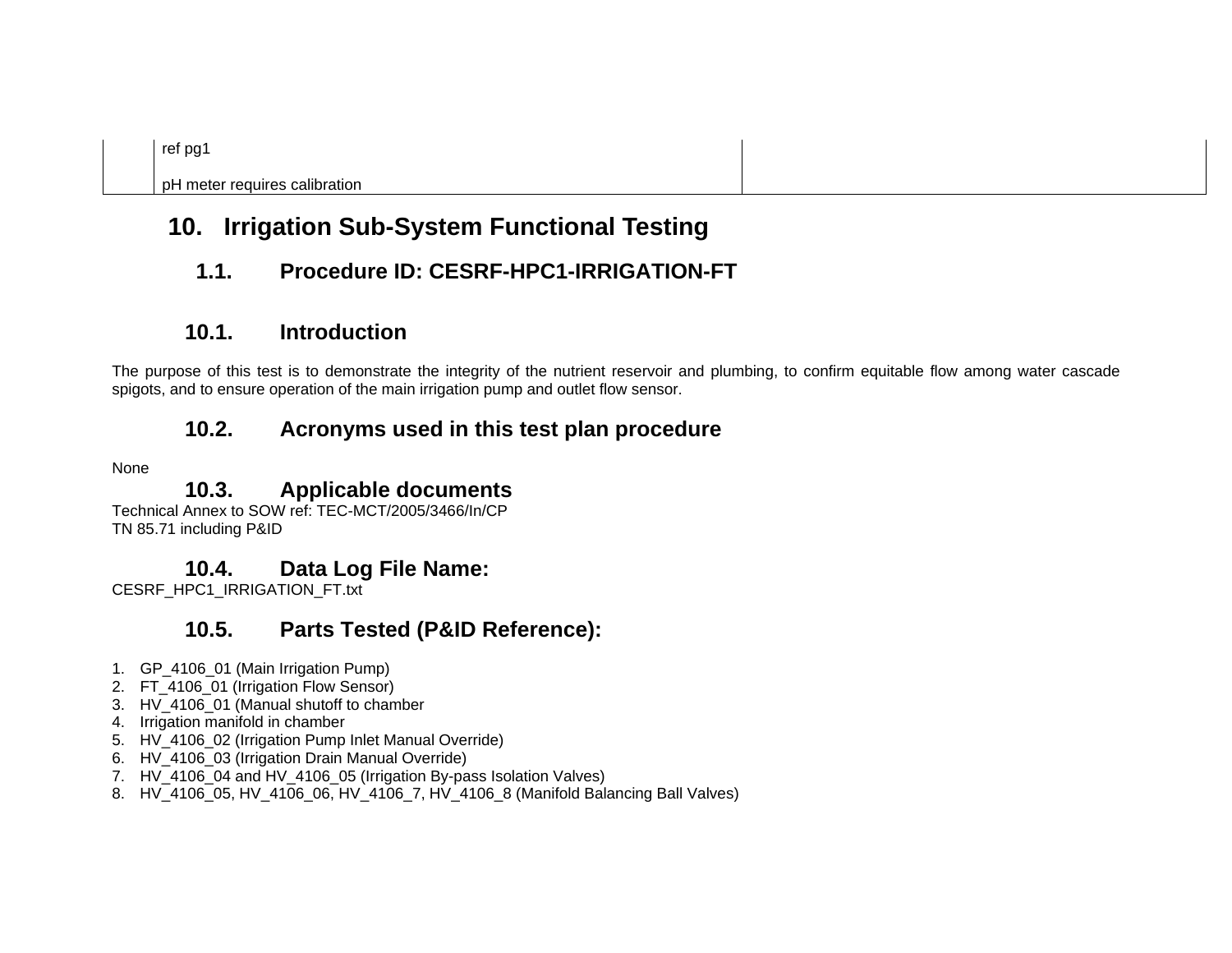VSSL\_4106 (Nutrient Reservoir)

# **10.6. Acceptance/rejection criteria**

#### **10.6.1. General**

The test shall be repeated if the data acquisition looks doubtful or failed completely The test is considered successful when the conditions in Section 2.2 are met

#### **10.6.2. Acceptance criteria**

1. The test is not considered successful if there are any fluid leaks along the irrigation lines of in the reservoir

- 2. The test is not successful if the flow rate among spigots deviates for than 10%
- 3. The irrigation flow sensor is non-responsive

4. Any of the manual valves are not properly opened and closed

#### **10.6.3. Rejection criteria**

The test fails if any of the conditions for test success noted above are not met.

## **10.7. Environmental requirements**

Normal ambient conditions in temperature, pressure and gas composition are sufficient.

## **10.8. Safety aspects**

No specific safety aspects are noted

#### **10.9. Test set-up**

Ancillary Equipment Required for Test:

Verification prior to test performance: confirmation of settings in the Table 1.

| - יישו<br>svstem<br>our<br>וווסוכ | .cornod<br>ית ה<br>`nn r<br>````<br>1160<br><b>SUIDUIRING</b><br>.<br>.<br>. <i>.</i> . | $\sim$<br>$\cdots$<br>ີ<br>αιυ<br>. au | -<br>star<br>הו ולה<br>ાતાuડ<br>a | 'setpoint<br>пь.<br>на |  |
|-----------------------------------|-----------------------------------------------------------------------------------------|----------------------------------------|-----------------------------------|------------------------|--|
|                                   |                                                                                         |                                        |                                   |                        |  |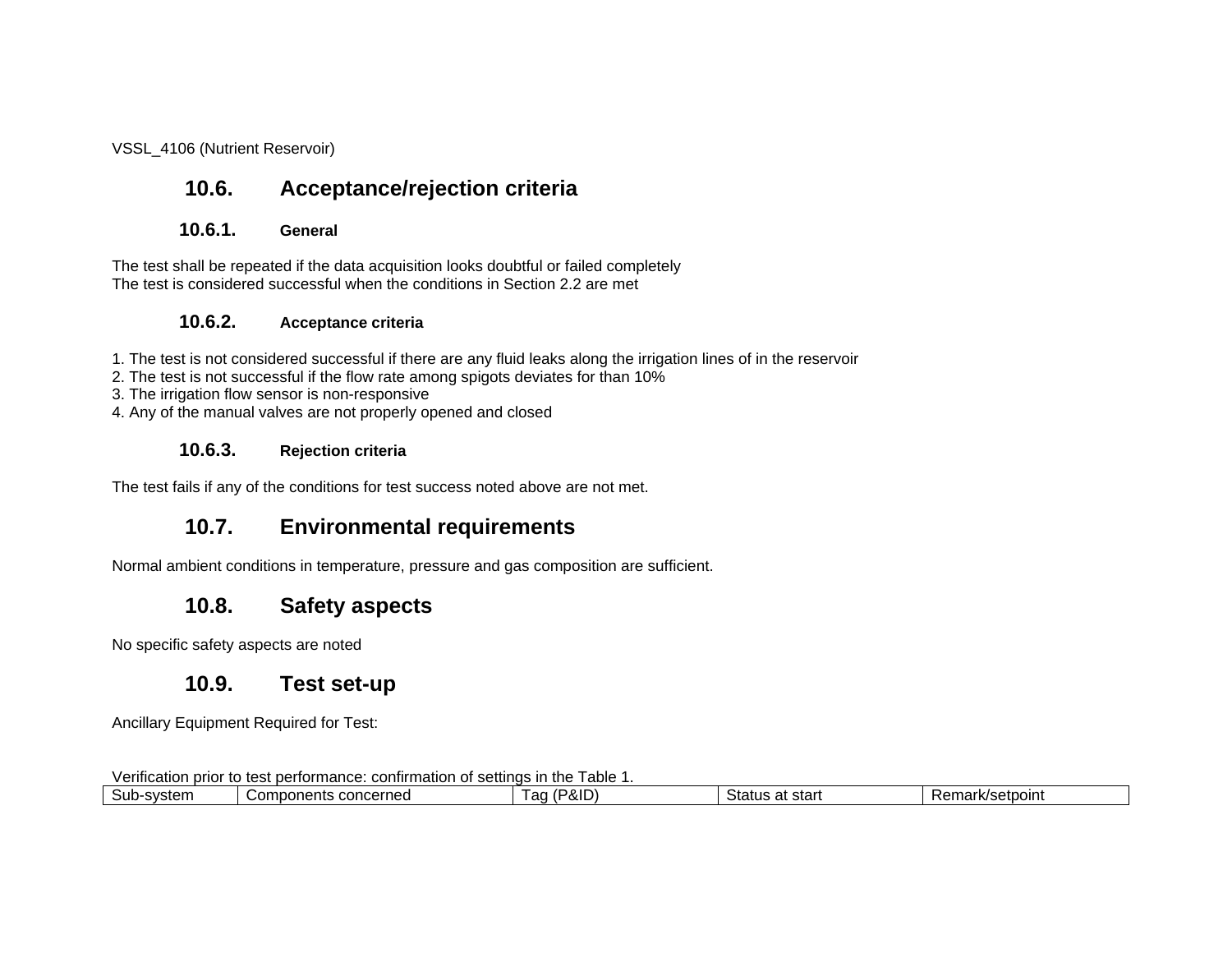| Irrigation | Nutrient reservoir | VSSL 4106 01                              | Filled<br>with 160L of tap |                     |
|------------|--------------------|-------------------------------------------|----------------------------|---------------------|
|            |                    |                                           | water                      |                     |
| Irrigation | All manual valves  | All HV series valves in   All valves open |                            |                     |
|            |                    | 4106 are open                             |                            |                     |
| Irrigation | Flow Sensor        | 4106 01<br>FТ                             | <b>Factory calibrated</b>  | -0.265 L/min offset |

| Date:2008-07-09 retest 2008-07-22 (spout test) |                                                        |                       | Test Engineer/operator: Jamie Lawson |                               |                    |
|------------------------------------------------|--------------------------------------------------------|-----------------------|--------------------------------------|-------------------------------|--------------------|
| Time:                                          |                                                        |                       | ESA/UoG Representative:              |                               |                    |
| Seq.                                           | Description                                            | Required/Nomi         | Measured/                            | Remarks/Calculation<br>(raw   | Pass (P)/ Fail (F) |
| Nb.                                            |                                                        | nal                   | calculated                           | data are expected as well as  |                    |
|                                                |                                                        |                       |                                      | their treatment)              |                    |
| 1                                              | Set irrrigation pump speed controller to 100%          | Maximum               |                                      |                               | P                  |
|                                                |                                                        | speed                 |                                      |                               |                    |
| $\overline{c}$                                 | Activate irrigation pump                               | GP_4106_01 is         |                                      |                               | P                  |
|                                                |                                                        | <b>ON</b>             |                                      |                               |                    |
| 3                                              | Confirm reading of irrigation flow sensor              | FT_4106_01            | 8.7 L/min                            |                               | P                  |
|                                                |                                                        | reading               |                                      |                               |                    |
| 4                                              | Turn off irrigation pump                               | GP_4106_01 is         |                                      |                               | P                  |
|                                                |                                                        | <b>OFF</b>            |                                      |                               |                    |
| 5                                              | Open air lock doors                                    | Air lock open         |                                      |                               | P                  |
| 6                                              | Plug all growing trays with rubber stoppers (supplied) | Growing<br>trays      |                                      |                               | P                  |
|                                                |                                                        | plugged               |                                      |                               |                    |
| $\overline{7}$                                 | Activate irrigation pump for 5 minutes, not allowing   | GP_4106_01 is         |                                      |                               | P                  |
|                                                | water from spigots to drain from growing trays         | <b>ON</b><br>for<br>5 |                                      |                               |                    |
|                                                | (manual timing)                                        | minute                |                                      |                               |                    |
| 8                                              | Shut off irrigation pump                               | GP_4106_01 is         |                                      |                               | P                  |
|                                                |                                                        | <b>OFF</b>            |                                      |                               |                    |
| 9                                              | Measure height of water in growing trays               |                       |                                      | Height of water in<br>each    | F                  |
|                                                |                                                        |                       |                                      | tray should<br>growing<br>not |                    |
|                                                |                                                        |                       |                                      | deviate more than 10% to      |                    |
|                                                |                                                        |                       |                                      | indicate equitable Ifow       |                    |
| 10                                             | Turn on irrigation pump                                | GP_4106_01 is         |                                      |                               | P                  |
|                                                |                                                        | <b>ON</b>             |                                      |                               |                    |
| 11                                             | Adjust speed of irrigation pump to 80% by manually     |                       |                                      |                               | P                  |
|                                                | turning the speed adjustment on the pump controller    |                       |                                      |                               |                    |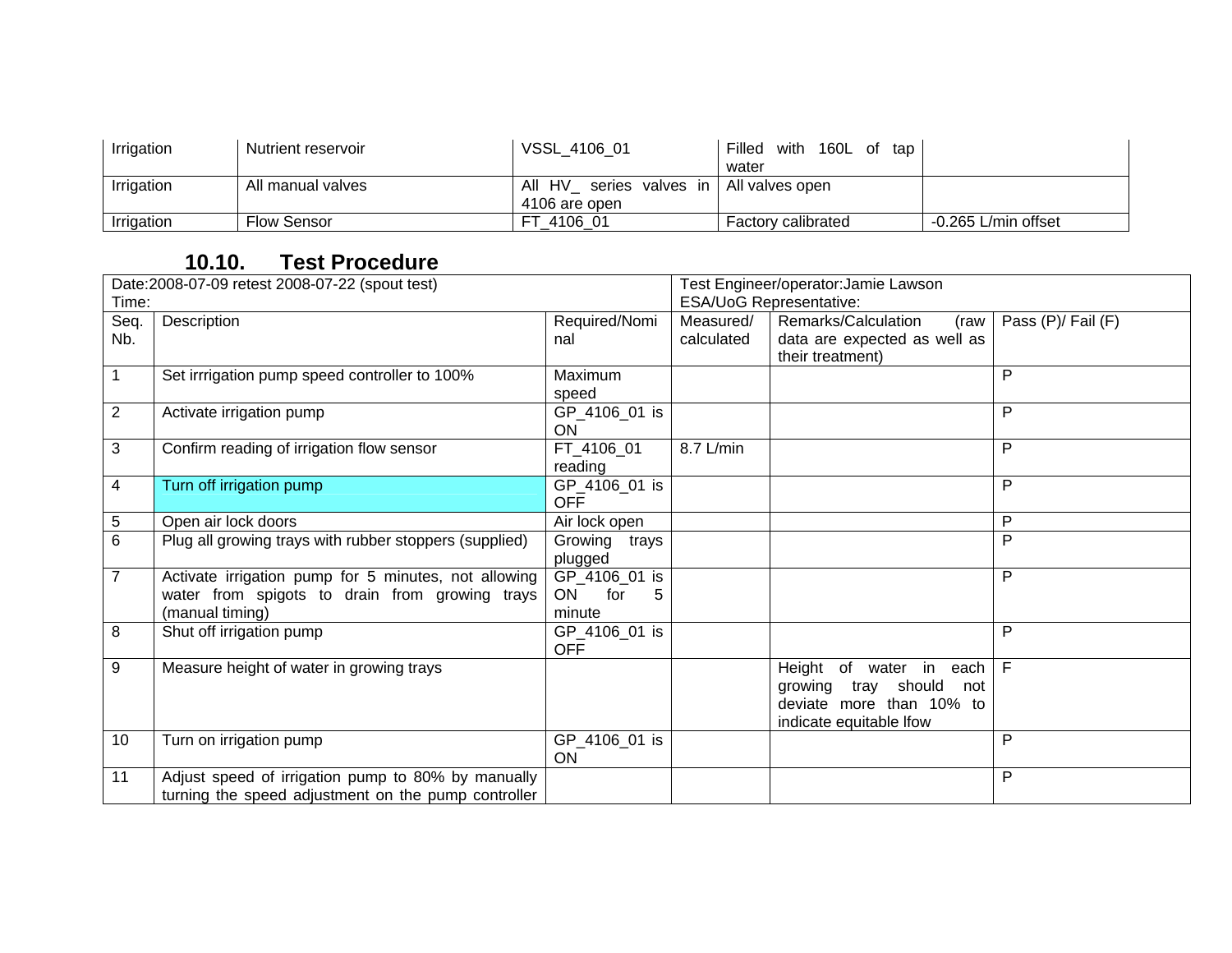|    | box                                                     |            |                                  |   |
|----|---------------------------------------------------------|------------|----------------------------------|---|
| 12 | Record flow sensor reading                              | FT 4106 01 |                                  |   |
| 13 | Repeat steps 11 and 12 for 60%, 40%, 20% and 0%         |            | Calibration curve for irrigation |   |
|    | of full speed. Record corresponding flow.               |            | pump                             |   |
| 14 | Create look-up table for irrigation pump (as % of full  |            |                                  |   |
|    | speed) speed against realized flow                      |            |                                  |   |
| 15 | Open and close all manual valves. Ensure ball valves    |            |                                  | D |
|    | isolate or open flow along irrigation line as required  |            |                                  |   |
| 16 | By manually manipulating (rotating) the irrigation flow |            |                                  | D |
|    | sensor, confirm signal is sent by sensor                |            |                                  |   |

To be competed in the annotated procedures document

## **10.12. Deviations**

| Seq<br>Nb. | scription of the modification<br>Deso                         | .<br>Justification         |
|------------|---------------------------------------------------------------|----------------------------|
|            | v measured below 60% of full speed<br>No irrigation<br>ı flow | ' little or no flow<br>ver |
|            |                                                               |                            |

# **11. Thermal Control Sub-System Functional Testing**

# **1.1. Procedure ID: CESRF-HPC1-TEMPERATURE/HUMIDITY-FT**

## **11.1. Introduction**

The purpose of this test is to confirm operation of the growing volume temperature and humidity sensors, the fluid integrity of both the hot and chilled water coils and service lines, confirmation of operation of the 3 way proportional valves and the functionality of temperature sensors positioned on the coils and water service inlet and exit lines.

# **11.2. Acronyms used in this test plan procedure**

None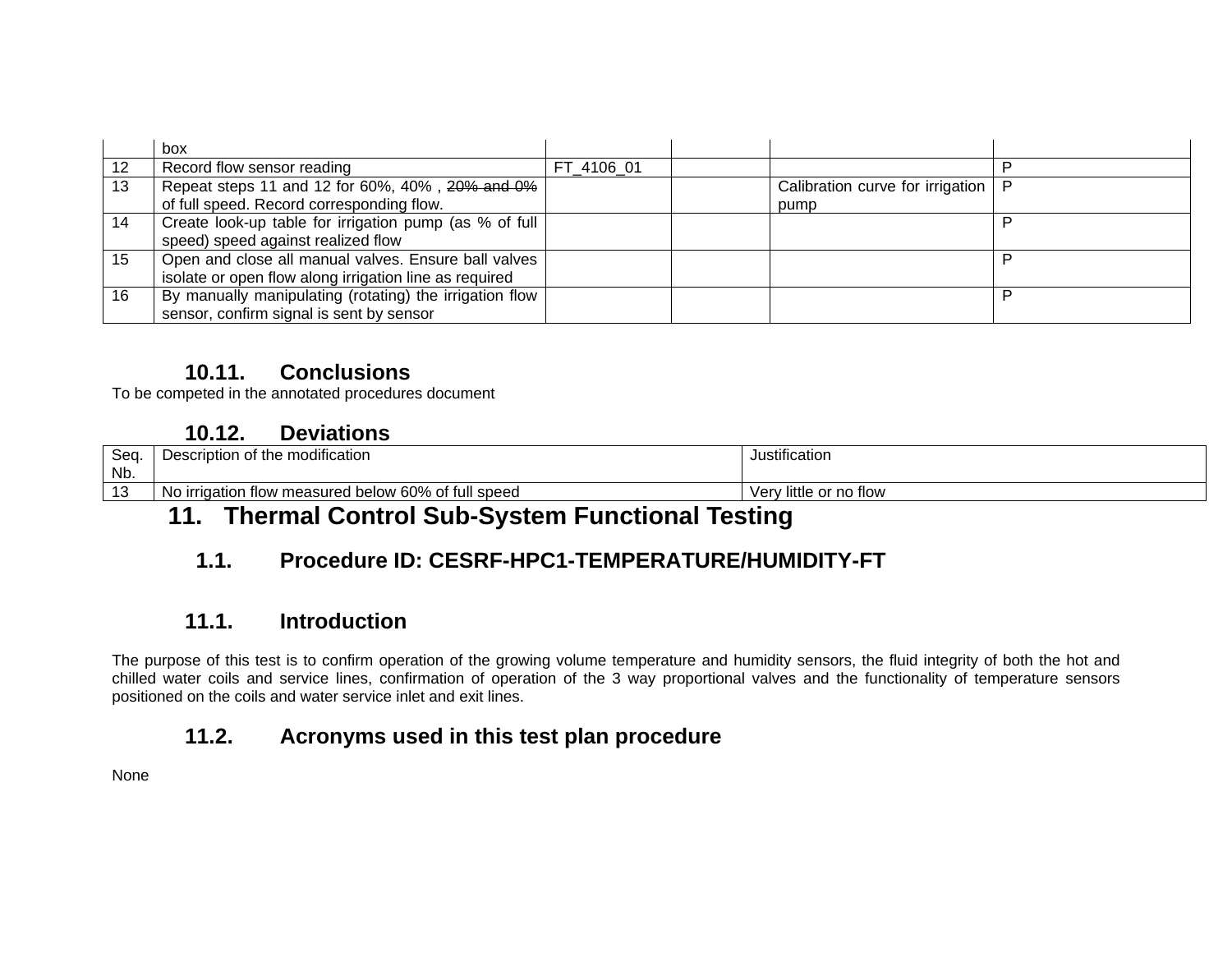## **11.3. Applicable documents**

Technical Annex to SOW ref: TEC-MCT/2005/3466/In/CP TN 85.71 including P&ID

## **11.4. Data Log File Name:**

CESRF-HPC1-TEMPERATURE\_HUMIDITY-FT.txt

## **11.5. Parts Tested (P&ID Reference):**

TT 4112\_04 - \_012 (Growing volume temperature sensors)

AT 4112\_01 - \_03 and TT 4112\_01 - \_03 (growing volume humidity and temperature sensors) S3CV 4112\_01 and S3CV\_4112\_02 (water service line control valves)

TT\_4112\_13 - \_18 (water service line entry and exit temperature sensors, coil surface temperature sensors)

## **11.6. Acceptance/rejection criteria**

#### **11.6.1. General**

The test shall be repeated if the data acquisition looks doubtful or failed completely The test is considered successful when the conditions in Section 2.2 are met

#### **11.6.2. Acceptance criteria**

The functional test is deemed successful if:

- all temperature sensors (TT\_4112\_Series) are shown to be functional
- all humidity sensors are shown to be functional
- The proportional valves may be opened with induction from external signal
- Condensate freely drains into from the collection pan into the condensate collection reservoir

#### **11.6.3. Rejection criteria**

The test has failed if any of the conditions above are not met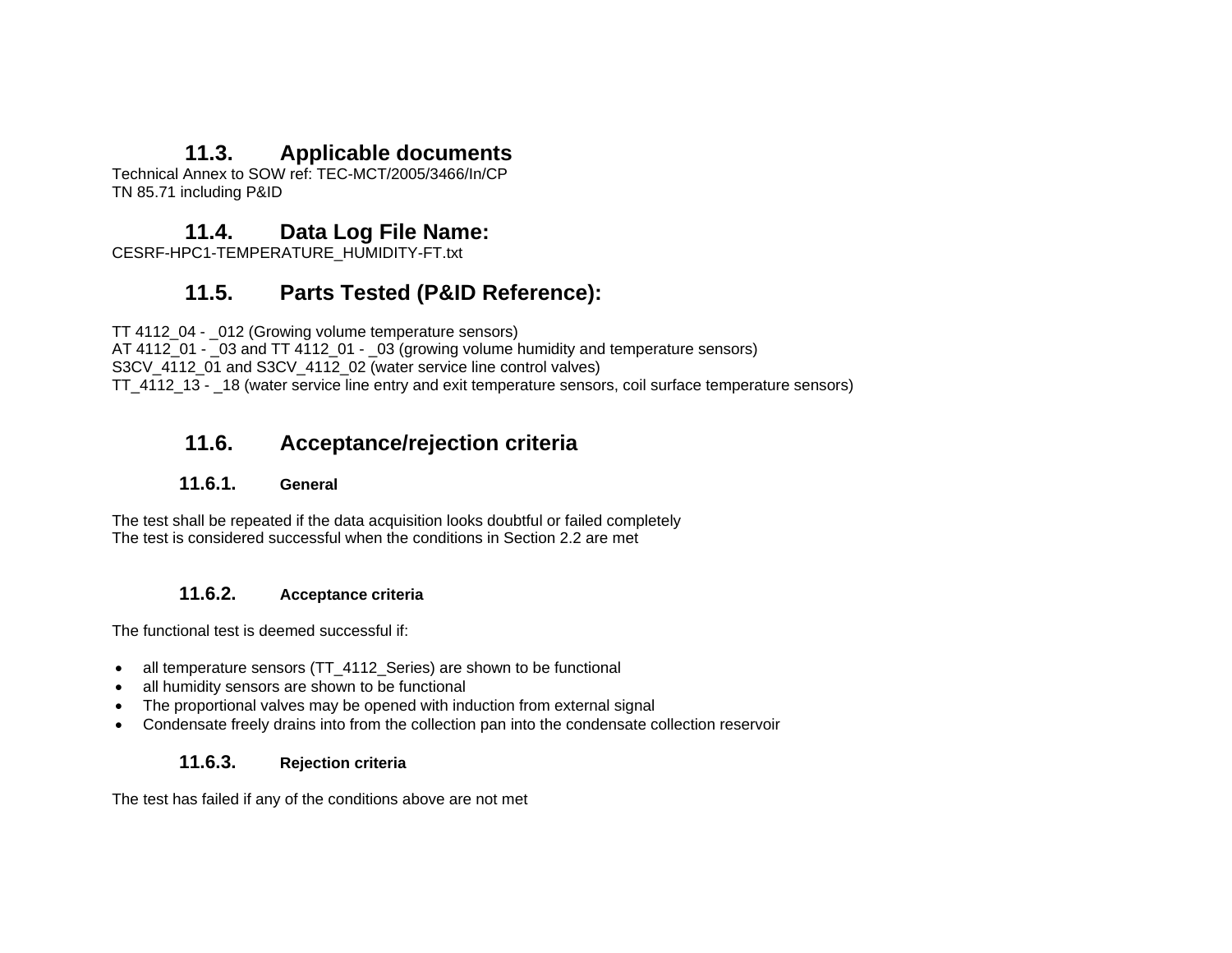# **11.7. Environmental requirements**

Normal ambient conditions in temperature, pressure and gas composition are sufficient.

## **11.8. Safety aspects**

No special safey issues have been identified for this tst.

## **11.9. Test set-up**

Verification prior to test performance: confirmation of settings in the Table 1.

| Sub-system | Components concerned | Tag (P&ID)                      | Status at start                             | Remark/setpoint |
|------------|----------------------|---------------------------------|---------------------------------------------|-----------------|
| Air-Flow   | Blower/VFD           | <b>BLWR</b><br>4111 01          | Running of 60Hz<br><del>namma at bonz</del> | Off<br>step 10  |
|            |                      | <b>MVFD</b><br>-01<br>4111<br>_ |                                             |                 |

| Date:2008-07-19<br>Time: 19:20 EST |                                                                                                                                   |               | Test Engineer/operator: Jamie Lawson<br><b>ESA/UoG Representative:</b> |                                                                                                    |                    |
|------------------------------------|-----------------------------------------------------------------------------------------------------------------------------------|---------------|------------------------------------------------------------------------|----------------------------------------------------------------------------------------------------|--------------------|
| Seq.                               | Description                                                                                                                       | Required/Nomi | Measured/                                                              | Remarks/Calculation<br>(raw                                                                        | Pass (P)/ Fail (F) |
| Nb.                                |                                                                                                                                   | nal           | calculated                                                             | data are expected as well as<br>their treatment)                                                   |                    |
|                                    | Open facility supply to chilled water coil and slowly<br>(manually) open chilled water proportional valve fully<br>(S3CV 4112 01) |               | half                                                                   | Initial T readings<br>Cold Source 20.28 C<br>Condenser Coil 21.53 C<br>Cold Exit 21.16 C           | P                  |
| $\overline{2}$                     | Confirm TT 4112 13 indicates chilled water flow                                                                                   |               | 19.31 C                                                                |                                                                                                    | P                  |
| 3                                  | Confirm chilled water flow through coil by depressions<br>of TT 4112 44 15 reading                                                |               | 21.49 C                                                                | Confirm by visual inspection<br>that no leaks exist in the<br>water supply lines of in the<br>coil | P                  |
| 4                                  | Confirm flow out of coil and into water return line to<br>facility by depression of TT_4112_45 17 reading                         |               | 21.22C                                                                 |                                                                                                    | P                  |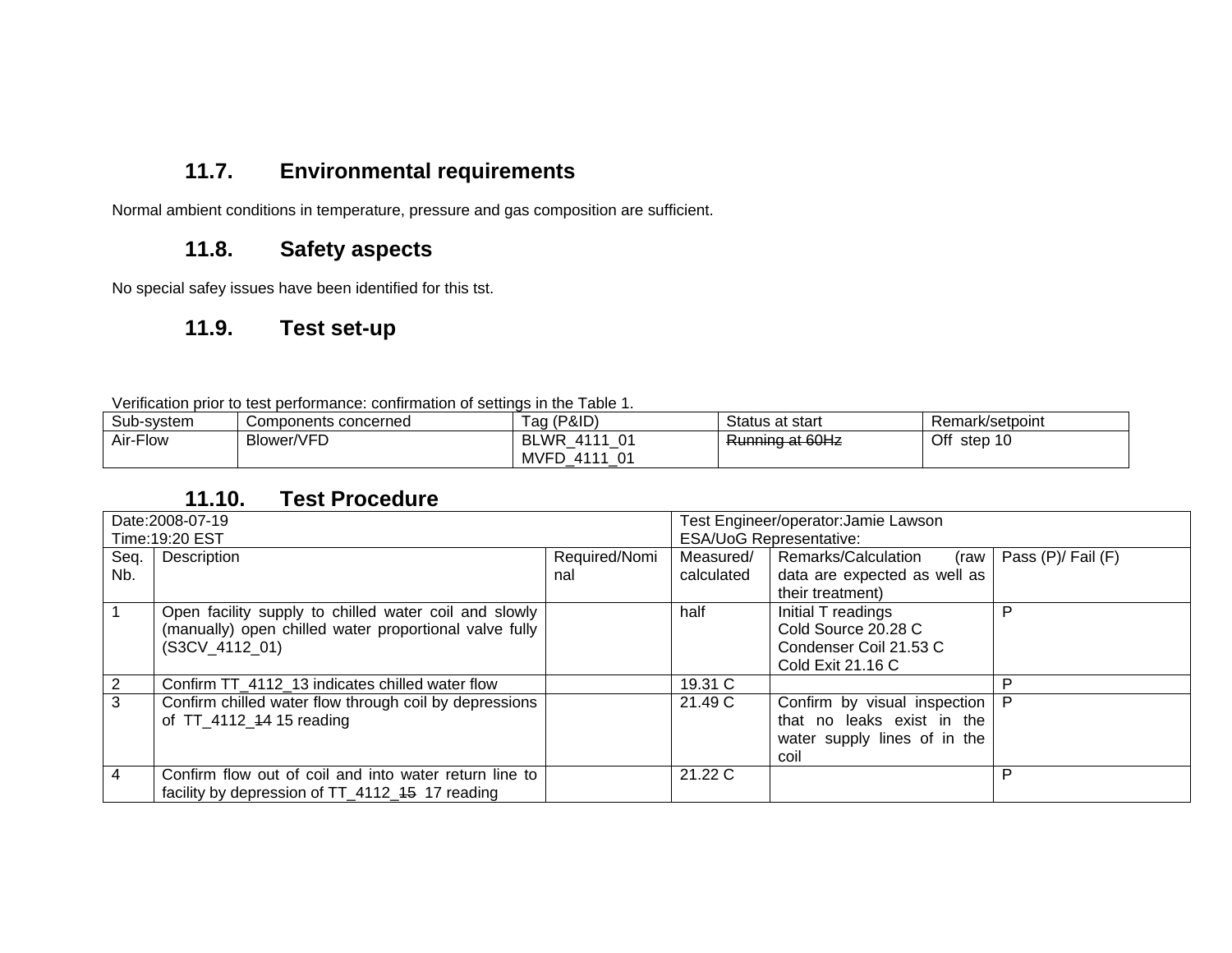| 5               | Open facility supply to hot water coil and slowly<br>(manually) open hot water proportional valve fully<br>(S3CV_4112_02)                   |         | Confirm by visual inspection   P<br>that no leaks exist in the<br>water supply lines of in the<br>coil<br>Initial T Readings<br>Hot Source 21.33 C<br>Heater Coil 21.33 C<br>Hot Exit 21.37 C |                         |
|-----------------|---------------------------------------------------------------------------------------------------------------------------------------------|---------|-----------------------------------------------------------------------------------------------------------------------------------------------------------------------------------------------|-------------------------|
| 6               | Confirm TT_4112_46 14 indicates hot water flow<br>(raise in temperature)                                                                    | 48.77 C |                                                                                                                                                                                               | P                       |
|                 | Confirm hot water flow through hot coil by increases in<br>TT_4112_ <del>17</del> 16 reading                                                | 21.40 C |                                                                                                                                                                                               | P                       |
| 8               | Confirm flow out of coil and into hot water return line<br>to facility with rise in TT_4112_18 reading                                      | 21.51 C |                                                                                                                                                                                               | P                       |
| 9               | Fully close<br>hot<br>proportional<br>valve<br>water<br>(S3CV_4112_02)                                                                      |         |                                                                                                                                                                                               | P                       |
| 10              | Activate blower and VFD (full speed)                                                                                                        | 40Hz    | <b>Typical setting</b>                                                                                                                                                                        | P                       |
| 11              | Manually record temperature sensor readings in<br>chamber growing volume (TT_4112_04 to _012)                                               |         | $\overline{B}$<br>$\mathsf{C}$<br>A<br>20.77 21.11 21.03 C<br>20.86 21.33 21.11 C<br>21.18 21.38 21.20 C                                                                                      | $\overline{\mathsf{P}}$ |
| 12 <sup>°</sup> | Allow for air circulation passed chilled water coil for<br>five minutes                                                                     |         |                                                                                                                                                                                               | P                       |
| 13              | Manually record temperature sensor readings in<br>chamber growing volume and confirm reading of<br>cooler temperatures (TT_4112_04 to _012) |         | B<br>$\mathsf{C}$<br>A<br>18.55 15.57 18.57 C<br>11.62 16.62 17.82 C<br>16.76 17.21 17.95 C                                                                                                   | P                       |
| 14              | Using a misting bottle the operator humidifies the<br>main growing volume                                                                   |         | Open exterior<br>of<br>door<br>chamber to gain access                                                                                                                                         | $\mathsf{P}$            |
| 15              | Confirm increased humidity readings by humidity<br>sensors (AT_4112_01 to _03)                                                              |         | $\overline{C}$<br>A<br>B<br>60.3 73.0 64.1 %<br>68.8 81.8 77.4 %                                                                                                                              | P                       |
| 16              | In the humid environment, water should passively<br>condense on the coil                                                                    |         |                                                                                                                                                                                               | P                       |
| 17              | Confirm collection of water on the condensate tray<br>and passive drain into to condensate reservoir                                        |         | Confirm<br>that no leakage<br>condensate<br><b>occurs</b><br>on<br>drainage line or tank by visual                                                                                            | P                       |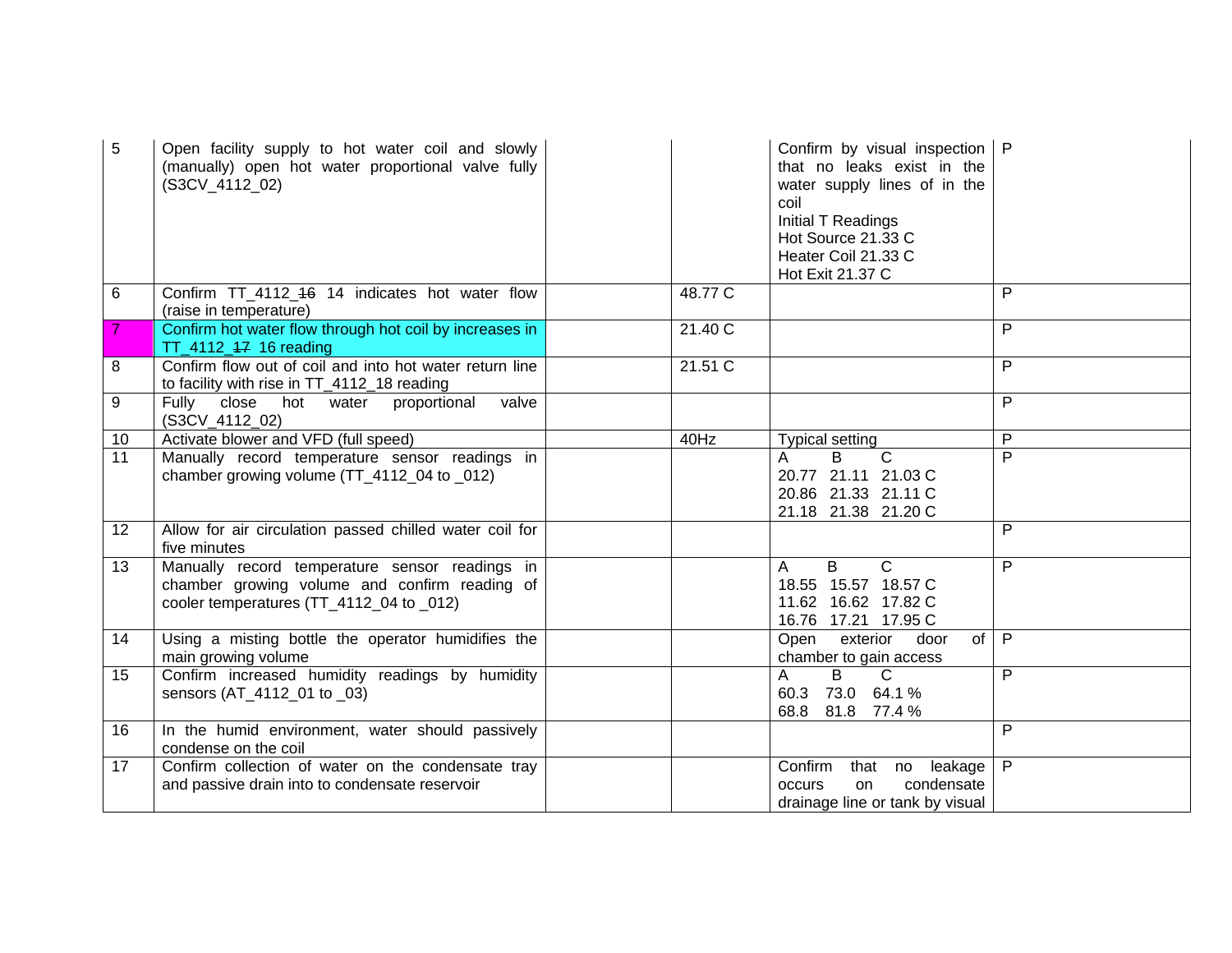|    |                                                          |  | inspection                     |  |
|----|----------------------------------------------------------|--|--------------------------------|--|
| 18 | To save time, the user manually fills the condensate     |  | Confirm activation of hi level |  |
|    | collection reservoir to activate the condensate hi level |  | switch                         |  |
|    | switch (LSH 4110 02)                                     |  |                                |  |
| 19 | Manually<br>activate<br>the<br>condensate<br>pump        |  |                                |  |
|    | (GP_4110_01) to drain the condensate reservoir until     |  |                                |  |
|    | the low level switch is activated (LSL 4110 02)          |  |                                |  |

#### **11.11. Conclusions**

To be competed in the annotated procedures document

## **11.12. Deviations**

| $S_{\Omega}$<br>vou<br>Nb. | <br>of the modification<br>:riptior<br>$\sim$<br>∠⊏ง⊍<br>ושו               | $\cdot$ .<br><b>ustificatio</b> |
|----------------------------|----------------------------------------------------------------------------|---------------------------------|
|                            | If needs to be removed to inspect for leaks<br>lina unit cover<br>Air hand |                                 |

# **12. Control and Operational Tests**

# **1.1. Procedure ID: CESRF-HPC1-PROFILE - OT**

## **12.1. Introduction**

The aim of this test is to demonstrate the operation of the chamber under control. The test confirms sensor reading at the controller and confirms signals are properly sent to actuators. The test procedures follow general start-up of the chamber and uses a 48 hour profile test to span a range of operational environmental conditions. Acceptance criteria for the test is based on the environment control requirements defined in Section 2.0 above.

# **12.2. Acronyms used in this test plan procedure**

None

# **12.3. Applicable documents**

Technical Annex to SOW ref: TEC-MCT/2005/3466/In/CP TN 85.71 including P&ID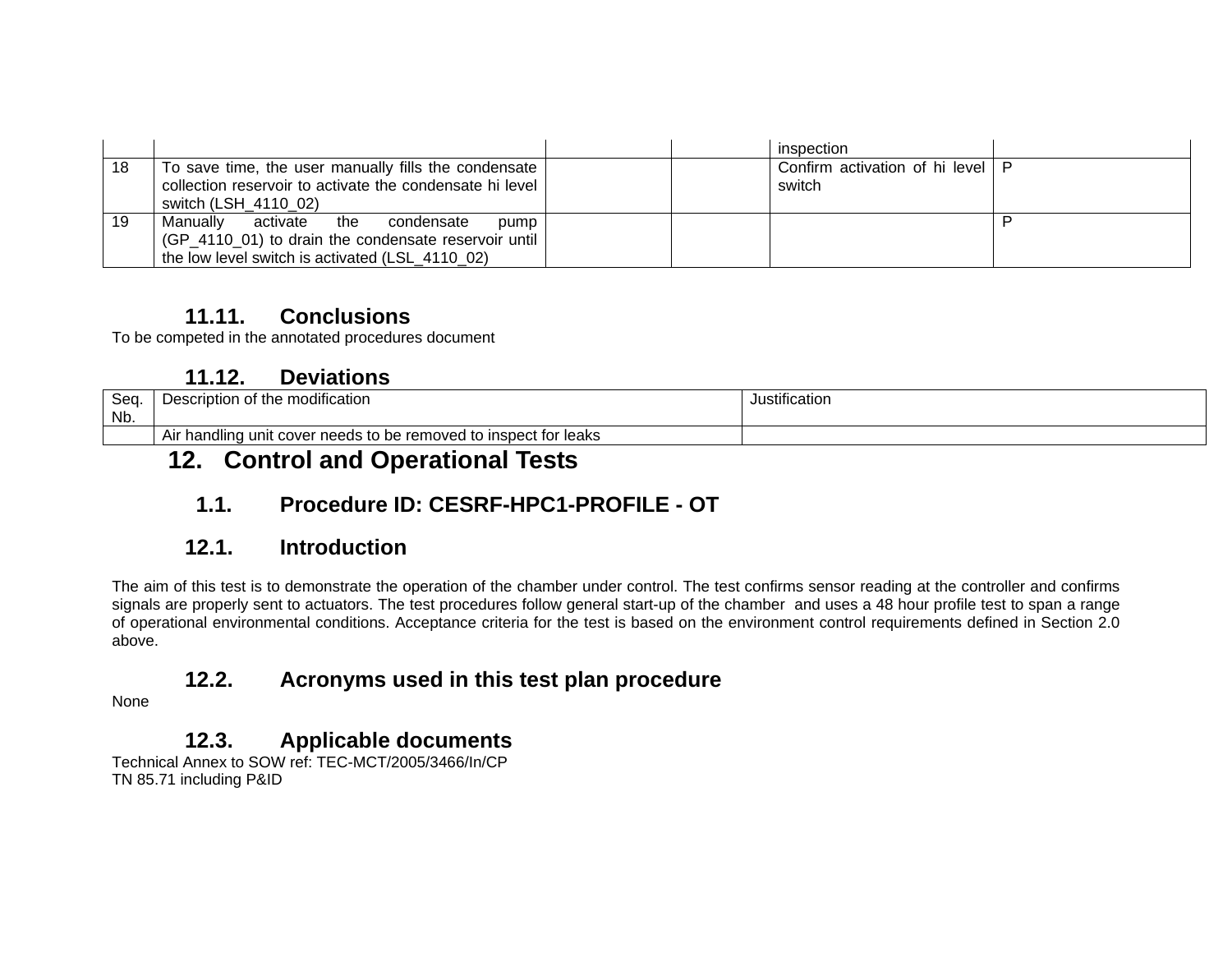#### **12.4. Video Log File Names:**

CESRF\_HPC1\_Exterior\_Door\_A\_Operation\_and\_Tray\_Mounting.mpeg CESRF\_HPC1\_Exterior\_Door\_C\_Operation\_and\_Tray\_Mounting.mpeg

## **12.5. Acceptance/rejection criteria**

#### **12.5.1. General**

The test shall be repeated if the data acquisition looks doubtful or failed completely

The test is considered successful when the conditions in the section below are met:

#### **12.5.2. Acceptance criteria**

- 1. The controller reads exterior air lock door switches ZS\_4100\_01, ZS\_4100\_02, ZS\_4101\_01 and ZS\_4101\_02 when the door is open
- 2. The controller properly executes the purge sequence override in the event of door open signal
- 3. The controller reads the air lock pressure sensor PT\_4102\_01 and reads pressure switch PS\_4102\_01 and PS\_4103\_01
- 4. The controller properly executes the purge sequence with user initiation at the controller (manual start)
- 5. The controller detects manual induction of air-lock overpressure and responds with deactivation of SV\_4102\_01 and SV\_4013\_01 purgein solenoids
- 6. The controller properly executes the photoperiod defined by the user for the profile test, which includes serial activation of lamp strings
- 7. The controller logs readings from all PAR sensors (RT\_4104\_01 through RT\_4104\_03) at the specified interval
- 8. The controller activates all lamp loft fans when PAR sensors indicate any lamp string is on and confirmation of lamp loft fans is made by the controller
- 9. The controller properly logs lamp loft temperatures (TT 4105 01 through TT 4105 03)
- 10. The lamp loft temperature remains below 35 ºC when lamps are on
- 11. The controller signals a high lamp loft temperature alarm in response to readings from TT\_4105\_01 through TT\_4105\_03 and user defined alarm threshold
- 12. The controller activates the main irrigation pump in accordance with the defined irrigation period (which may be selected to be less than 24 hrs or to match the photoperiod)
- 13. The controller logs nutrient flow sensor FT\_4106\_01 and that flow is greater than 0.2L per minute
- 14. Confirmation of pH sensor log AT 4107 01 at the controller
- 15. The controller reads of acid and base tank low level sensors (LSL\_4107\_01 and LSL\_4107\_02) when fluid in acid and base tanks is at low levels
- 16. The controller activates acid and base injection solenoids in cases where actual solution pH is different from demand levels defined in the profile test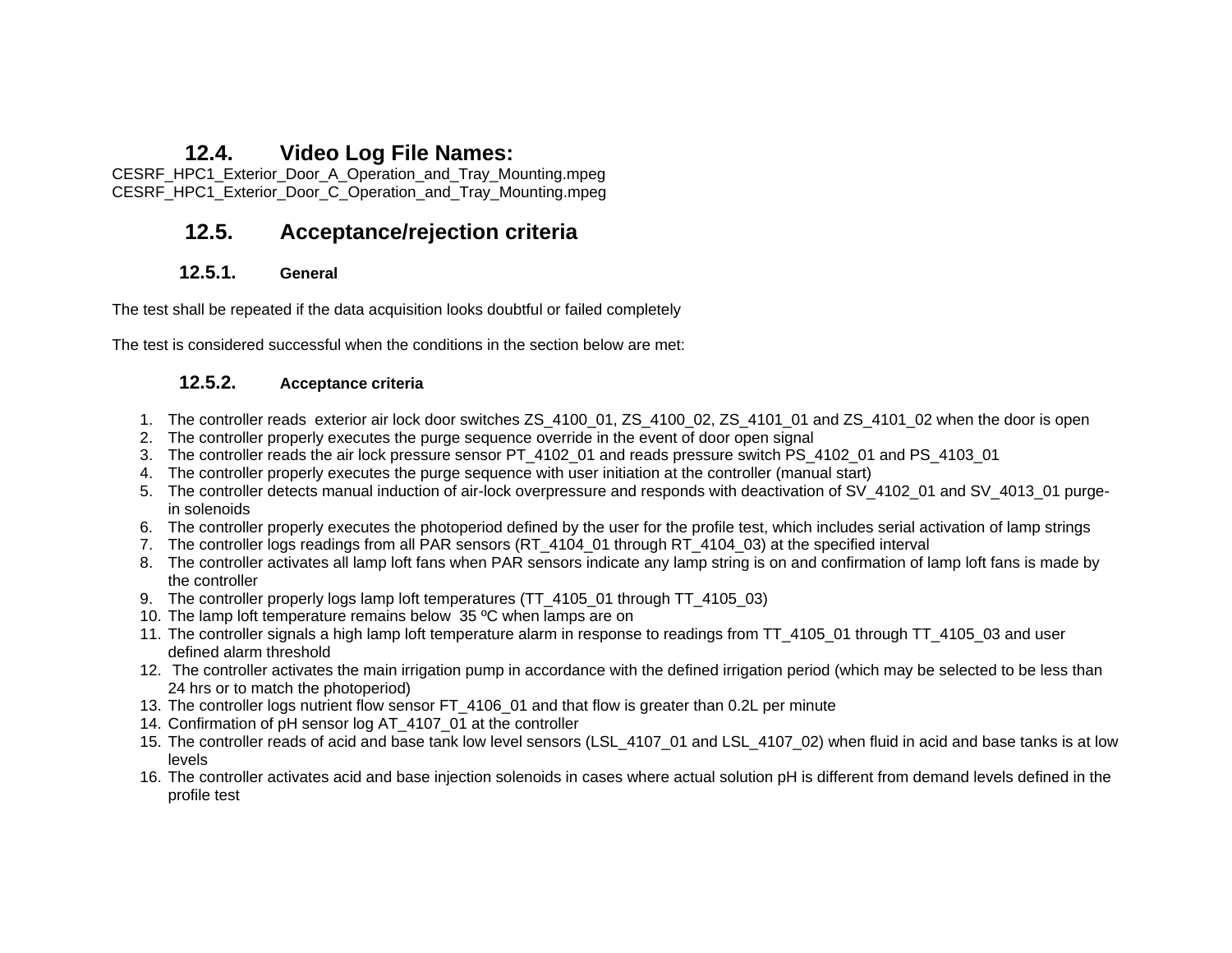- 17. A calibration curve of acid/base solution delivery as a function of acid/base vessel volume is obtained
- 18. The controller activates hi and low pH alarms when actual pH is beyond demand and tolerance
- 19. Confirmation of EC sensor log AT\_4108\_01 at the controller
- 20. Confirmation of controller read of stock A and stock B tank low level sensors (LSL\_4108\_01 and LSL\_4108\_02)
- 21. Confirmation of controller activation of stock injection solenoids by the controller (SV\_4108\_01 and SV\_4108\_02)
- 22. Calibration of solenoid opening time for EC control
- 23. Profile tests of EC control in maintenance of modified Hoagland's solution (EC Demand +/- 0.05 dS/m)
- 24. Induction of hi/low EC alarms
- 25. Induction and test of hi/low stock tank volume alarms
- 26. Confirmed activation of condensate drain procedure by the controller
- 27. Hi/low temperature alarm states are activated at the controller
- 28. Hi/low humidity alarm states are activated at the controller
- 29. Activation of condensate collection tank hi/low alarms and activation of condensate pump by the controller
- 30. Observed chamber temperature does not deviate by more than 0.5  $\degree$ C at any time during the period of the profile test, in the absence of a crop
- 31. Confirmation of controller induction of hi CO2 alarm states during the day period (i.e. when CO2 concentration exceeds demand by more than tolerance by a user defined specified period of time)
- 32. Observed chamber CO2 concentration does not deivate by more than 100 ppm during the day periods defined in the profile test period (i.e. when compensatory CO2 injections are active)
- 33. The controller successfully logs O2 concentration

#### **12.5.3. Rejection criteria**

The test, in its entirety, or relevant sections of the test shall be repeated if the data acquisition looks doubtful , the controller does not initiate alarms as expected or control is not within specified tolerance limits, as defined in the section above.

## **12.6. Environmental requirements**

This test defines the interior operational conditions of the chamber as part of a profile test. Normal ambient conditions in the MPP or at CESRF are sufficient for the test.

## **12.7. Safety aspects**

No special safety risks have been identified for this test.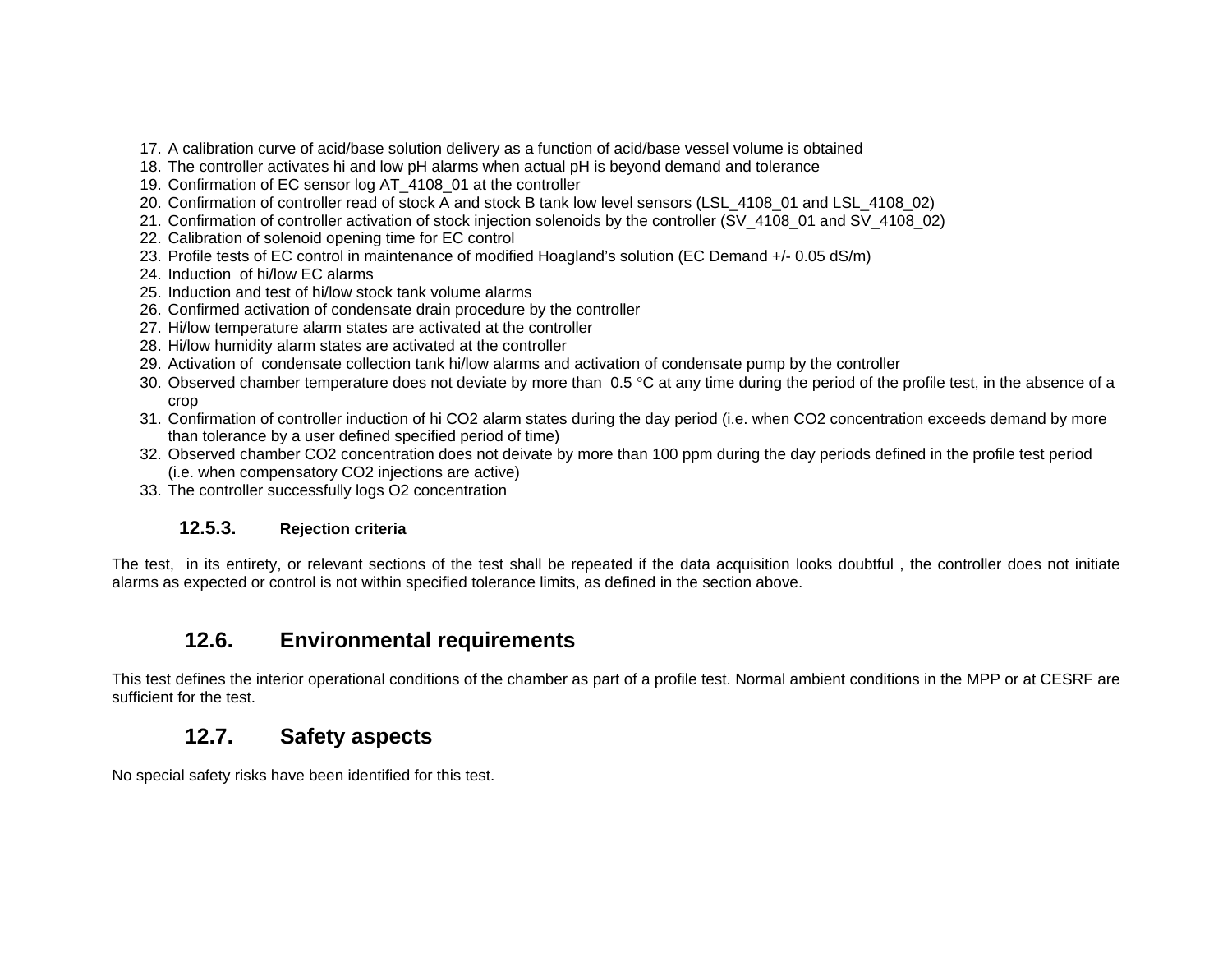# **12.8. Test set-up**

Verification prior to test performance: confirmation of settings in the Table 1.

| Sub-system       | Components concerned               | Tag (P&ID)               | Status at start                   | Remark/setpoint           |
|------------------|------------------------------------|--------------------------|-----------------------------------|---------------------------|
| Air Lock         | Interior Air Lock Doors (A&C)      | N/A                      | <b>CLOSED</b>                     |                           |
|                  | <b>Exterior Air Lock Doors</b>     | N/A                      | <b>CLOSED</b>                     |                           |
| Lighting         | Lamp Strings                       | LHPS_4104_01-_06 (HPS    | All strings off                   |                           |
|                  |                                    | Lamps)                   |                                   |                           |
|                  |                                    | LMH_4104_01 - _03 (MH    |                                   |                           |
|                  |                                    | Lamps)                   |                                   |                           |
| Lamp Loft        | Lamp Loft Fans                     | FAN_4105_01,             | All fans off                      |                           |
|                  |                                    | FAN 4105 02,             |                                   |                           |
|                  |                                    | FAN_4105_03              |                                   |                           |
| Air handling     | Main centrifugal blower            | BLWR_4111_01             | Off                               | VFD set to 0 Hz           |
| Temperature      | Chilled and Hot water proportional | S3CV_4112_02<br>and      | to coils off, flow<br><b>Flow</b> |                           |
| and Humidity     | valves                             | S3CV_4112_02             | through by-pass occurs            |                           |
| Gas Analysis     | CO2 analyzer                       | AT_4113_01               | Analyzer ON                       | regulator pressure set to |
|                  | MFC for CO <sub>2</sub>            | FC_4113_01               | MFC Set to 1L/min                 | 120 kPa                   |
|                  | CO2 Injection Solenoid             | SV_4113_01               | <b>CLOSED</b>                     |                           |
|                  | CO2 Injection Override             | HV_4113_01               | <b>OPEN</b>                       |                           |
| Gas Analysis     | O2 analyzer                        | $\overline{AT}$ _4113_02 | and<br>On<br>flow<br>through      |                           |
|                  |                                    |                          | analyzer confirmed                |                           |
| <b>EC System</b> | <b>Stock A Tank</b>                | VSSL_4108_01,            | Filled with Stock A               | See TN 85.73 for Stock A  |
|                  | Stock B Tank                       | VSSL_4108_02             | Filled with Stock B               | and B recipe              |
|                  | <b>Stock A Manual Override</b>     | HV_4108_01               | <b>OPEN</b>                       |                           |
|                  | <b>Stock B Manual Override</b>     | HV 4108 02               | <b>OPEN</b>                       |                           |
|                  | <b>Stock A Injection Solenoid</b>  | SV_4108_01               | <b>CLOSED</b>                     |                           |
|                  | <b>Stock B Injection Solenoid</b>  | SV_4108_02               | <b>CLOSED</b>                     |                           |
|                  | <b>EC Sensor</b>                   | AT_4108_01               | Logging at Controller             |                           |
| pH               | AcidTank                           | VSSL_4107_01,            | Filled with 1M Nitric Acid        |                           |
|                  | <b>Base Tank</b>                   | VSSL_4107_02             | Filled with 1M Na(CO3)2           |                           |
|                  | <b>Acid Manual Override</b>        | HV_4107_01               | <b>OPEN</b>                       |                           |
|                  | <b>Base Manual Override</b>        | HV 4107 02               | <b>OPEN</b>                       |                           |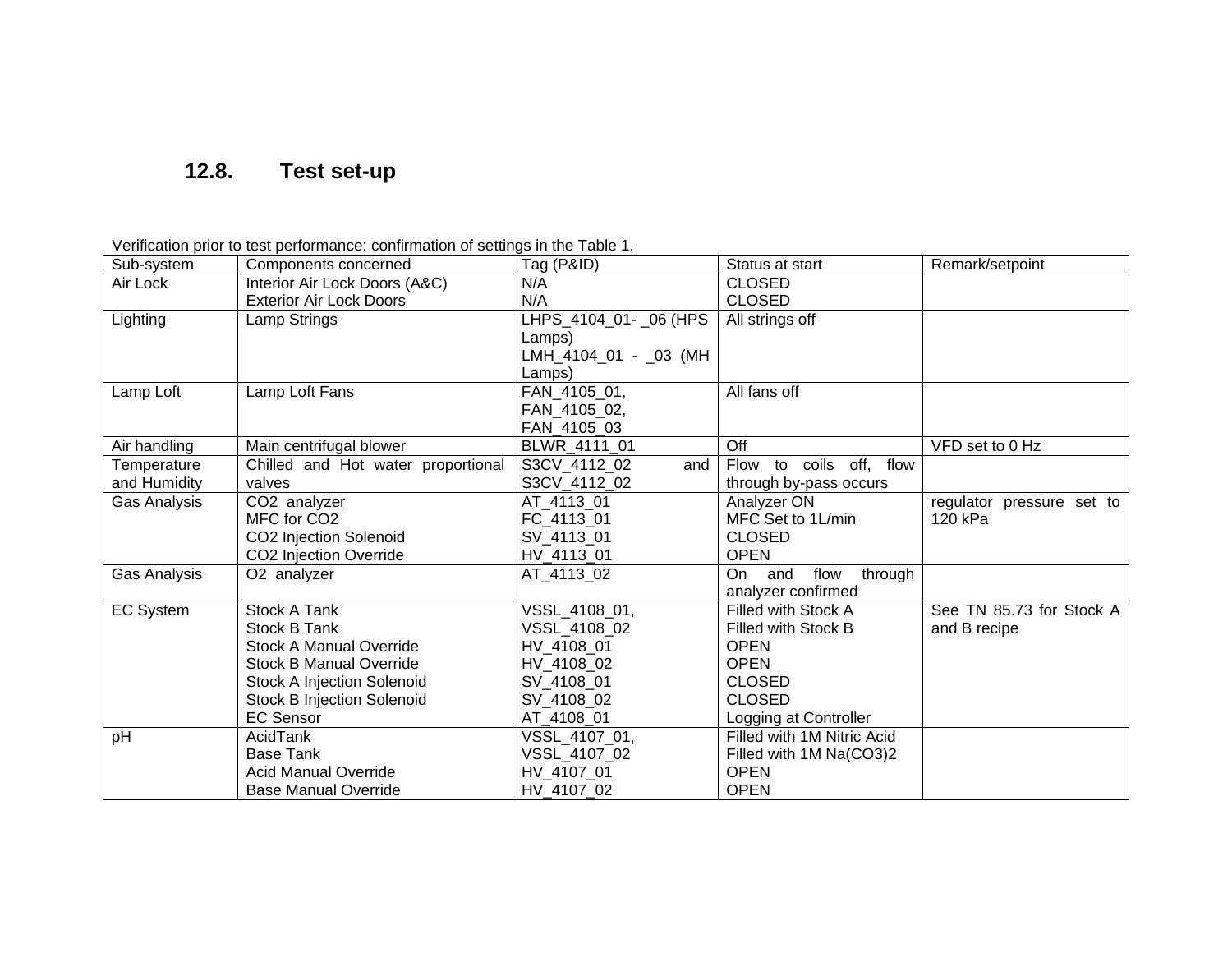|                          | Acid Injection Solenoid          | SV 4107 01       | <b>CLOSED</b>         |
|--------------------------|----------------------------------|------------------|-----------------------|
|                          | <b>Base Injection Solenoid</b>   | SV 4107 02       | <b>CLOSED</b>         |
|                          | pH Sensor                        | AT 4107 01       | Logging at Controller |
| <b>Irrigation System</b> | Irrigation/growing trays         | N/A              | 22 trays In position  |
|                          | <b>Irrigation Flow Sensor</b>    | FT 4106 01       | Logging               |
|                          | <b>Manual Shutoff to Chamber</b> | HV 4106 01       | <b>OPEN</b>           |
|                          | Irrigation Pump Inlet Override   | HV 4106 02       | <b>OPEN</b>           |
|                          | <b>Irrigation Drain Override</b> | HV 4106 03       | <b>OPEN</b>           |
|                          | Irrigation By-Pass Valves        | HV 4106 04,      | <b>OPEN</b>           |
|                          |                                  | HV 4106 05       | <b>OPEN</b>           |
|                          | <b>Nutrient Reservoir</b>        | <b>VSSL 4106</b> | Filled with 120L H2O  |
| Condensate               | Condensate Reservoir             | VSSL 4110 01     | <b>EMPTY</b>          |
|                          | Condensate Pump                  | GP 4110 01       | <b>OFF</b>            |

## **12.9. Test Procedure**

**Video logs of the following steps are taken.** 

| Date: |                                                   |             | Test Engineer/operator:        |                                       |      |      |      |
|-------|---------------------------------------------------|-------------|--------------------------------|---------------------------------------|------|------|------|
| Time: |                                                   |             | <b>ESA/UoG Representative:</b> |                                       |      |      |      |
| Seq   | Description                                       | Required/No |                                | Measured/   Remarks/Calculation       | Pass | (P)/ | Fail |
|       |                                                   | minal       | calculated                     |                                       | (F)  |      |      |
| Nb.   |                                                   |             |                                |                                       |      |      |      |
| 1     | Operator initiates purge sequence in both air     |             |                                | Confirm proper opening and reading of |      |      |      |
|       | locks A and C by manual start at the controller   |             |                                | RV_4100_01, SV_4102_01,               |      |      |      |
|       | and allows sequence to complete fully             |             |                                | SV 4102 02, PT 4102 01,               |      |      |      |
|       |                                                   |             |                                | PS 4102 01, HV 4102 01,               |      |      |      |
|       |                                                   |             |                                | RV 4101 01, SV 4103 01,               |      |      |      |
|       |                                                   |             |                                | SV 4103 02, PT 4103 01,               |      |      |      |
|       |                                                   |             |                                | PS 4103 01, HV 4103 01                |      |      |      |
|       |                                                   |             |                                | Confirm completion of purge           |      |      |      |
|       |                                                   |             |                                |                                       |      |      |      |
| 2     | Operator initiates a second purge sequence in air |             |                                | Confirm start of purge sequence       |      |      |      |
|       | lock A. Within 5 seconds of purge start, operator |             |                                | When exterior door is opened, confirm |      |      |      |
|       | opens exterior air lock door A                    |             |                                | activation of ZS 4100 01, ZS 4100 02  |      |      |      |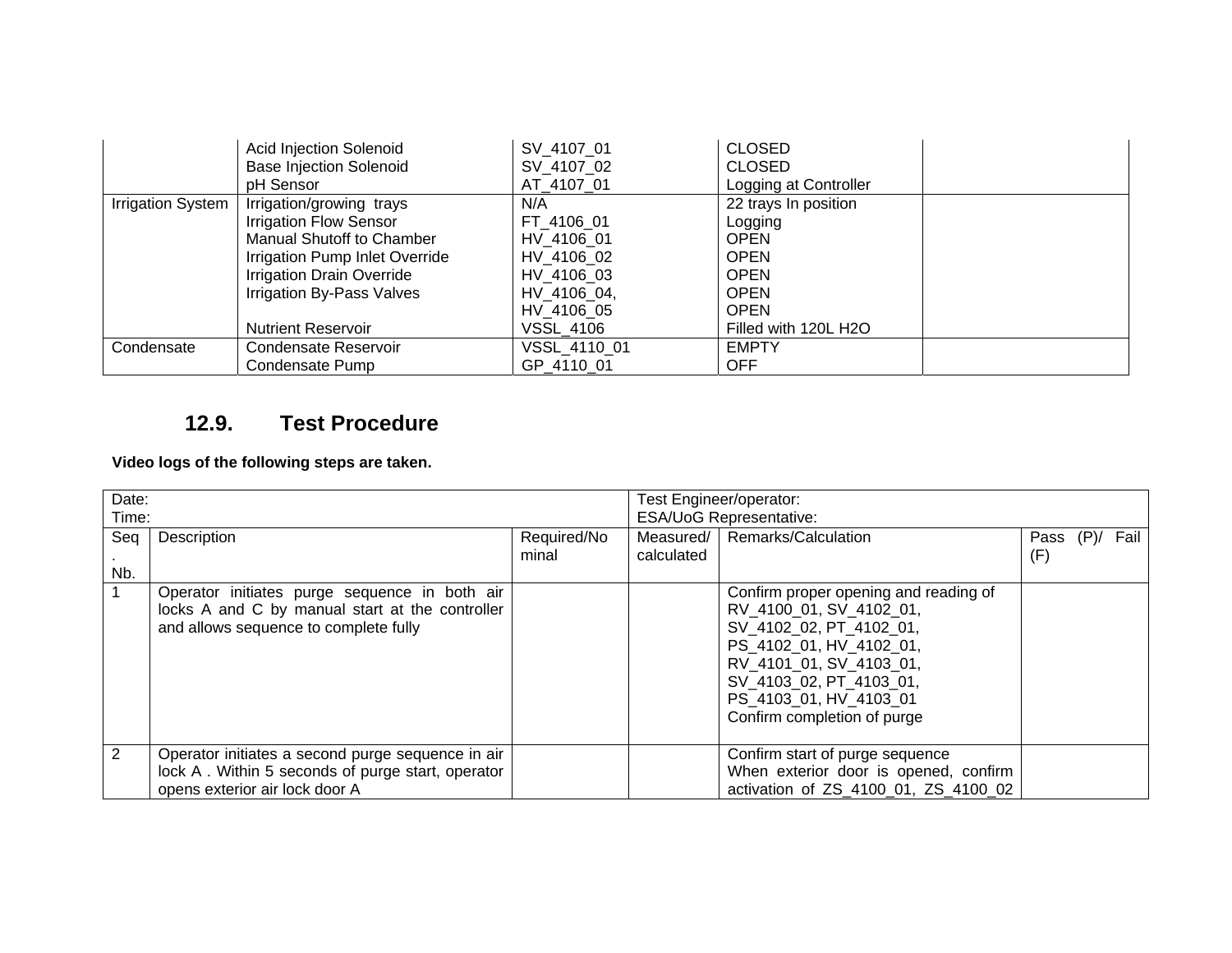|                |                                                                                                                                                                                                                                                                                                                                                                                                                 | and ZI_4100_01 and Purge override<br>event which shuts down purge sequence                                                                                                                     |  |
|----------------|-----------------------------------------------------------------------------------------------------------------------------------------------------------------------------------------------------------------------------------------------------------------------------------------------------------------------------------------------------------------------------------------------------------------|------------------------------------------------------------------------------------------------------------------------------------------------------------------------------------------------|--|
| 3              | Operator closes exterior air lock door A                                                                                                                                                                                                                                                                                                                                                                        |                                                                                                                                                                                                |  |
| $\overline{4}$ | Operator initiates a second purge sequence in air<br>lock C. Within 5 seconds of purge start, operator<br>opens exterior air lock door C                                                                                                                                                                                                                                                                        | Confirm start of purge sequence<br>When exterior door is opened, confirm<br>activation of ZS_4101_01, ZS_4101_02<br>and ZI_4101_01 and Purge override<br>event which shuts down purge sequence |  |
| 5              | Operator Closes exterior air lock door C                                                                                                                                                                                                                                                                                                                                                                        |                                                                                                                                                                                                |  |
| $6\phantom{1}$ | User programs environment conditions according<br>to profile including;<br>Photoperiod for each light string<br>Temperature regime<br>$\bullet$<br>Humidity regime<br>$\bullet$<br>CO <sub>2</sub> regime<br>$\bullet$<br>Irrigation period (always on)<br>$\bullet$<br>pH and EC demand                                                                                                                        |                                                                                                                                                                                                |  |
| $\overline{7}$ | Set controller to fully automatic mode and allow<br>chamber to run for the full 48 period. Set log<br>sensor log interval to 5 minutes.                                                                                                                                                                                                                                                                         | Confirm log of ALL chamber sensors<br>Confirm operation of irrgation pump<br>Confirm operation of blower<br>Confirm operation of lamp loft fans                                                |  |
| 8              | Download all logged data                                                                                                                                                                                                                                                                                                                                                                                        |                                                                                                                                                                                                |  |
| 9              | Calculate deviation of environment parameter<br>readings against demand<br>Plot deviation of average of temperature<br>sensor readings from demand for full 48 hour<br>period<br>Plot deviation in observed CO2 from demand<br>for all readings collected during 48 hour<br>period<br>Plot deviation in pH from demand for all<br>readings taken during photoperiod<br>Plot deviation in EC from demand for all | Deviation of any empirical reading should<br>not differ from demand levels by more<br>than ESA specified tolerance at any point<br>during profile test                                         |  |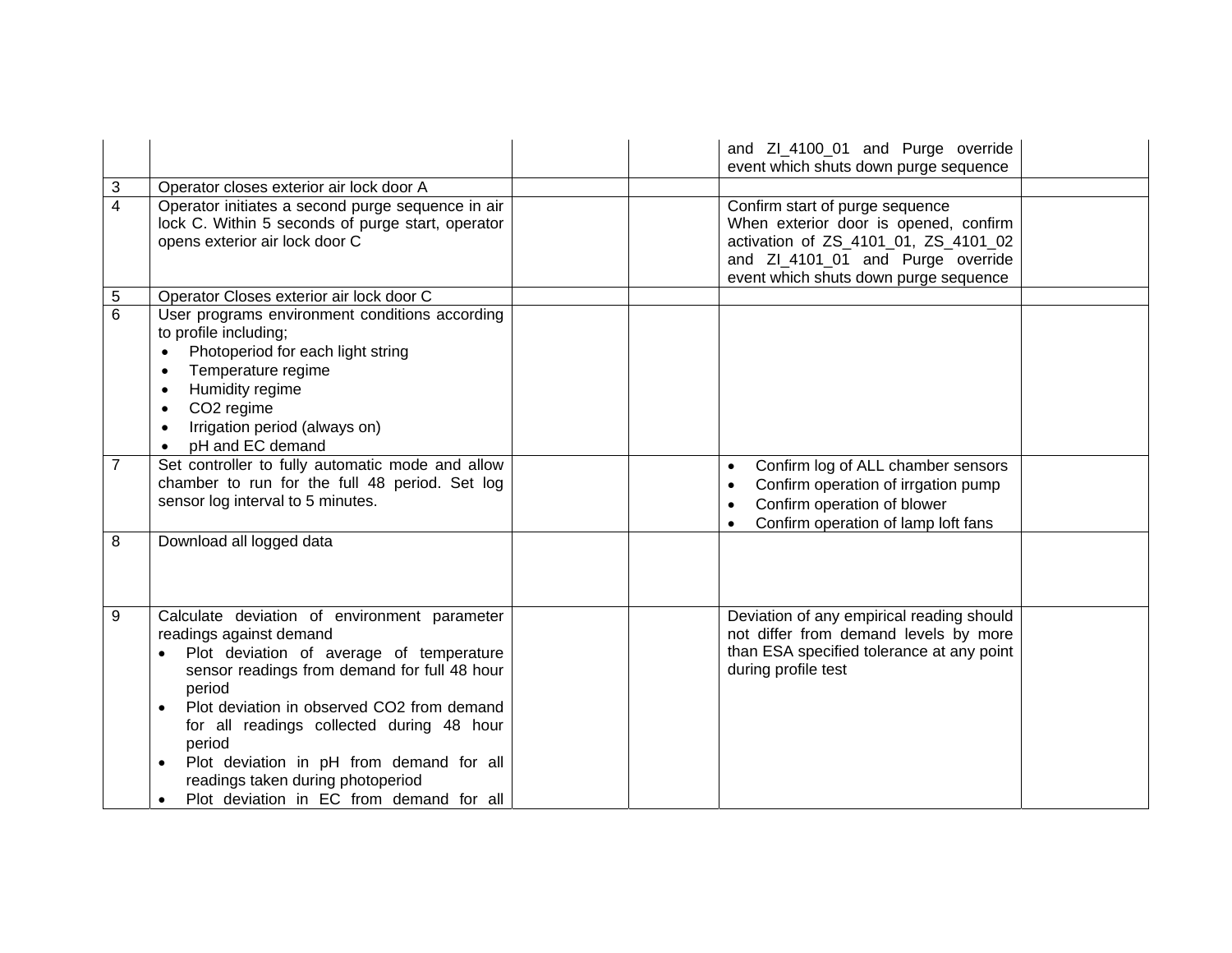|    | readings taken during 48 hour period<br>Plot deviation from humidity demand for all<br>$\bullet$<br>readings taken during 48 hour period<br>Plot light intensity for all readings taken during<br>profile test period and confirm light levels<br>correspond to user define photoperiods for<br>each string for each PAR sensor |                                                                                                      |  |
|----|---------------------------------------------------------------------------------------------------------------------------------------------------------------------------------------------------------------------------------------------------------------------------------------------------------------------------------|------------------------------------------------------------------------------------------------------|--|
| 10 | At end of profile test, if low Stock A, Stock B, Acid<br>or Base volume alarms have not been activated.<br>confirm activation at the controller by manually<br>draining the tanks to low level                                                                                                                                  | A shop vac can be used. Low stock, acid,<br>and base tank alarms should activate<br>when tanks empty |  |
| 11 | Confirm that volumes of stock A, Stock B, acid<br>and base tanks have changed during profile test<br>indicating proper functioning of injection solenoids                                                                                                                                                                       |                                                                                                      |  |
| 12 | At end of profile test shut off all lamp strings and<br>confirm operation of lamp loft fans for user<br>defined cool down period                                                                                                                                                                                                | Fans should stay on for 20 minutes after<br>all lamps off                                            |  |
| 13 | Turn on all lamp strings. Confirm start of all lamp<br>loft fans.                                                                                                                                                                                                                                                               |                                                                                                      |  |
| 14 | Manually induce lamp loft high temperature<br>alarms by heating loft temperature sensors with<br>hair dryer                                                                                                                                                                                                                     | Confirm<br>activation<br>loft<br>of<br>high<br>temperature alarms                                    |  |
| 15 | Calibrate Stock A tank delivery volume as a<br>function of tank head space by filling Stock tank<br>A, manually opening injection solenoid for 2<br>seconds, record head space volume, repeat until<br>low Stock tank alarm is activated                                                                                        |                                                                                                      |  |
| 16 | Repeat Step 15 for Stock B, Acid and Base<br>Tanks. Plot volume delivered as a function of<br>accumulated solenoid opening time to generate<br>calibration curve and look-up table                                                                                                                                              |                                                                                                      |  |
| 17 | Map light intensity for all permutations of lamp<br>string operation by moving PAR sensors through<br>chamber at user defined distances at three                                                                                                                                                                                |                                                                                                      |  |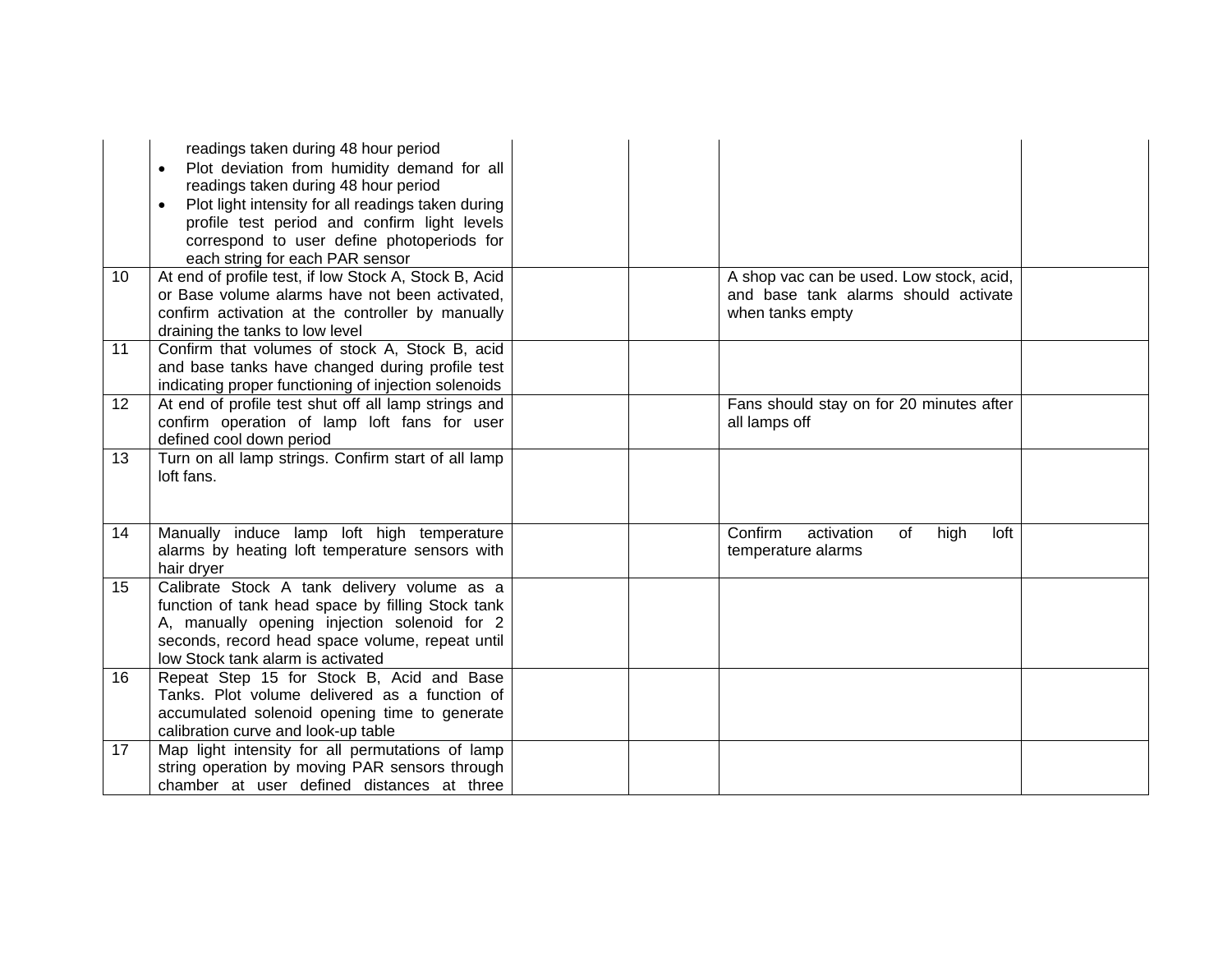|           | (see below)<br>diass<br>awav<br>Trom<br>' Il . <del></del> .<br>יותו |  |  |
|-----------|----------------------------------------------------------------------|--|--|
| 1 R<br>טו | ∟namber to<br>keturr.<br>moae                                        |  |  |

#### **12.10. Conclusions**

To be competed in the annotated procedures document

#### **12.11. Deviations**

| Seq<br>Nb. | $\cdots$<br>of the modification ،<br>∍eerıntı∩n<br>ہں<br><br>. | ustificatior |
|------------|----------------------------------------------------------------|--------------|
|            |                                                                |              |

New profile test to be drafted for Monday, June 23<sup>rd</sup>.

#### **Table 14-1. Diurnal temperature demand profiles for the operational functional test.**

| Phase           | Demand      | Lamp Strings On | Demand     | Demand $CO2$ |
|-----------------|-------------|-----------------|------------|--------------|
|                 | Temperature |                 | Humidity % | (ppm)        |
|                 |             |                 |            |              |
| $0:00 - 1:00$   | 10          | None            | 75         | 1000         |
| $1:00 - 2:00$   | 15          | None            | 75         | 1000         |
| $2:00 - 3:00$   | 20          | None            | 75         | 1000         |
| $3:00 - 4:00$   | 25          | None            | 75         | 1000         |
| $4:00 - 5:00$   | 30          | None            | 75         | 1000         |
| $5:00 - 6:00$   | 30          | None            | 75         | 1000         |
| $6:00 - 7:00$   | 10          | Sa              | 75         | 1000         |
| $7:00 - 8:00$   | 15          | Sa              | 75         | 1000         |
| $8:00 - 9:00$   | 20          | Sa              | 75         | 1000         |
| $9:00 - 10:00$  | 25          | Sa              | 75         | 1000         |
| $10:00 - 11:00$ | 30          | Sa              | 75         | 1000         |
| $11:00 - 12:00$ | 30          | Sa              | 75         | 1000         |
| $12:00 - 13:00$ | 10          | $Sa + Sb$       | 75         | 1000         |
| $13:00 - 14:00$ | 15          | $Sa + Sb$       | 75         | 1000         |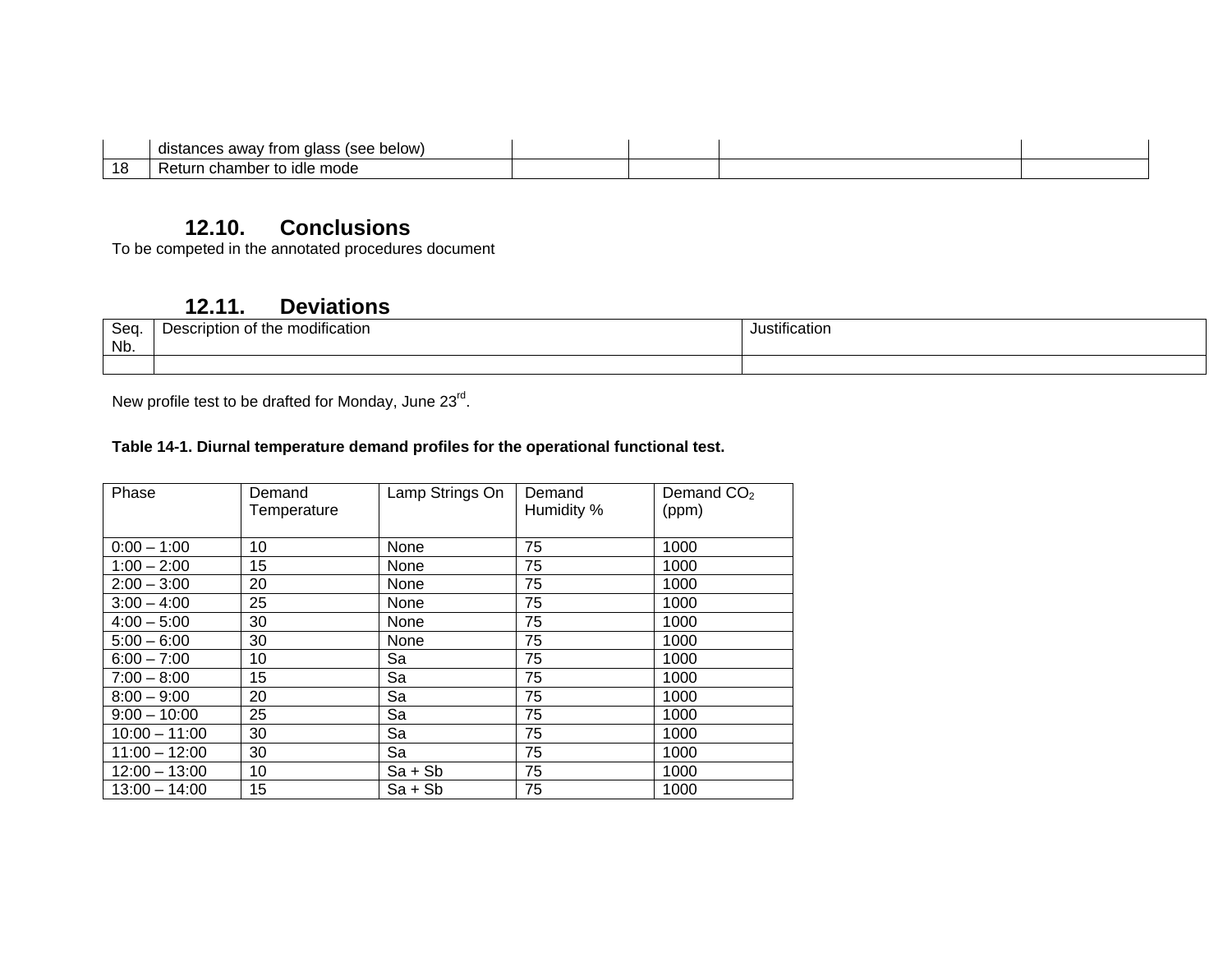| $14:00 - 15:00$ | 20 | $Sa + Sb$     | 75 | 1000 |
|-----------------|----|---------------|----|------|
| $15:00 - 16:00$ | 25 | $Sa + Sb$     | 75 | 1000 |
| $16:00 - 17:00$ | 30 | $Sa + Sb$     | 75 | 1000 |
| $17:00 - 18:00$ | 30 | $Sa + Sb$     | 75 | 1000 |
| $18:00 - 19:00$ | 10 | $Sa + Sb + H$ | 75 | 1000 |
| $19:00 - 20:00$ | 15 | $Sa + Sb + H$ | 75 | 1000 |
| $20:00 - 21:00$ | 20 | $Sa + Sb + H$ | 75 | 1000 |
| $21:00 - 22:00$ | 25 | $Sa + Sb + H$ | 75 | 1000 |
| $22:00 - 23:00$ | 30 | $Sa + Sb + H$ | 75 | 1000 |
| $23:00 - 24:00$ | 30 | $Sa + Sb + H$ | 75 | 1000 |

The controller efficacy is evaluated from data collected over the 24 hr profile test. The accuracy of temperature,  $CO<sub>2</sub>$  and humidity control is compared to ESA specifications.

When complete, the chamber is ready for a full functional test with a batch crop of lettuce.

# **13. Crop Testing**

# **5.1. Consumables required for Operational Testing with Crops**

#### •**Harvesting and Preparation Tools, including:**

- $\circ$  Balance for dry and fresh weight masses and micro-nutrient/hydroponics salt measurement (500 g  $\pm$  0.01 Kg)
- o Bleach
- $\circ$  Rockwool cubes (2 x 1 m<sup>3</sup> boxes)
- <sup>o</sup> Seed germination trays (consumable)
- <sup>o</sup> Solution stock storage tanks (2 x 50 L tanks with spigot, PP)
- <sup>o</sup> Solution transfer tank (1 x 200 L tank, PP)
- o Submersible pump  $(5 \text{ L min}^{-1} \text{ or greater})$
- <sup>o</sup> Cutting board, knife, scissors, paper towels, paper bags
- o Plastic vials
- <sup>o</sup> Coffee grinder for tissue sample preparation
- **Additional Analytical Equipment, as required:** 
	- <sup>o</sup> Li-COR Leaf Area Analyzer
	- o HPLC for hydroponics sample analysis (ions; F. Cl. NO<sub>2</sub>, NO<sub>3</sub>, PO<sub>4</sub>, SO<sub>4</sub>, Na, NH<sub>4</sub>, K, Mg, Ca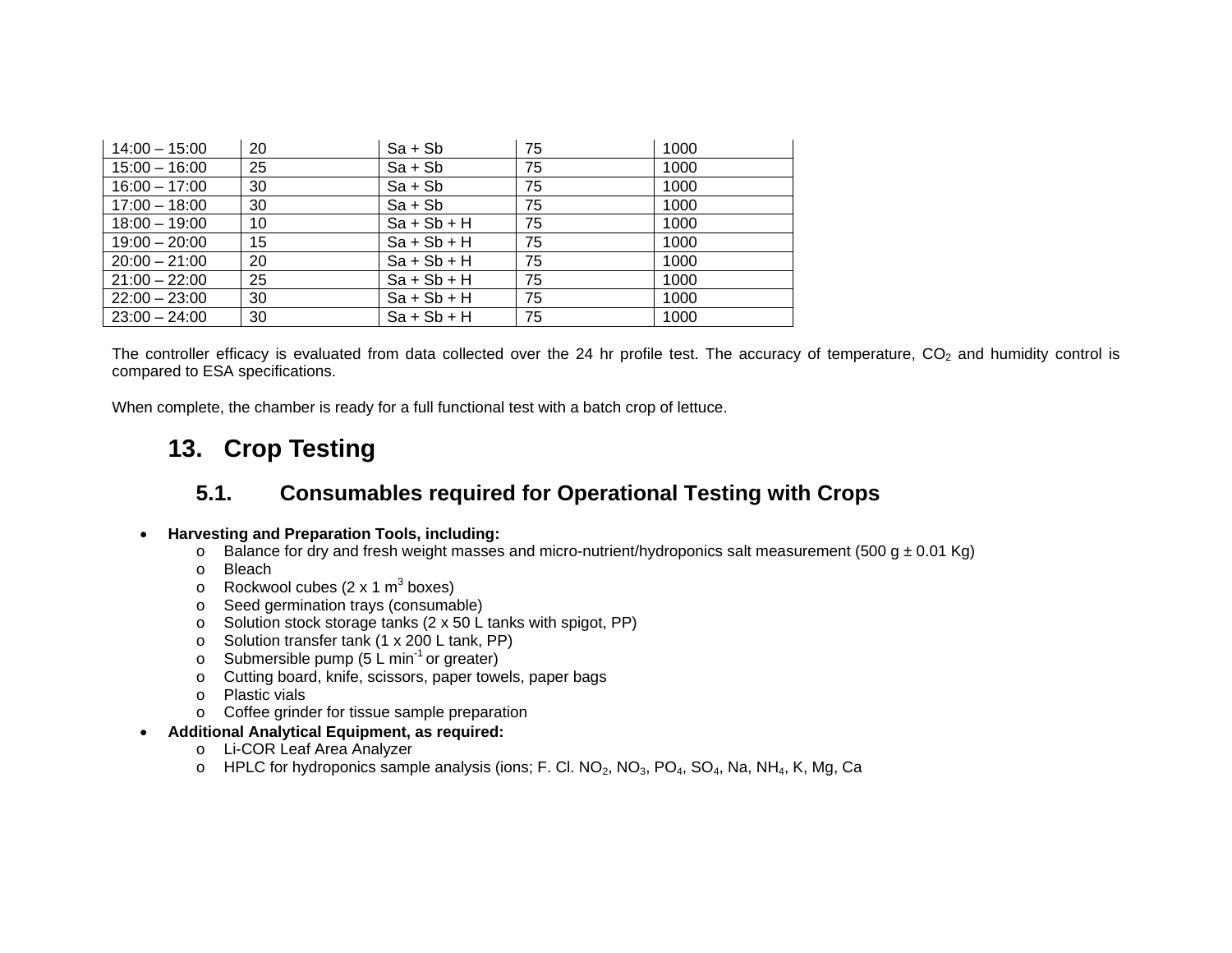## **13.1. Solution Preparation**

The chamber design allows for the use of a common nutrient solution (single reservoir) feeding all age classes of the crop in staged culture and all trays in batch culture. Studies using the nutrient solution formulation tabled below have been successfully used in staged and batch culture of beet and lettuce with periodic solution dumping. For the crop test, solution dumping will not be considered and the EC/pH control system is operational. Periodic analysis using off-line HPLC will indicate if solution dump is required.

| Component                            | Mol. Wt.<br>(g) | <b>Feed Strength</b><br>(mM) |
|--------------------------------------|-----------------|------------------------------|
| <b>Stock A</b>                       |                 |                              |
| $Ca(NO3)2·4H2O$                      | 236.16          | 3.62                         |
| Stock B                              |                 |                              |
| MqSO <sub>4</sub> ·7H <sub>2</sub> O | 246.48          | 1                            |
| KNO <sub>3</sub>                     | 101.1           | 5                            |
| $NH_4H_2PO_4$                        | 115.08          | 1.5                          |
| $(NH_4)_2SO_4$                       | 132             | 1                            |
| <b>Micronutrients</b>                |                 |                              |
| $FeCl3$ (DTPA)                       | 162.20          | 0.025                        |
| $H_3BO_4$                            | 61.83           | 0.02                         |
| $MnSO_4 \cdot H_2O$                  | 169.01          | 0.005                        |
| $ZnSO_4 \cdot 7H_2O$                 | 289.54          | 0.0035                       |
| CuSO <sub>4</sub> ·5H <sub>2</sub> O | 249.68          | 0.0008                       |
| $H_2MOQ_4$ (85%MoO3)                 | 161.97          | 0.0005                       |

**Table 5.2-15-2. Typical hydroponics nutrient solution used in HPC studies.** 

The nutrient solution is crafted using concentrated stocks (on hand) to the feed strength by dilution and adjusted to a pH of 6.0 with the addition of sodium bicarbonate. Once crafted the nutrient solution is pumped through the irrigation system once the seedlings have been added to the growing trays.

## **13.2. Germination, Emergence, Thinning, Planting**

Lettuce seeds will be subjected to a period of vernalization at cool (4°C) temperatures and high humidity in a paper lined Petri dish for a period of 72 hrs. Seeds are transferred to Rockwool cubes rinsed with distilled water and placed under cover beneath a suitable lighting source. The seeds are watered regularly (daily) with water and diluted feed stock solution. After emergence, plants are thinned from the Rockwool to the desired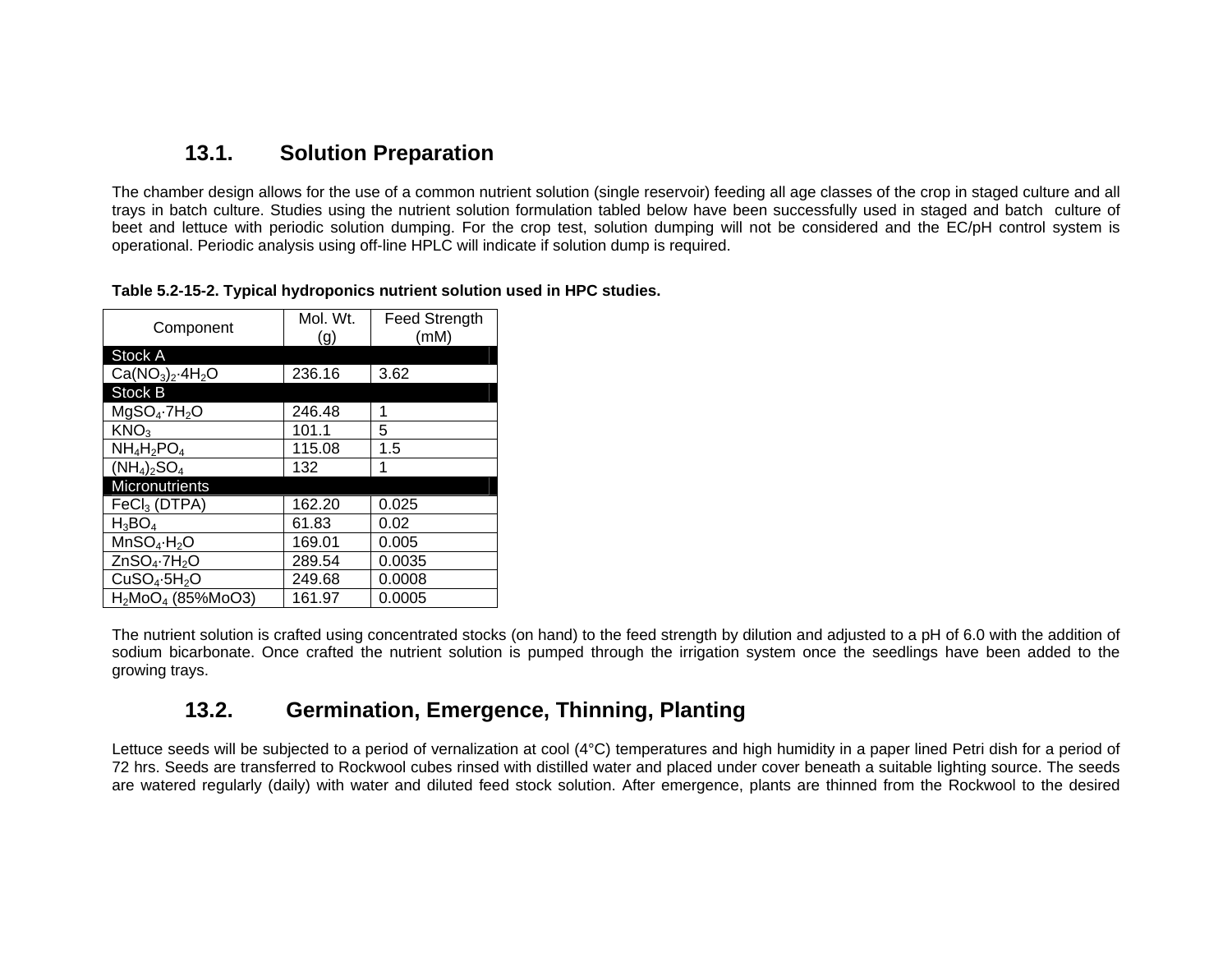planting number and the covers, used to promote high humidity, are removed. Rockwool and trays for germination may be readily obtained from local suppliers. Following true leaf emergence, the seedlings are moved into the chamber.

The transplantation of the seeds in the chamber may be done as follows:

- <sup>o</sup> Ensure interior air lock door seal at the harvesting end of the chamber
- <sup>o</sup> Open the exterior air lock door
- <sup>o</sup> Place up to two growing troughs with seedlings placed at the proper density into the air lock, with the tray and chamber long dimensions perpendicular to each other
- <sup>o</sup> Slide the troughs onto the air lock conveyer
- o Close the exterior air lock door and ensure seal
- <sup>o</sup> The above process is completed until all trays are in position
- <sup>o</sup> Purge the air lock volume with the calibrated air stream
- <sup>o</sup> Open the interior air lock door
- <sup>o</sup> Using the air-lock glove box, fasten the newly introduced troughs to those already on the conveyer
- <sup>o</sup> Open the harvest air lock interior door

Once in position, the irrigation system is activated with the irrigation by-pass line operational.

#### **13.3. Crop growth**

Once the crops are planted, the controller is programmed to provide the following environment conditions for the entire period of crop grow-out (approximately 20 days after germination)

 $CO<sub>2</sub>$  Demand – 1000 ppm constant Temperature –  $26/20$  ° C (day/night) Humidity – 75%  $EC$  – seat at initial solution EC (approximately 2 mS cm<sup>-1</sup>) pH – 6.0  $O<sub>2</sub>$  – not controlled Light Intensity – All lights operational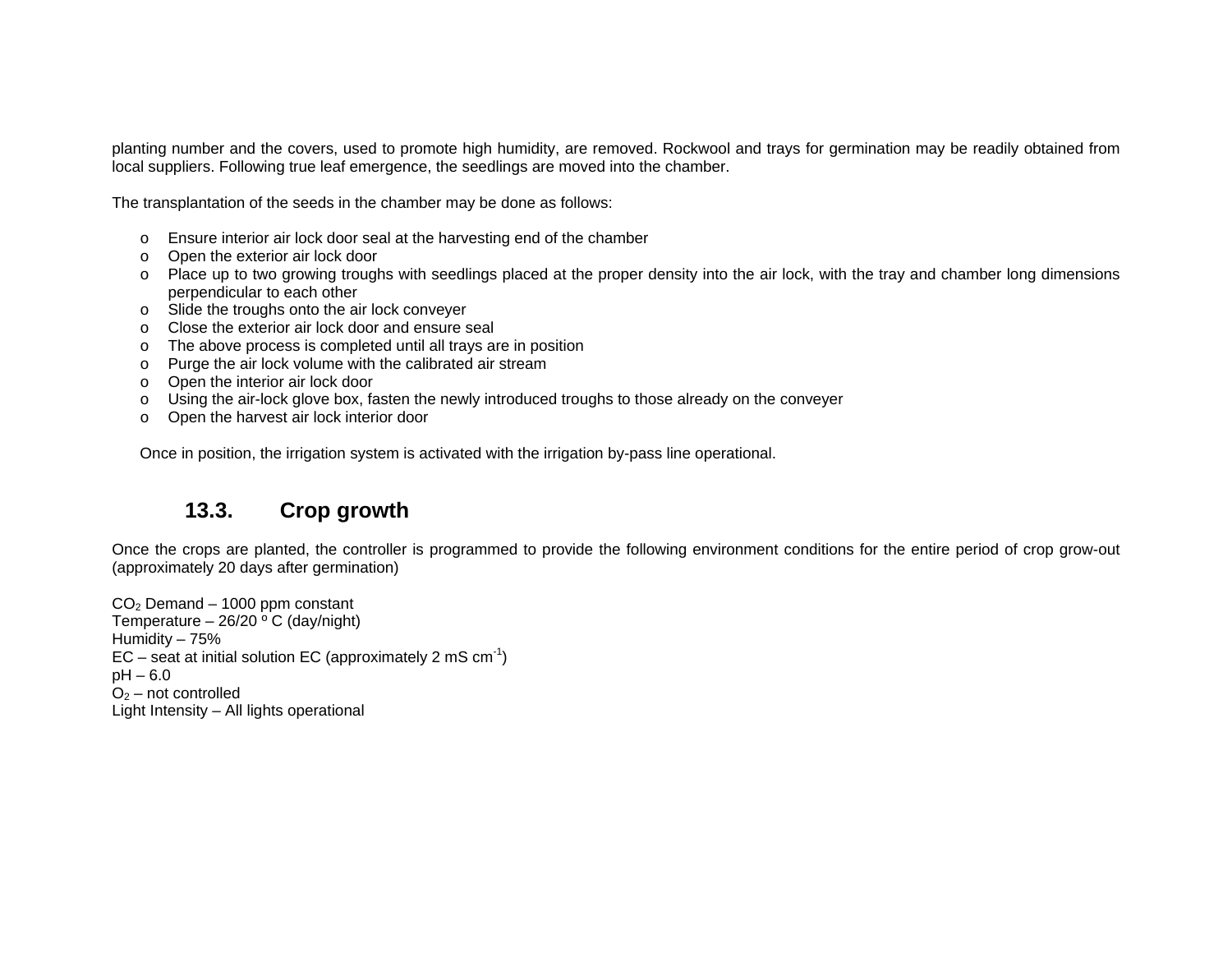## **13.4. Analysis of Net Carbon Exchange Rate and Assessment of Model Performance**

#### Carbon balance must be closed

The computer controller of the SEC-2 chambers maintains  $CO<sub>2</sub>$  concentrations at demand levels during day-light hours through the automated injection of  $CO<sub>2</sub>$  from a bottle store and a mass flow controller. Output from the mass flow controller/meter are used to estimate net carbon gain of the developing crop stands using a compensation technique. The computer controller maintained internal chamber  $CO<sub>2</sub>$  concentrations during the daylight hours so that any net carbon gain by the stand through photosynthetic activity was compensated for by injections from the gas external tank. The volume and duration of  $CO<sub>2</sub>$  injections were used to estimate day-time NCER. During the dark period it was not possible to remove  $CO<sub>2</sub>$ from the chamber to achieve static conditions, and as such, the difference in observed  $CO<sub>2</sub>$  and demand concentrations was used to calculate dark period respiration (negative NCER). The sum of these signed NCER estimates over a 24 hour period (in moles C), yielded daily carbon gain (DCG).

#### **13.5. Harvest**

- 1. At crop maturity (approximately 20 days after plant in chamber, 35 days total), all materials is harvested and separated into edible and inedible fractions by growing tray. Fresh weight by tray is determined. For the harvest of the first few trays, the air lock functionality is demonstrated. Subsequently, the remaining trays are removed in batch
- 2. Fresh weight of the edible and inedible fractions is determined and the plant parts are placed in paper bags in a drying oven for 7 days at 60º C.
- 3. Dry weights of all plant parts is recorded.
- 4. Tissue samples are sent for % C determination
- 5. A carbon balance is determined from the NCER estimates obtained above, the dried biomass and measured carbon content

HPLC – samples every ten days corresponding to solution dump – normal ion profile

# **14. Procedures for Temperature and Light Intensity Mapping in the Chamber Growing Volume**

#### **14.1.1. Spatial Characterization in Light Intensity**

The spatial characterization in light testing is done to map the light intensity over the three dimensional space of the growing volume.